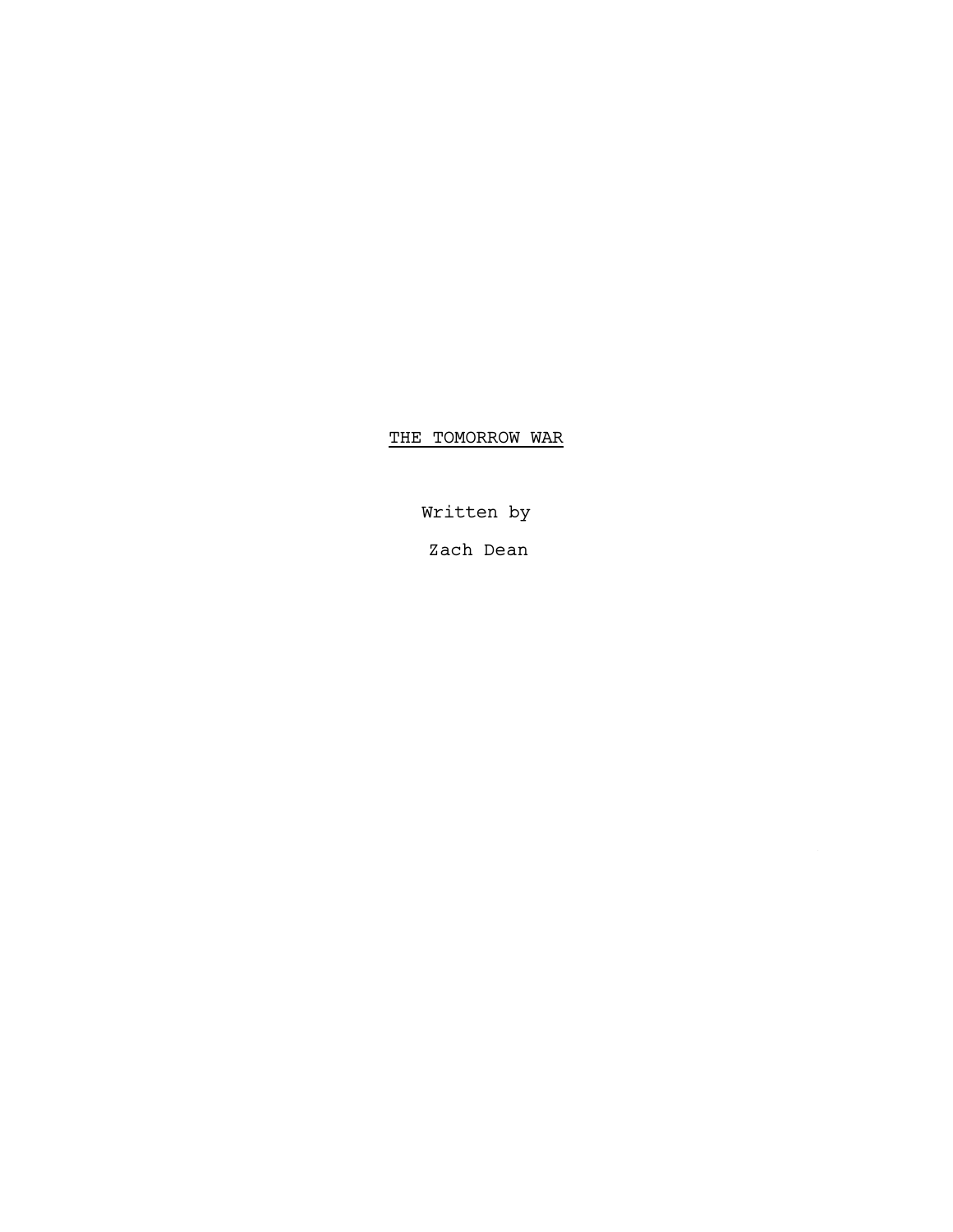# 1 **OMITTED** 1

#### 2 **EXT. SUBURBAN NEIGHBORHOOD - DUSK** 2

A cul-de-sac in Middle America. Fake deer graze neat lawns. Wreaths on doors. On one lawn a KRAMPUS. Christmas whimsy.

#### SUPERTITLE: **2022**

A MINIVAN careens into frame. Flies down the main drag, pulls up to the mailbox and screeches to a stop. Out steps: DAN FORESTER (40), back from a liquor store run.

> DAN (on the phone) Listen to me! I'm telling you, it will work. I will make it work! We're so close. Is it gonna be crazy? Absolutely. - But you have to understand something. We're changing the future. We're saving the world.

INVESTOR (O.C.) Ok. Dan. Hang on. Let's get Arthur on the line--

He heads into  $-$ 

# 3 **INT. FORESTER HOUSE - KITCHEN/LIVING ROOM - CONTINUOUS** 3

A NEIGHBORHOOD CHRISTMAS PARTY in full swing. People are mingling, drinking, half-watching the QATAR WORLD CUP. Kids are DANCING CUTE to AN INAPPROPRIATE SONG ("Magic Stick").

Dan enters the party. Struggles to hold TWO BEER CASES AND TWO MEZCALS. He looks around for help.

> DAN (covers the phone) Muri? Muri? Where's Muri?

He's surrounded by kids who look eager to help.

DAN (CONT'D) None of you are my kid. Anyone seen Muri?

Out pops MURIEL (MURI), his daughter, a serious, smart, 9 year-old.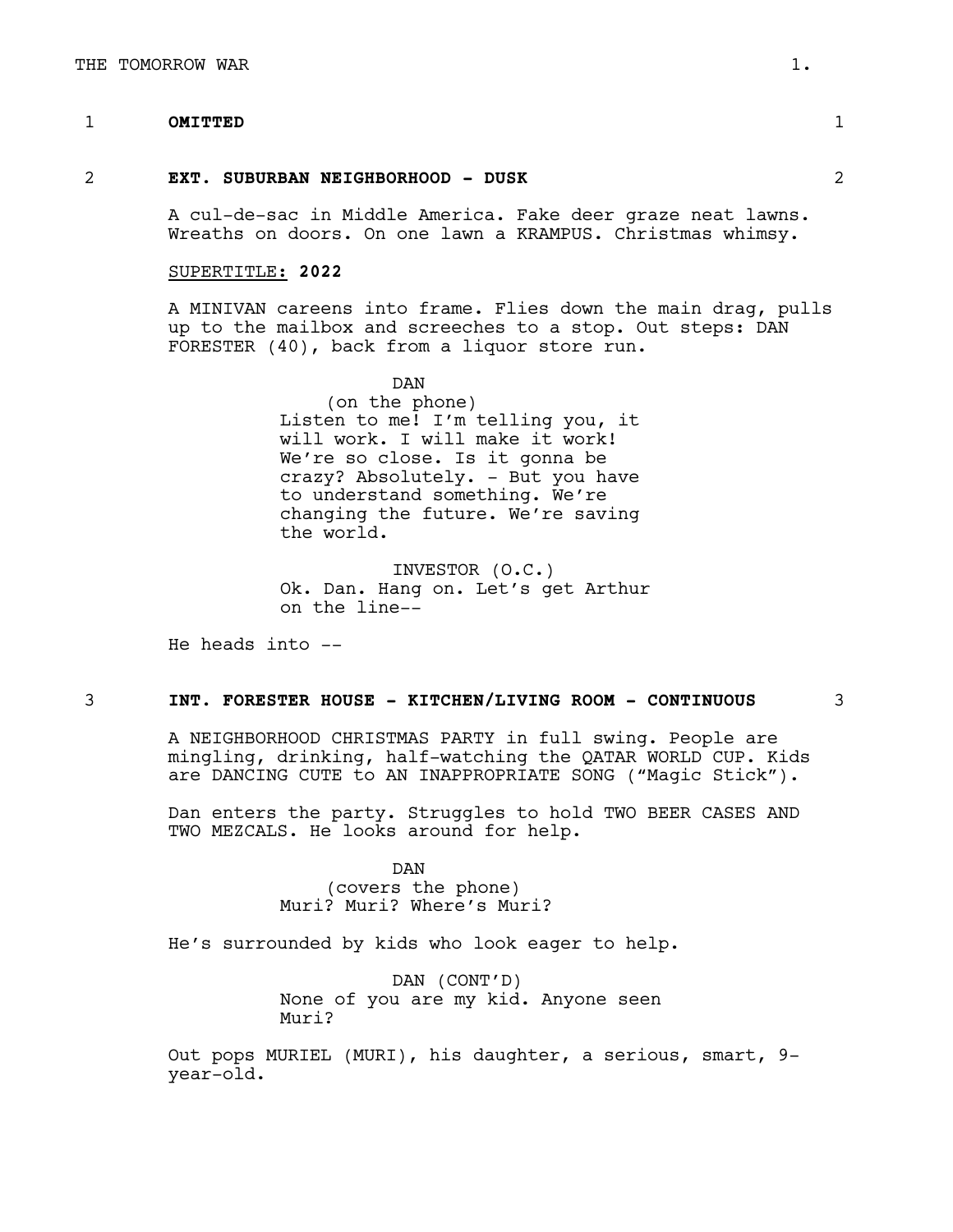YOUNG MURI

Coming!

DAN Hey Chickpea. I have a mission for you: take these to Mom.

YOUNG MURI

Yes, sir!

She salutes him badly and goes to take the bottles of Mezcal.

DAN Was that a salute? That was basically a wave.

She salutes him again, better.

DAN (CONT'D) There were go. Now march!

She takes the bottles of Mezcal, and marches thru the party bouncing Mezcal bottles up and down. AS Dan runs into --

PASTOR KYLE Great party, Dan! **KATTE** Your place smells AH-mazing!

Dan is now surrounded by HUMAN LAND MINES.

TRACI Are these little meatball thingies vegan? --

DAN Well, they're meatballs--

FRANK, the bane of Dan's existence, enters the conversation.

FRANK Don't get me started on THE BENEFITS OF VEGANISM.

DAN Don't worry, I won't.

FRANK The thing is: Meat is not only hurting us -- it's causing global warming.

BEN (echoes everything Frank says) We're talking greenhouse. GASSES.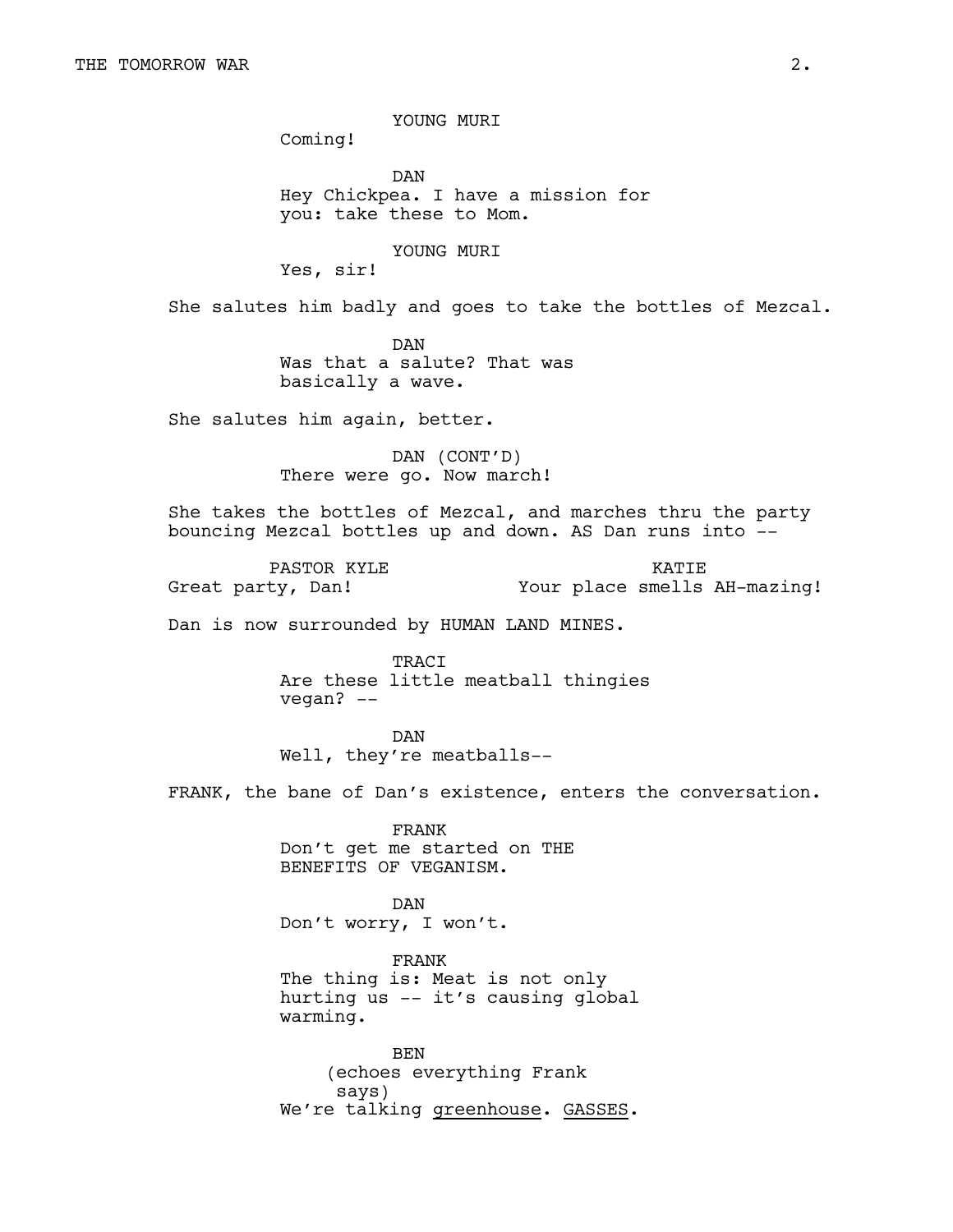EMMY (O.S.) Hey... HERO!

Dan turns, sees: EMMY FORESTER (30's) moving through the crowd TOWARD US. She's smart, warm, and FULL OF LOVE. She swoops in, taking a case of beer from him --

> EMMY (CONT'D) You're perfect. I'll love you til the day I die. (to the others) I have to steal Dan, sorry...

Frank is already talking to Pastor Kyle.

FRANK You ever seen a commercial chicken farm?

PASTOR KYLE (already so annoyed) No, Frank.

Dan trails Emmy into --

#### 4 **INT. OPEN KITCHEN/LIVING** 4

Muri drops off the Mezcal and heads to the TV. Dan and Emmy go to the kitchen counter.

> EMMY We ran out of Christmas napkins. What do you think? Halloween or Happy 70th Birthday? Both are really dusty, I think they came with the house.

DAN Gotta be Happy 70th.

Dan holds his phone out to Emmy.

DAN (CONT'D) Babe. I'm on hold. Can you handle this?

EMMY If you flake on this party I'm going to punch you in the face.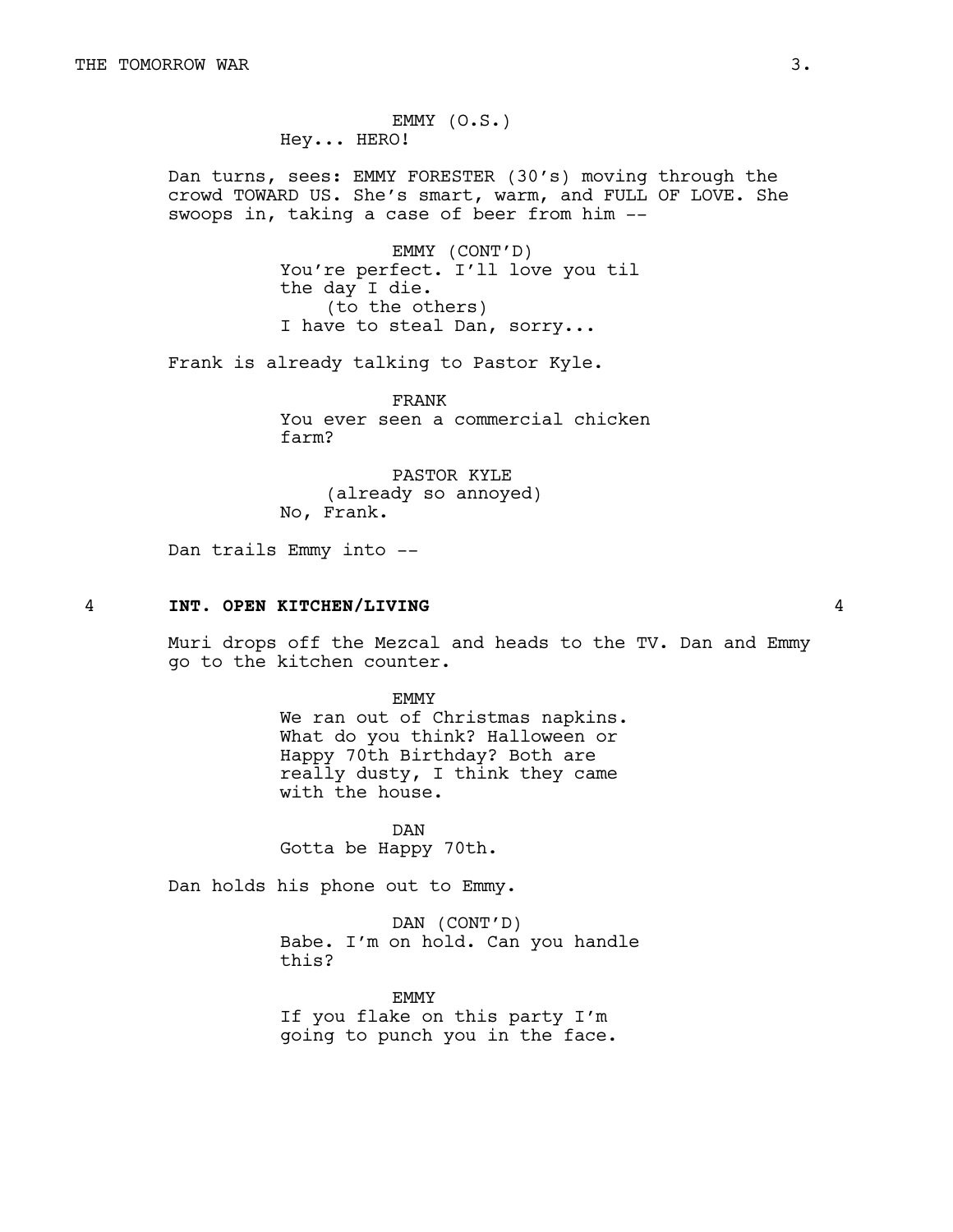DAN (re: phone) Not flaking, just making all of our dreams come true.

EMMY Well, Muri's dream is that you watch the game with her.

We see Young Muri on the couch observing her Mom and Dad. She gives Dan their SECRET HANDSHAKE/WAVE thing.

> EMMY (CONT'D) And my dream is that you relax for two seconds and talk to our neighbors like it isn't the worst thing ever --

> > DAN

Babe. I did the beer run. And now I gotta work. Ok? There's gonna be another party - there's gonna be another game - lemme close this deal and next Christmas the sky's the limit.

He kisses her... and grabs one of the beers. Cracks it open. She immediately takes it from him.

> EMMY Whoa. Whoa. Whoa. Work or party? Your choice.

He gives her a look.

DAN I can't have ONE BEER? I'm not drinking. Literally, I'm just thirsty.

EMMY You're a pretty tough guy. You'll survive.

She puts the beer down on the counter.

DAN What's this?

EMMY

Your dad sent Christmas cards.

Red and green envelopes. Scrawled handwriting. One to MURI, and DAN, and EMMY.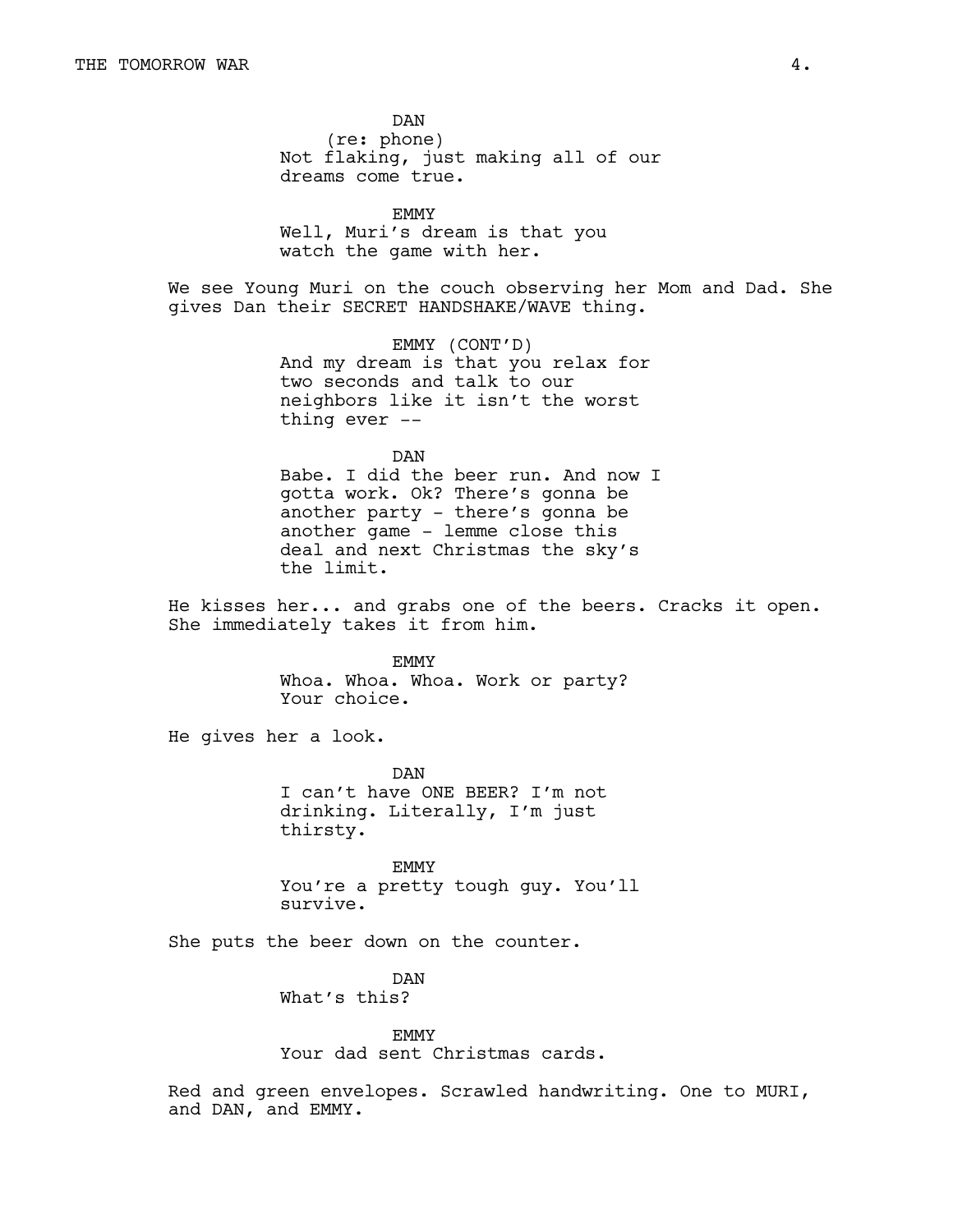DAN Of course he sent three separate ones.

Dan tosses them in the trash --

DAN (CONT'D) He has no idea what a family is.

INVESTOR (O.C.) Dan? We're back --

DAN Hey Arthur! Hey guys--

Dan swiftly sneaks away. Emmy notices the wet ring where the beer just was. He took it. Unbelievable.

### 4a **EXT. DRIVEWAY - MOMENTS LATER** 4a

Dan walks back across the yard trying to close, holding a portfolio --

> DAN I'm getting in the car right now and heading over there - we need to do this in person, I have all the research, I can show you --

> ARTHUR (O.C.) Let's talk after the New Year, okay Buddy?

Dan remote unlocks the car.

DAN Too late I'm on my way.

ARTHUR (O.S.) Dan. Don't get in the car.

Maybe a little harsher than it was intended. Dan stops.

INVESTOR (O.C.) You've made great strides and you're a workhorse. But, we need someone with a hard science background. It's that simple --

DAN I have a hard science background!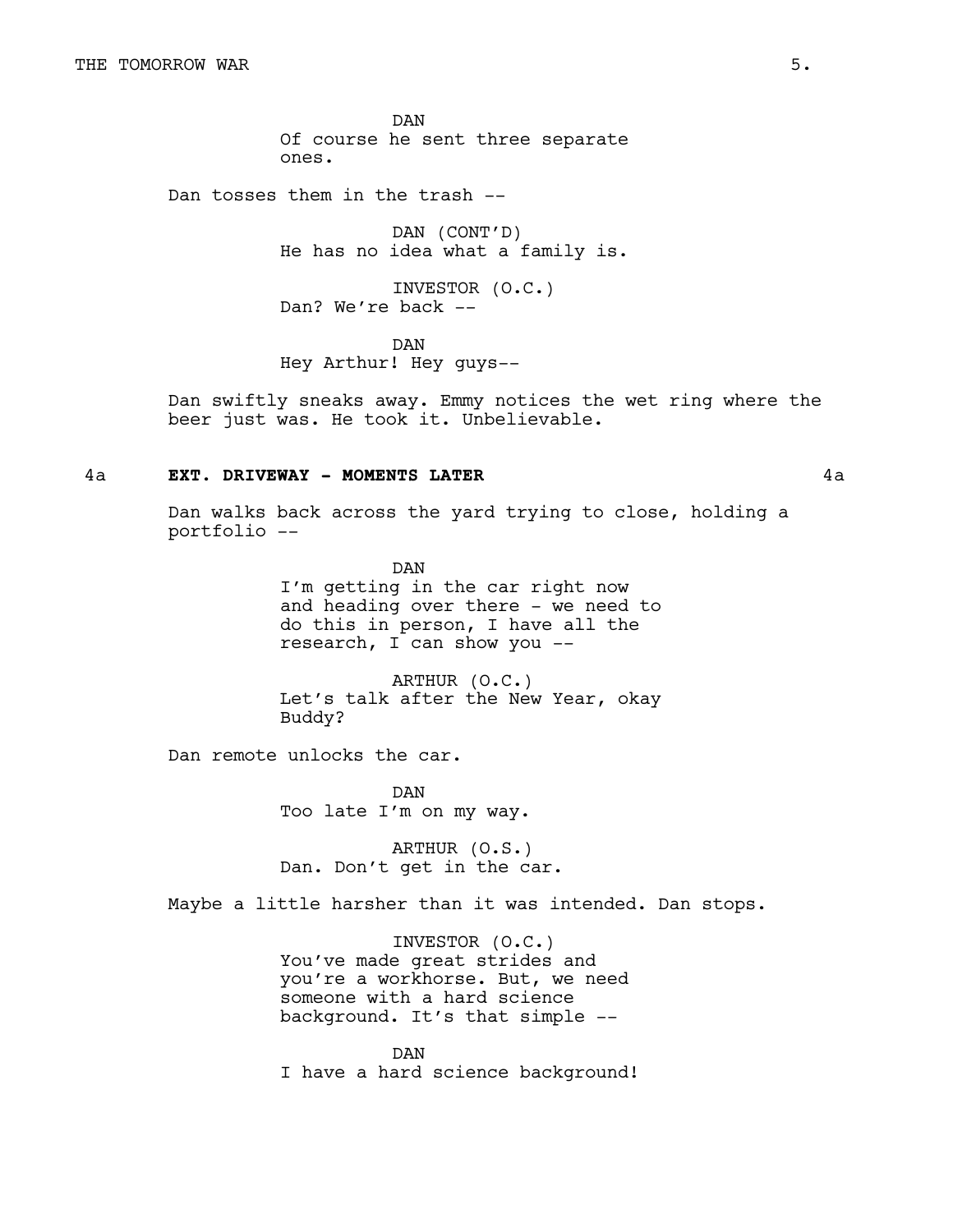INVESTOR (O.C.) You're a biology teacher - and that's great - but it's not gonna get us a Nobel freaking Prize.

DAN

I DISAGREE COMPLETELY. THAT IS EXACTLY WHAT I'M GOING TO GET YOU. I just need more time. Please... this is my entire life.

INVESTOR (O.C.) Dan, we found someone else. We're sorry, we didn't want to tell you over the holidays, but you're forcing us to. You're not the guy. The answer is no.

Dan deflates. All the energy, all the hope drains from his body. Shoulders slump. Hand with the phone falls to his side. He was SO CLOSE. He mutters to himself--

> DAN Of course you're not the guy.

He throws his portfolio in the trash.

DAN (CONT'D) The answer is no. The answer is always no.

CRASH!! He KICKS the TRASH CAN. It falls over. The wheel breaks off. Rolls down the street as Dan watches.

#### 4b **INT. FORESTER HOUSE - LIVING ROOM - SECONDS LATER** 4b

Dan zombies into THE LIVING ROOM. Emmy reads immediately what's happened. She reaches out. Touches his hand. He's not ready to look her in the eye. Shame. Disappointment.

He sits down. Young Muri pulls his arm around her. They both stare at the TV. Party happening all around them.

> **MURT** That book I ordered from Alexa came today.

We see the book. THE GREATEST MEN AND WOMEN OF SCIENCE.

YOUNG MURI You know who Selman Waksman is? They call him the father of Antibiotics - you know why? (MORE)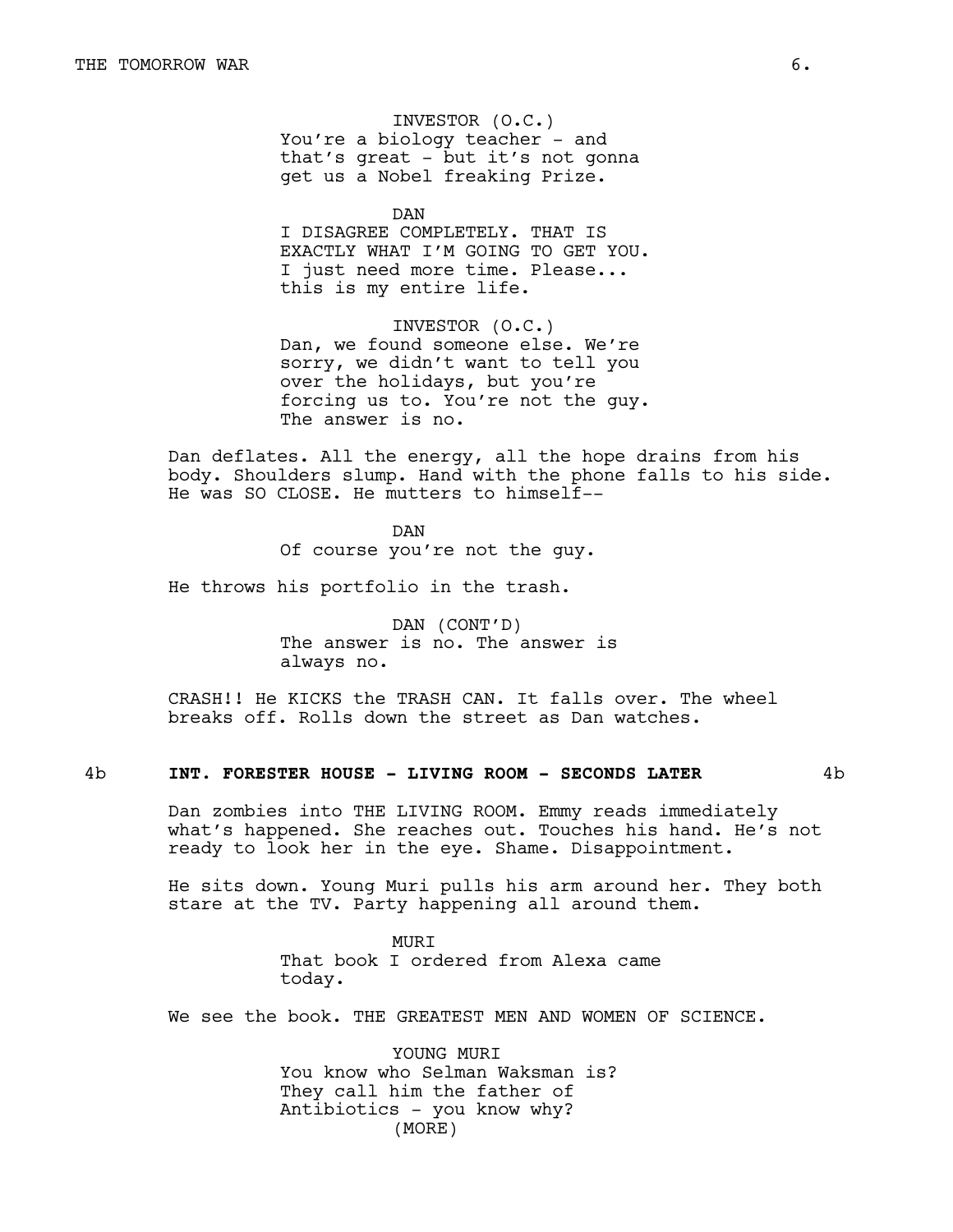He discovered the vaccine for Tuber-cu-lo-sis. Do you know *how he found it?* In the dirt. With worms and poop. YOUNG MURI (CONT'D)

Dan doesn't look at her. He watches the TV --

DAN See these people..? They're the best in the world.

YOUNG MURI I want to be the best...

Young Muri looks up at Dan.

YOUNG MURI (CONT'D) ...like you are at science.

DAN You know what it takes to be the best?

YOUNG MURI

Talent?

DAN Plenty of talented people who waste it. It takes talent *and persistence*. Never stop... Never take NO for an answer. You hear no, you regroup. You believe in yourself. Even more than you desire, you must believe. "I am special. I'm meant to do something special. I will do what no one else is willing to do."

Muri looks at her Dad, watching him zone out at the TV, depressed. She takes his hand. Traces something on his palm.

> MURI Can you guess what I'm drawing?

DAN A worm? America? (sighs, been here before) Is it a piece of poop?

MURI

No.

We see her draw it. It's a heart. Awww.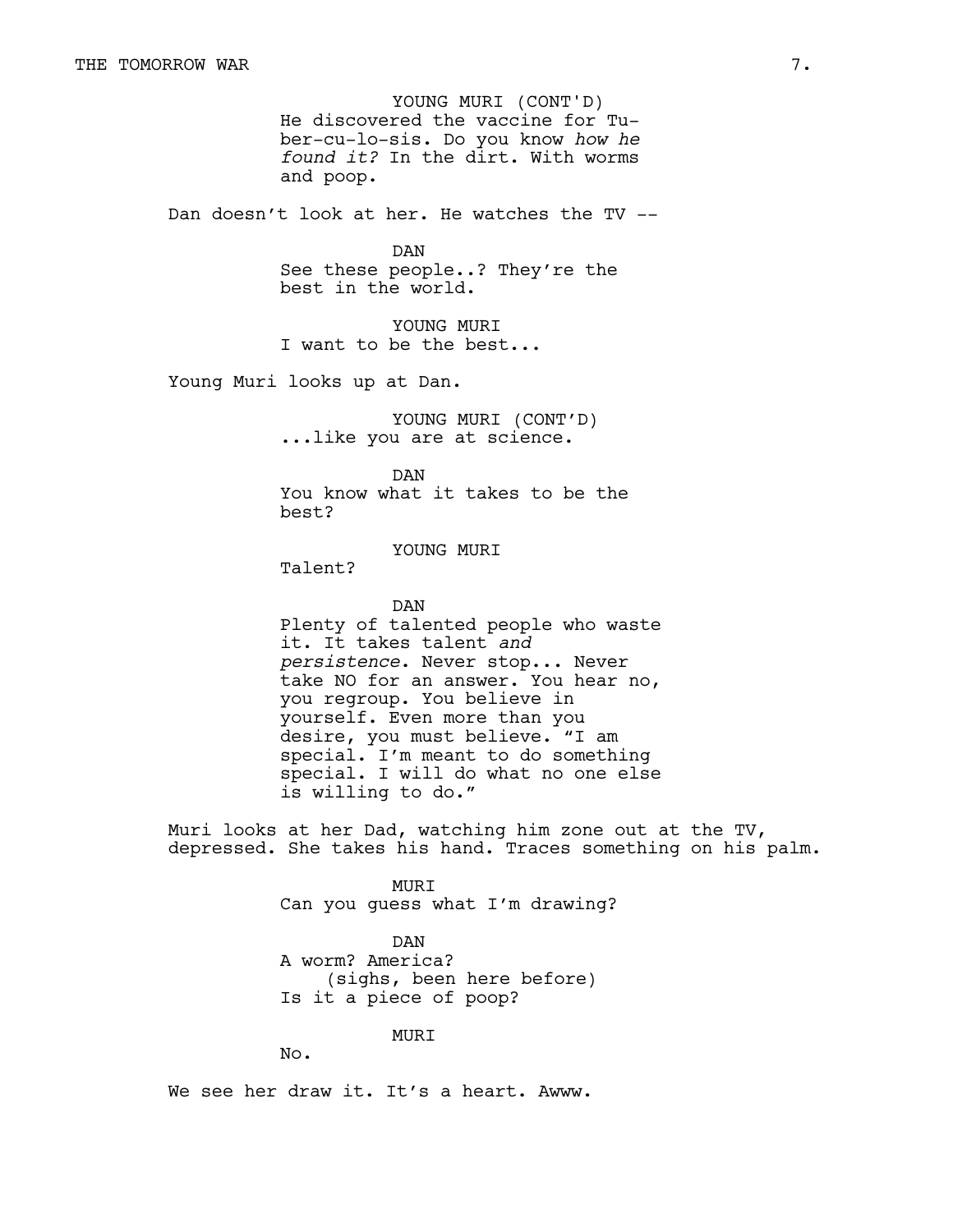YOUNG MURI Everything's going to be okay, Dad.

DAN (smiling sadly) Thanks honey, although I'm pretty sure I'm supposed to tell you that, not the other way around.

On TV: As the French Forward cuts through THE BRAZILIAN DEFENDERS, the TV Announcer excitedly describes the action...

#### 5 **INT. LUSAIL STADIUM (QATAR) - THAT MOMENT** 5

The sea of SPECTATORS track the on-field action, rising as A CORNER KICK from the French turns into a BREAKAWAY by the Brazilians. Running downfield the BRAZILIAN FORWARD dribbles around a SERIES OF FRENCH DEFENDERS. The crowd is on their feet as he's passing mid-field pumping his legs when --

A BLINDING FLASH OF VIOLET LIGHT. THE GROUND STARTS TO SHAKE.

# 5a **INT. FORESTER HOUSE - KITCHEN/TV ROOM - NIGHT** 5a

THE HOUSE SHAKES. Everyone holds on. And then... BANG!!

**A MASSIVE SONIC BOOM**. The TV CROWD screams. Frank and Traci scramble for their kids. Dan pulls Young Muri to him. They watch on the TV as, a CIRCULAR PULSE WAVE expands and --

### 5b **INT. LUSAIL STADIUM (QATAR) - THAT MOMENT** 5b

FIFTY COMMANDOS emerge from smoke that opens several feet above the pitch. They're HEAVILY ARMED with futuristic weaponry, body armor. NOT ONE OF THEM LOOKS OLDER THAN 25.

Panic surges through the stadium. A FEMALE COMMANDO, LT. HART (24), removes a helmet and visor to reveal her SCARS.

The Commandos create a PERIMETER. Lt. Hart steps up to a LIVE CAMERA -- her face grim.

> LT. HART We are you, thirty years in the future.

# 6 **INT. FORESTER HOUSE - SAME** 6

Dan holds Young Muri close. The party crowds the TV --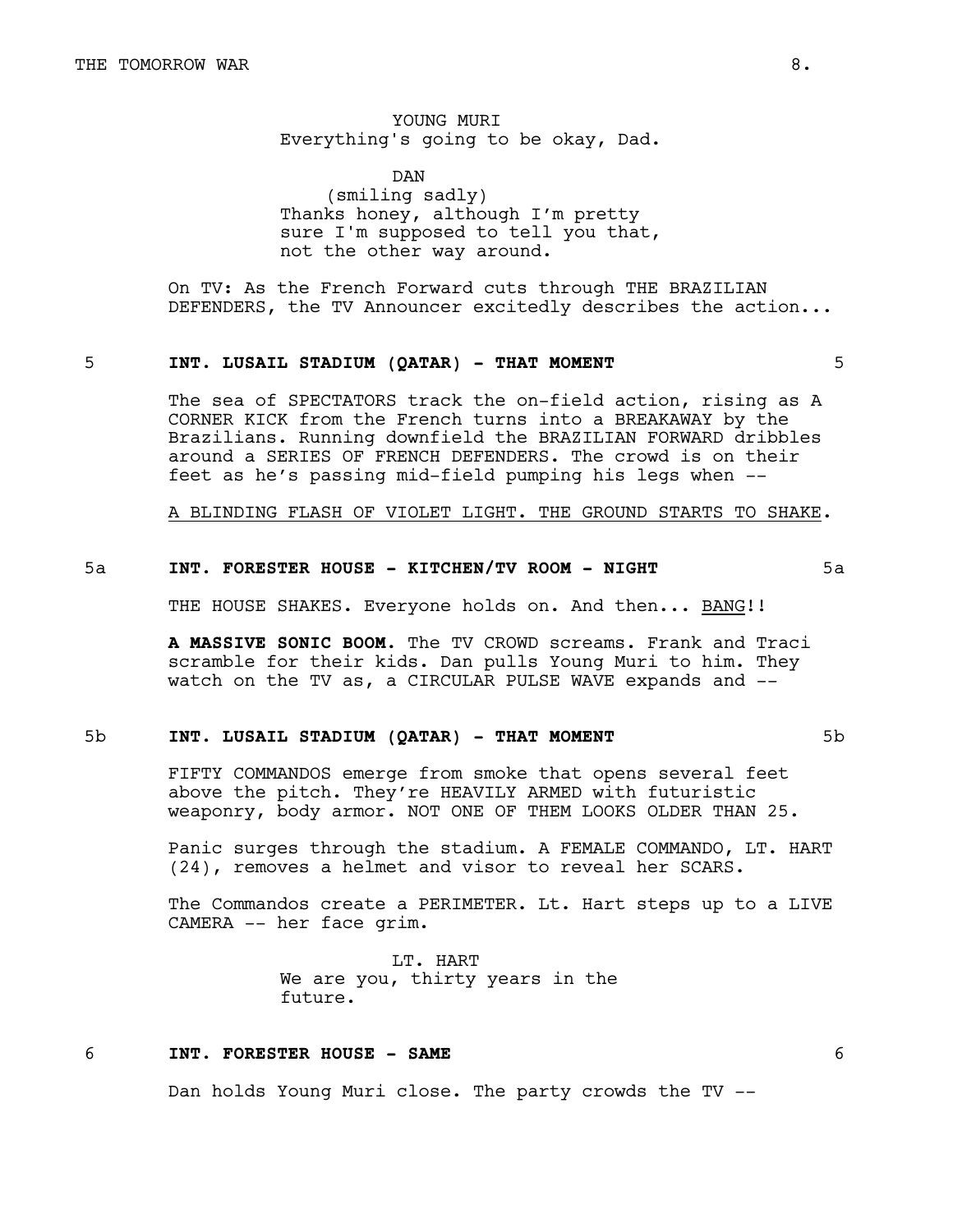LT. HART We are fighting a war. Our enemy is not human. (beat; here it comes) And we are losing...

### 7 **EXT. LUSAIL STADIUM (QATAR) - SAME** 7

The stadium is deathly silent as we PAN THEIR FACES...

LT. HART In 11 months time, all human beings in the future will be wiped from the face of the Earth... (beat) Unless... YOU help us.

...we PAN MORE FACES of the people in the crowd...

LT. HART (CONT'D) We need you, our FATHERS, MOTHERS, and GRANDPARENTS.

...landing back on Lt. Hart --

LT. HART (CONT'D) We need you TO FIGHT BESIDE US if we stand a chance of winning this war.

### 8 **INT. FORESTER HOUSE - SAME** 8

PANNING over shocked faces staring at the television, landing on Emmy and Dan and Young Muri --

> LT. HART (O.S.) You are OUR LAST HOPE.

> > CUT TO BLACK.

### SUPER TITLE: **THE TOMORROW WAR**

### 8a OPENING TITLE SEQUENCE: 8a

A MINIATURE TV IMAGE OF: WILLIAM DODD (40s; Dept. of Defense suit) twists and turns across the screen.

> DODD (V.O.) The first *Whitespikes*, that's what we call them, will arrive somewhere in Northern Russia in late summer 2048.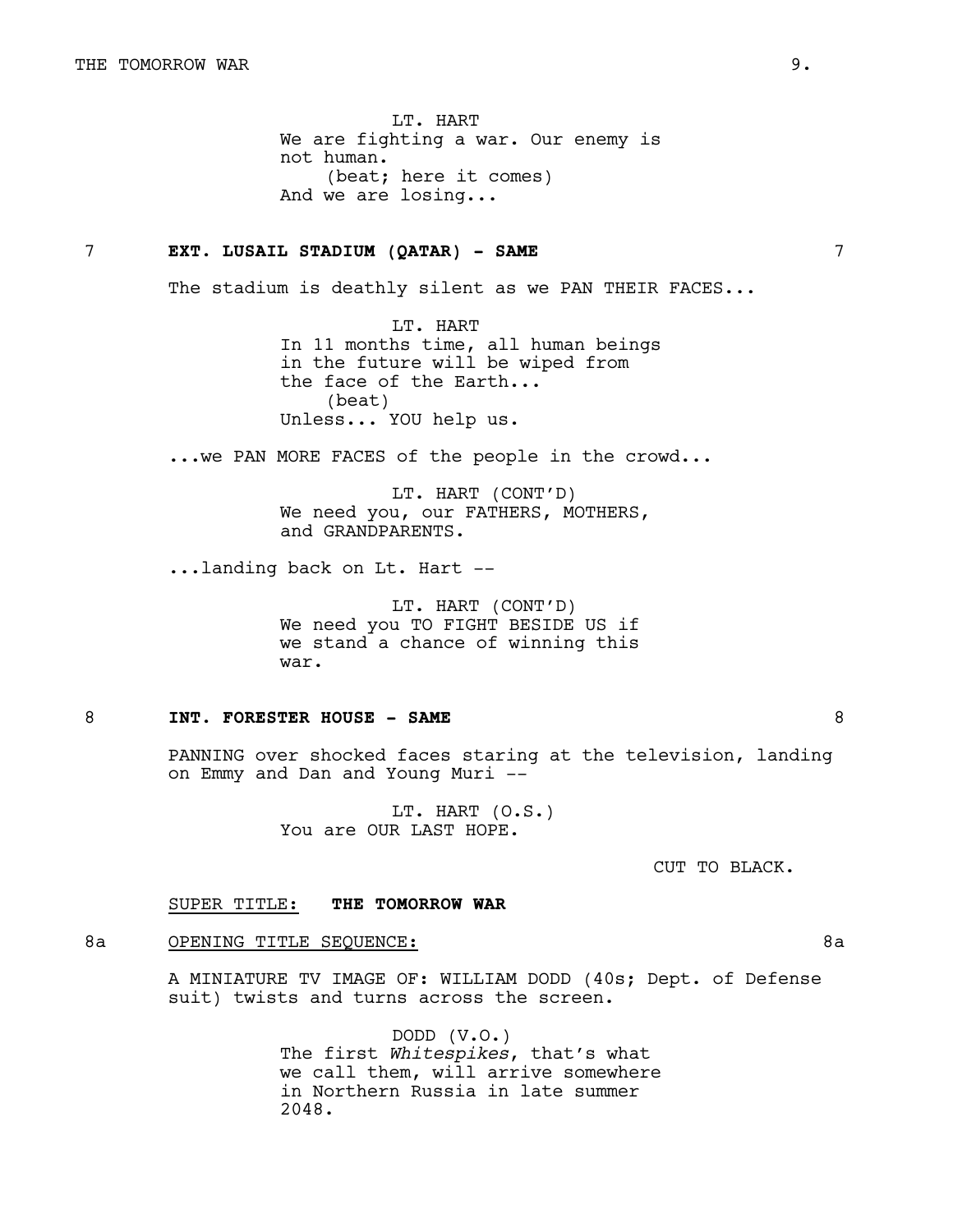A series of SMALL RED DOTS appear across Earth.

DODD (O.S.) Their growth in 36 months.

The map morphs into a GLOBE. Red dots CASCADE DOWN and AROUND it. The Earth projection has turned SOLID BLOOD RED.

> DODD (CONT'D) The future global population of 9.7 billion reduced to approximately 540,000.

And NOW FAST MOVING IMAGES: War. Guns. Protests. Looting. War vets coming home. We hear the words GHOSTDRAFT, kill, alien. All the while charts and maps, locales being destroyed, population figures dropping.

> DODD (CONT'D) Please support the Draft. It's the only way to keep the future alive.

#### SUPER: **12 MONTHS LATER**

# 9 **INT. FORESTER HOUSE - LIVING ROOM - NIGHT (LATE)** 9

Dan's sleeping on the couch. A Christmas tree slowly rotates. On TV: scrolls names/faces of "FALLEN HEROES." Among the many faces of people who've died, we catch a glimpse of KATIE, PASTOR KYLE and OTHERS FROM AROUND THE WORLD.

Suddenly a TERRIFIED SCREAM --

YOUNG MURI (O.S.)

Daddy!

Dan sits up on the couch. Emmy rushes out of the bedroom, hurries to Young Muri's room. Dan gets up and follows --

10 OMITTED 10

### 11 **INT. FORESTER HOUSE - YOUNG MURI'S BEDROOM - NIGHT** 11

NIGHT LIGHTS jam sockets. A PLASTIC HEDGEHOG lit from within.

A pajama-clad Muri (now 10) in Emmy's arms hanging on for dear life. Dan enters --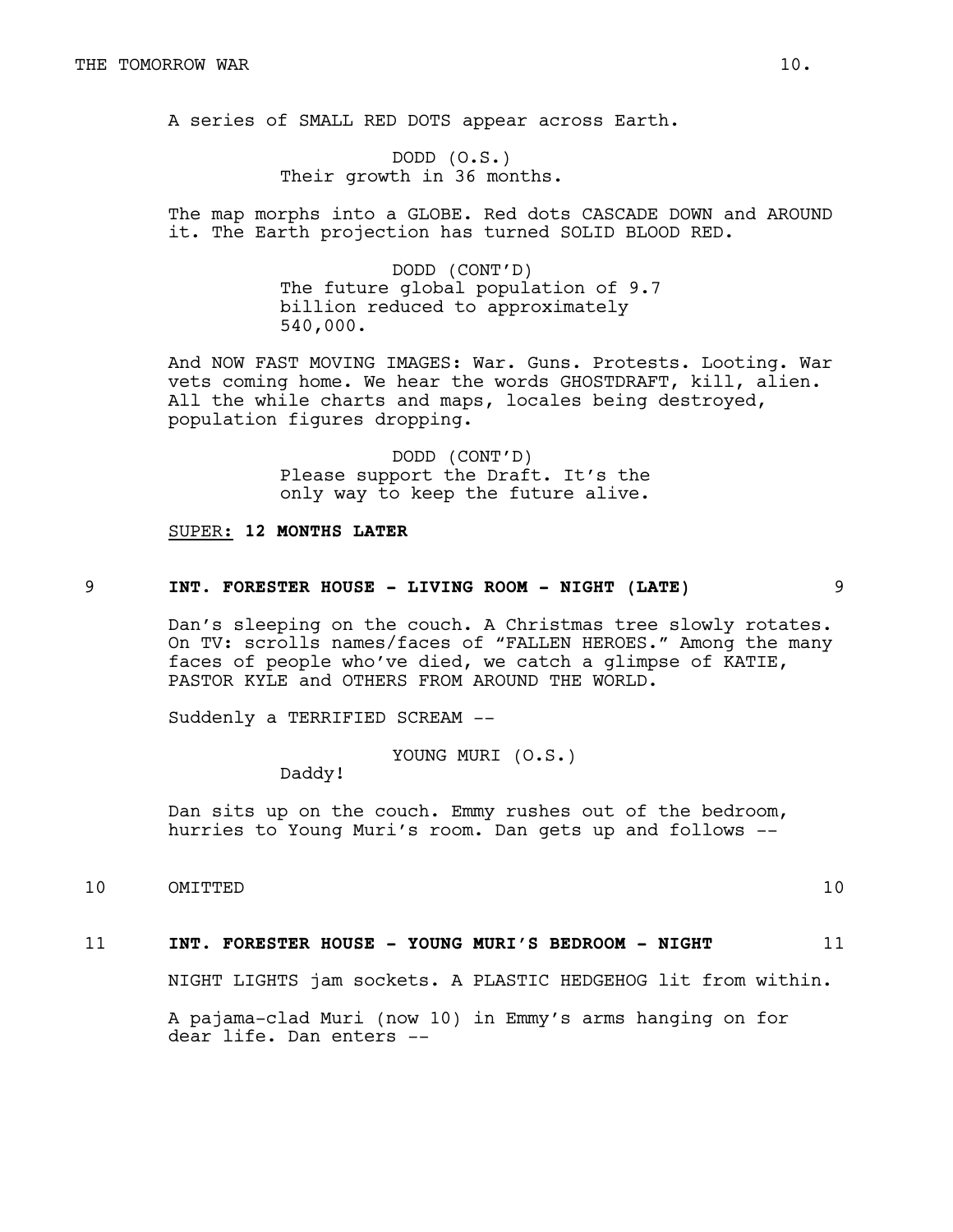YOUNG MURT Don't let them take me. Please. Don't let them take me.

She holds her arms out. Emmy sits with her. Dan in the doorway. Emmy holds Young Muri tightly, locks eyes with Dan --

EMMY

It's just a bad dream, that's all. Deep breaths, right Daddy?

DAN Yeah - breathing gets more what into the blood?

YOUNG MURI

Oxygen...

DAN Right, which calms the--

YOUNG MURI Brain. That's too easy.

DAN (goes to her) You want something hard? Okay. See if you can squeeze me hard enough to hurt me.

YOUNG MURI

Ok.

She starts squeezing.

DAN Squeeze me. Hard as you can. Squeeze!

They GROWL AT EACH OTHER. She smiles. Emmy watches, a hint of a smile, that slowly starts to fade...

NOW WE HEAR: CHOPPER ROTORS START TO BEAT in the distance...

# 12 **EXT. FORESTER HOUSE - DRIVEWAY - NIGHT** 12

Dan pads down the drive, feet bare. Chopper lights in the horizon, searchlights sweep. Far off SIRENS.

Dan approaches his trash can, lying on its side. He can see people in their homes awake, watching the news on TV. He jerks his trash can upright. It tilts, still messed up from a year ago when he kicked it and the wheel came off.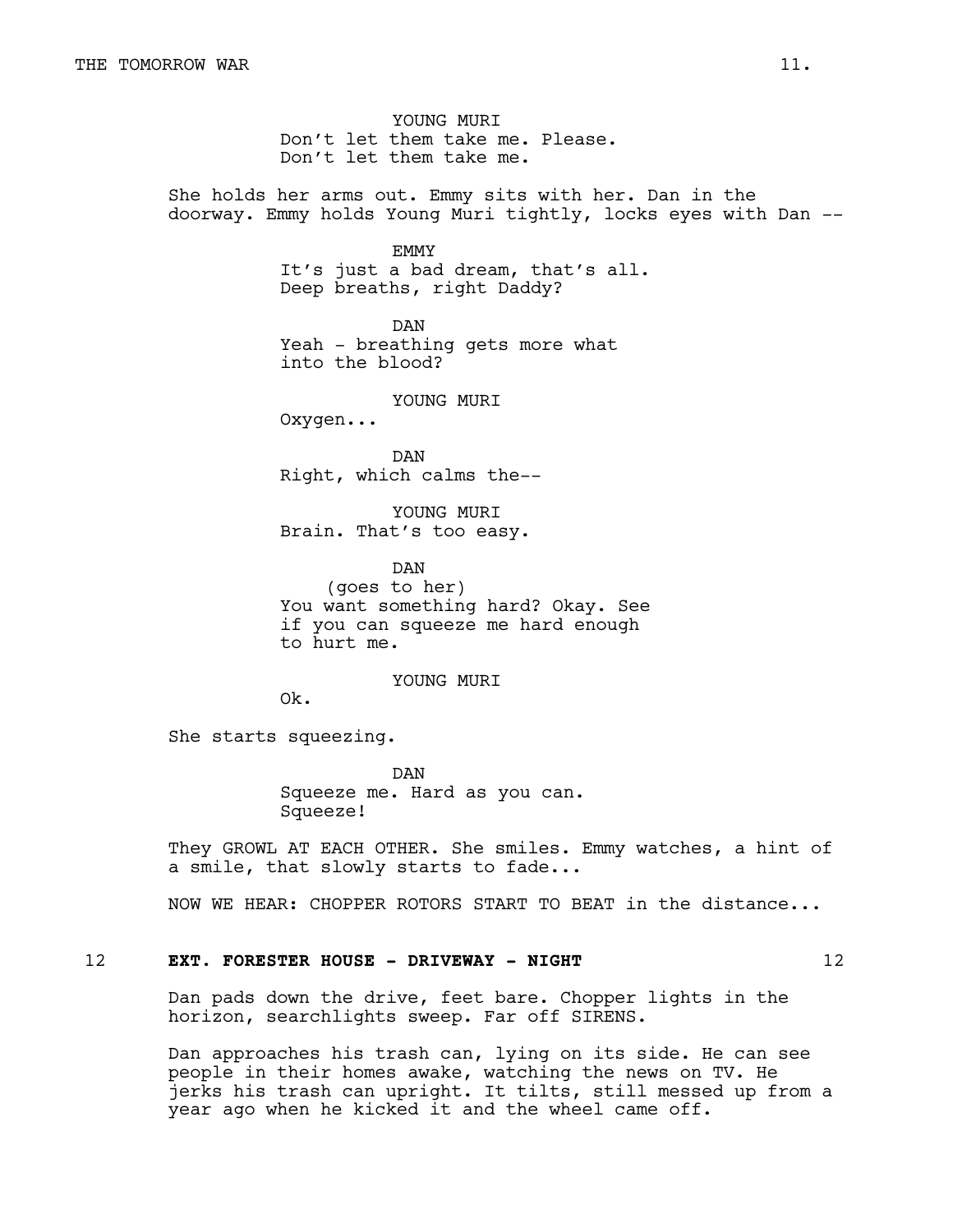He stops. Squints. At the end of the cul de sac, Frank and HIS FAMILY hurry from their dark house, silently pile into a car, SOFT-SHUT doors.

Frank sees Dan, freezes. But only for a moment. Frank quickly slides into his car, pulls out of the driveway. LIGHTS OFF. As the car glides by, Frank avoids looking at Dan. A CHILD looks at Dan through a rear window. Mouths "bye."

Dan lifts a hand, waves, and watches them drive off.

# 13 **INT. DAN & EMMY'S HOME - KITCHEN/LIVING ROOM - MINUTES LATER**13

Dan, shaken, pads in to find Emmy.

DAN I think I just saw Frank running.

EMMY (taken aback) I talked to Traci this morning, she didn't say a word.

DAN I wouldn't either.

Silence.

EMMY I liked seeing that guy in there. I haven't seen him in a while.

DAN You want me to squeeze you as hard as I can?

They hold each other.

EMMY It's been a long time since we've felt connected.

It's nice. But she can feel that he's a thousand miles away.

EMMY (CONT'D) It'll be light in a couple hours. I should sleep.

DAN I'd like to join you.

EMMY Dan, we're both exhausted.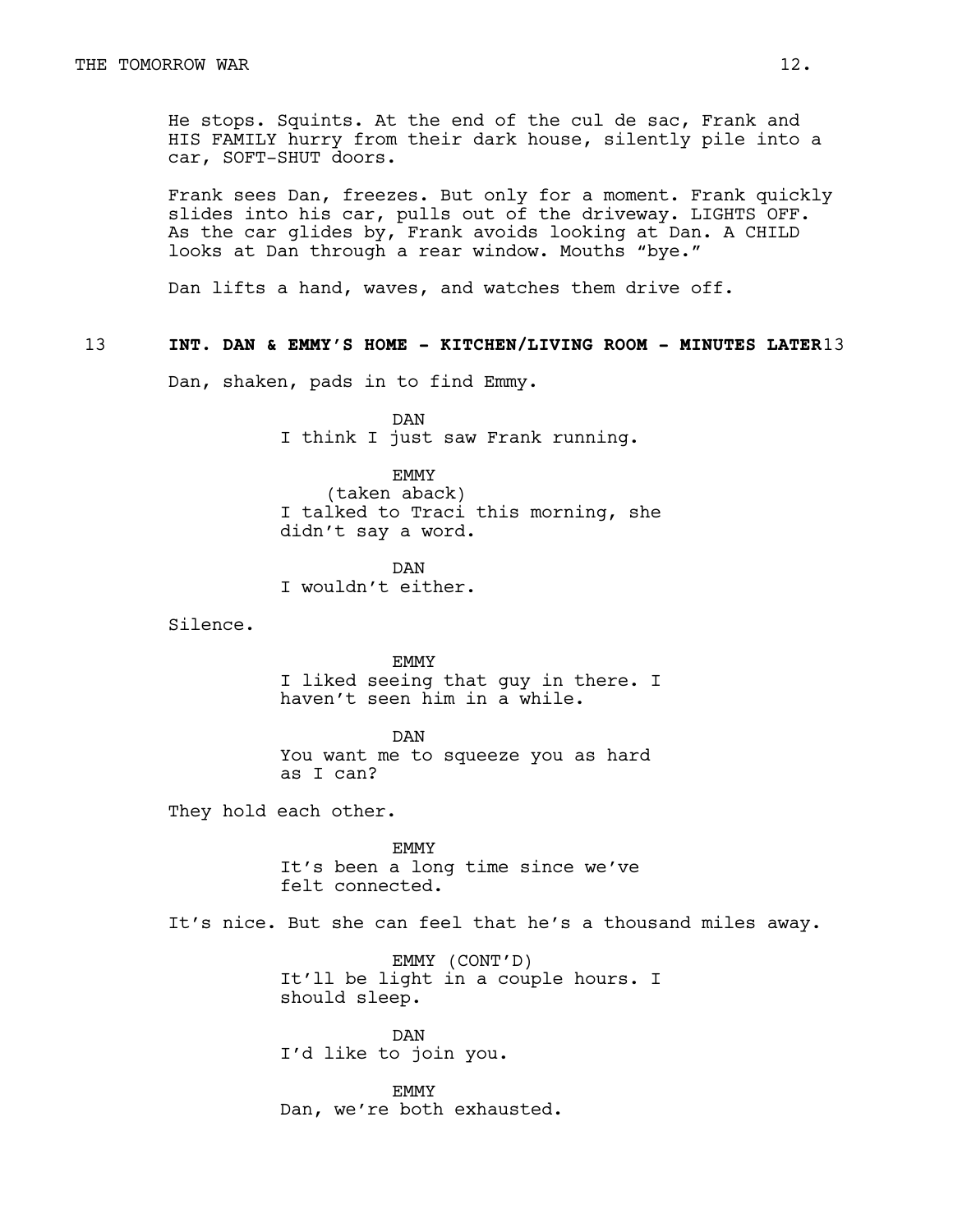DAN I don't think it's good for her to wonder why her parents don't sleep in the same room... EMMY What's not good for her is We don't fight every day. watching her parents fight every day. DAN (CONT'D) EMMY What's not good for her is You can't put all this on me. having a remote father whose never around. DAN (CONT'D) EMMY I'm not. I make plenty of mistakes. But I make an effort. And she will learn what is normal from ME and YOU. She'll model our family when she wants one of her own. DAN Model? Her life is a cake walk compared to what I grew up in. My Dad gave up on me and left. EMMY Do you think you're actually here? Emmy looks at him. Looks into his eyes. EMMY (CONT'D) There's this tiny light in your eyes that let's me know when you're here. And when you're not. And you're not here. She grabs his hands. EMMY (CONT'D) But we ARE HERE -- and we need you. Your daughter needs you. We have to make our little corner of the world as normal as we can for her-- DAN

Em... None of this is normal.

EMMY

You're right. This isn't normal...

She releases his hands.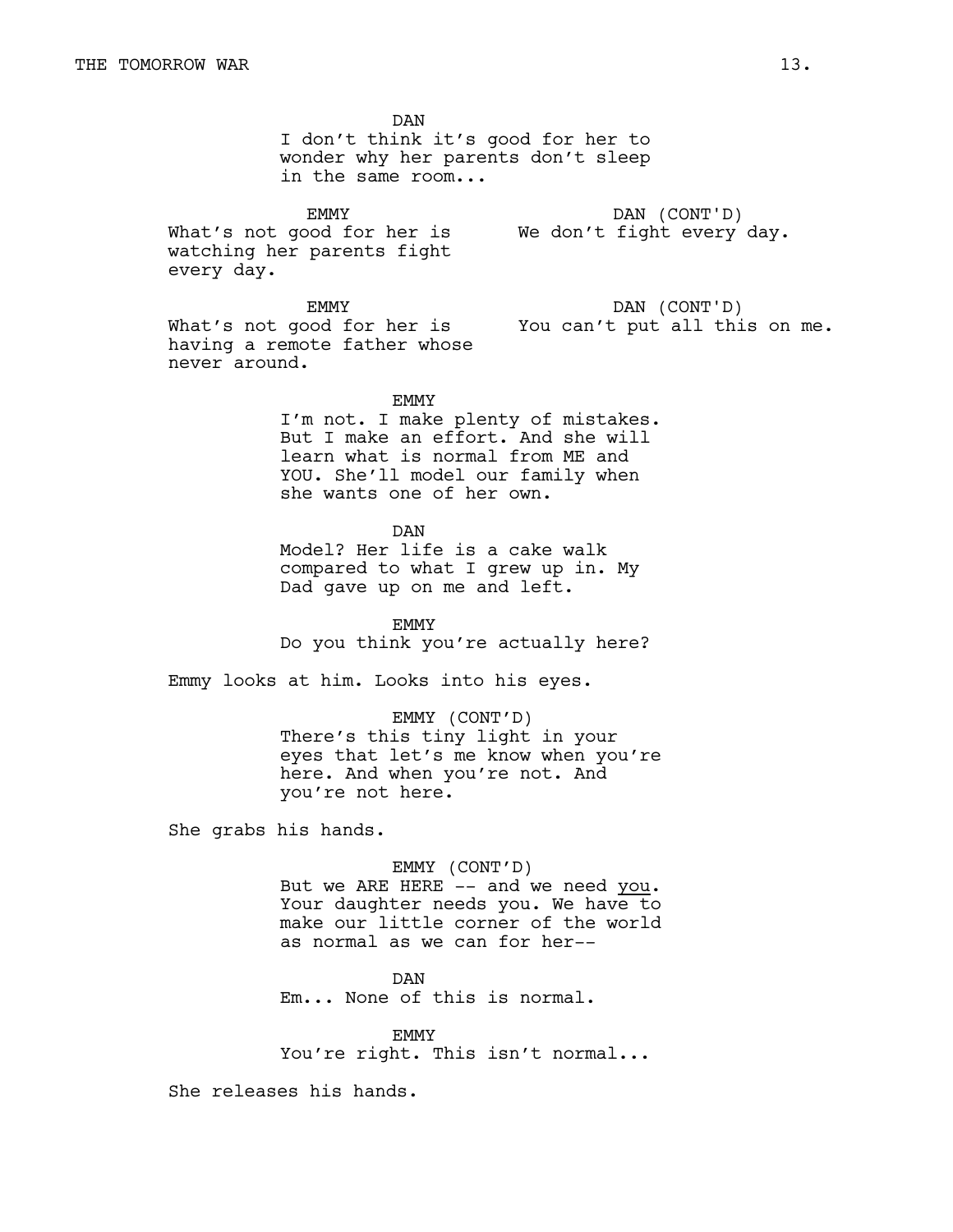EMMY (CONT'D) The entire world's collapsing around us and... you want to debate with me about making it better for our daughter?

DAN I didn't say I wouldn't--

EMMY But you didn't say *you would*.

He starts to answer, she cuts him off--

EMMY (CONT'D) You take me for granted. I'm going through something too. And you're making me handle it alone. And the crazy thing is, if all this wasn't happening, I'd probably let it go. Like I always do. me.'

She looks at her husband.

EMMY (CONT'D) But you and I both know what's happening between us started before there was ever a draft or a future war. So I'm going to stop acting like me asking you for help in this family is you doing me a favor. It's not. Not anymore.

Emmy turns and walks alone toward the master bedroom.

#### 13a **EXT. WOODROW WILSON HIGH SCHOOL - DAY** 13a

Dan arrives in his minivan - pulls into his space. The next space is empty. A JANITOR is peeling the name MR. WENHAM off the Parking Sign. A makeshift memorial - flowers, cards, candles - like the kind people put on roadsides for accident victims, has been left at the base of the sign.

# 14 **INT. WOODROW WILSON HIGH SCHOOL - DAN'S BIOLOGY CLASS - DAY** 14

Wall posters. EARTH as the top of a MELTING ICE CREAM CONE. A POLAR BEAR swims in water with NO ICE.

Dan, tired, paces in a wrinkled white button-down shirt.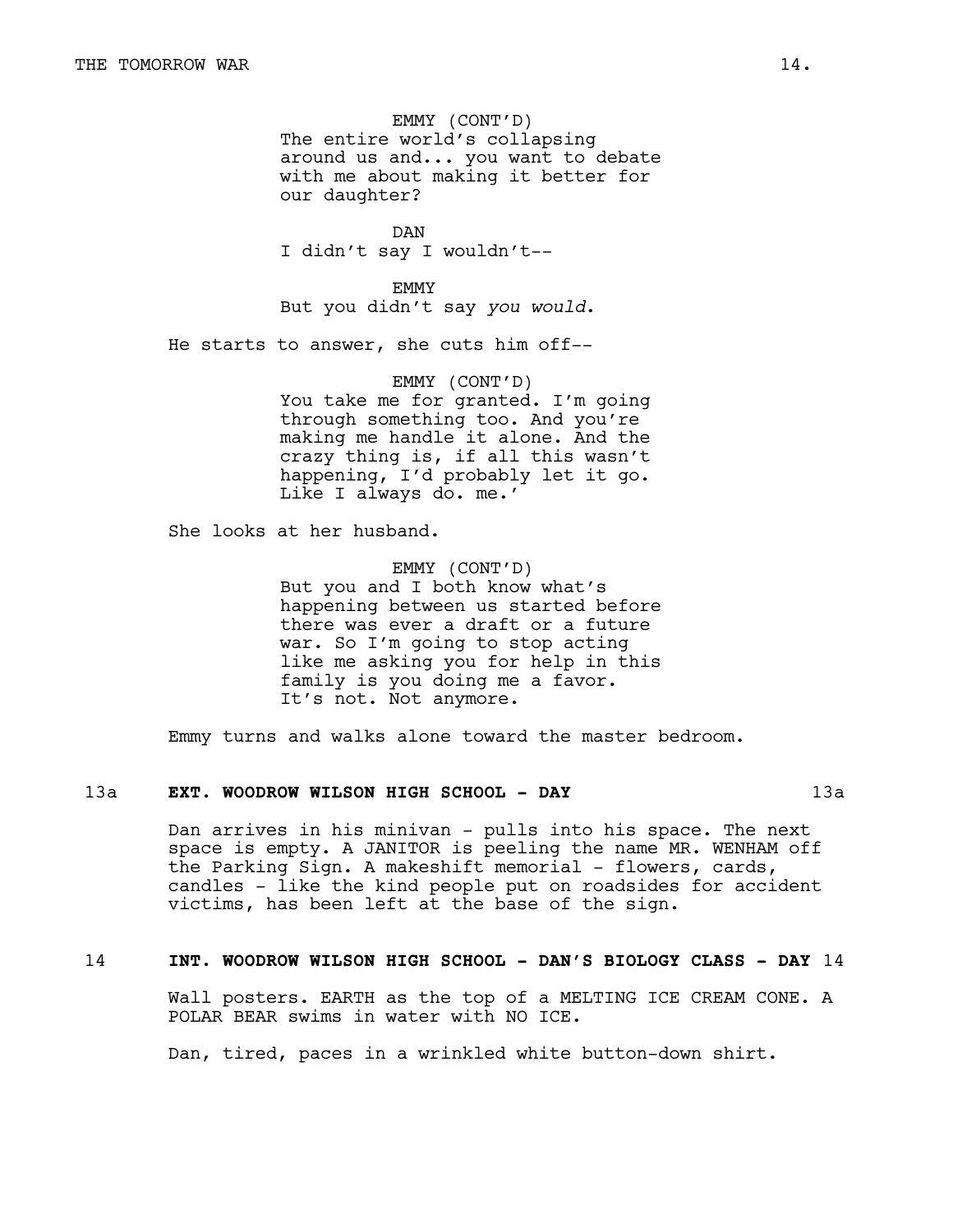DAN (by rote, not into it) Okay. Open your books to page 47. Photosynthesis. And the magic of Chlorophyll. A classroom full of distressed HIGH SCHOOL STUDENTS stare. Few open their books and if they do they do it listlessly. DAN (CONT'D) Okay.... someone want to suggest a topic? Silence. No eye contact. Then-- TED We could talk about sex. DAN Or I could keep my job. Next? MARTIN, a sweet oddball, jacks a hand up. DAN (CONT'D) Anyone BUT Martin. (to the room) Class. What's Martin's request? The CLASS GROANS a unified reply-- CLASS *ANCIENT VOLCANOES.* Martin puts his hand down. MARTIN Volcanoes are nature's fury, guys. DAN As you've demonstrated in every science fair. CHELSEA What's the point? DAN The point of what? CHELSEA Anything. School. Grades. College. It's all bullshit. DAN Language.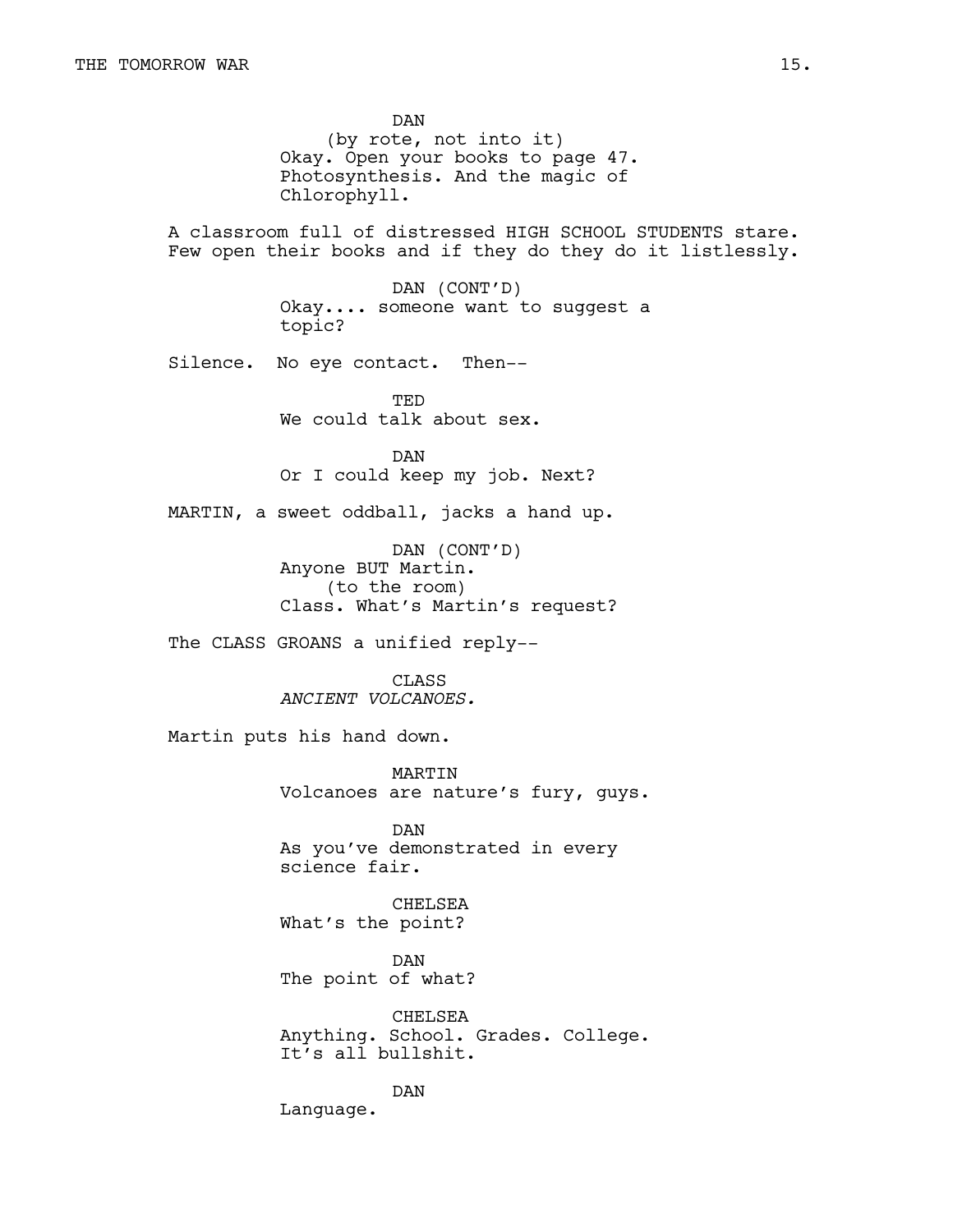TINA We've all seen the new number projections. We lose. Period. The aliens kill us all.

DAN Yes. Those are the numbers...in the year 2051. That's in thirty years.

JAYDEN So. They are taking people by the thousands. Now. My uncle...

Jayden motions to Tina.

JAYDEN (CONT'D) Tina's mom. She's gone, man!

Tina puts her head down.

CHELSEA My dad says they're gonna change the laws to force more people to go. So basically we're all screwed.

DAN

I know things seem bad, but if there's one thing we need more of, it's scientists. We have to keep innovating. That's how you solve any problem. So let's focus up. Science is important. Besides, you're safe here and now...

EVERYONE'S PHONE PINGS with an incoming message, like an Amber Alert. HORROR as everyone sees what's on their phones.

> JAYDEN You were saying?

15-16 OMITTED 15-16

# 16a **EXT. VA CENTER - DAY** 16a

TIGHT ON - SIGNS: WE ARE PAYING FOR THEIR WAR! HOW MANY HAVE TO DIE? A group of PROTESTERS chant 'NOT OUR WAR' --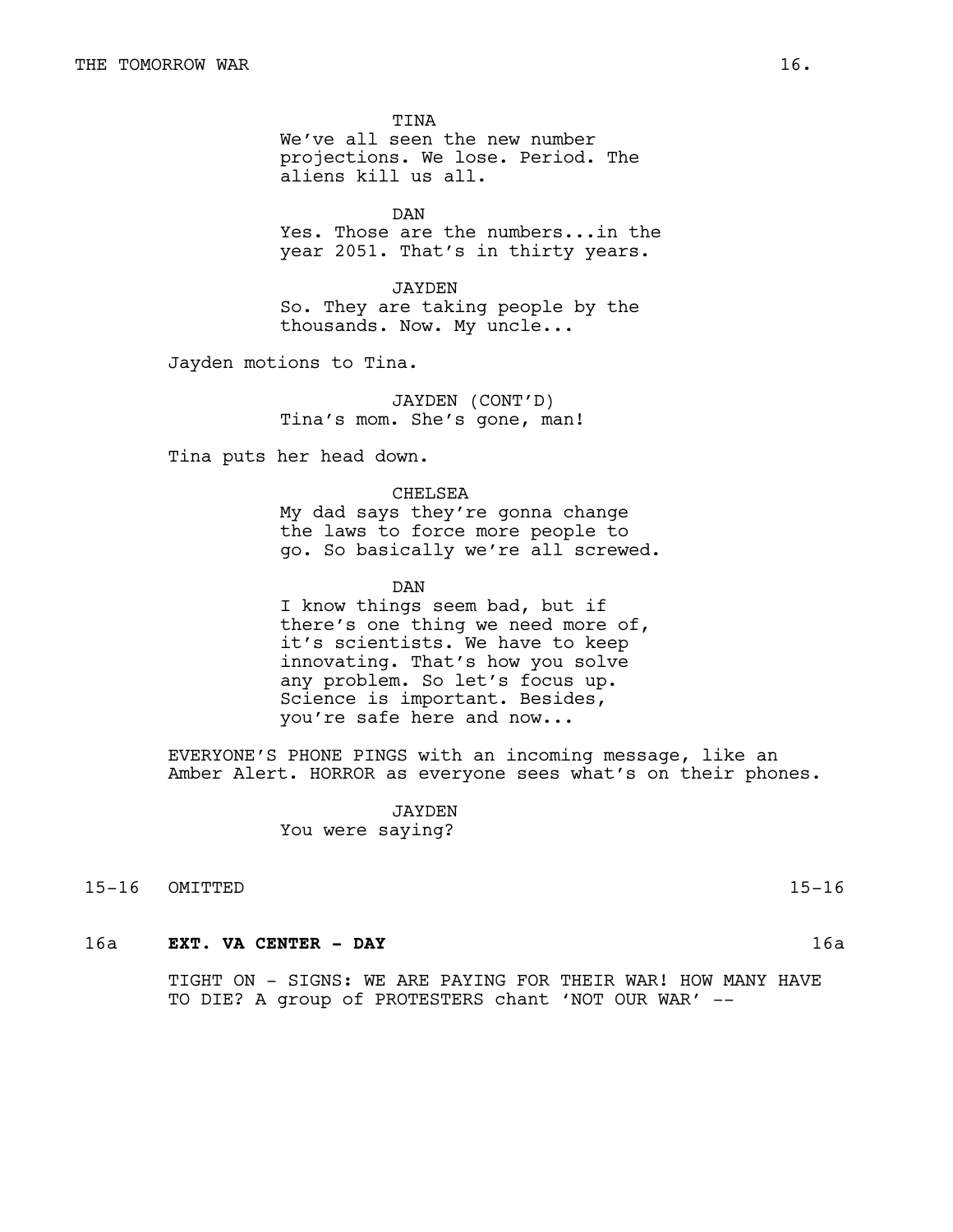# 16b **INT. V.A. CENTER - MOMENTS LATER** 16b

Rack focus from reflection of the protestors to: A sign on the door: NO CELL PHONES. Find Emmy, leading a VETERANS GROUP COUNSELING with FOUR MEN and TWO WOMEN.

> EMMY Let's start with something you remember about your seven days... Anyone?

Silence. No takers. SUSAN (50s; her scalp and one side of her face horribly burned) looks up, but doesn't respond.

Emmy turns to TERRY (49), the man sitting beside her. Terry's legs are MISSING -- he's equipped with prosthetics.

> EMMY (CONT'D) Terry, how are you doing today?

Terry smiles distantly.

**TERRY** Good, I'm doing good. So, yeah.

EMMY You want to tell me anything you remember?

Terry shifts in his chair. Clock on the wall ticks.

**TERRY** The clicking. I can't get the sound out of my head. One starts it. And the rest chime in.

Clock CLICKS.

PALO You hear that?

Clock CLICKS. The others "hear" it.

TERRY That's when you realize: They'll never stop... until we're all dead.

She's starting to lose control of the room.

EMMY There is no clicking. You are home. All of you. You are safe...

AS a VA EMPLOYEE pokes her head in --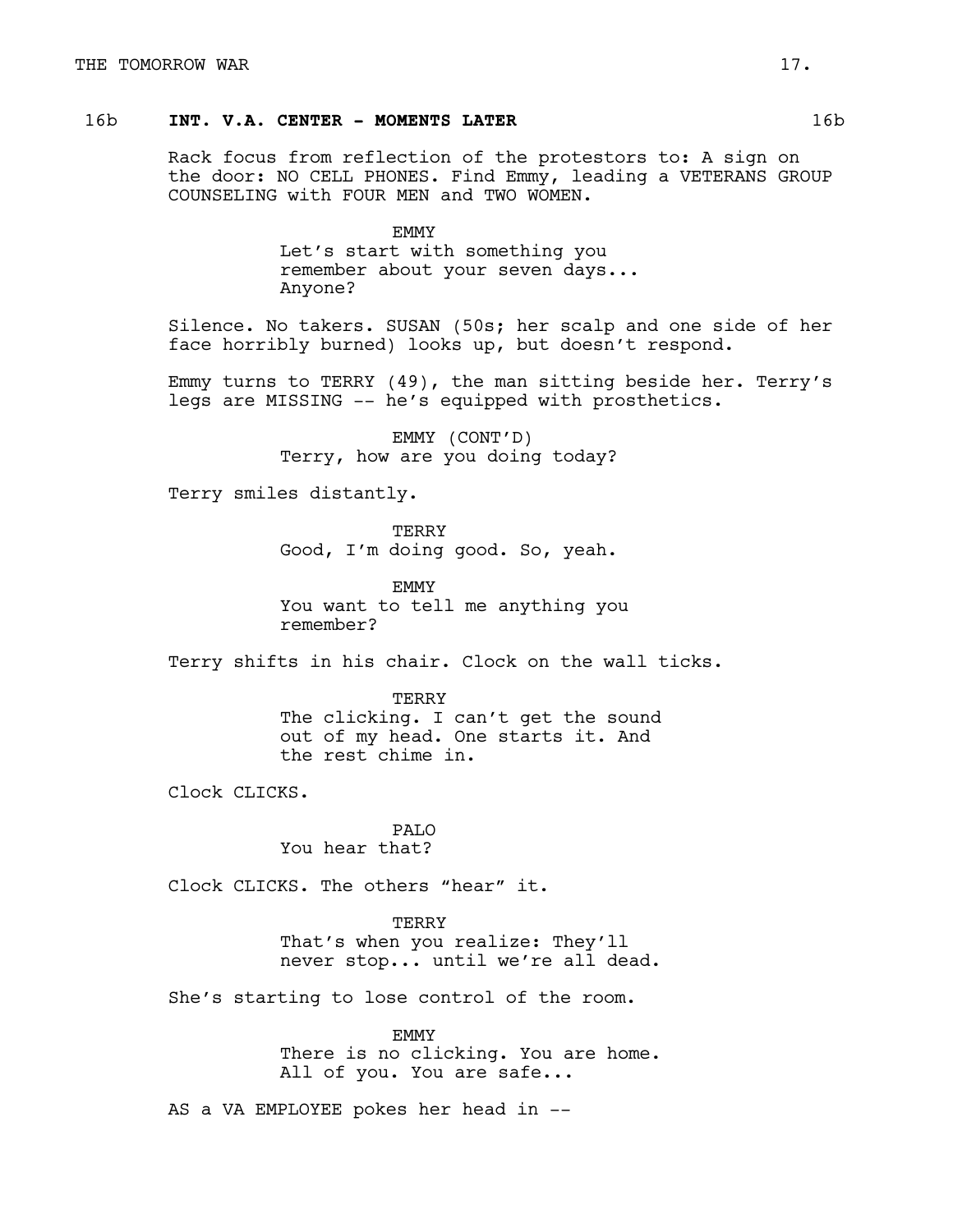VA EMPLOYEE (O.S.) Emmy? Your husband says to call him. It's important.

# 16c **INT. V.A. OFFICE - MOMENTS LATER** 16c

EMMY. Alone in a room, on HER PHONE.

DAN (O.S.) You have to check your status once a week now.

**EMMY** Once a week? That's crazy--

### 16d **INT. WOODROW WILSON HIGH SCHOOL - DAN'S CLASS - CONTINUOUS** 16d

Empty, but for Dan: it's between classes. He closes the door to the hallway, packed with students rushing between classes.

DAN

Let's neither of us freakout, okay?

EMMY (scared) Will you check mine?

CLOSE ON SCREEN: GOVERNMENT WEBSITE. Dan types in her SS number on the computer in his class.

DAN

Okay.

He takes a deep breath, then hits ENTER. In YELLOW FONT: *CONSCRIPTION STATUS: NOT ACTIVE*

> DAN (CONT'D) Not active.

EMMY (looks up; fast) Thank you.Thank you.Thank you. (then) What about yours? Do yours!

He types his SS number into the same site: In RED FONT: *CONSCRIPTION STATUS: ACTIVE - 1.*

> EMMY (CONT'D) Dan? You still there?

Fear -- panic -- cloud his face. He sounds dazed.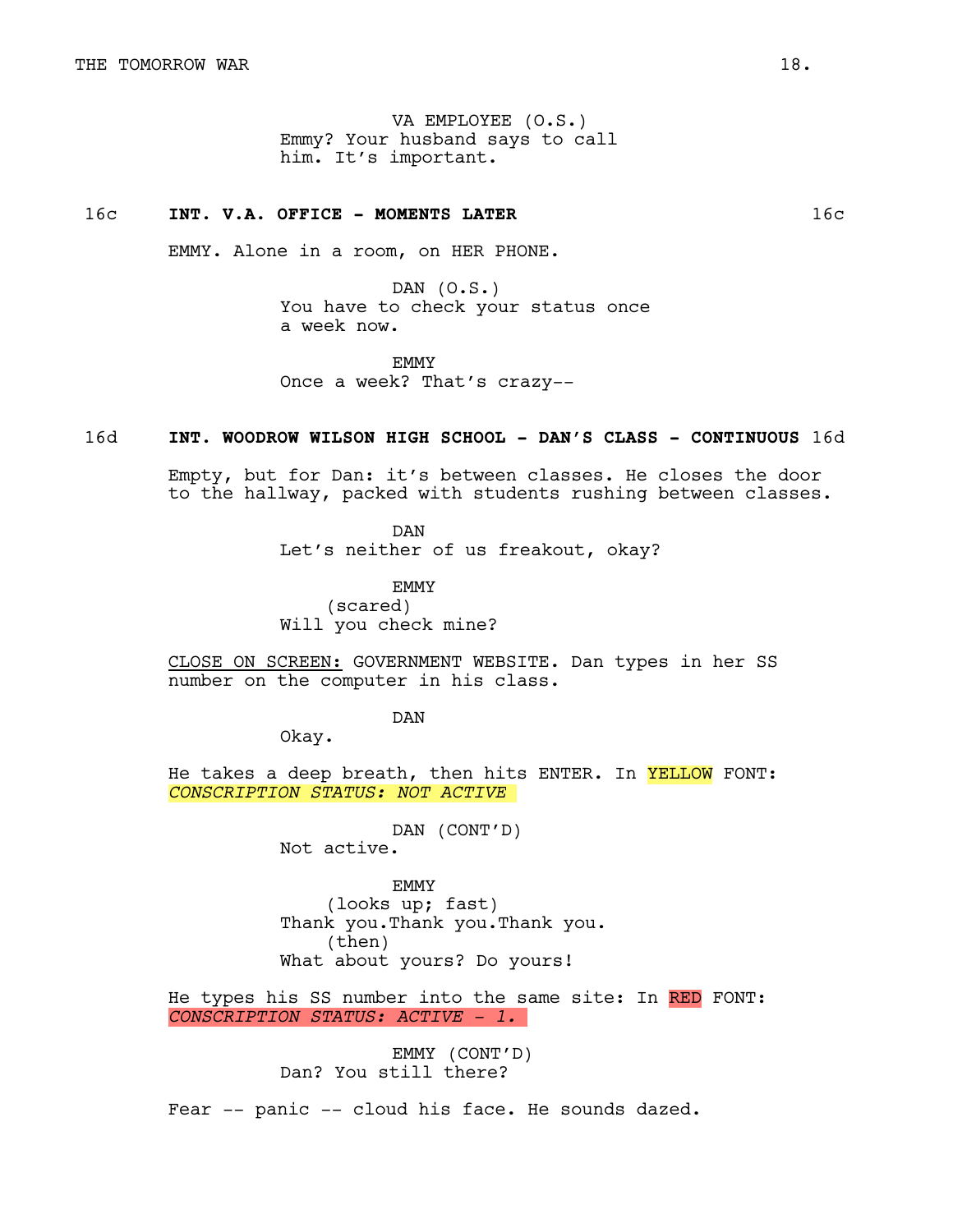EMMY (CONT'D)

Dan--

DAN Active-1...

EMMY Active-1...? You're Active-1?!

DAN It's just the first phase of the screening process--

**EMMY** I know what A-1 means, Dan!

DAN Don't worry. Everything'll be fine.

### 17 **EXT. MILITARY ENTRANCE PROCESSING STATION (MEPS) - DAY** 17

ARMED SOLDIERS front a long low-slung building: *United States Military Entrance Processing Command*. Dan walks up.

> CONSCRIPTION OFFICER LAUREN (PRE-LAP V.O.) James Daniel Forester. Born 11/11/82, Covington, Georgia.

### 18 **INT. MEPS-INTERVIEW ROOM - DAY** 18

GUARDS armed with M4s stand stone-faced at the door.

Dan fidgets in a padded chair, cushioned braces to the side and above. TWO CONSCRIPTION OFFICERS (20s) in lab uniforms at standing desks, scan Dan's papers, fire rapid questions --

CONSCRIPTION OFFICER LAUREN You go by James or Jim? DAN Middle name - Dan.

> CONSCRIPTION OFFICER TAYLOR Birth certificate... Passport...

DAN Here. And my employment contract. I'm a biology teacher. Full time.

CONSCRIPTION OFFICER LAUREN Children?

DAN Yes. One. My daughter.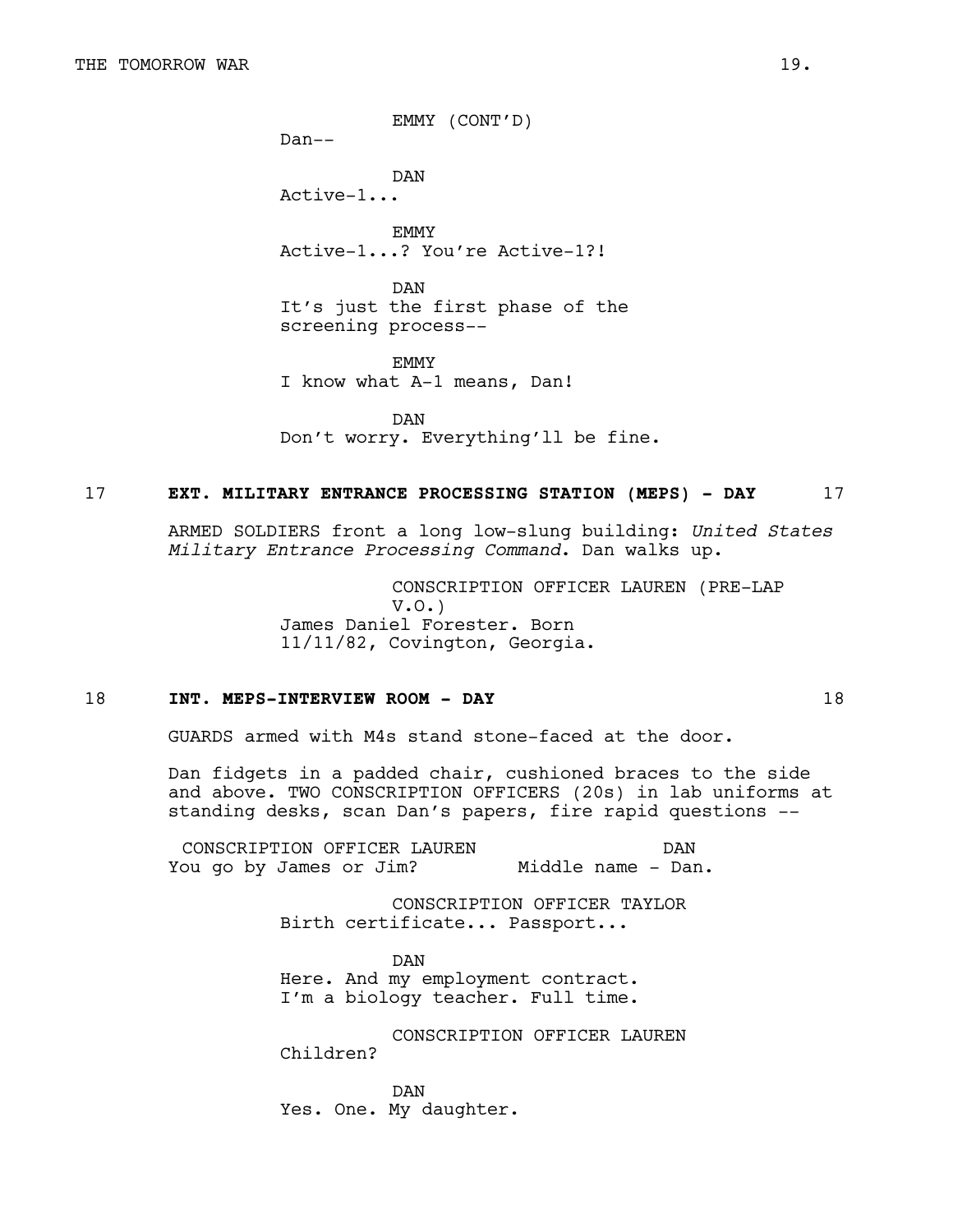CONSCRIPTION OFFICER TAYLOR I don't see her birth certificate. DAN (CONT'D) I didn't know I needed it.

> CONSCRIPTION OFFICER LAUREN It's not required. But if killed in action, your dependents will receive a pre-tax payment of one million dollars. I assume you'd want us to verify exactly who your family is.

The door opens. TECHNICAL OFFICER SAM in a similar uniform enters. He pushes a LARGE MACHINE on a WHEELED CART. Tech Officer Sam swivels the machine to face Dan. A padded CIRCULAR-OPENING fronts the device.

> TECHNICAL OFFICER SAM Insert your left arm, sir. (Dan does) Palm up. Don't make a fist.

CONSCRIPTION OFFICER LAUREN Your arm will be immobile for the next few minutes--

TECHNICAL OFFICER SAM (CONT'D) You're going to feel a cold sensation in your wrist.

He pushes a sequence of buttons. A low HUM.

CONSCRIPTION OFFICER TAYLOR Mr. Forester, you have been elevated to Active-2 status--

Tech Officer Sam lowers the overhead brace over Dan's shoulders, it clicks locked.

> DAN Wait. What? A-2?

A second brace swings at Dan's flinching face, stops short.

DAN (CONT'D) What did the computer say?

CONSCRIPTION OFFICER TAYLOR You meet all requirements for conscription.

The CRINKLE of plastic as Tech Officer Sam removes sterile wrapping from a RUBBER BITE SPLINT, glances at her colleague.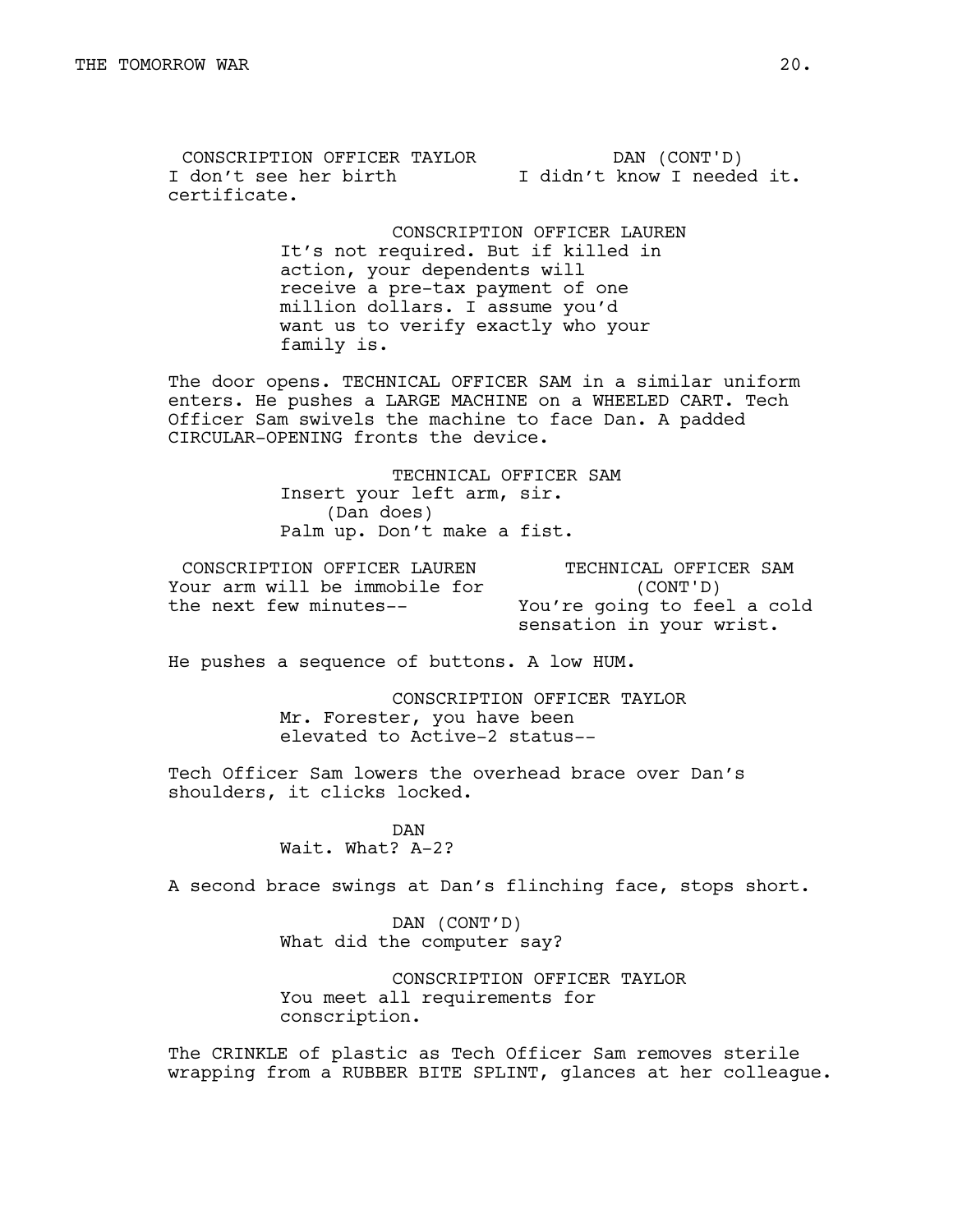DAN What does that mean?

CONSCRIPTION OFFICER TAYLOR It said at 11:23pm Eastern Time on October 13th, 2030 you will be pronounced dead.

The color drains from Dan's face, events moving too quickly.

DAN 2030? That's seven years from now.

TECHNICAL OFFICER SAM

Bite down.

Tech Officer Sam slides the bite splint into a metal holder directly in front of Dan's mouth.

> DAN Wait. Can we just slow down?

HUM. Dan on the lip of panic. The hum LOUDER. A RED light.

TECHNICAL OFFICER SAM You'll really want to bite down on this if you want to keep from severing your tongue.

Dan chomps the splint, eyes wild. The HUM's pitch goes from low to BRACINGLY HIGH. Dan's left arm is seized with a sharp, white hot pain. He convulses, SCREAMS through clenched teeth.

STOP. RED light to GREEN. The hum stops. Dan swallows, catches his breath.

> TECHNICAL OFFICER SAM (CONT'D) You may remove your arm now.

Slowly, Dan removes his arm from the machine: A BLACK, CARBON STEEL DEVICE encircles his wrist, thins to a strip of metal flush against his forearm, cupping his elbow.

> TECHNICAL OFFICER SAM (CONT'D) This device facilitates your jump to and from the future war.

Dan stares at his arm.

TECHNICAL OFFICER SAM (CONT'D) It is synced to your unique biosignature and can only be removed when your tour of duty is complete.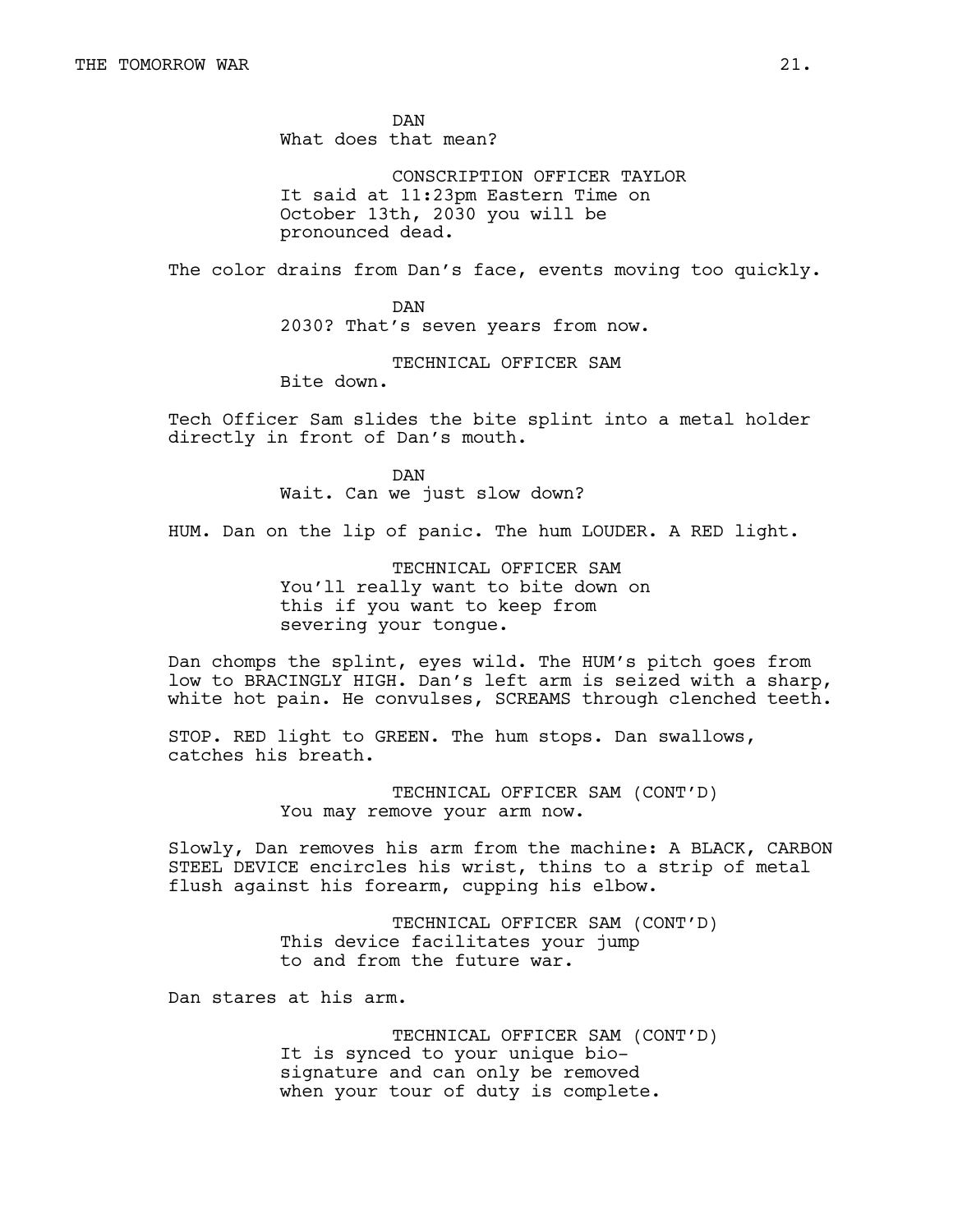DIGITAL DISPLAY: Dan's name. GPS location. Vital signs.

TECHNICAL OFFICER SAM (CONT'D) The Jump-band allows us to track you anywhere on Earth.

CONSCRIPTION OFFICER LAUREN Any attempt to evade the draft or tamper with the device will result in your imprisonment and your spouse or dependent of legal age taking your place. Regional detention centers have been set up to accommodate minors without guardians.

The Officer slides an INFORMATION PACKET toward him.

CONSCRIPTION OFFICER LAUREN (CONT'D) You have twenty four hours to get your personal affairs in order and report for basic training.

Dan is wrecked. He zombies towards the door. CONSCRIPTION OFFICER TAYLOR notes something in Dan's paperwork.

> CONSCRIPTION OFFICER TAYLOR You were in the Army?

DAN Yeah. 15 years ago. Special Ops Command. In Iraq.

Conscription Officer Taylor expression softens --

CONSCRIPTION OFFICER TAYLOR Thank you for your service. Again.

Dan STAGGERS OUT --

19 OMITTED 19

### 19a **INT. VA CENTER - HALLWAY - DAY** 19a

And STAGGERS INTO -- Emmy talking to one of her VETS. We don't hear them. Suddenly her eyes go WIDE:

Dan is standing in the doorway. His sleeve is rolled up, his JUMP-BAND exposed.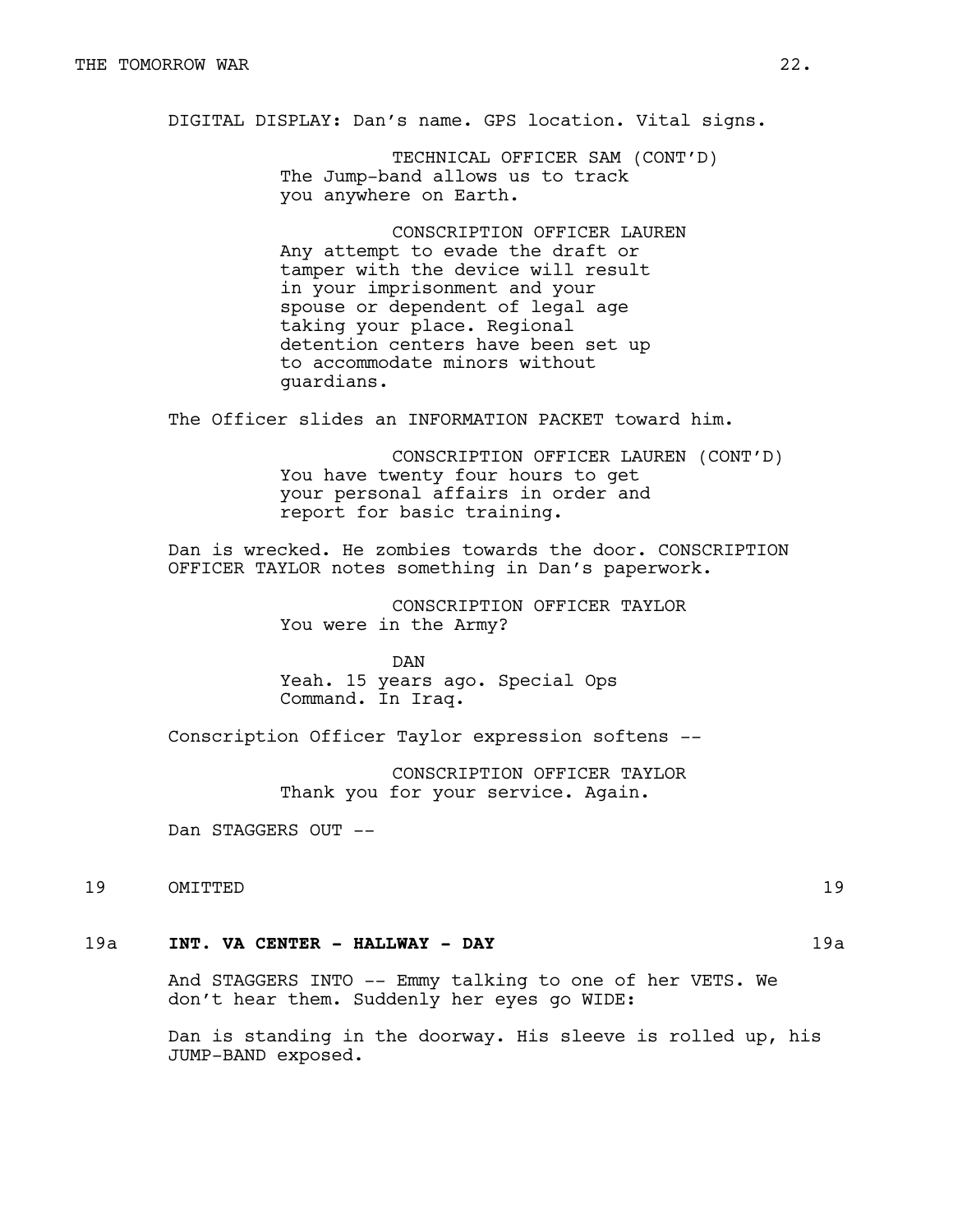# 20 **INT. VA - HALLWAY - MOMENTS LATER** 20

Emmy and Dan. She STARES at the Jump-band. She doesn't want to look at it. Can't stop. Horrified.

> EMMY (in disbelief) Why? Why you?

DAN -- it's a numbers game and mine was called. If something happens... you and Muri will be taken care of-

**EMMY** IF something happens? (shakes her head) 70% of Draftees never come back. The ones that do suffer so much post-trauma that they can barely communicate.

DAN I can see why you're not in the recruiting department.

EMMY You think this is funny?

DAN (dead serious) Emmy. They will draft you in my place if I don't go.

Emmy stares at him, then --

EMMY We have to run.

DAN

No.

She grabs his arms, hands.

EMMY *Yes.* You, me, Muri. Like Frank and  $Tra$   $--$ 

DAN I don't know how to run from the government, Emmy.

EMMY You know someone who does.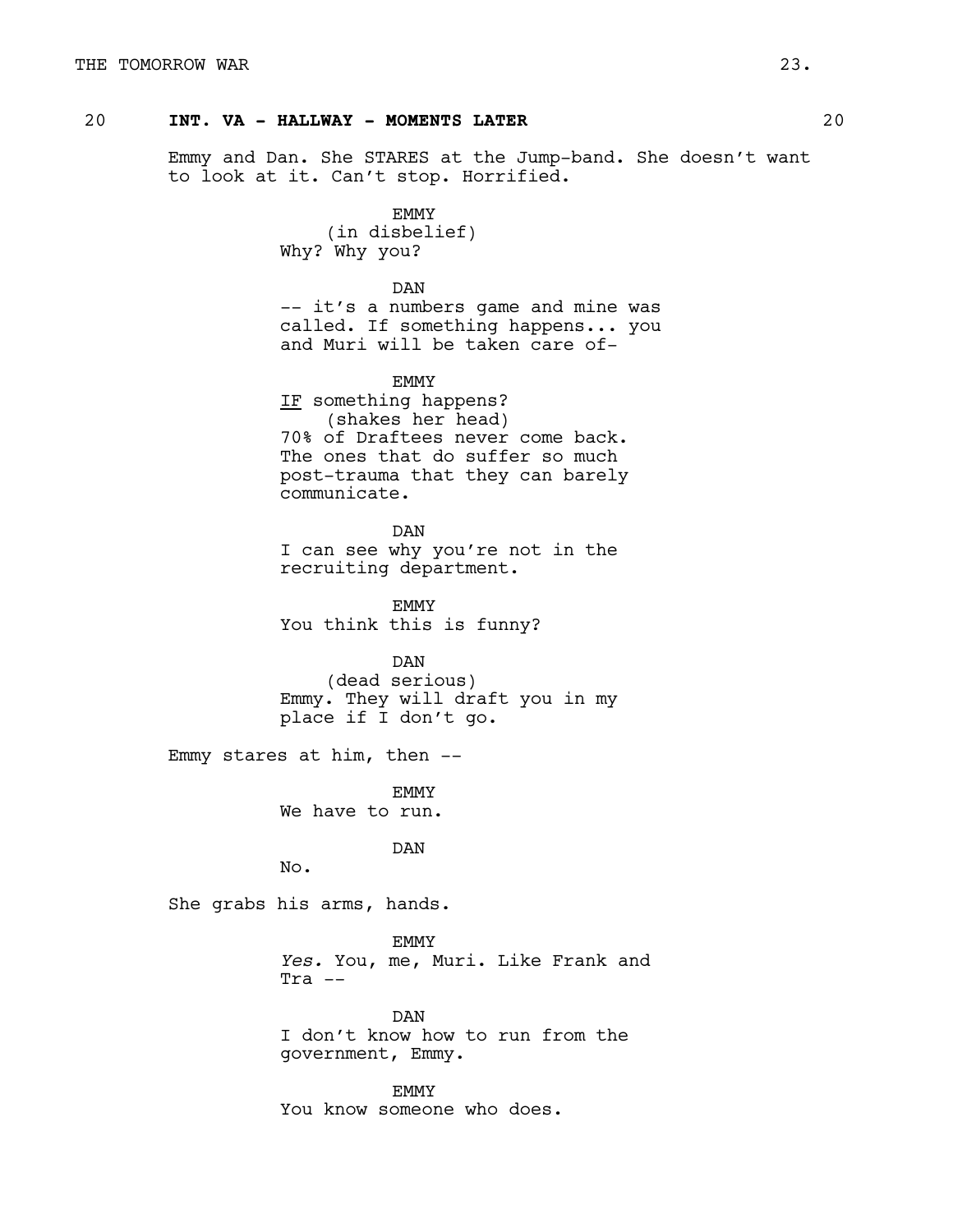Dan shakes his head.

DAN What? Emmy... no. No way. I'm not asking him for a goddamn thing!

EMMY (pleading) Don't ask for yourself. Ask for me.

Her resolve hardens.

EMMY (CONT'D) Please. We stay together. The three of us. While we still have time.

## 21 **EXT. HWY 76 - DAY** 21

Dan's minivan heads north on Hwy 76. We see AIRPORT SIGNAGE.

### 22 **EXT. SMALL REGIONAL AIRPORT - HANGAR/RUNWAY - DAY** 22

Dan drives up the runway passing small single engine planes and an older, retired C-130 TRANSPORT.

His minivan reaches the hangar. Dan gets out. Eyes a BLACK POW/MIA FLAG blowing in the wind. He looks around. Peeks in through the open hangar door.

DAN

Hello?

#### 23 **INT. HANGAR - THAT MOMENT** 23

Dan walks into the DARK HANGAR. No sign of life.

DAN Hey, anybody here?

JAMES (O.S.) Who's asking?

A gun's HAMMER CLICKS. Dan turns towards the sound of it. Out of the darkness, behind Dan, steps A MONSTER. We barely see his face but this is JAMES FORESTER (mid 60s). James's hands are swollen and small blood vessels (angiomas) from years of alcohol abuse are present in his leathery skin. His eyes are wet - from sleep, from drinking or both - but they are hard. And his barrel chest and muscular arms lend the sense that even in his 60s, James is someone you shouldn't EFF with...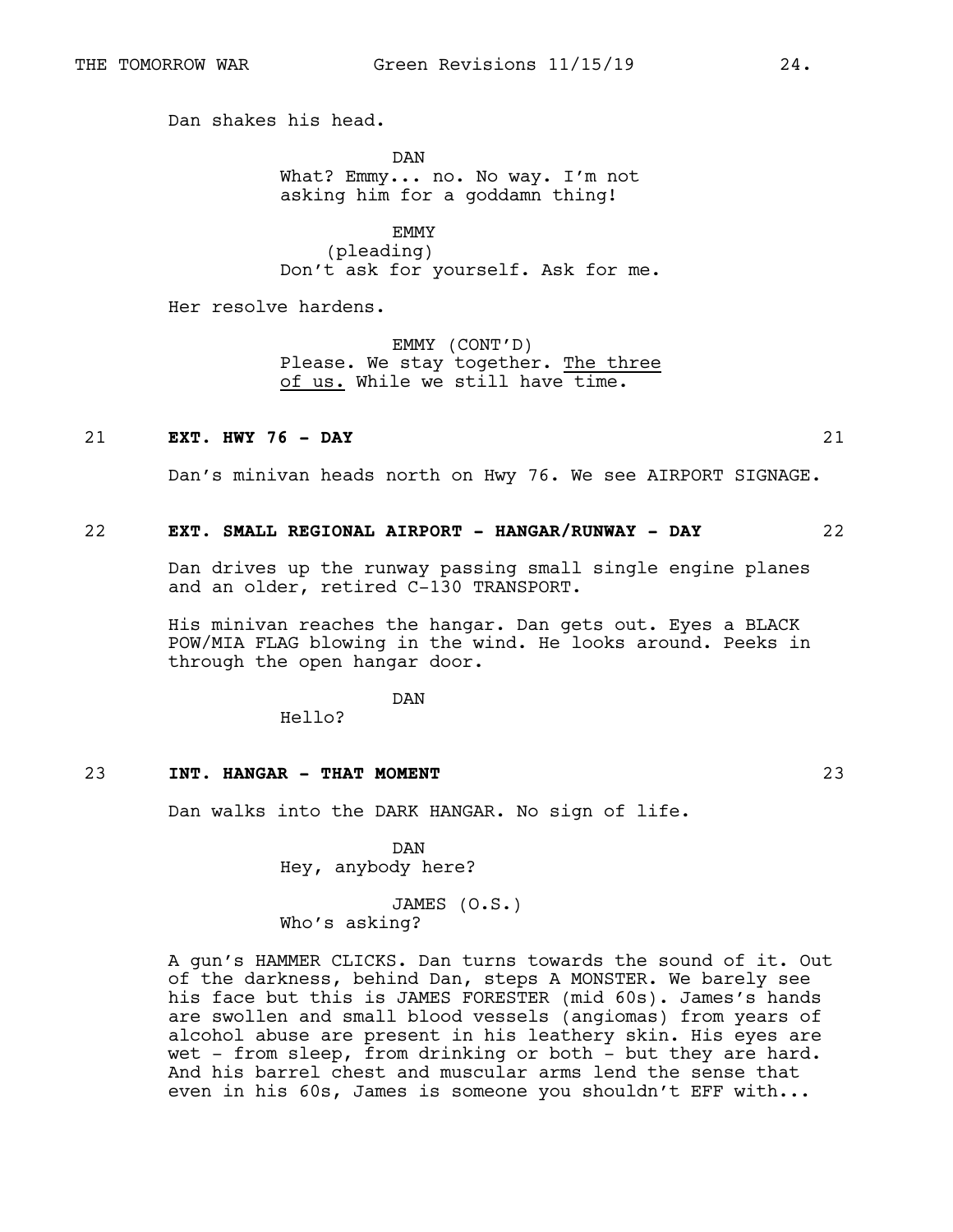Dan just rolls his eyes. DAN Put the gun away. JAMES (voice like gravel) Didn't recognize you with that crappy stubble. Grow a beard or don't. DAN You're growing enough beard for the both of us. As James puts the gun away, he notices Dan's ARMBAND. Looks at Dan, who's staring at him. Yeah. That's why he's here. JAMES And here I thought you'd just come to say hello. James grabs a mason jar of whiskey, heads off. JAMES (CONT'D) Follow me, Jimmy. DAN It's Dan. JAMES Wasn't always. DAN Yeah well things change. JAMES Not you. They walk past a MUSTANG. James catches Dan eyeing it. JAMES (CONT'D) That's called a car. It's a big boy version of that toy you drive. James opens a ROLLER SHUTTER DOOR. A workbench swivel-lamp lights two .50 cal rounds, Zippo lighter with a 1st AIR

CAVALRY INSIGNIA. James sits on one side of the bench, Dan sits across. James motions for Dan's arm. Dan lays his arm on the table. James turns it hard to one side to inspect the Jumpband. Dan

shifts in his seat, annoyed.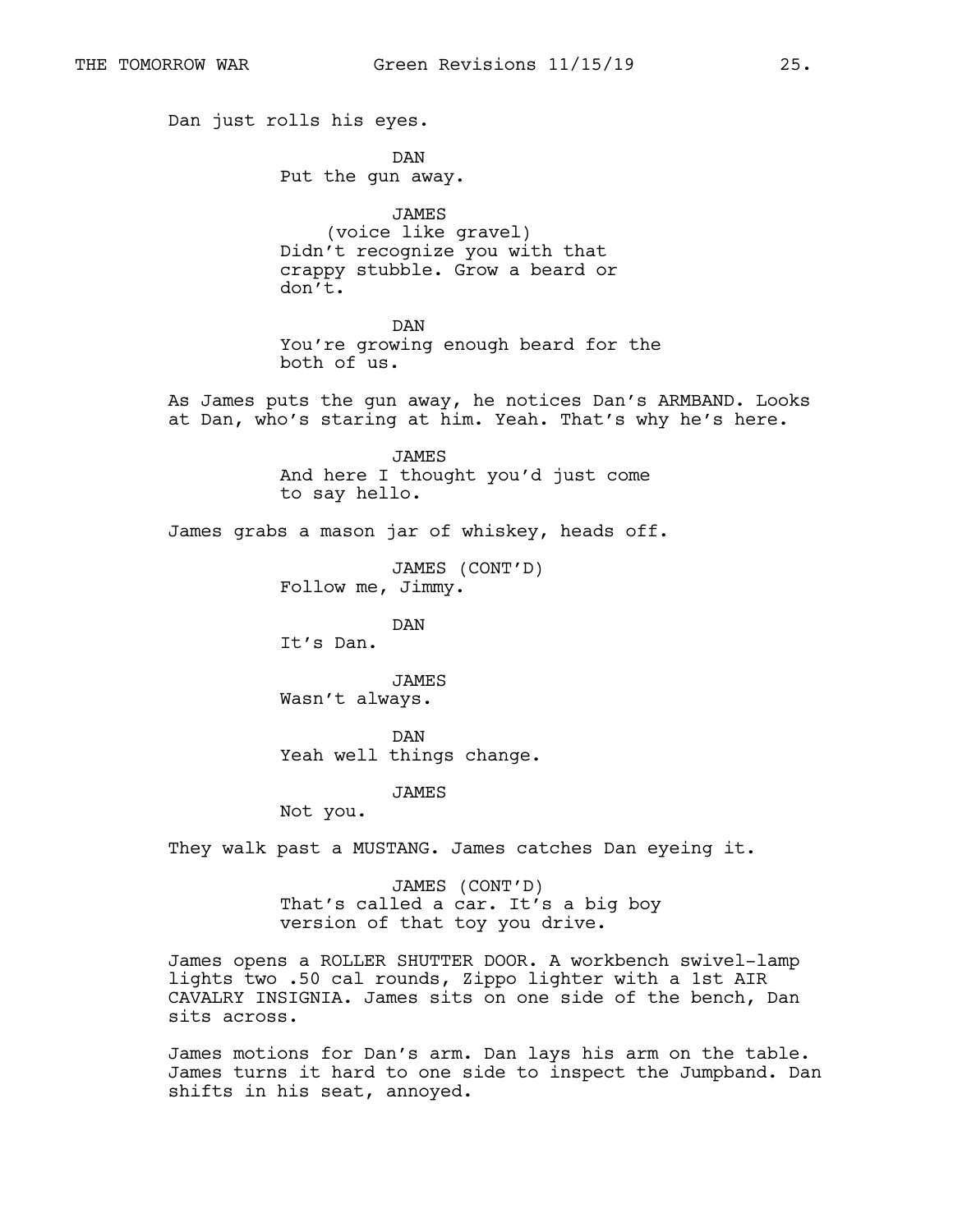JAMES (CONT'D) So what made you come to me? I get a good Yelp review?

DAN You have a Masters in engineering and an intense distrust of the federal government. You also have no visible means of income --

JAMES I fix planes for a rich dick --

DAN -- Yeah I'm sure that's how you were able to afford the MUSTANG --

James picks up his jar of Old Crow, swirls, FLINGS IT on Dan. Dan blinks. Wet, stunned.

> DAN (CONT'D) What the hell?!

Dan stands, unbuttons his wet shirt. James pulls a flap of his shirt back, inspects. Dan gets it, pulls away--

> DAN (CONT'D) A wire? Are you kidding?

> > JAMES

Surprise visit. "Mustang**.** No visible means of income." Sounds like entrapment to me.

James throws him a towel.

DAN You thought I could get out of the draft if I gave *the government...* you?

James is already re-filling the mason jar.

JAMES Why else would you be here? You haven't wanted my help a day in your life.

Cold intensity rises in Dan's voice. He leans in --

DAN That's where you're wrong. There were years... years, when the only thing I wanted was your help. (MORE)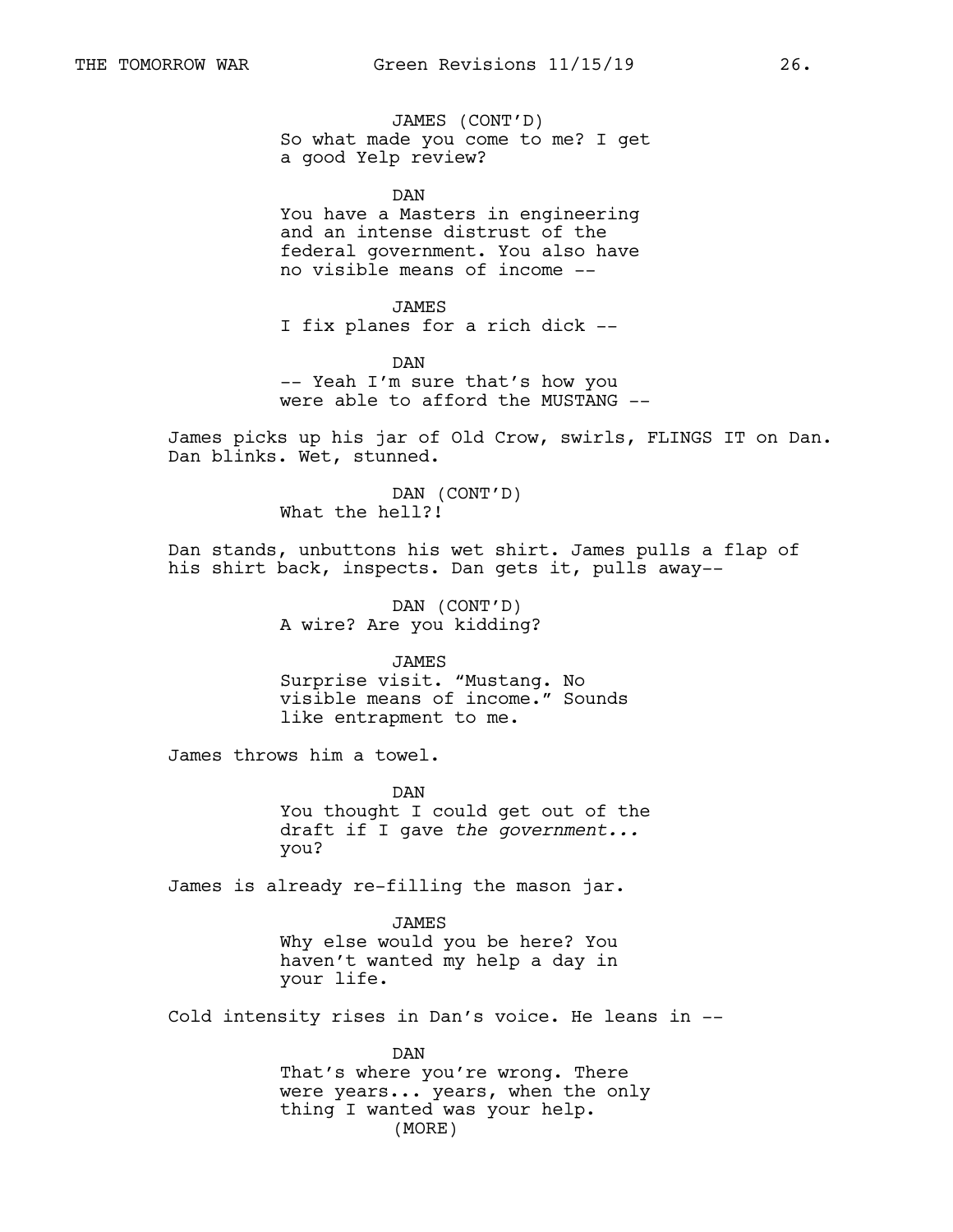So let me make this clear. I hate you. And I hate being here. DAN (CONT'D)

JAMES (leans in) Yet, here you are.

DAN I'm here for my wife. Something you would never understand.

James, unflinching, nods at the Jump-band.

JAMES C-Series. Second generation. Sensor calibrated to your pulse. (he stands) Piece of cake.

He walks Dan back through the maze of his shop.

# JAMES (CONT'D) You know, in '73, when my number came up, I went to my father. He cooked us steaks. We never had any money, but he was determined to make me a steak before I shipped out.

He opens the door. Inside: A SERVER ARRAY. LOOSE CABLES. COMPUTER MONITOR DISPLAYS diagnostic and GPS data. HIGH-PERFORMANCE HARD DRIVES work overtime. GENERATORS, SURGE PROTECTORS and redundant POWER SUPPLIES whirr and hum next to A DOZEN EMPTY ARMBANDS.

> JAMES (CONT'D) He said: These wars don't benefit you. They benefit guys that own the guns. And the bombs. And the planes. Remember that.

Dan's heard it before. James taps voltage probes to the Jumpband. He sips from the mason jar.

> DAN I wish you wouldn't drink when you do that.

James picks up the jar, swirls three fingers of Old Crow.

JAMES I wish Stevie Nicks would show up in her birthday suit with a jar of pickles and a bottle of baby oil.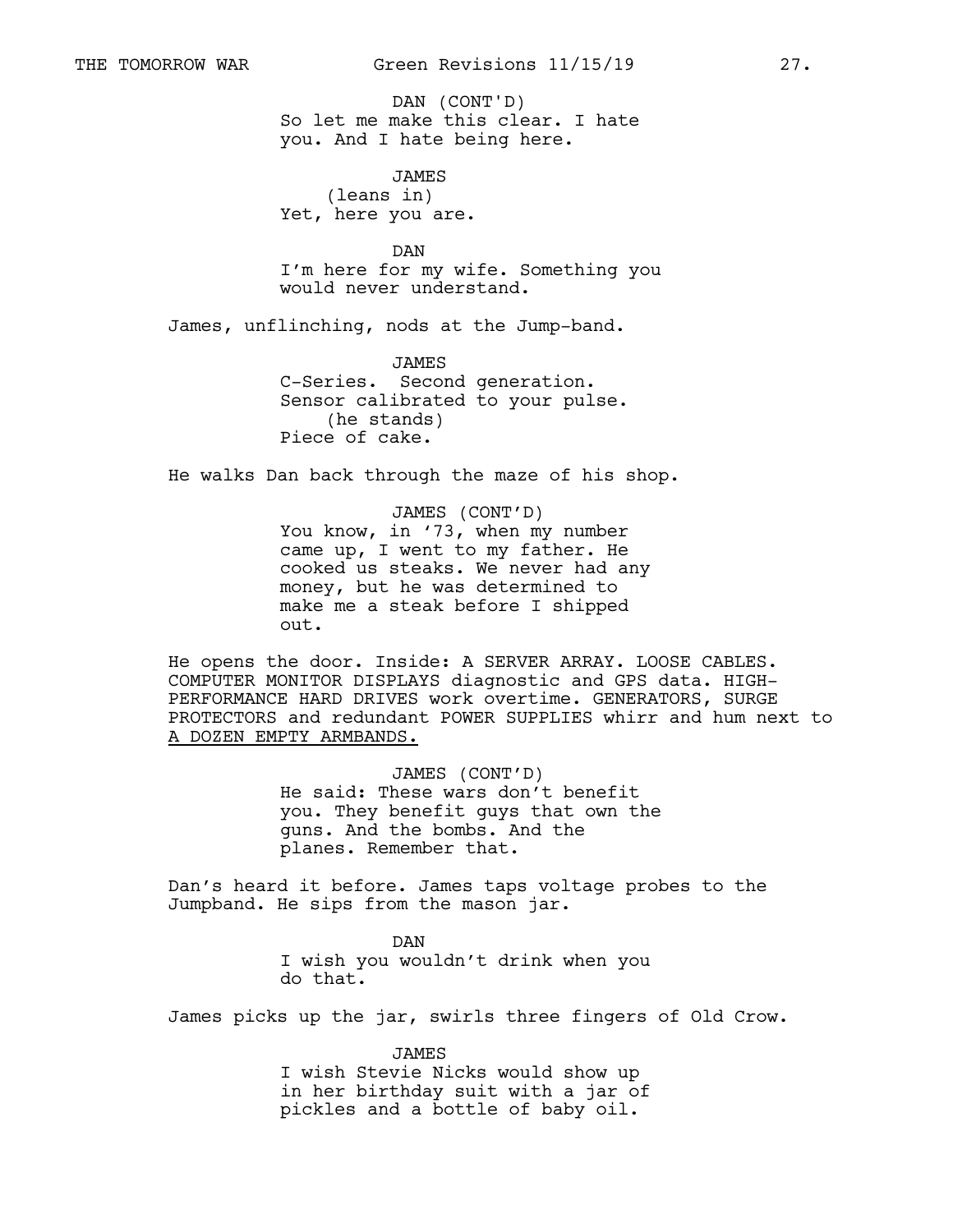James probes for a folding Buck knife, thumbs it open, teases a panel with the blade point.

> DAN How many of your 'clients' got caught?

JAMES About half. (off Dan's look) Kids text. Teen uses her mom's credit card for a Slurpee. You gotta have Slurpees, have Slurpees. You want to be a ghost, be a ghost.

DAN Easy for you to say. You've always been a ghost.

#### JAMES

You don't know what went on between me and your mother. I was losing my mind after the war. I was still in the service when you were born, didn't even really meet you til you were almost 3. You were this little person already. And you had no idea who I was. You cried every time I picked you up. You and your mother were a team. And I was standing there looking like tits on a bull, just messing it all up. You're mad cause I left? You ever think what it woulda been like if I'd stayed?

DAN Am I supposed to thank you for abandoning us?

JAMES

You don't know the kind of anger I came back with. The violence. I didn't even recognize myself.

He gets lost in that memory for a second, then looks at Dan.

JAMES (CONT'D) You may not like it but a man does what's best for his family. Not himself.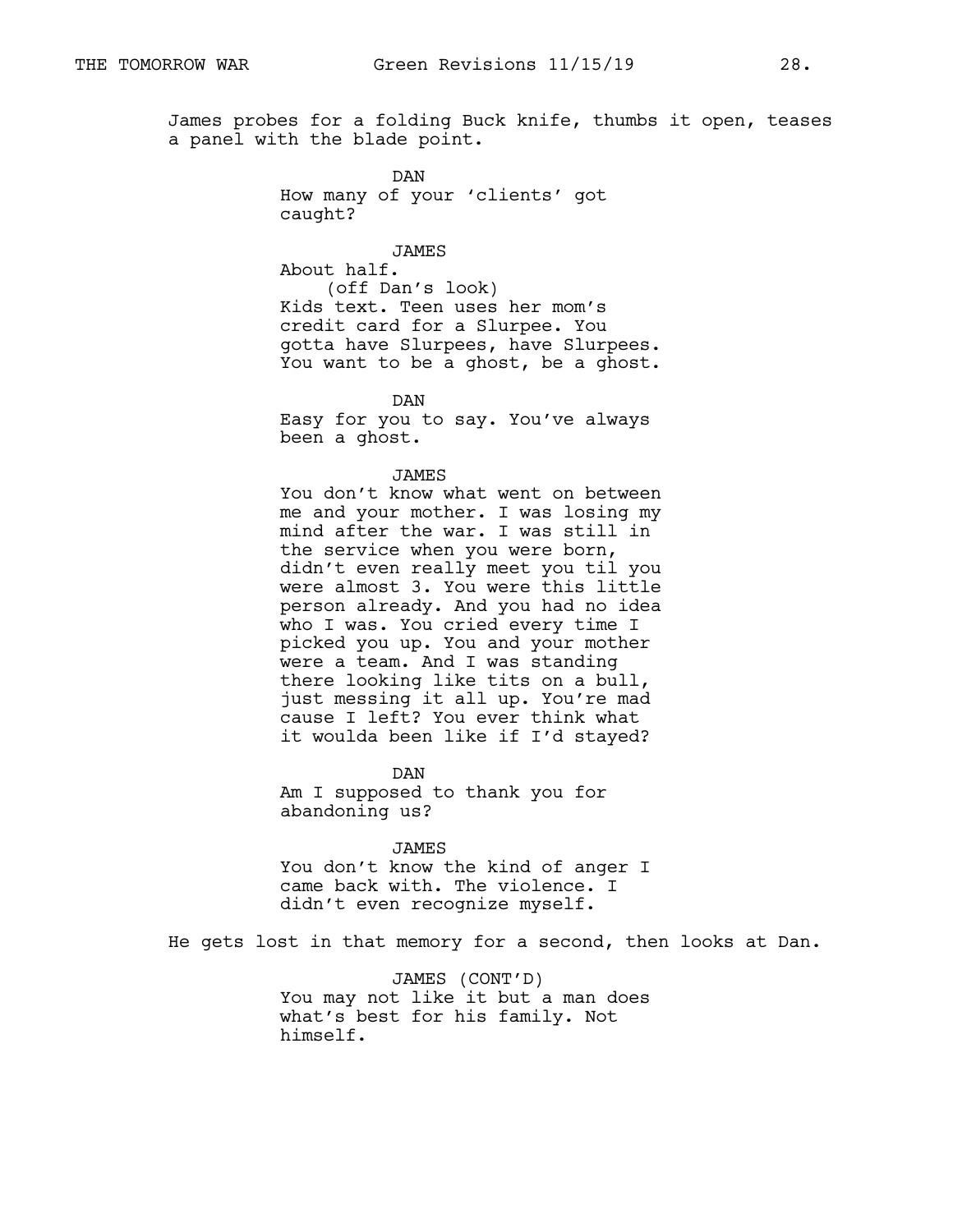DAN You didn't do it for us. You quit because you were a coward. And you still are.

Dan rips off the voltage probes and storms out. James watches him go, a mix of hurt and anger in his eyes. He downs the whiskey.

- 24 OMITTED 24 25-26 OMITTED INCORPORATED IN SC. 23 25-26
- 27-28 OMITTED 27-28

### 28a **INT. THE FORESTER HOUSE - MOMENTS LATER** 28a

Emmy has stuff everywhere. She's frantically packing a bag. She hears Dan enter.

> **EMMY** You're back! I have no idea what to pack so I just kind of grabbed a bunch of stuff. I have canned food, but not a lot, and I could only get four hundred dollars out at the ATM, so I don't know how--

Dan hugs her. She turns to hug him back.

EMMY (CONT'D) Hey, yeah, I know, it's going to be okay, but we gotta --

She grabs his arm. Feels the jumpband.

EMMY (CONT'D)

Dan....

DAN We don't know what will happen to me if I go. But I do know what will happen to all of us if I stay.

EMMY (pleading) We'll figure it out --

He takes her hands. Voice thick with emotion.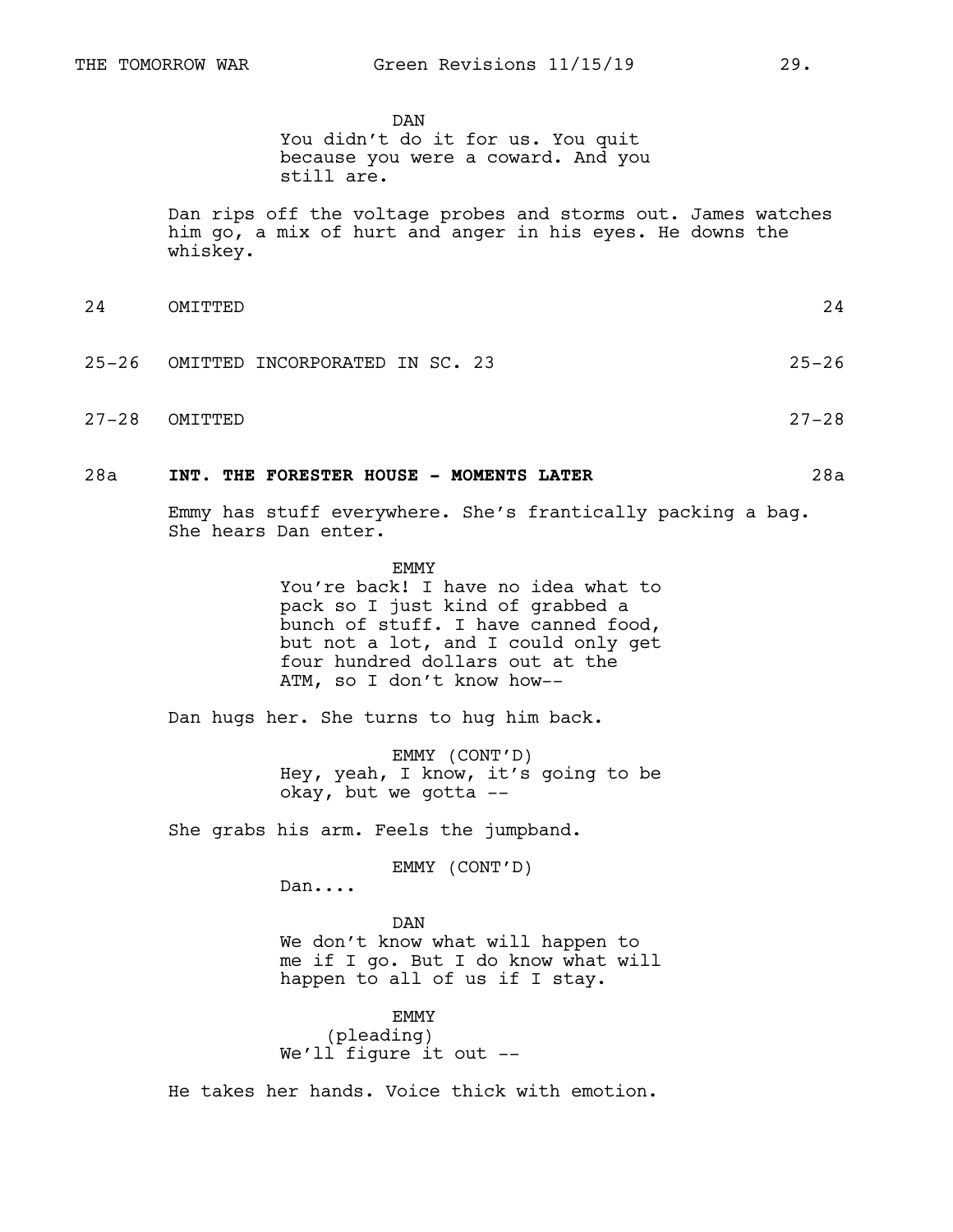# DAN (CONT'D

I know how much you love our little girl. You love her so much you were willing to give up everything to protect our family. Even when you're not sure how you feel about me anymore.

#### EMMY

How do you know what I feel? Forget all the stupid fights, I don't care- - I can't lose you.

DAN I don't always know how to be here for you, and for her. But I do know how to do this.

They stare at each other.

DAN (CONT'D) (imitating her) It's 7 days. I'll survive. I'm a pretty tough guy.

She breaks.

DAN (CONT'D) (almost an apology) I love you, Emily.

EMMY God dammit.... I love you.

She grabs him, holds him... finally breaking down. He clutches her tight, fighting back tears as well.

EMMY (CONT'D)

Come home.

Emmy finally looks up at him.

EMMY (CONT'D) You need to go tell Muri.

Dan nods.

28b-28c OMITTED 28b-28c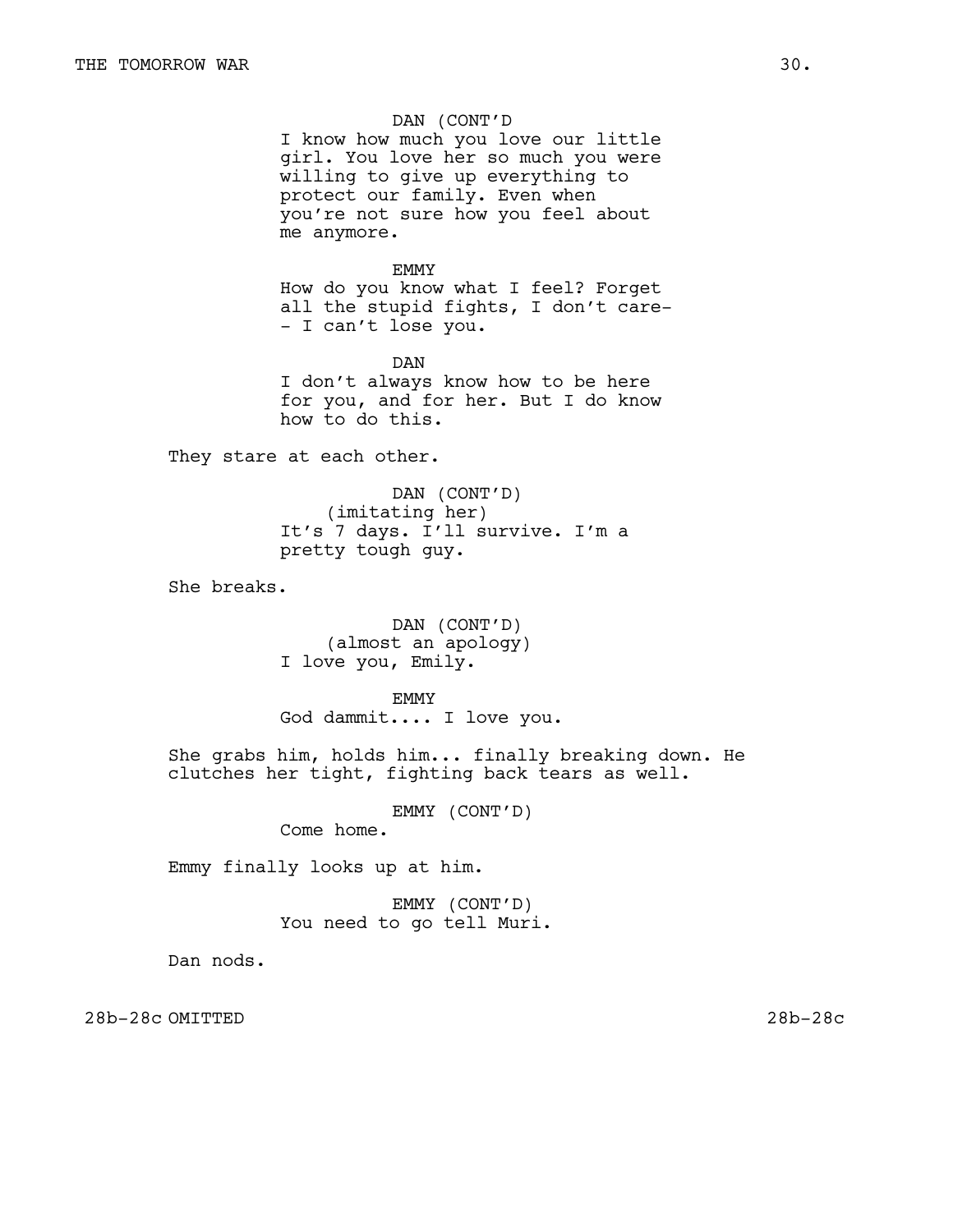### 28d **EXT. THE FORESTER HOUSE - BACK YARD - DAY** 28d

Young Muri digs in the backyard. Dan walks up.

DAN What are you doing?

Young Muri looks at rough gouges in the ground.

YOUNG MURI I'm looking for vaccines. Digging's hard.

Dan takes the shovel, twirls it, puts blade tip to ground.

DAN The key is weight and leverage.

He puts foot to blade, shoves, levers a chunk of dirt free. He stares into the hole. Damn. Young Muri looks from hole to dad.

> YOUNG MURI You did that one.

DAN Mom's gonna need to call the cable company.

He stabs the shovel into the ground.

DAN (CONT'D) I gotta go on a trip, Chickpea.

YOUNG MURI

Where to?

DAN Outta town. Week, maybe more.

YOUNG MURI You got drafted.

DAN No. I... yeah....

Muri gives a sad little smile.

DAN (CONT'D) But when I come home... we'll find a vaccine together. Even if we have to dig up this whole yard.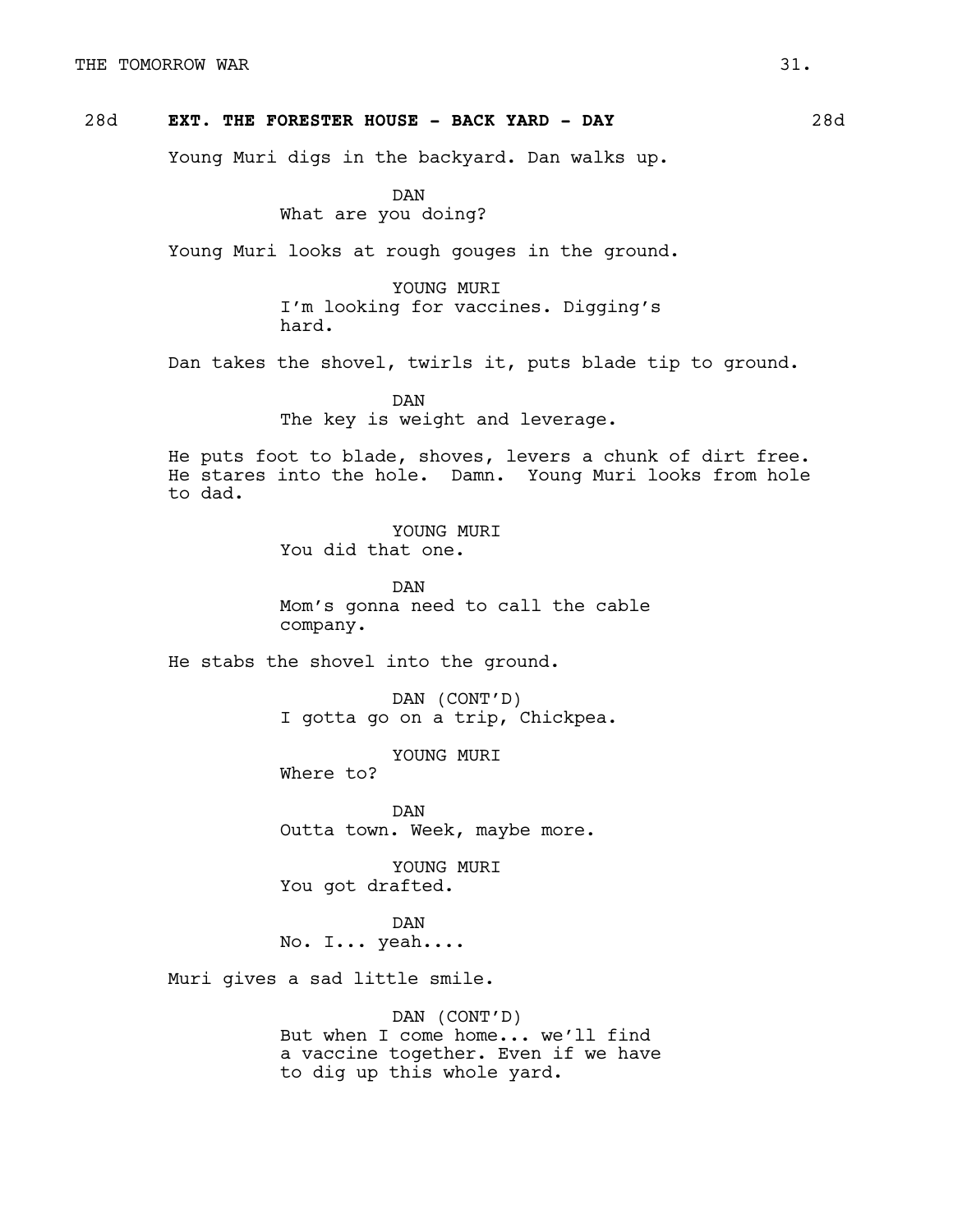YOUNG MURI (nods; sad) Okay.

DAN Gimme a hug...

Young Muri wraps her arms around Dan's neck, her small voice GROWLING LIKE A LION as she hugs tightly.

> DAN (CONT'D) Squeeze me as hard as you can. Is that all you got? You think you're a lion? C'mon. Tighter. Tight as you can. Even the oldest, sickest antelopes are laughing at you right now.

She squeezes with all she's got. Finally, he tries to pull away, but she holds onto him.

> YOUNG MURI (it's not a game anymore) You can't leave! Don't leave me...

Dan's eyes well as Muri squeezes him tighter.

DODD (PRE-LAP V.O.) You people. You all have something in common.

Dan finally breaks away from Muri. As he walks away from his heartbroken daughter...

> DODD (PRE-LAP V.O.) (CONT'D) Whatever sins, whatever shortcomings, whatever mistakes you've made in the past--

#### 28dA **INT. DAN'S CLOSET - MOMENTS LATER** 28dA

Dan moves aside boxes to reveal --

DODD (PRE-LAP V.O.) That's all over. You are now heroes.

A GUN SAFE. He opens it. Inside: His Army revolver.

Off Dan...

28e OMITTED 28e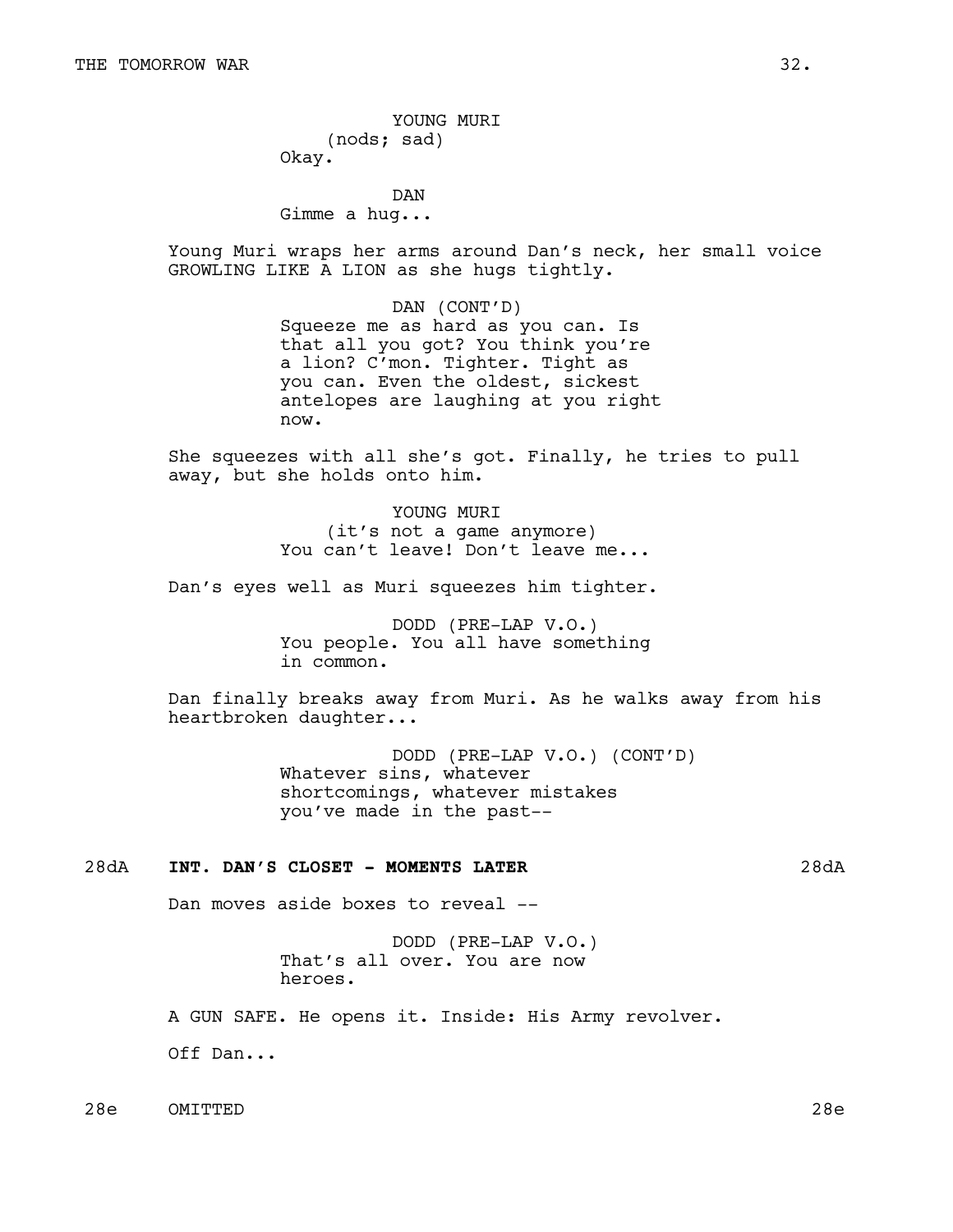# 29 **EXT. ATLANTA MOTOR SPEEDWAY - SUNRISE** 29

The last two buses bounce out of a huge lot, join ten others in a twelve bus caravan.

> DODD (PRE-LAP V.O.) You are answering a call. A cry for help... across time.

# 30 **INT. COACH BUS (MOVING) - DAY** 30

Full. CLIPBOARD SOLDIER, clipboard in hand, moves down the aisle, past anxious faces -- all older, out of shape, MISFITS -- checking off names, handing out labeled zip-loc bags.

Dan sits mid-bus, looks around. A DAY TRADER LOUIE consoles TEARFUL JOE. A LAWYER PACIFIST JULIE prays. CHRISTIAN stares out a window. COWAN, 30s listens to Drowning Pool "Bodies". Dan hears his name, his hand goes up. He's given a zip-loc bag. The label: Forester, James Daniel. He drops his phone in. Zip.

> DODD (PRE-LAP V.O.) It is the voice of your children and your grandchildren. And they need you...

31 OMITTED 31

### 32 **INT. ARMY BASE - HANGAR - CHECK-IN - DAY** 32

A dozen buses disgorge confused luggage-toting Draftees. Two dozen SOLDIERS hand & herd with stockyard efficiency. Dan drops his zip-loc bag in the plastic bin labeled F-J. EMT SOLDIER jabs a SYRINGE into his shoulder, vaccinating. ANOTHER SOLDIER hands him a thin stack of clothes; on the stack, EARBUDS, PLIERS.

> DODD (PRE-LAP V.O.) The sacrifice you make now is for them. You are their only hope. And history will remember you as such.

A THOUSAND DRAFTEES stand in rough formation. Suitcases, backpacks, duffel bags at their feet. Men, women, every ethnicity and body type. Most in their 40s, 50s, Jumpbands locked to arms. An ARMY OF THE ORDINARY. Dodd finishes --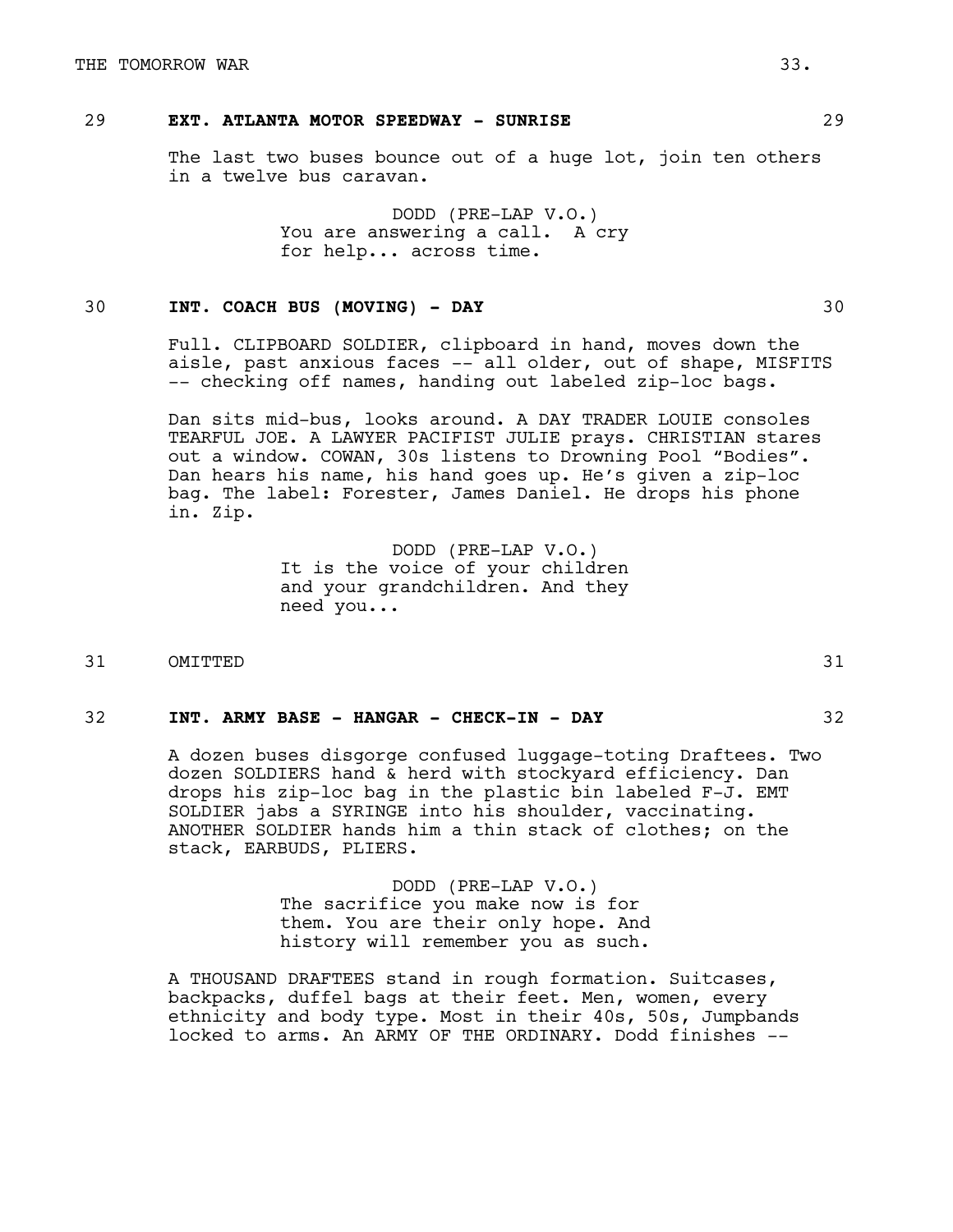DODD (CONT'D) On behalf of the Department of Defense and a grateful nation, we thank you for your service.

Dodd 'thank you's' people on his way out. LT. KRISTEN HART (25) walks up. A SONIC BOOM goes off. The ground shakes.

> LT. HART You all know that sound. That's a team jumping into a combat zone thirty years in the future. In 7 days you will replace them. Your tour of duty will be: 7 days. That's 168 hours. At the end of your tour, if the Jump-band attached to your arm determines that you are still clinically alive, you will automatically be jumped back and your tour of service will be complete. I want as many of you as possible to make that jump home.

#### 33 **INT. ARMY BASE - HANGAR - PROCESSING CENTER - DAY** 33

Majority of Draftees in some stage of undress. Embarrassed faces, averted eyes. Fat rolls, slack skin, knobby knees.

> LT. HART What you think you know about basic training does not apply. You will not march, climb or crawl. There will be no pushups, no pull-ups, no obstacle courses.

COWAN Thank you Jesus.

Feet jam into boots, pants pulled up, shirts over heads. SOLDIERS push large rolling bins heavy with clothes, shoes.

> LT. HART (points each out) Overly ventilated jeans... yoga pant fails... cargo shorts; all will be replaced.

CHARLIE That's effed up.

Dan looks right. CHARLIE PURPURA, 37, smiles. He's got kind eyes, a belly-stretched t-shirt: I SURVIVED JELLYFISH SEASON.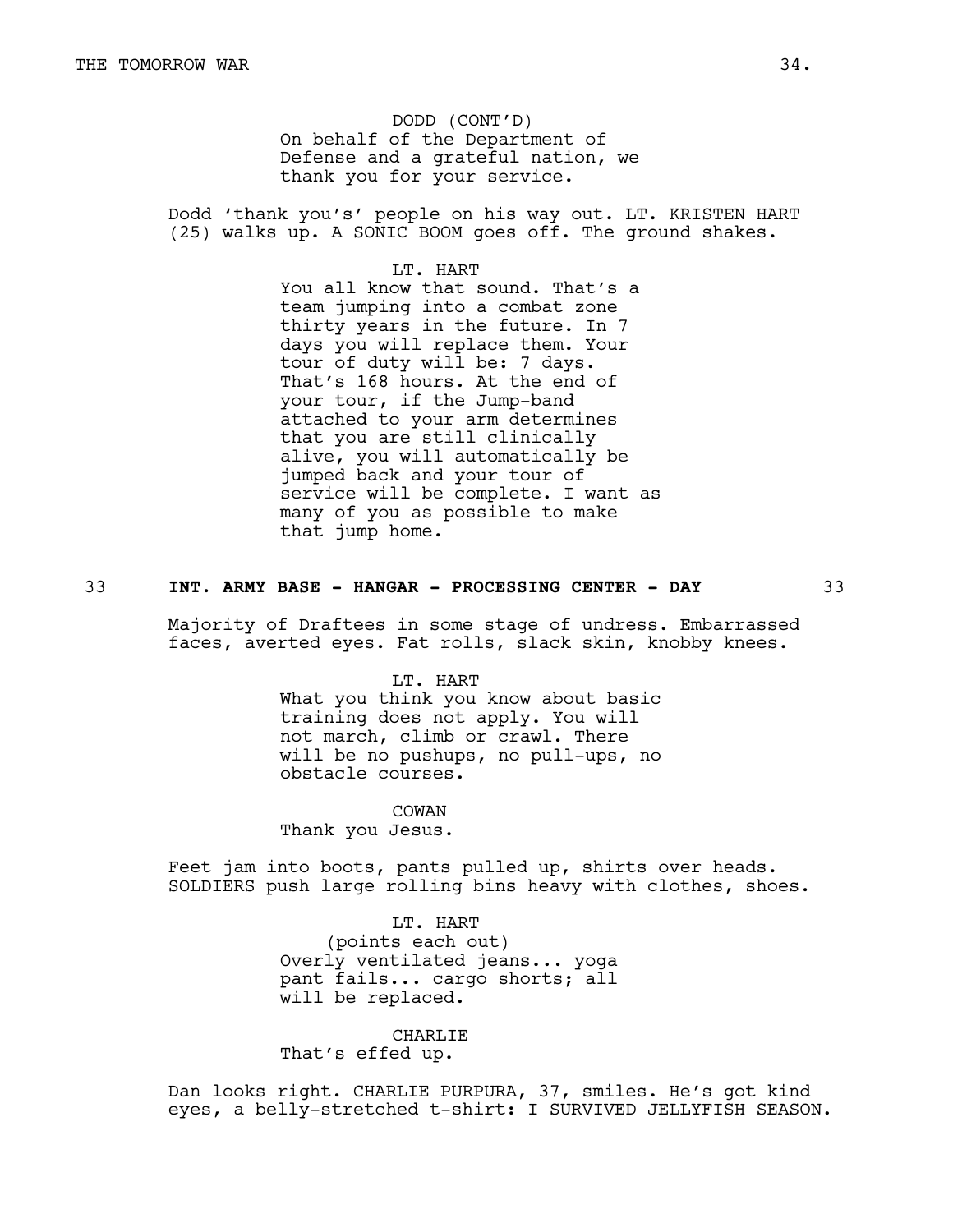CHARLIE (CONT'D) Force me to battle aliens in the future, that's one thing. But hands off my cargo shorts.

Charlie turns to BUS DRIVER ROSE draftee (50s) who agrees then dons SAFETY GOGGLES.

#### 34 **INT. ARMY BASE - FIRING RANGE - DAY** 34

Lt. Hart addresses the THOUSAND DRAFTEES now in a mix of civilian and Army clothing. Earbuds in.

> LT. HART Most of you will deploy wit*h D-Forc*e. The rest will jump with *R-Force*. The screen on your Jump-band indicates deployment.

Draftees check their Jump-bands. Dan looks at his: R-FORCE.

CHARLIE (O.S.) We're together, I think.

Charlie grins, twists his wrist for Dan's view. R-FORCE.

CHARLIE (CONT'D)

Charlie.

DAN (extends a hand) Dan.

NORAH (40s, scientist, with a no-BS vibe) is near them. Extends a hand. She's in R-Force too.

> NORAH I'm Norah. Hi. Hi.

Suddenly, a MAN's LOW GROWL INTERRUPTS from behind them--

DORIAN (O.S.) Hey. You can braid each other's hair later.

Dan turns to the cold stare of DORIAN DUNN (30's) tall, fiercely muscular. THE NUMBER *187* IS TATTOOED ACROSS HIS THROAT. Veiny forearms SCARRED with HASH MARKS. A powerful chest, t-shirt, sleeves cut off, *HEADHUNTERS* over a SKULL.

> DORIAN (CONT'D) Stop talking. *Listen*.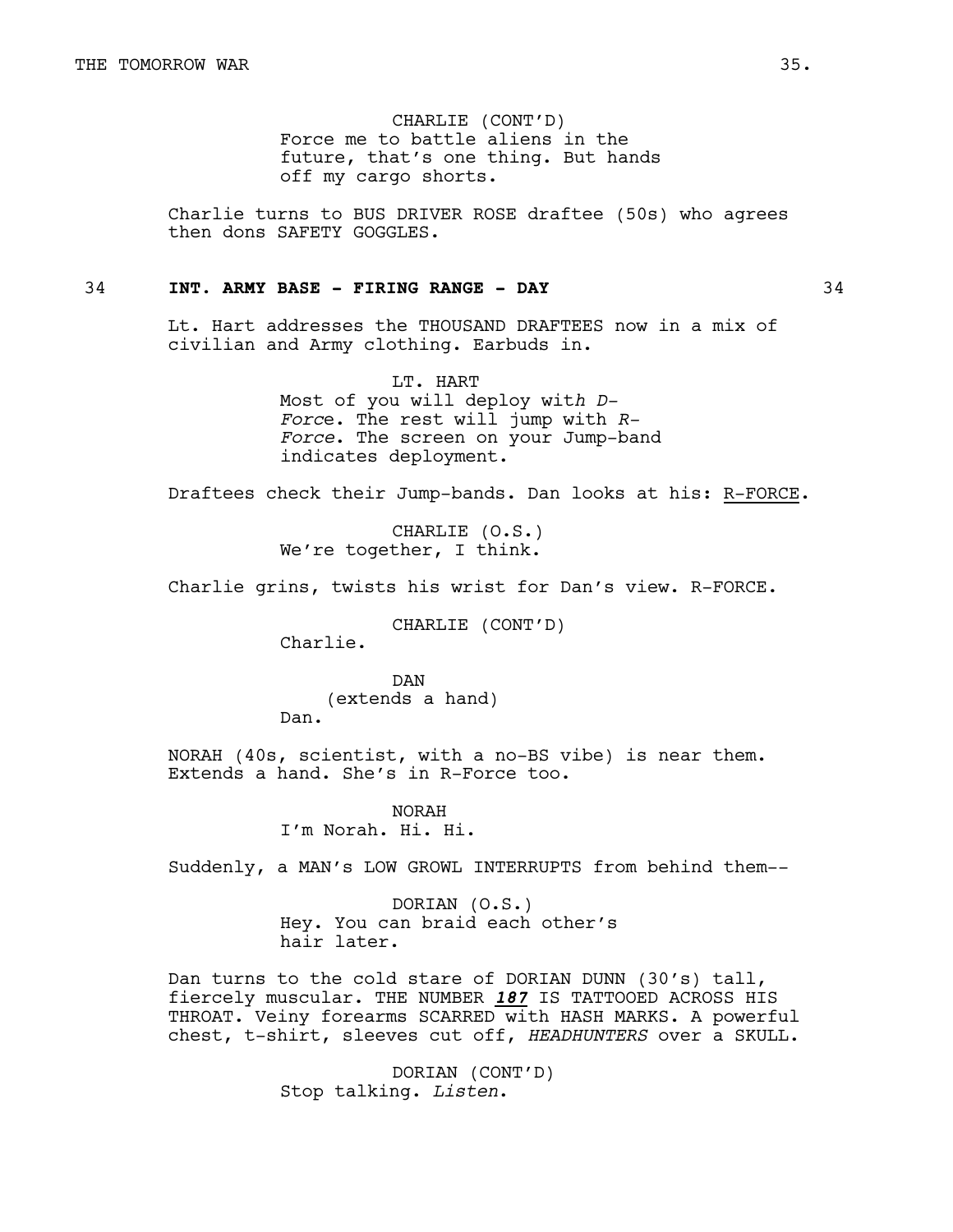CHARLIE Totally. It's just I talk when I'm nervous and right now, on a scale of 1 to 10, I'm about a 97 on the nervous scale, so. I'm still talking, aren't I? I'll zip it up. Please, continue. Floor's yours.

An MK-toting SGT. DIAZ (20s) female. She lifts a FUTURISTIC ASSAULT RIFLE over her head.

> SGT. DIAZ I'm Sergeant Diaz. I am not your friend. (holds up an MK3) This is. It will keep you alive. You will not clean, disassemble or modify your friend.

A line of 8-foot high SEMI-ALIEN SHAPED TARGETS with NECK and BELLY BULLSEYES stand at attention 50 yards out.

> SGT. DIAZ (CONT'D) Your friend likes to party.

Sgt. Diaz holds up a curved magazine, rounds visible.

SGT. DIAZ (CONT'D) You'll need to feed your friend these party favors if you want to party with your friend.

Sgt. Diaz thumbs a switch. The mag drops. She jacks another in, slides the bolt, chambers a round. Super quick.

> SGT. DIAZ (CONT'D) Now we can party.

She turns and OBLITERATES the targets.

NORAH Do we all have to do it that fast?!

# 35 **OMITTED** 35

#### 36 **INT. R-FORCE BRIEFING ROOM - MOMENTS LATER** 36

Leaving the hundreds of D-Force behind, Dan, Charlie, and 40 OTHER R-FORCE DRAFTEES enter the R-Force Briefing room.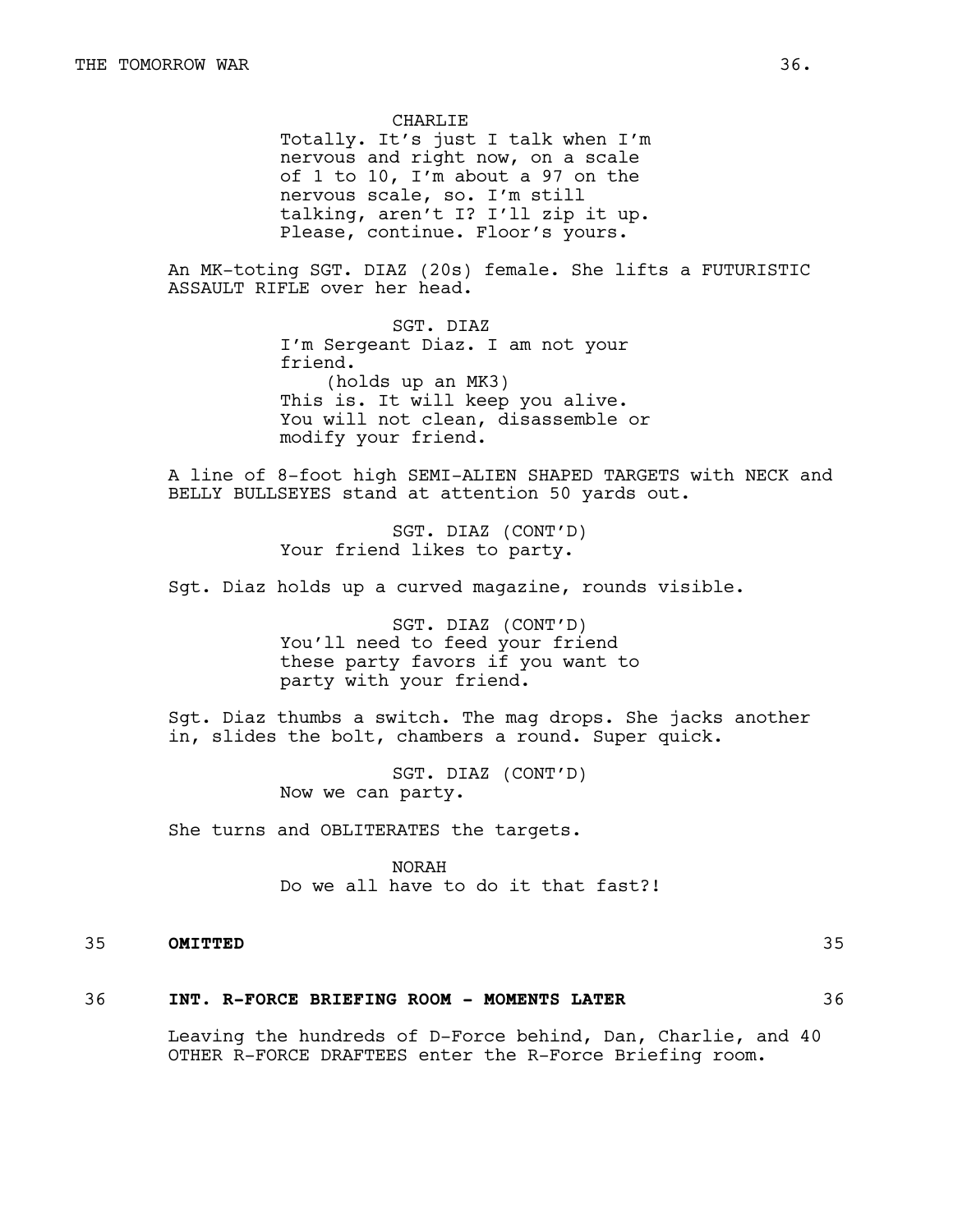CHARLIE So that guy back there, Dorian...

Through the window, they can see D Force at the Firing Range. Dorian, in sunglasses, is slouched in a folding chair. DORIAN'S CREW (30s, male: TANK, female: DIABLO) orbit him.

#### DAN

Is he... sleeping?

CHARLIE Yep. Heard this is his third tour.

DAN Nobody gets drafted three times.

CHARLIE He wasn't. He *volunteered*. He's the sole survivor of the first jump to Russia. He's killed hundreds of them.

Diablo catches them staring and flips them off.

DAN Very cool. So, what do you do? That's not this.

#### CHARLIE

Well I was the Department chair at Georgia Tech. Doctorate in Earth and Atmospheric Sciences. But now I'm the Director of R&D for Wallace Technology. We're the fastest growing Geothermal Energy company in the U.S.

DAN

(looks at him) Wow...

#### CHARLIE

We're the Amazon of Earth sciences. Which, turns out, is far less lucrative than Amazon. Know how I know? I'm here and Jeff Bezos is not.

(looks around) So, I've got a theory. Notice that most of us are over forty?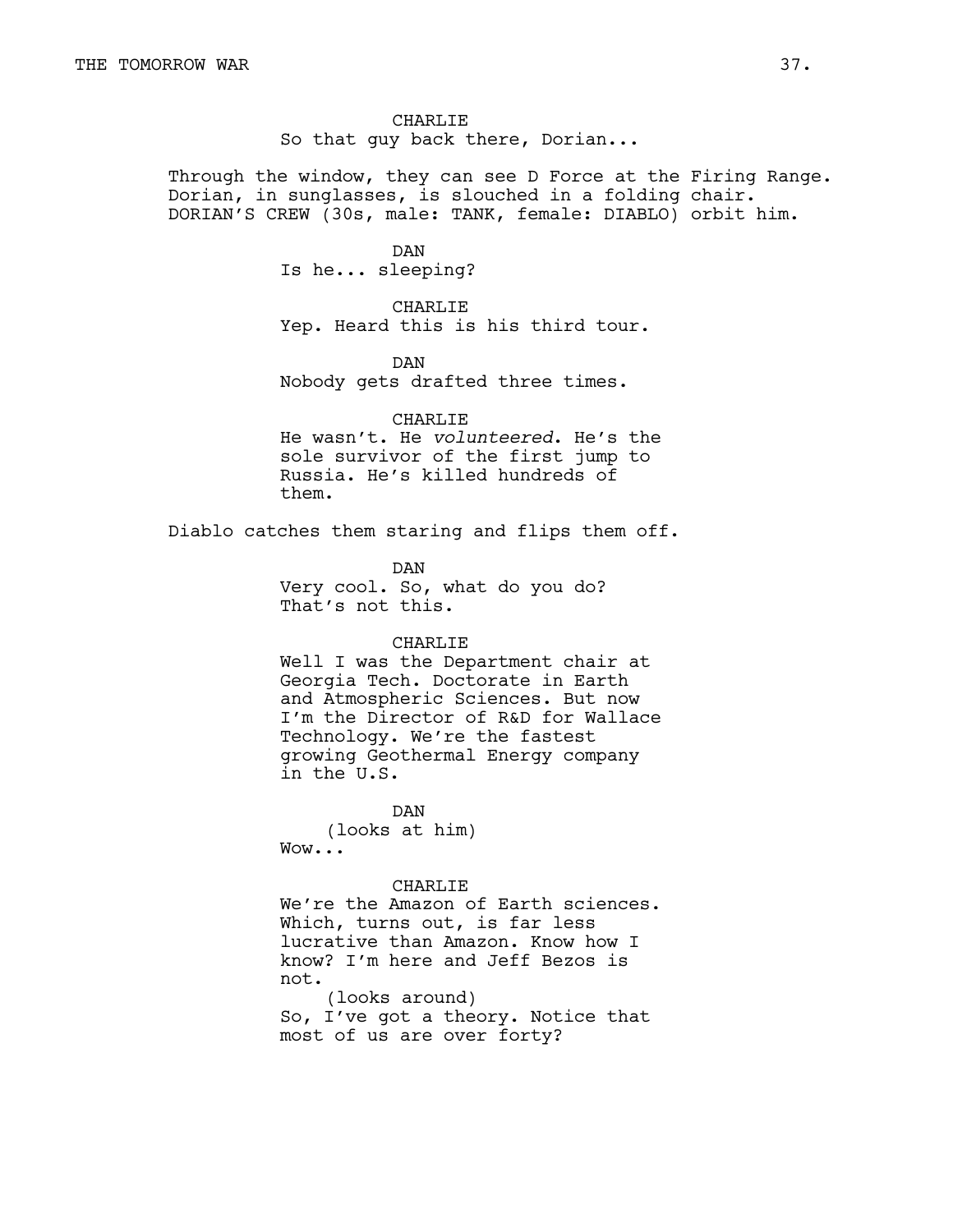DAN You're thinking in order for the time jump to occur, we have to be dead in the time we're jumping to. Avoid some kind of paradox.

CHARLIE Exactly. Conversely, that's why I think all these people training us are so young...

Dan looks, sees Lt. Hart, Sgt. Diaz, others. It dawns on him.

DAN They haven't been born yet.

Lt. Hart fronts the seated R-Force Draftees.

#### LT. HART

You are *R-Forc*e - also known as *Research Forc*e. You'll be joining your counterparts in 2051 at a fortified research facility. Your function is to add your knowledge and skill sets to theirs and prevent our extinction.

# 37 **INTERCUT FIRING RANGE / R-FORCE MEETING** 37

Bus Driver Rose stands in a line of TEN DRAFTEES, aims, fires, winces at the recoil.

> LT. HART (O.C.) D Force are your bodies on the ground --

Sgt. Diaz roams the line, fixing stances, SHOUTING advice.

SGT. DIAZ Necks and bellies! That's what you aim for!

Lawyer Draftee stands there with her gun slung over her back.

LAWYER PACIFIST JULIE I'm a pacifist. I won't fire it.

SGT. DIAZ Okay. Good Luck. I'm sure the aliens will understand.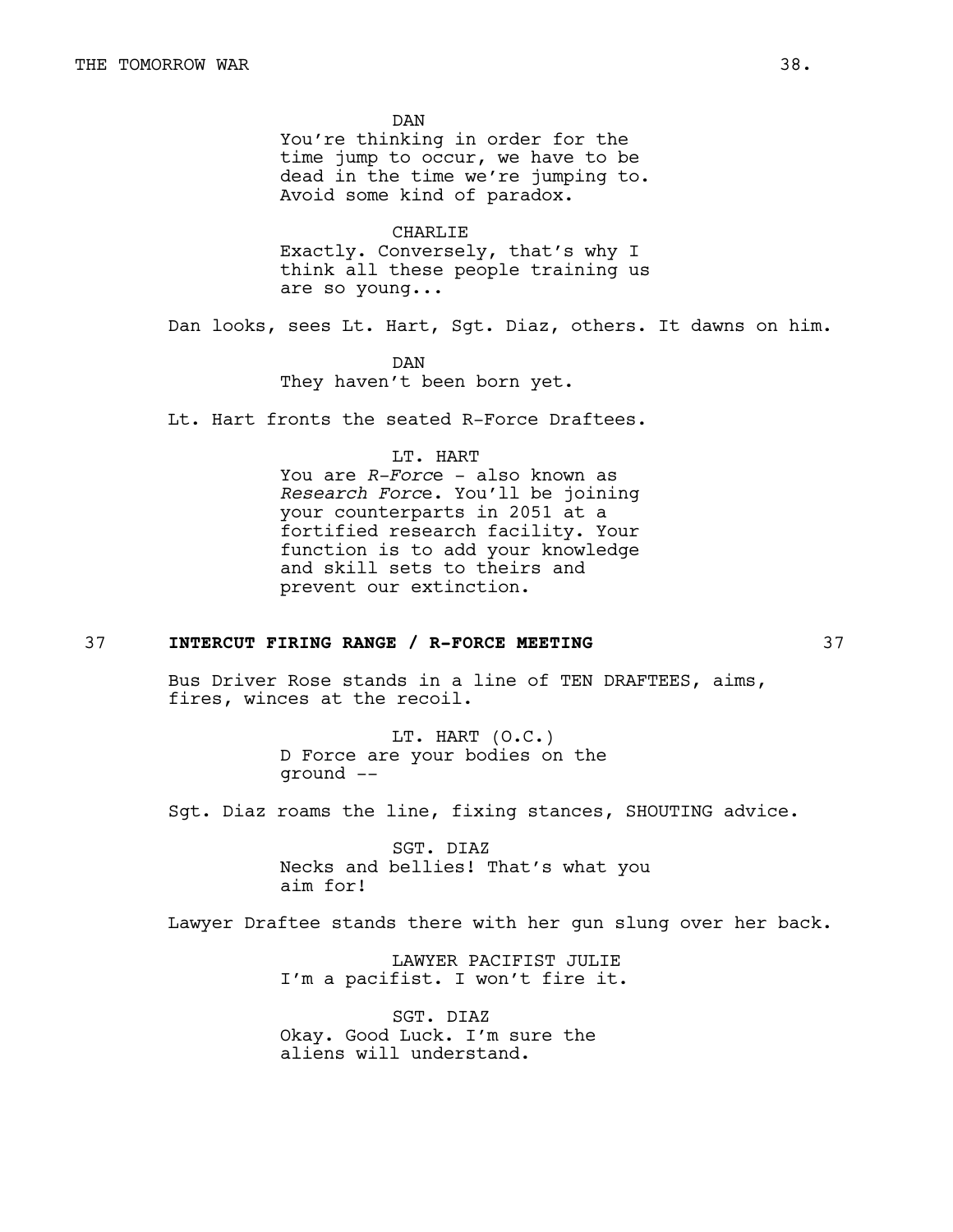Sgt. Diaz stares her down. Lawyer Julie fumblingly loads her MK. Aims it at the target and FIRES. TOTALLY MISSES. Cowan, sunglasses perched on a ball cap, SNEERS. Imitates her.

> LT. HART D-Force will buy you time to get your work done.

Norah RAISES HER HAND. Lt. Ikemba nods at Norah.

NORAH Why can't we just keep jumping back to earlier in the war?

LT. CYRIL IKEMBA (24), a stiff science-officer, steps up.

LT. IKEMBA The Jumplink doesn't work that way.

GREG

*Jumplink*?

LT. IKEMBA It's the temporal displacement device that makes all your armbands work.

Science Officer LT. TRAN (20s), explains--

LT. TRAN

Time only flows in one direction. It's like a river. The Jumplink placed two rafts on that river, thirty years apart. We can jump back and forth between them, but both rafts must always keep moving forward.

CHARLIE Couldn't you make more rafts?

#### LT. TRAN

The vast amount of resources it took to make this Jumplink work in the first place... sourcing the rare earth metals, the fusion processing alone -- we simply don't have enough to make more.

#### LT. IKEMBA

The Jumplink tech is held together with chewing gum and chicken wire. It isn't in its infancy, it's still in the womb. (MORE)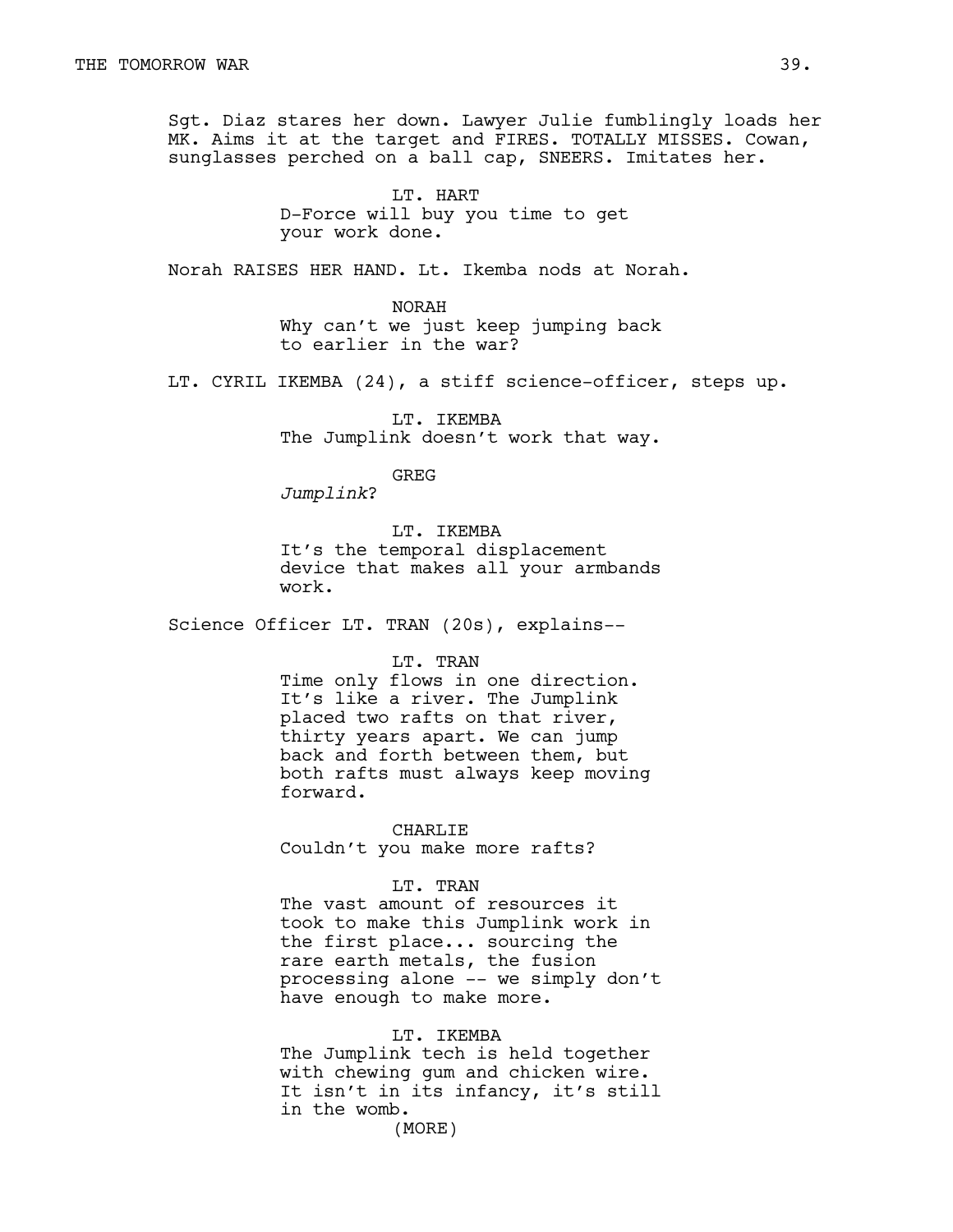If we weren't in an extinction level event we'd still be jumping lab rats. We can jump you to 2051. We can jump you back. Period. LT. IKEMBA (CONT'D)

LT. HART

Every six days the Whitespikes disappear. They crawl back into their nests.

LT. IKEMBA We call it the "Sabbath". Their day of rest. And that's when we insert troops. It's the one thing we can count on.

NORAH Why no photos or video? Be helpful to know what we're up against.

Lt. Ikemba pauses and looks at Lt. Hart.

LT. HART The consensus was that if the public saw what they'd face when

they reach the future, it would become virtually impossible to fill that hangar.

NORAH Great. Next time someone asks that you should probably just lie.

# 38 **INT. ARMY BASE - SLEEPING QUARTERS - NIGHT (LATE)** 38

Low light. A THOUSAND DRAFTEES in rows on mats across the concrete. Some sleep, some pray. ANALYST BARB sits on her mat, rocking back, forth, eyes blank. YOGA TEACHER ALEXIS leads a bunch of other TERRIFIED DRAFTEES in a breathing exercise. Dorian and crew BLAST HEAVY METAL on headphones, amping themselves up.

# 39 **INT. ARMY BASE - COMMUNAL AREA - SAME MOMENT** 39

Dan stares into the distance, pausing to look at the WEDDING RING on his finger. He pulls it off, adds it to the chain around his neck. Charlie walks up glazed with sweat.

> DAN You all right, man?

Charlie's hands tremble. A hint of shame in his voice.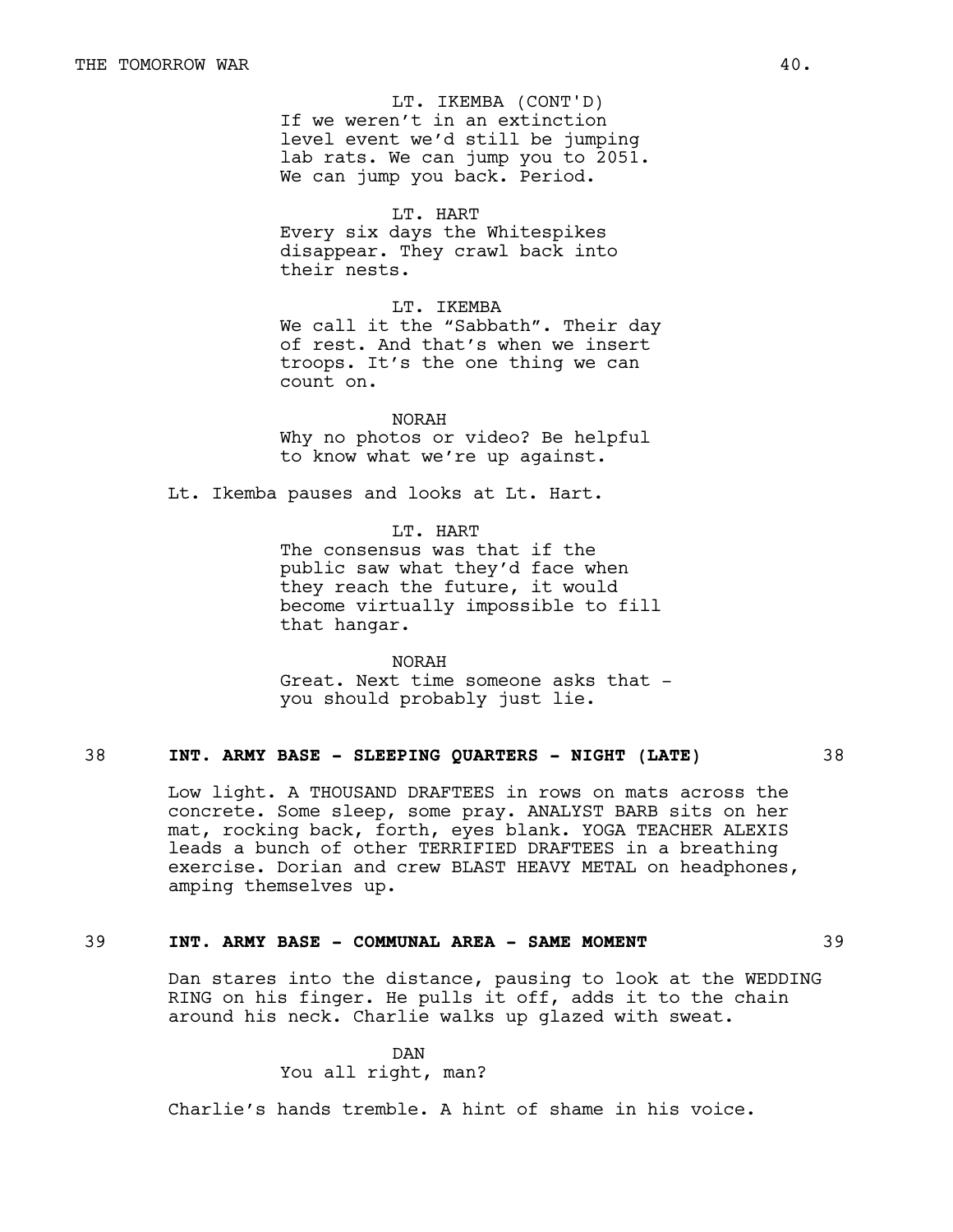CHARLIE Oh, just a science geek off to war.

DAN No one gets used to it. If you can survive Jellyfish Season you can survive this, right?

#### CHARLIE

I actually didn't. My wife bought it for me as a joke because I got stung so many times. I've always hated the beach. But she loves it, and I always promised I'd take her, and then never did. Y'know - work always another Grant, another Paper. I had to keep my word though. Finally went this summer, right before she...

Charlie stops. A lump forms in his throat. He pushes past it.

CHARLIE (CONT'D) She got sent in the first wave.

A heavy moment.

I'm sorry.

CHARLIE You got a family?

DAN Yeah. My wife and I have a daughter.

Norah on a nearby bunk, leans into the conversation --

NORAH How old is she?

#### DAN

Ten.

BUS DRIVER ROSE I got six grandkids.

They turn to see Rose.

BUS DRIVER ROSE (CONT'D) They'll be our age when the war starts. I don't want to die, but if I do, and it helps them, so be it.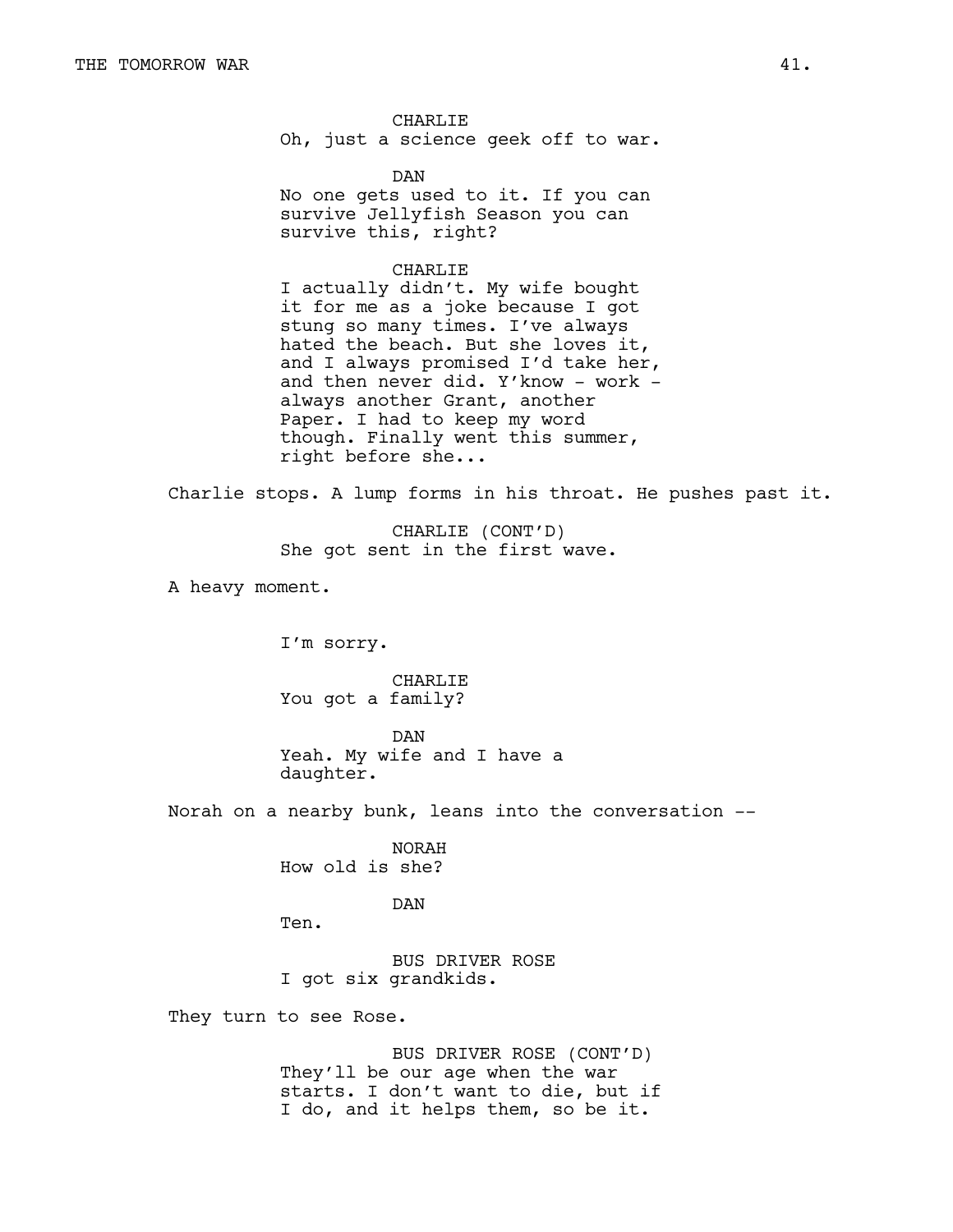NORAH

I'm not even supposed to be here. My idiot ex-husband got drafted and then tried to pry off this thing. (holds up jumpband) So they locked him up and now I have to go, because apparently we're still legally married! The asshole never filed the divorce papers, and now I have to die in the future.

DAN You shouldn't assume you're going to die. Don't give up before you've even started.

COWAN

I'm scared.

They all look at him.

COWAN (CONT'D) Sorry, didn't mean to eavesdrop. I'm Cowan, I'm kind of a computer guy. Well I work at Game Stop --

WOOP-WOOP!WOOP-WOOP!! He's cut off by JUMP ALARMS!

AUTOMATED VOICE ON LOUDSPEAKER TO ARMS. TO ARMS. TO ARMS.

# 40 **INT. ARMY BASE - HANGAR - MOMENTS LATER** 40

Everyone runs. Mass confusion. Chaos. PANIC. OFFICERS funnel freaked out DRAFTEES into ARMING STATIONS, each handed an MK, two magazines of ammo. Some protest. Others are too dazed.

> DAN (To Lt. Hart) What's going on? I thought we had 7 days!

LT. HART The world doesn't end on a schedule!

Dan and Charlie hurry after her --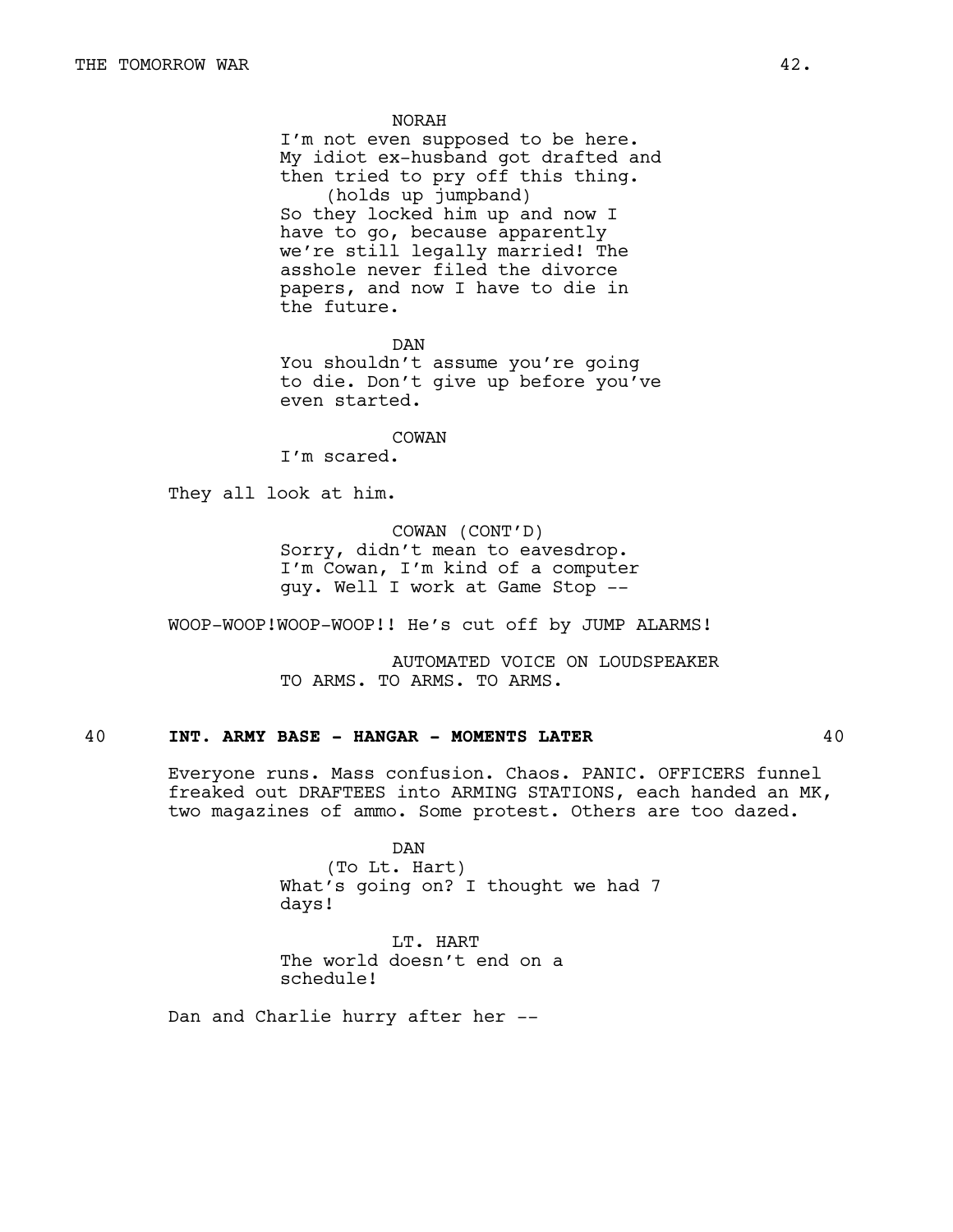CHARLIE But - we're really not ready for any kind of deployment - We don't even know what we're supposed to do!

LT. HART You'll get your assignment in the LZ. Stay on comms. You'll be contacted as soon as you land.

Dan takes Hart aside:

DAN

Some of these guys are really green. Do they all need to go? Can't some of them stay here and train some more?

LT. HART

The research facility is under attack. It's the last lab left studying the Whitespikes. If it's lost, the war is lost. We need all of you to go now. Wish I could go with you.

You do?

LT. HART That's MY WAR you're fighting. (solemn beat) Join your team soldier.

#### 41 **EXT. ARMY BASE - FIELD - PRE-DAWN - MOMENTS LATER** 41

One by one, the PERIMETER LIGHTS shut off.

JUMP COMMAND ENGINEER (V.O.) (over earbud; dry) One minute to jump.

A thousand Draftees stand, MK3s at their feet. Lt. Ikemba, Lt. Hart, Sgt. Diaz and Lt. Tran give last minute instruction.

> LT. HART Give each other space! Two people cannot exist in the same plane! You don't want to end up fused into each other or a wall or a car.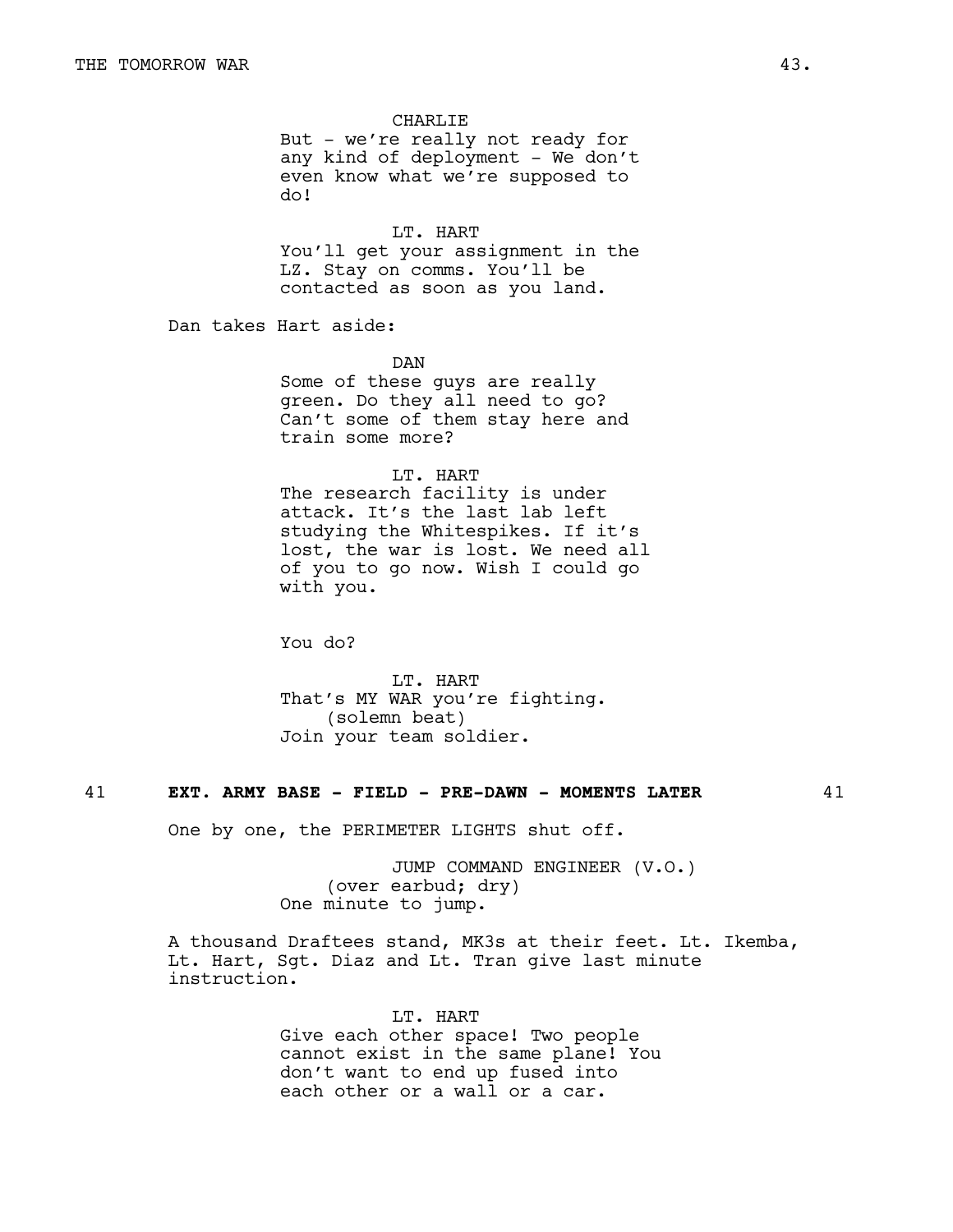SGT. DIAZ Be prepared for a drop. The Jumplink will drop you 5 to 10 feet above the ground.

DODD (thumbs up) *See you back here in 7 days*! Good luck!

Dan wipes sweat, mouth dry. He snugs his earbud, scans. Ordinary people. Trembling, nervous, terrified.

> JUMP COMMAND ENGINEER (V.O.) (over earpiece; dry) Thirty seconds. Weapons up.

As one, the Draftees pick up their rifles, chest high. Desperately trying to be brave...

#### 42 **INT. JUMP COMMAND TRAILERS - PRE-DAWN** 42

Five JUMP ENGINEERS man monitors. Center of the room: a SAPPHIRE BLUE CYLINDER with a DIGITAL INTERFACE. Cool tech only engineers thirty years from the future can understand.

> JUMP COMMAND ENGINEER (into mic) Twenty seconds. Tuck position.

# 43 **EXT. ARMY BASE - FIELD - PRE-DAWN** 43

Draftees bend their knees, backs curve, chins tuck. Beside Dan, Charlie examines his own weapon, STRUGGLING TO INSERT AMMO INTO THE RIFLE'S RECEIVER, starting to PANIC --

> DAN Flip the mag around.

Charlie has it upside down. Dan takes the magazine and flips it 180: bullets facing forward. Slides the mag. Racks.

> DAN (CONT'D) (pops button) Safety on.

CHARLIE How do you know all this stuff? You seem so calm.

DAN Long story.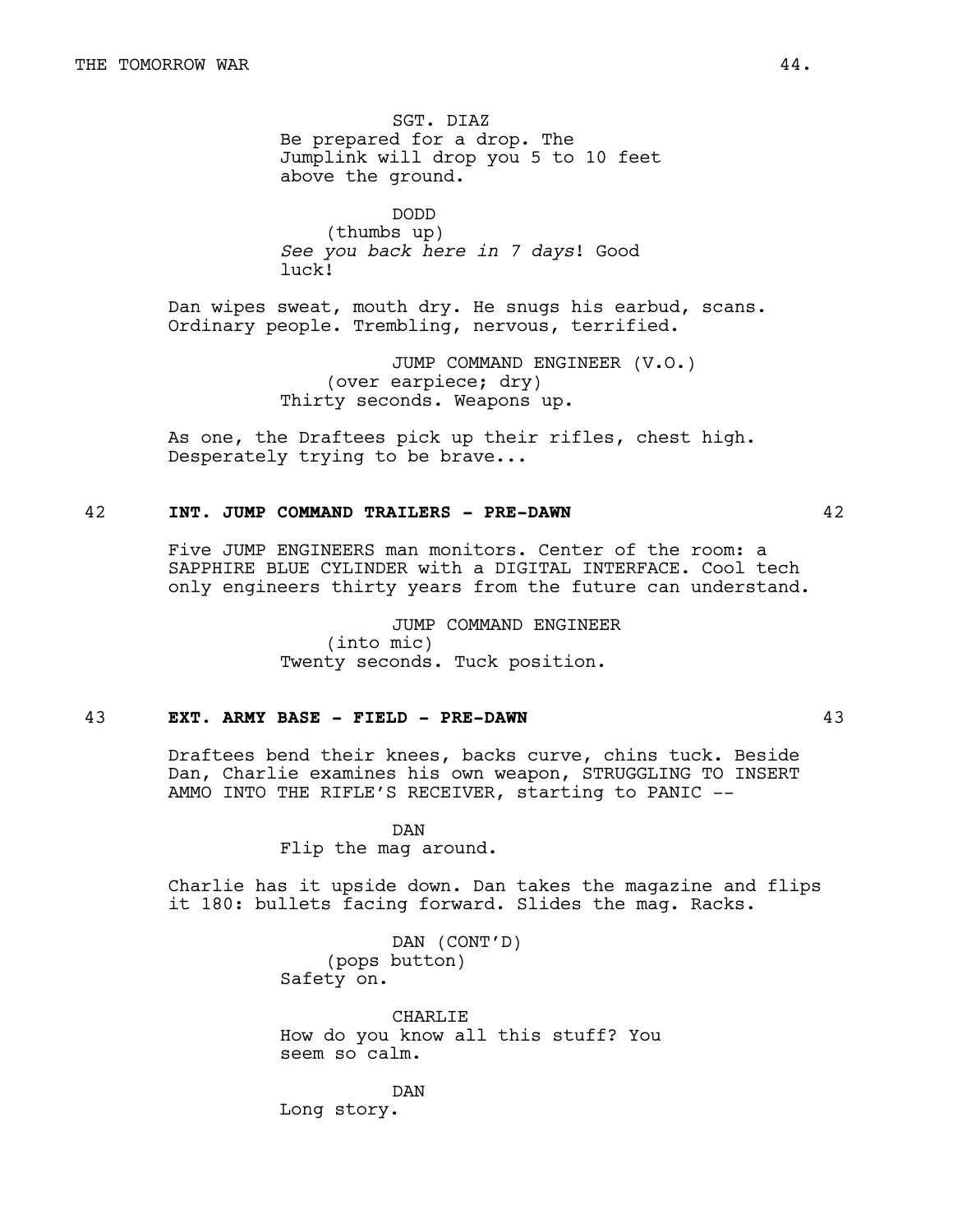Tearful Joe VOMITS. Charlie and Dan sees this.

CHARLIE Not to be a dick, but that actually makes me feel better.

A VOICE YELLS from the crowd--

JUMP COMMAND (V.O.) 10, 9, 8, 7--

TRUCK DRIVER PALMER Where are we going?

DORIAN Miami Beach, baby!

JUMP COMMAND 6, 5, 4, 3, 2, 1--

CHARLIE I always wanted to go to Miami Be--

SILENCE. Dan sees the HAIR ON HIS ARMS STAND UP, Charlie blinks, slowly. A circular pulse of VIOLET LIGHT expands from the Jumplink -- *CONTRACT*S -- swallows the Draftees.

CUT TO BLACK.

Blackness. We hear the BEATING OF A HUMAN HEART...

# 44 **EXT. MIAMI BEACH (HIGH ABOVE) - MORNING (EARLY**) 44

Slow motion. Quiet. Dropping through a misty wet darkness, shadows of Draftees to our right, left. Silent streaks of red stream beneath us. White lights pulse, fade, beautiful.

#### 45 **INT. JUMP COMMAND TRAILER - THAT MOMENT** 45

Jump engineers work keyboards, in front of them: RED FLASHING WARNING LIGHTS.

> JUMP COMMAND ENGINEER Something's wrong with the output coordinates! Should we abort?

# 45a **EXT. ARMY BASE - FIELD - PRE-DAWN - SAME** 45a

HART It's too late.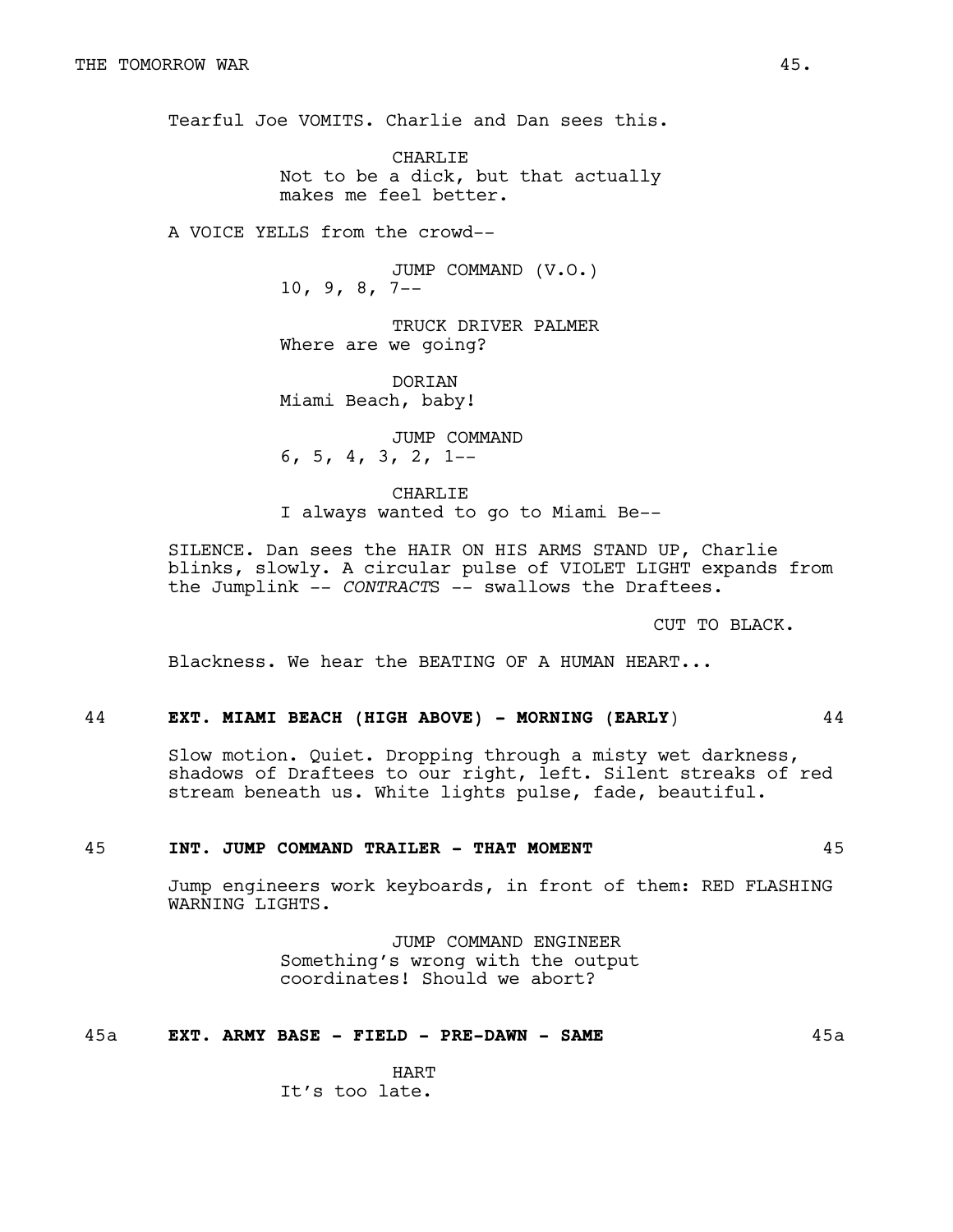The thousand draftees have disappeared in front of her.

The ground SHAKES. AND... KA-BOOOOOM!!

#### 45b **INT. FORESTER HOUSE - SAME** 45b

EMMY watches her tea cup rattle on the saucer. She looks to Young Muri. They know what the sound and the shaking mean. Dan is headed to the future war.

#### 46 **EXT. MIAMI BEACH (HIGH ABOVE) - THAT MOMENT** 46

LIGHTNING CRACKLES. The world appears in slo-mo terror--

Dan plummets 100 feet above the rooftops of a cratered urban war zone. 1000 Draftees around, above, below, all twisting, falling in wide-eyed horror.

Lightning gone -- *REAL TIM*E -- Dan GASPS, flails --

# 47 **EXT. HIGH RISE HOTEL - ROOFTOP POOL - EARLY MORNING** 47

SPLASH! Dan smacks brackish water, goes under, strikes the concrete bottom, multiple Draftees plunge in around and on top of him. Crushed on the bottom, he claws at the layers of bodies, fighting his way to the surface when he sees:

CHARLIE. Being dragged down as well. Dan breaks for Charlie, grabs him by the collar and pulls him up. They reach the surface together, suck air while all around them --

The sound of automatic weapons FIRING, bones BREAKING, flesh SMACKING concrete and SCREAMING. Draftees hit ledges, clawing for a hold, fall, rifles clatter. More land on adjacent roofs. Many more splash into flooded streets.

Dan drags Charlie to the side of the pool, shouts to those within earshot as they climb out --

> DAN Everyone okay?

> > COWAN

NO!

Dan gets his bearings. He sees battered Draftees trip over the dead, dying. Charlie looks around in horrified bewilderment.

> NORAH Jesus. Look at this.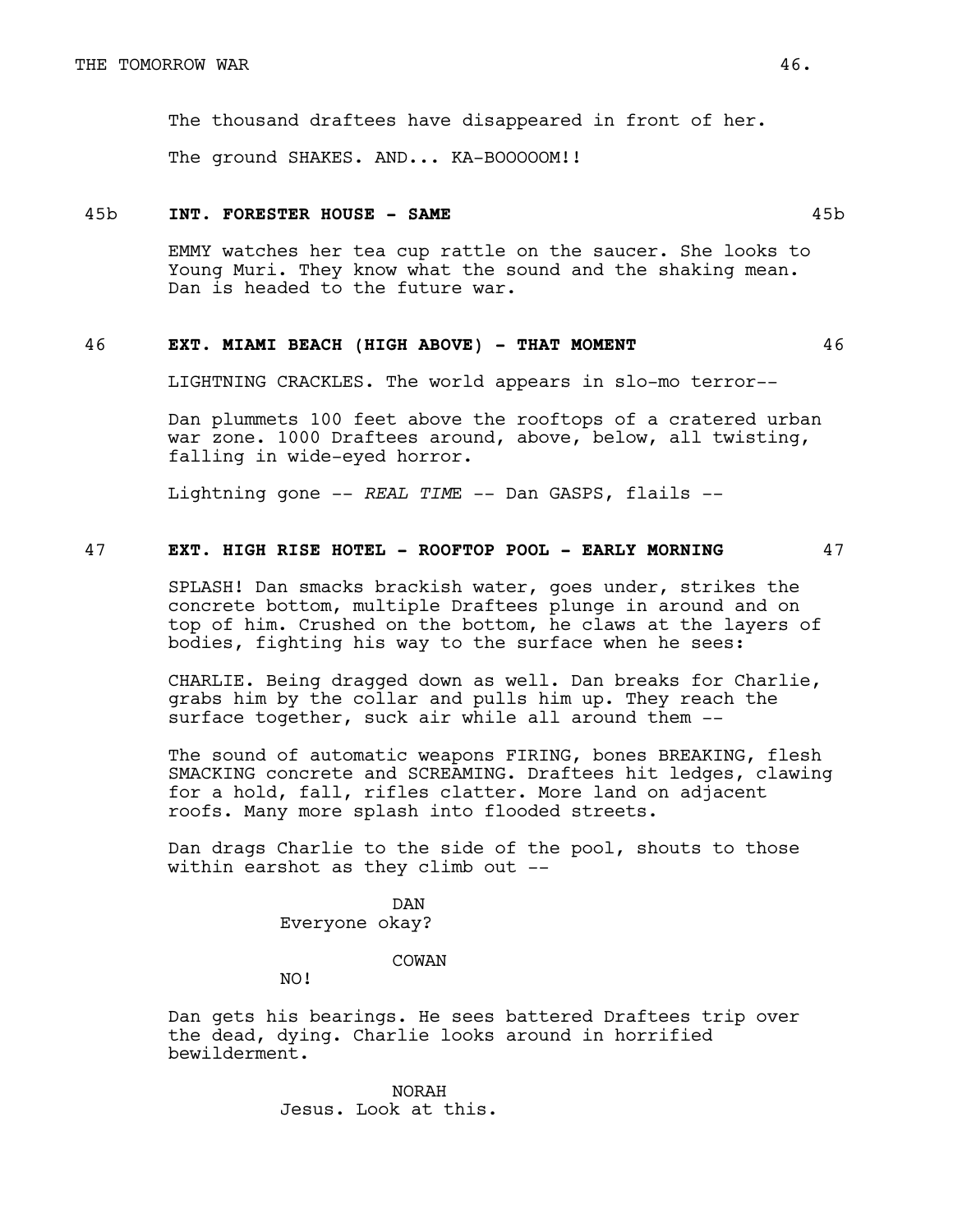Dan and a few others move to the edge of the building. They gaze dumbstruck at the devastated ruins of the oceanfront city that was once MIAMI BEACH...

> DORIAN Welcome to Miami....

DAN Shit. I didn't know Florida could get any worse.

CHARLIE I'm just glad Will Smith isn't alive to see this.

GLOBAL WARMING has turned the streets of Miami into the waterways of Venice. Smoke plumes rise from the CHARRED SKELETONS of LUXURY HIGH RISE HOTELS.

BLEEP. Dan notices the TOUR CLOCK on his Jumpband has been ACTIVATED, COUNTING DOWN his TOUR OF DUTY. The timer reads:

**167 HOURS - 59 MIN...**

Norah points to A BUILDING IN THE DISTANCE.

NORAH'S BINOCULARS POV: Soldiers fire at unseen targets.

NORAH I think that's where we're supposed to be.

CHARLIE What? Down there?

CHARLIE'S BINOCULARS POV: Suddenly all of the soldiers are leveled by a wave of spikes. They fall to the ground. DEAD.

> CHARLIE (CONT'D) Holy shit...

NORAH And suddenly over here seems not so terrible.

DORIAN If you think that's bad, you don't want to see what happens next...

Norah can't help but look through her binoculars again. The reflection in the binoculars shows out-of-focus monsterlooking creatures MAULING THE SOLDIERS!!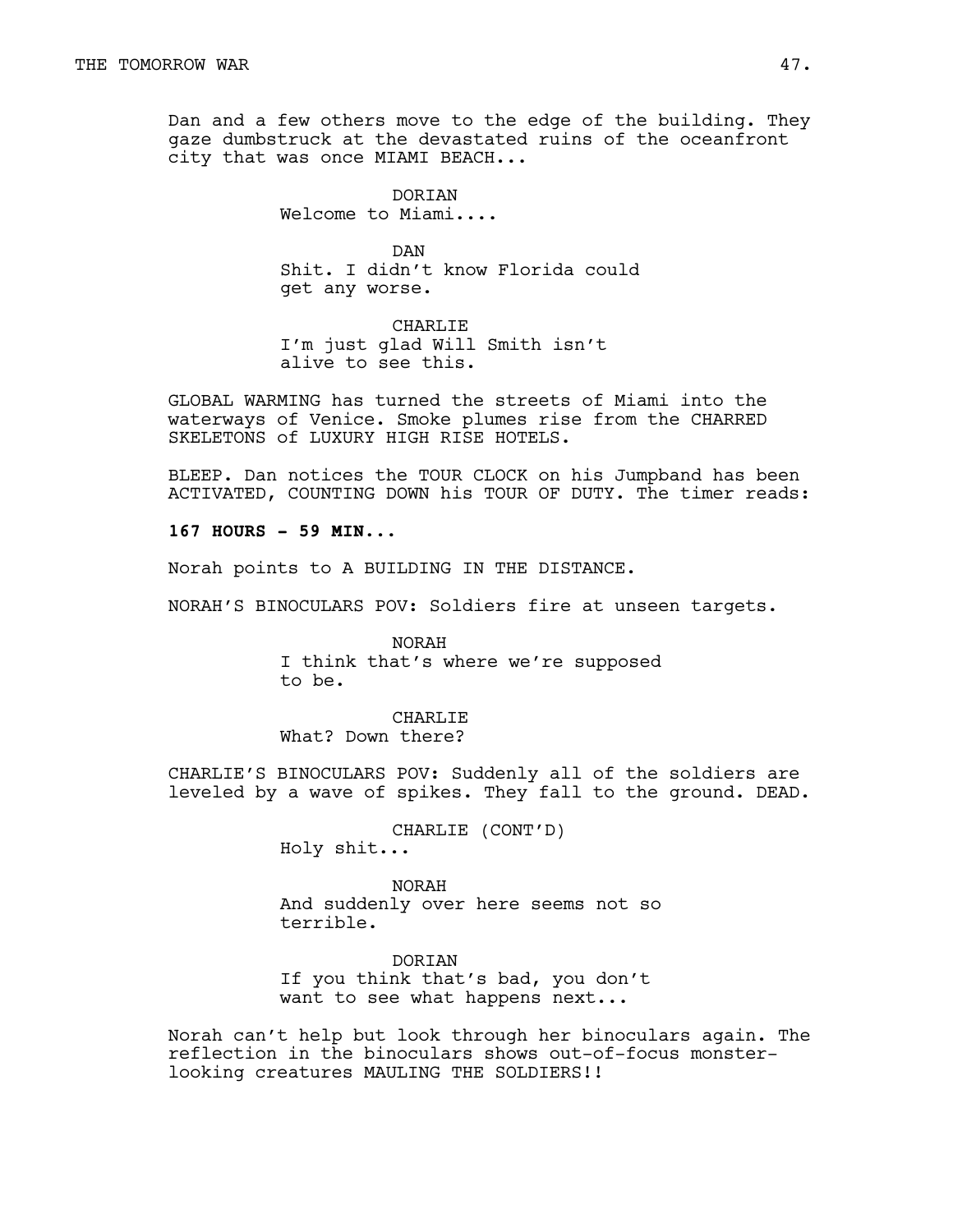#### NORAH Oh my God. What... are they?

An AUTHORITATIVE FEMALE VOICE comes from Comm's earpiece --

ROMIO COMMAND (O.S.) Romio Actual, this is Romio Command, do you copy?

They all look at each other. Dan goes to grab the earpiece.

ROMIO COMMAND (O.S.) (CONT'D) Do you copy? Can anyone hear me? \* What's happening? Get the comms \* \* \* \* going. Actual do you copy? \*

DAN (into mic) Command this is Actual. We're here. Some of us.

#### 48 **INT. FORWARD OPERATING BASE - COMMAND TENT - THAT MOMENT** 48

We see a FIGURE from behind -- walking between BATTLE MAPS of FLORIDA, the CARIBBEAN, and SATELLITE MONITORS of the BATTLE IN MIAMI where we see troops fire on creatures in flooded streets, blurred images of Dan's crew on the rooftop.

> ROMIO COMMAND Identify yourself. Okay Actual, I \* see your situation who am I talking \* to?

> DAN  $(0.S.)$ My name is Dan Forester.  $\star$

A slight beat. From behind, she stares down at her TABLET --

ROMIO COMMAND Dan Forester... Ok Dan, listen up. \* \* \* \* We have a visual on your team's  $\star$ position. I see your situation. I'm  $*$ <br>gonna start with the basics. Do you  $*$ gonna start with the basics. Do you \* have sufficient firepower?  $\star$ 

#### 49 **EXT. HIGH RISE HOTEL - ROOFTOP POOL - THAT MOMENT** 49

Dan looks at his rag-tag group. Assesses their gun situation. \* It looks comically NOT GREAT --

> DAN Define "sufficient."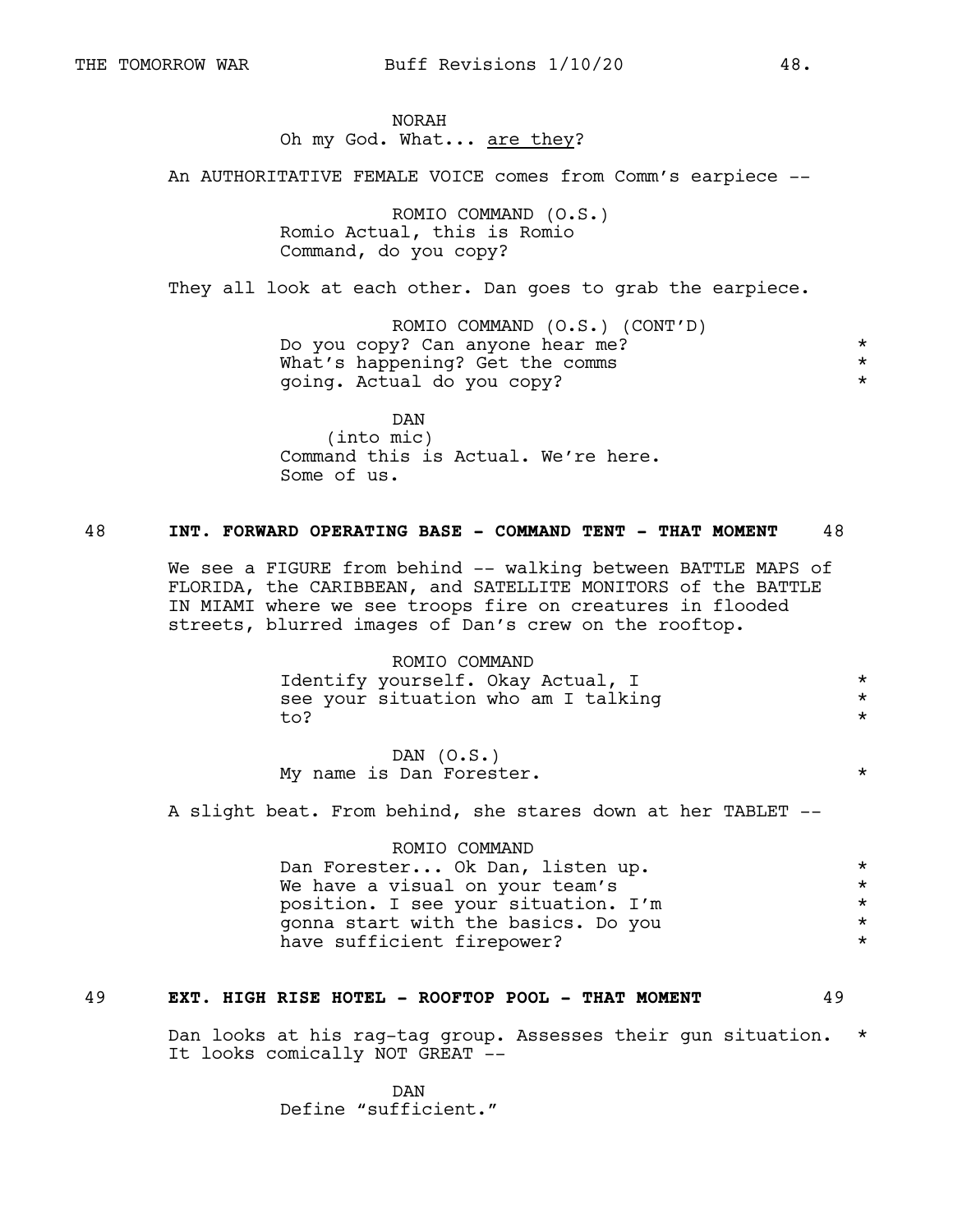| ROMIO COMMAND (O.S.)                |         |
|-------------------------------------|---------|
| Dan I see, understood. You're a     | $\star$ |
| soldier, so I'm going to be real    | $\star$ |
| with you. Miami has been overrun by | $\star$ |
| Whitespikes. We need to clean it.   | $\star$ |
|                                     |         |

# CHARLIE

Clean it?

| ROMIO COMMAND (O.S.)                | $\star$<br>$\star$ |
|-------------------------------------|--------------------|
| (rephrasing)                        |                    |
| A blanket bombardment has been      | $\star$            |
| ordered. We're going to eradicate   | $\star$            |
| every living thing til there's      | $\star$            |
| nothing left. Get me an ETA on when | $\star$            |
| that's happening.                   | $\star$            |
|                                     |                    |
| COWAN                               | $\star$            |
| They're gonna do that to here?!     | $\star$            |
|                                     |                    |
| ROMIO COMMAND (O.S.)                | $\star$            |
| But I've got one problem. My        | $\star$            |
| Research Team is near your          | $\star$            |
| location, surrounded by the enemy.  | $\star$            |
| So you and your unit are now on a   | $^\star$           |
| RESCUE MISSION. Get to my Research  | $\star$            |
| Facility, find my team and my work, | $\star$            |
| and get it the hell outta there     | $\star$            |
|                                     | $^\star$           |
| before my bosses blow everything in |                    |

the 786 area code to Kingdom Come.  $\star$ <br>You got that Dan? You got that Dan?

#### DAN

(into mic) Copy that, Command. (shouts) Listen up! We are on a CSAR -- Combat Search and Rescue! Our destination is the Research Facility.

| ROMIO COMMAND                      | $\star$ |
|------------------------------------|---------|
| The Research facility is eight     | $\star$ |
| blocks from your location. Get to  | $\star$ |
| the ground level. You'll exit onto | $\star$ |
| 17th street. Head East, then turn  | $\star$ |
| left onto Meridian Avenue and it's | $\star$ |
| a straight shot from there.        | $\star$ |
|                                    |         |

A few of the soldiers turn and head toward the access door but most have no idea what Dan's talking about --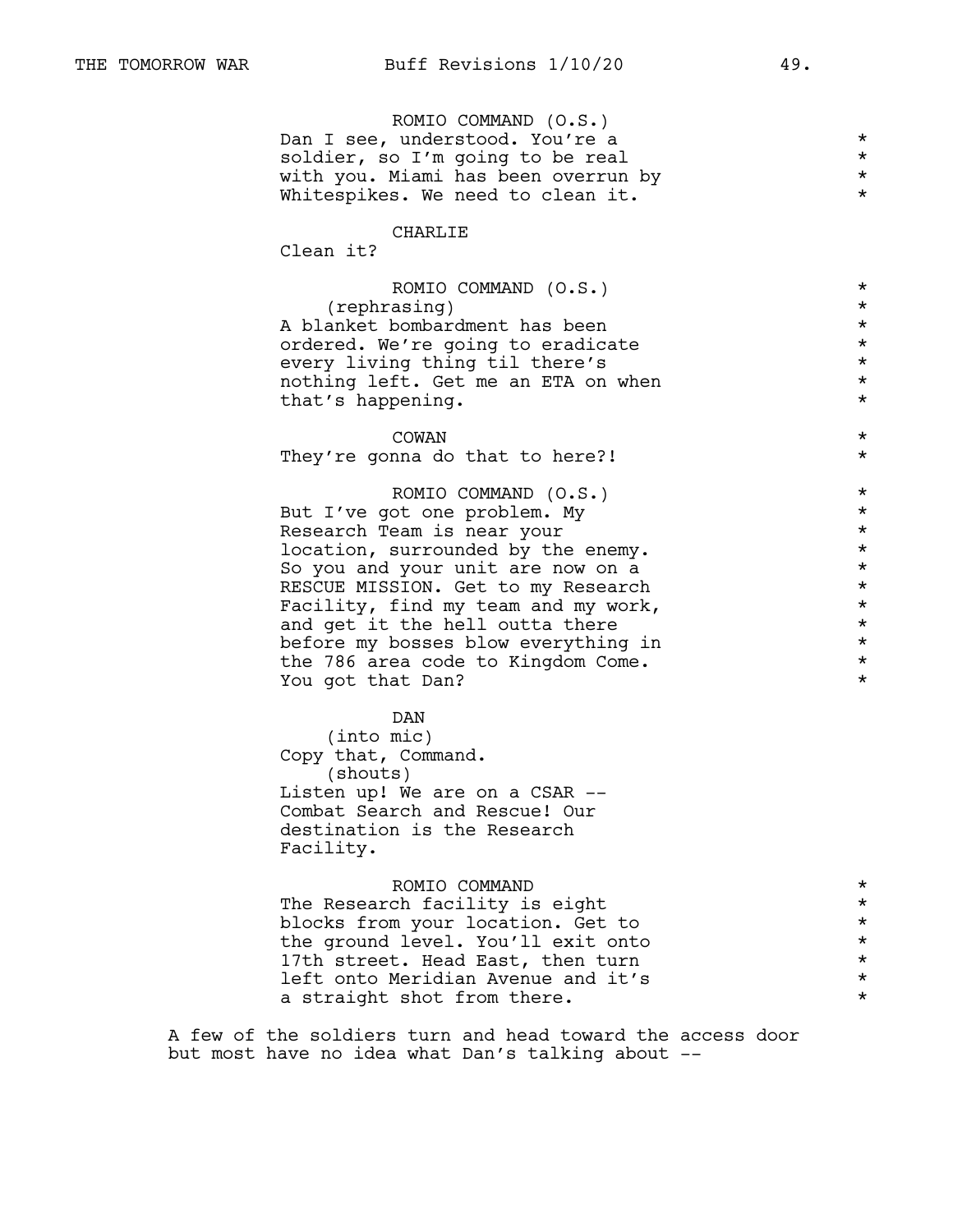DAN (rephrasing) Every able bodied person on this roof-top come with us. The rest of you - hang tight.

TEARFUL JOE (scared out of his mind) I can't.. I can't do it--

DAN It's okay. Stay here. We'll send help.

They approach the access door in tactical formation.

DIABLO Who told you there was help?

TANK Yeah, who died and left you in charge?

DAN (looks around) All of these dead people.

Dorian comes up close to Dan, says in his ear --

**DORTAN** 

There ain't no help. This place... this is the end of the world.

Dorian heads out the access door, Tank and Diablo on his heels. Dan ushers the rest of their CREW to follow.

> COWAN I lost my gun! What do I do?!

NORAH Pick up another one, dumbass.

Cowan steals a gun from a dead body whose dead fingers won't give up the gun.

# 50 **INT. HIGH RISE HOTEL - STAIRWELL - MORNING (EARLY**) 50

Rifles half-raised, 19 DRAFTEES led by Dan advance down a flight of stairs. It's PITCH BLACK. Dan shines a light into it. It is quiet except for the dripping of water. Then --

Reveal many DEAD SOLDIERS.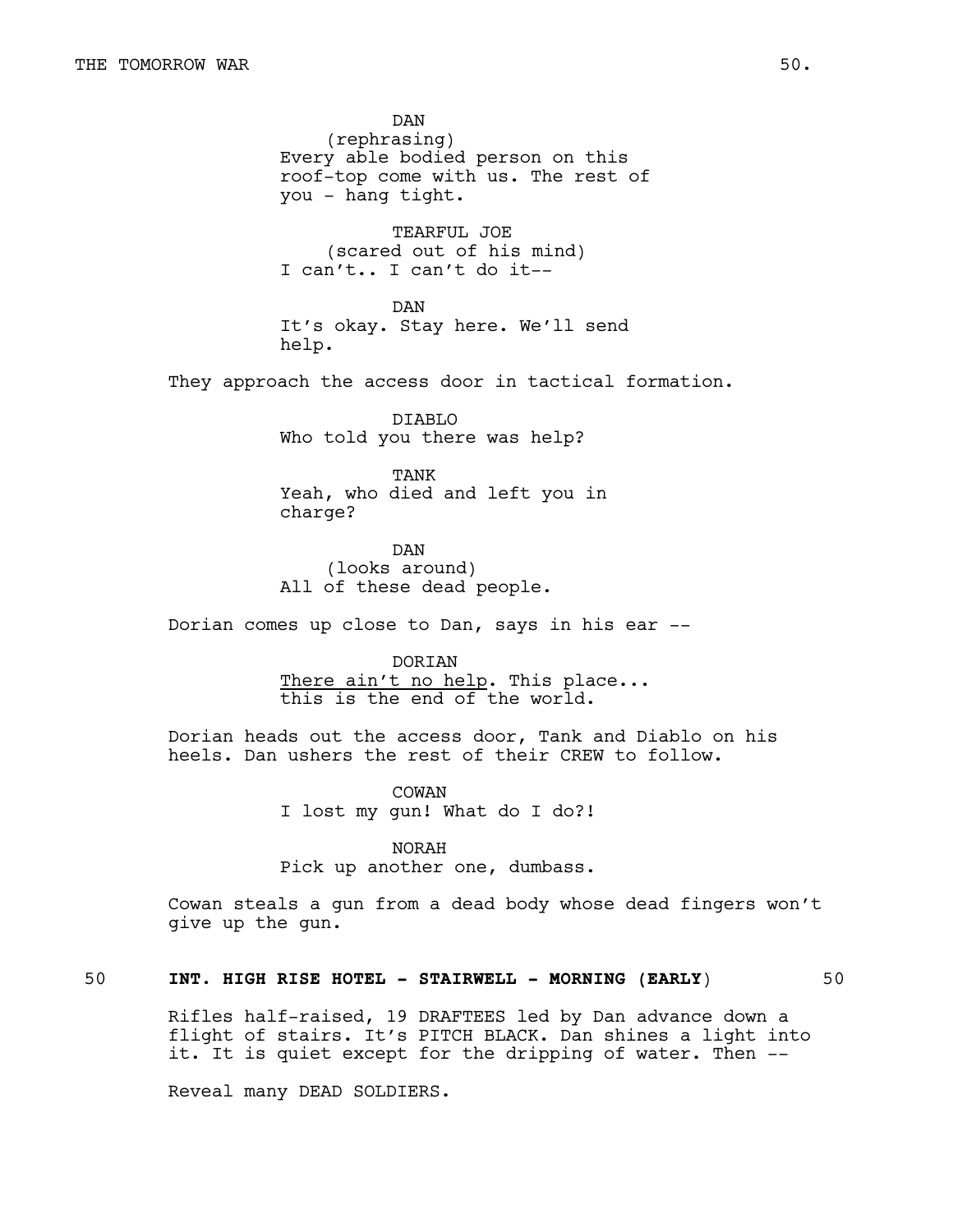#### CHARLIE Let's not go down there.

Dorian, ahead with Tank and Diablo, whisper-yells back --

DORIAN Shh! If we don't HEAR them before we see them - we're all dead!

Dorian keeps moving. Everyone follows.

#### 51 **INT. HIGH RISE HOTEL - CORRIDOR - MOMENTS LATER** 51

They emerge into a dark hallway. Strewn furniture, mattresses, bloody sheets - walls and floors riddled with SPIKES. They move carefully, quietly, guns raised.

DAN

(to Dorian) Ease up, man - they're all terrified.

ROMIO COMMAND  $\star$ The Whitespikes can smell blood \* from miles away. Given the heavy  $\star$ casualties on the roof, you need to  $*$ <br>  $\begin{array}{ccc}\n\text{set out of that building ASAP.} \\
\end{array}$ get out of that building ASAP.

Then  $--$  something runs up the side of the building.  $*$ 

CHARLIE Did everyone hear that?

COWAN

Suck a duck.

DIABLO There's movement.

THUMP! In the ceiling. THUMP THUMP!

COWAN

(panicked) Jesus. That's them! Right?

THUMP. THUMP. THUMP. It sounds like something climbing just above them. The sound moves toward them. Faster and faster. It's right above. Cowan raises his MK. THUMP THUMP THUMP!

> DAN Nobody move--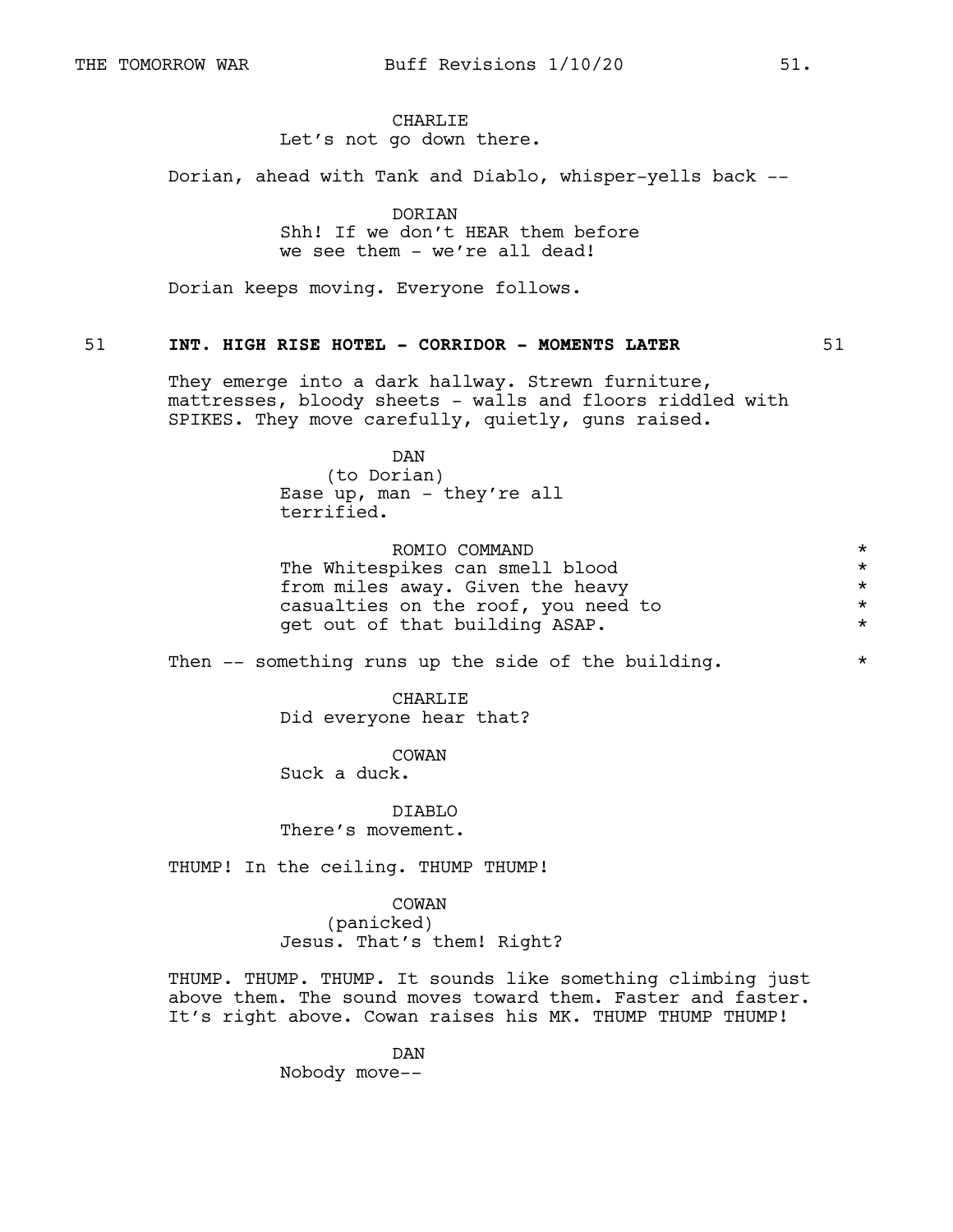# COWAN

# THAT'S THEM!! LIGHT EM UP!

And BANG BANG BANG BANG BANG! Cowan sprays the whole ceiling with bullets, OTHERS join him. The ceiling caves in and out drops:

A fat RAT. Still alive. Scurrying onto the floor.

Romio Command sighs, annoyed.  $\star$ 

| ROMIO COMMAND                       | $\star$ |
|-------------------------------------|---------|
| $(into$ mic)                        | $\star$ |
| Jesus get your team under control.  | $\star$ |
| What a bunch of dumb asses./Are You | $\star$ |
| serious? The Whitespikes aren't     | $\star$ |
| monsters. They're hunters. They     | $\star$ |
| have a feral intelligence. If you   | $\star$ |
| hear them approaching, it's         | $\star$ |
| probably a trap. Stay alert, and    | $\star$ |
| you'll stay alive.                  | $\star$ |
|                                     |         |

Cowan keeps shooting at the rat, bullets flying --  $*$ 

DORIAN (smirks) It's a goddamn rat!

DAN Stop! Stop! You're gonna kill someone.

Cowan stops firing.

COWAN It's my first day with a real gun!

DAN (whisper) Hey! Hey! Relax. Everybody. I know you're scared. But we have a mission. Take deep breaths. Breathing gets more what into the blood?

NON-SCIENTISTS Molecules?/Dust./Wind?/Carbon Oxygen./It's oxygen./The Dioxide. SCIENTISTS answer is: Oxygen./Whoever said "Wind" was close.

> DAN Take it one step at a time. Right now, all we have to do is get out of this building. Let's go.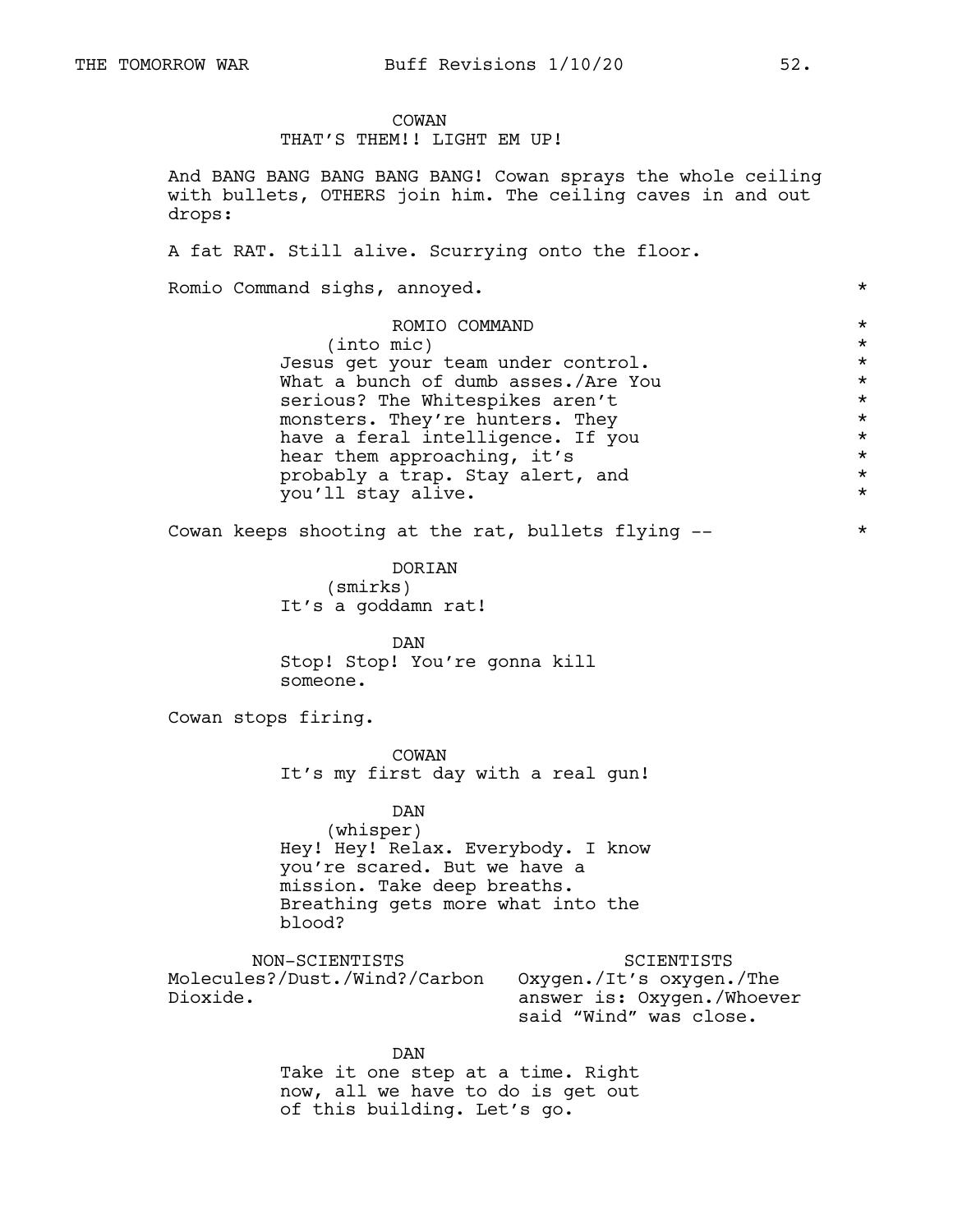# 52 **I/E. HIGH RISE HOTEL - MOMENTS LATER** 52

Everyone's crouched against the wall leading outside. Dan turns back to everyone.

> DAN We need someone on point. (to Norah and Cowan) You two --

He waves them up the street.

DAN (CONT'D) (into mic) You see anything?

NORAH'S POV: A boat lays on it's side in the street.

NORAH Uh, a boat. In the middle of the street.

| ROMIO COMMAND (O.S.)             |  |
|----------------------------------|--|
| The street ahead is clear. I see |  |
| it. Keep moving.                 |  |

| DAN $(0.S.)$                        |  |  |  |  |  |  |  |
|-------------------------------------|--|--|--|--|--|--|--|
| Command, is there anyone left here? |  |  |  |  |  |  |  |

ROMIO COMMAND \* All the personnel was ordered to evacuate. There's nothing there  $*$ <br>besides the research team besides the research team.

#### 52a **EXT. MIAMI BEACH - STREET - DAY** 52a

Dan SIGNALS for GROUPS of FOUR. He sends them off, ducking as they go.

| DAN $(0.S.)$                   | $\star$ |
|--------------------------------|---------|
| Command, we're at the Research | $\star$ |
| Facility. Southeast side. No   | $\star$ |
| activity.                      | $\star$ |
|                                |         |
| ROMIO COMMAND                  | $\star$ |

|                                  | ---------------------- |  |
|----------------------------------|------------------------|--|
| Actual, proceed to the lab on 7. |                        |  |

Charlie is walking with Norah and Cowan.

COWAN I'm just gonna throw it out there; we find a house, hotel, air b&b- scavenge some food, water... (MORE)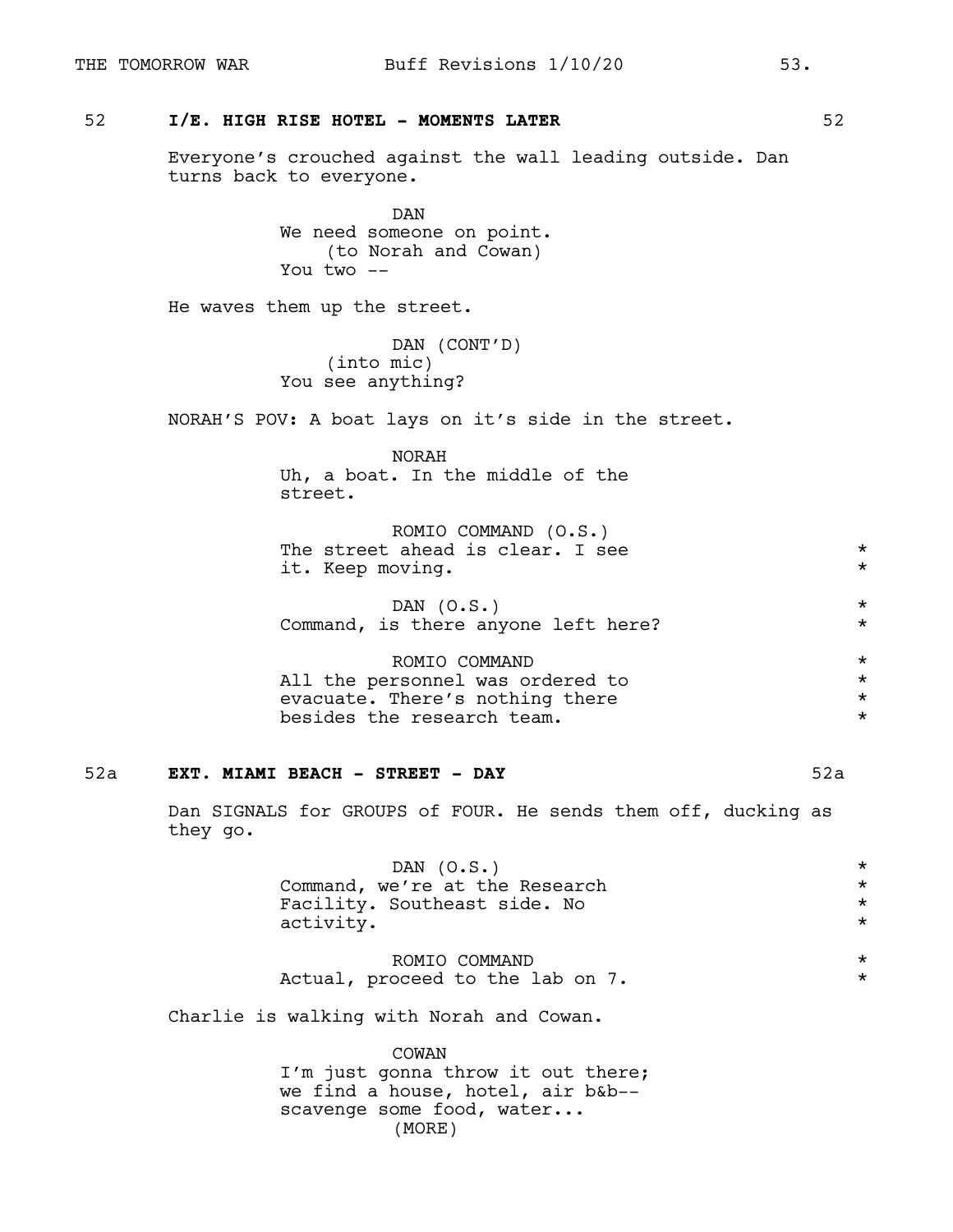and just wait it out. Seven days. No problem. COWAN (CONT'D)

CHARLIE You mean hide? And do nothing?

COWAN No. Doing something by doing nothing.

NORAH Like meditation. No offense yoga lady.

CHARLIE And *say* what when we get back home?

COWAN I dunno. How about: "Hi. I'm home!"

SOMETHING runs between the buildings behind them.

COWAN (CONT'D) What was that?

DAN Guys... get out of the street.

Dan, Charlie, Norah and the others flatten against the building, try to be invisible. Heads on swivel.

Dorian is near Dan, picking up ammo from dead bodies.

DORIAN You're wasting your time teaching them to be soldiers.

**DAN** I'm not. I'm trying to keep em alive.

Dorian scoffs. Dan watches Dorian picking up ammo.

DAN (CONT'D) (to Dorian) Look, you and your friends are the only ones who know what you're doing. Help us.

DORIAN Look man, we're here to kill aliens. Period. I don't give a shit about any of those people.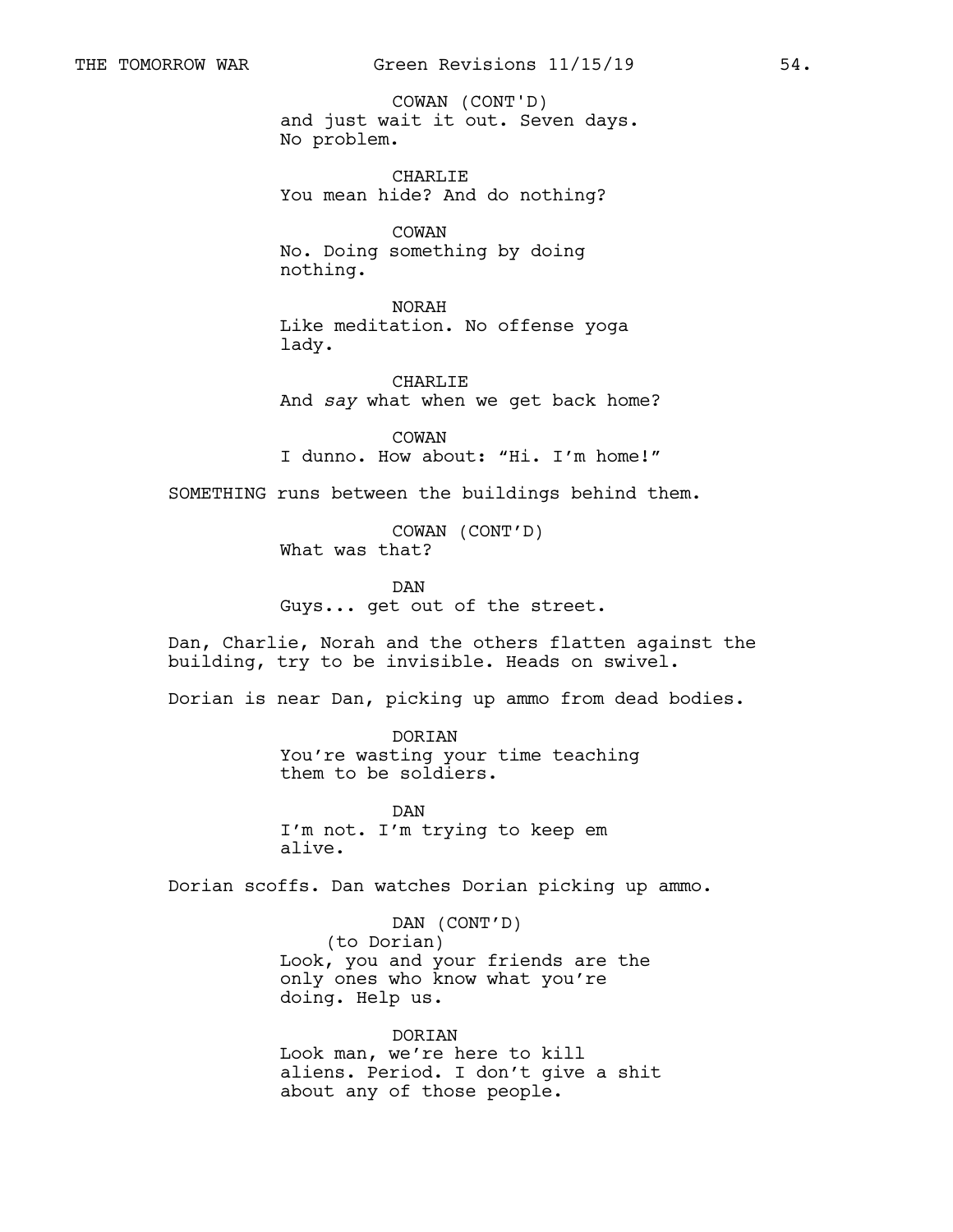Dorian nods over to the army of the ordinary. Dan looks at them. They do look slightly helpless.

> DORIAN (CONT'D) The only thing they are is bait. That's it.

Dan looks back at Dorian. Clocks Tank and Diablo who are not just picking up ammo, but are picking wallets from dead bodies.

> DAN Hey. I see you. I get it. You're helping your friends. Just like me.

Dorian laughs.

DORIAN That's gonna get you: eaten. (motions towards Tank and Diablo) We're gonna be team Not Eaten. Got it?

Tank, Diablo and Dorian walk off. Dan watches them go. Cowan looks over from nearby.

> COWAN So they DO eat us??? // Did he say they eat us?

#### 53 **EXT. R-FORCE FACILITY - MOMENTS LATER** 53

The PERIMETER GATE is overrun. The former Mt. Sinai Medical Center beyond. It's clear there's been a vicious attack --

> DAN (INTO MIC) Command, we're at the Research Facility. Southeast side. No activity.

> > CHARLIE

Power's on.

ROMIO COMMAND (O.S.) Actual, proceed to the lab on 7.

DAN

Copy.

(to Norah and Cowan) You two stay out here. Keep watch.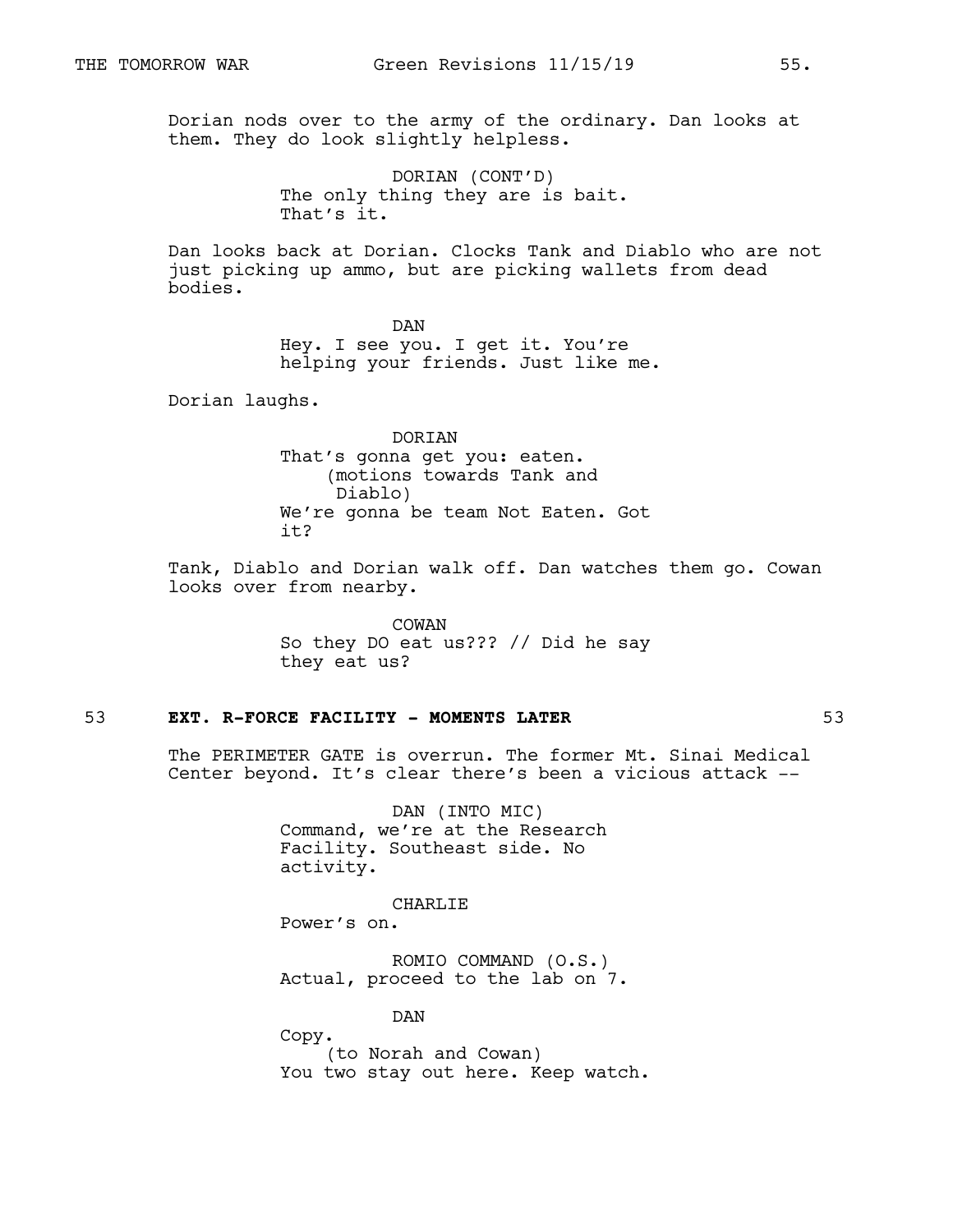NORAH

Him?

COWAN

Yeah... me?

DAN Hey, you heard the rat coming. And you almost hit it too. Luckily the aliens are bigger.

He claps Cowan on the shoulder. Cowan nods, assuring himself.

DAN (CONT'D) Everyone else - with me!

Everyone follows Dan into the building, except for Norah and Cowan.

Norah and Cowan get in position, keeping watch. Norah notices Cowan is freaking out.

NORAH

You okay?

COWAN I'm the kinda guy that gets ten mosquito bites when no one else gets any.

NORAH Why are you telling me this?

COWAN They're following me. They're attracted to me. (beat) I have sweet blood.

NORAH There's no such thing as sweet blood.

A beat. She keeps thinking about it. And then ever so slightly scoots away from Cowan just in case.

# 54 **INT. R-FORCE FACILITY - LOBBY/CORRIDOR - MOMENTS LATER** 54

They move inside, passing ominous signs of battle; broken spikes, human limbs, and the burnt or destroyed HUSKS OF *SOMETHING.* It's QUIET.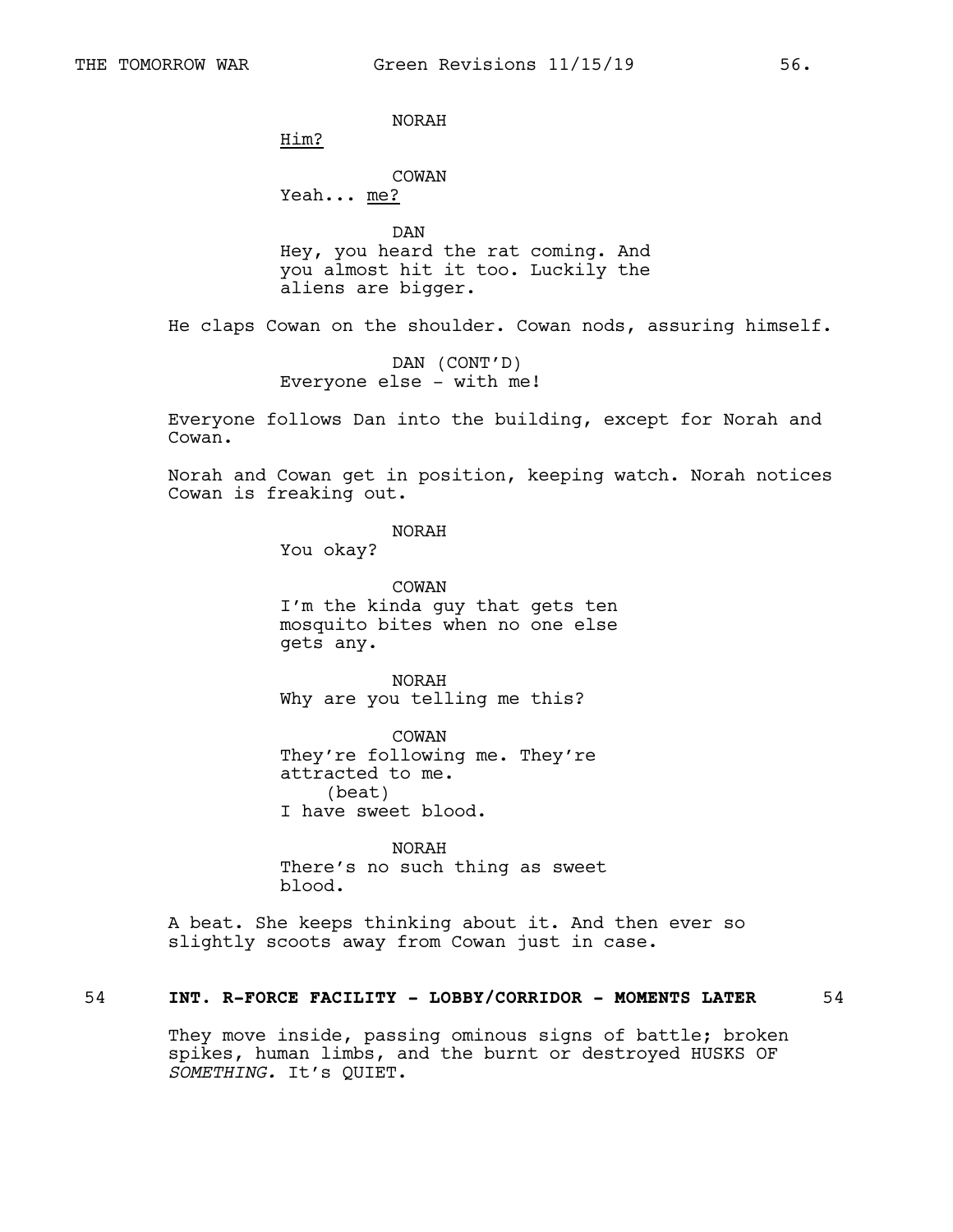# CHARLIE

Hopefully these are the type of aliens who like to destroy a place and then move on and never return.

Diablo and Tank SHOUT to Dorian from the corridor --

TANK

Dor--

DIABLO Found one.

**DORTAN** 

Jackpot.

DAN One of the scientists?

Dan and Co. follow them into the corridor. It's dark. Smells terrible. Their feet stick to the floor. Dorian, Diablo and Tank surround something on the ground.

> CHARLIE What's he doing...?

Reveal: Dorian kneeling over burnt-out remains of A DEAD WHITESPIKE ARM. He violently saws its CLAW off.

#### DAN

Taking souvenirs.

They pass Dorian and Co., head into a STAIRWELL.

55 OMITTED 55

# 56 **INT. R-FORCE FACILITY - UPSTAIRS CORRIDOR - CONTINUOUS** 56

Dan and Co. EMERGE from the stairwell. Head quietly down the dark corridor. Dorian, Tank and Diablo come up behind them --

| ROMIO COMMAND                        | $\star$ |
|--------------------------------------|---------|
| Any sign of my team?                 | $\star$ |
| DAN $(0.S.)$                         | $\star$ |
| Not yet, Command.                    | $\star$ |
| CHARLIE                              |         |
| (to Dorian)                          |         |
| You can't take those back with you-- |         |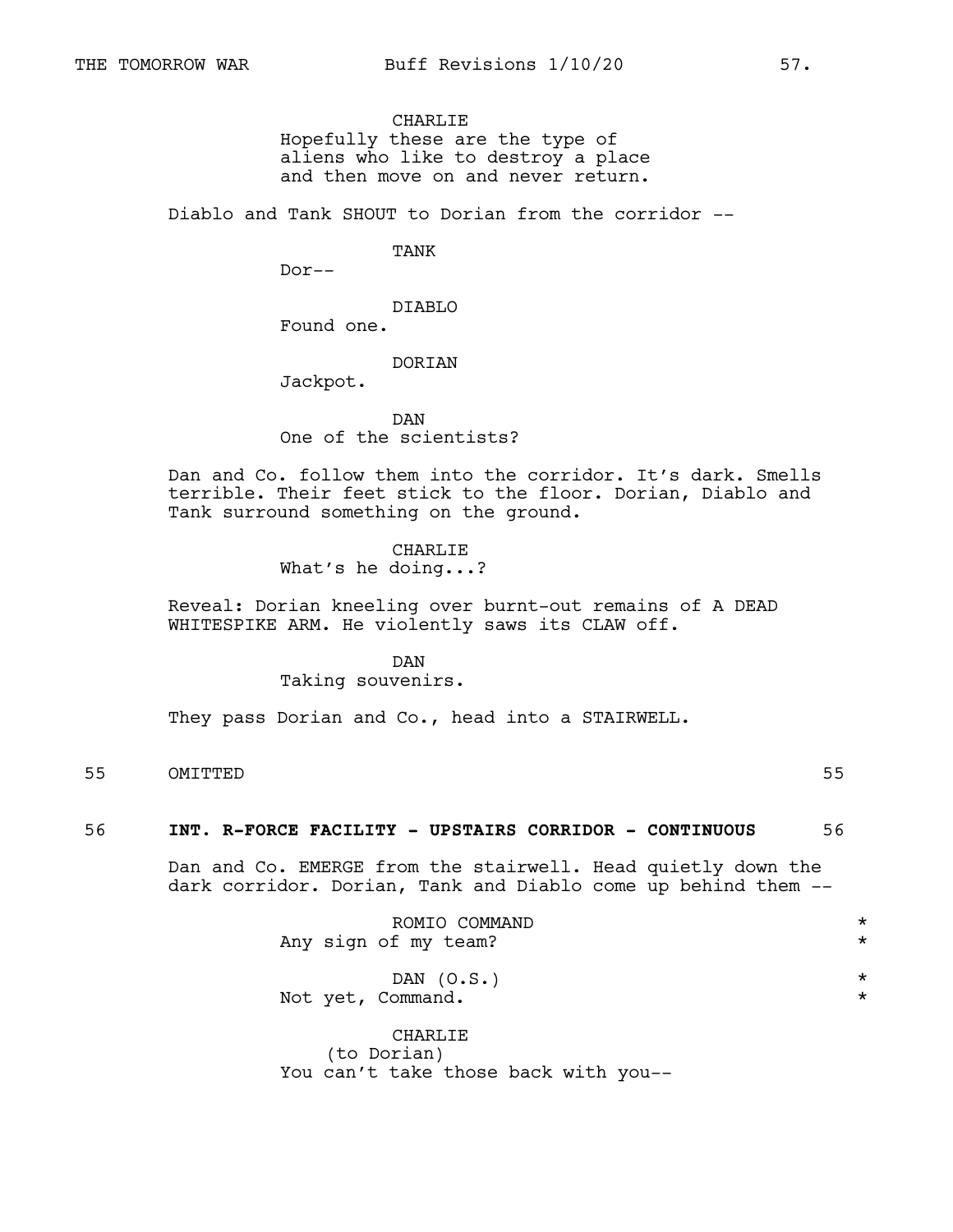Dorian ignores Charlie, attaching the WHITESPIKE CLAW to a leather cord around his neck already packed with CLAWS.

> CHARLIE (CONT'D) (to Dan) He can't take that back with him.

> > DAN

I think he already has.

CHARLIE We don't know what kind of contamina--

Charlie is so distracted by their conversation that he walks into -- A DEAD LAB TECH, covered in spikes, standing watch like a demented scarecrow. He GASPS, recoiling.

> CHARLIE (CONT'D) OH HOLY SHIT.

Everyone stares. Horrified. Spikes in his face.

CHARLIE (CONT'D) What are those?

Dorian pulls one out.

DORIAN These are the spikes.

Dorian BREAKS A SPIKE OPEN. Reveal gross eggs inside. Everyone SHIVERS.

> GREG (pointing) Dan?

Dan turns. A NEST. Of DEAD HUMANS. At least 20 of them. All the lab workers. Covered in spikes. On top of each other at the top of the glass atrium.

> DAN (into mic) Command. We found your team. No survivors.

A beat.  $\star$ 

|                              |  | DAN $(O.S.)$ $(CONT'D)$ |  |
|------------------------------|--|-------------------------|--|
| Command? This place is dead. |  |                         |  |

A small beat, Romio Command recovers herself --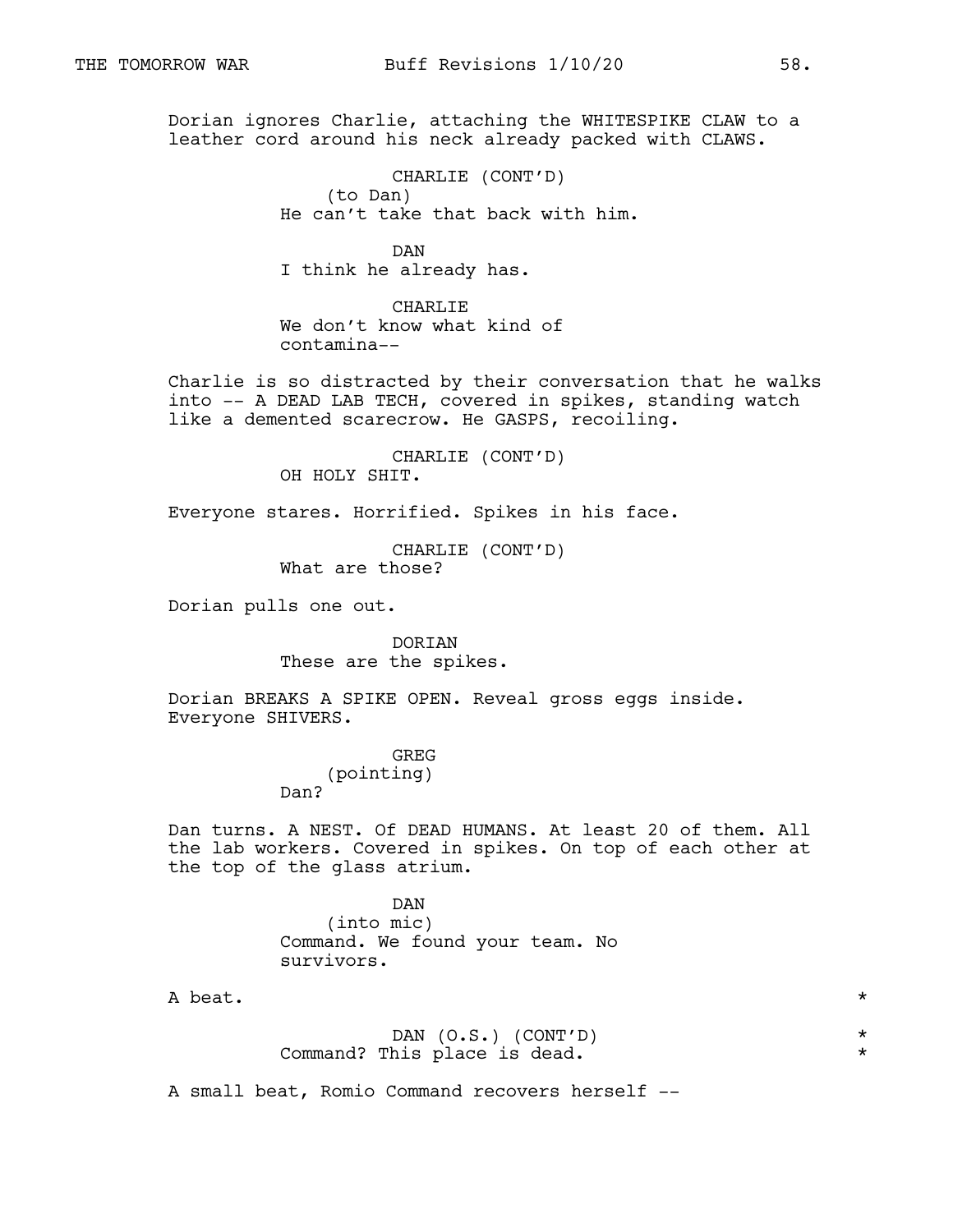ROMIO COMMAND (O.S.) Actual, I need you to proceed to the row of Biomedical Freezers in the lab along the South wall. We need all the data, hard drives and MOST IMPORTANTLY I need ALL the BLUE AMPOULES from the centrifuge...

| DAN                                |  |
|------------------------------------|--|
| Copy that.                         |  |
| ROMTO COMMAND                      |  |
| You need to move. If they left     |  |
| bodies behind they'll be back      |  |
| soon. You need to get out of there |  |

fast.  $\star$ 

They go inside --

# 57 **INT. R-FORCE FACILITY - TEST LAB - THAT MOMENT** 57

A FORMER INTENSIVE CARE UNIT, repurposed. Work stations. Monitors. Cage-wire over room windows, gouged steel doors.

> ROMIO COMMAND \* The lab director's office is on  $\star$ <br>your left. I need all the data. your left, I need all the data.<br>Gather the hard drives and \* \* \* \* \* \* \* Gather the hard drives and  $\star$ <br>biological material from Lab 1. biological material from Lab 1. \* Proceed to Lab 2 for the blue  $*$ <br>ampoules ampoules.

> $DAN (O.S.)$  \* Where are the freezers?  $\qquad \qquad \star$

> ROMIO COMMAND \* Along the South Wall.  $\star$

> $DAN$   $*$ How many are we looking for? \*

|                             | ROMTO COMMAND |  |  |  |
|-----------------------------|---------------|--|--|--|
| Twelve. I need all of them! |               |  |  |  |

DAN Everyone load up!

The team empties freezer drawers, disassemble computers, grab thumb drives. Dan searches for BLUE AMPOULES.

> DAN (CONT'D) \* How much time do we have, Command?  $*$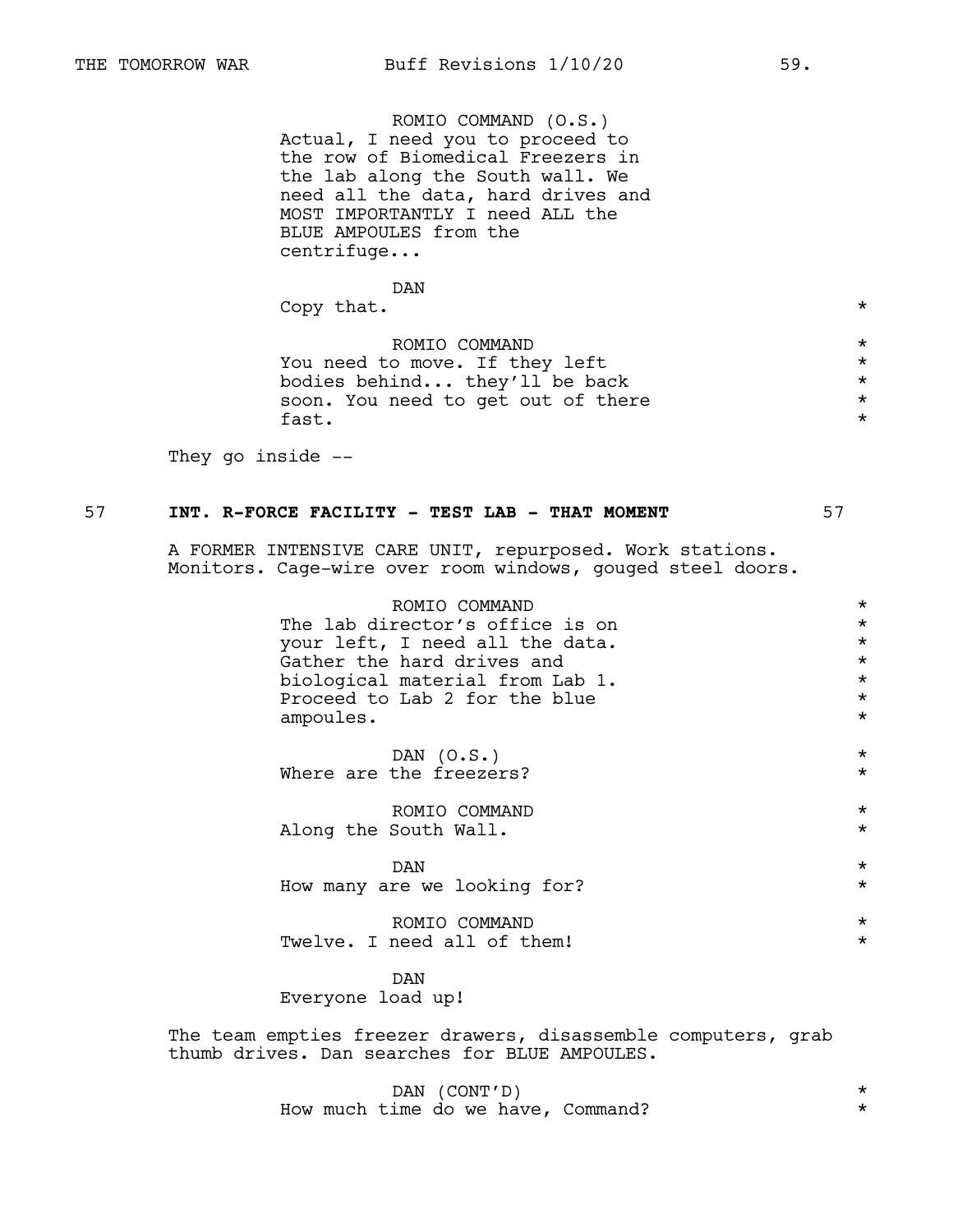ROMIO COMMAND \* Actual, be advised: blanket bombardment commencing in ten  $*$ mikes. You have to hurry.  $\star$ 

#### 57a **EXT. R-FORCE FACILITY - SAME** 57a

Cowan scans the horizon. HIS POV: Something moves very slightly in a building at the end of the street.

> COWAN I see something!

> > NORAH

Where?

COWAN

Over there!

NORAH I don't see anything.

HIS POV: There's *something* there. Not moving.

COWAN (into mic) Guys... something's watching us.

#### 57b **INT. R-FORCE FACILITY - TEST LAB - THAT MOMENT** 57b

Charlie glances at a broken monitor, dangling upside down, showing the lobby. It's all shadows and snow.

> CHARLIE Whitespikes?

#### 57c **EXT. RESEARCH CENTER - SAME TIME** 57c

Norah and Cowan keep watch.

COWAN

Well DUH!

CHARLIE (O.S.) Okay, take it easy, ratblaster.

ROMIO COMMAND (O.C.) We don't have a visual of 'spike activity in your area. Do you have visual confirmation?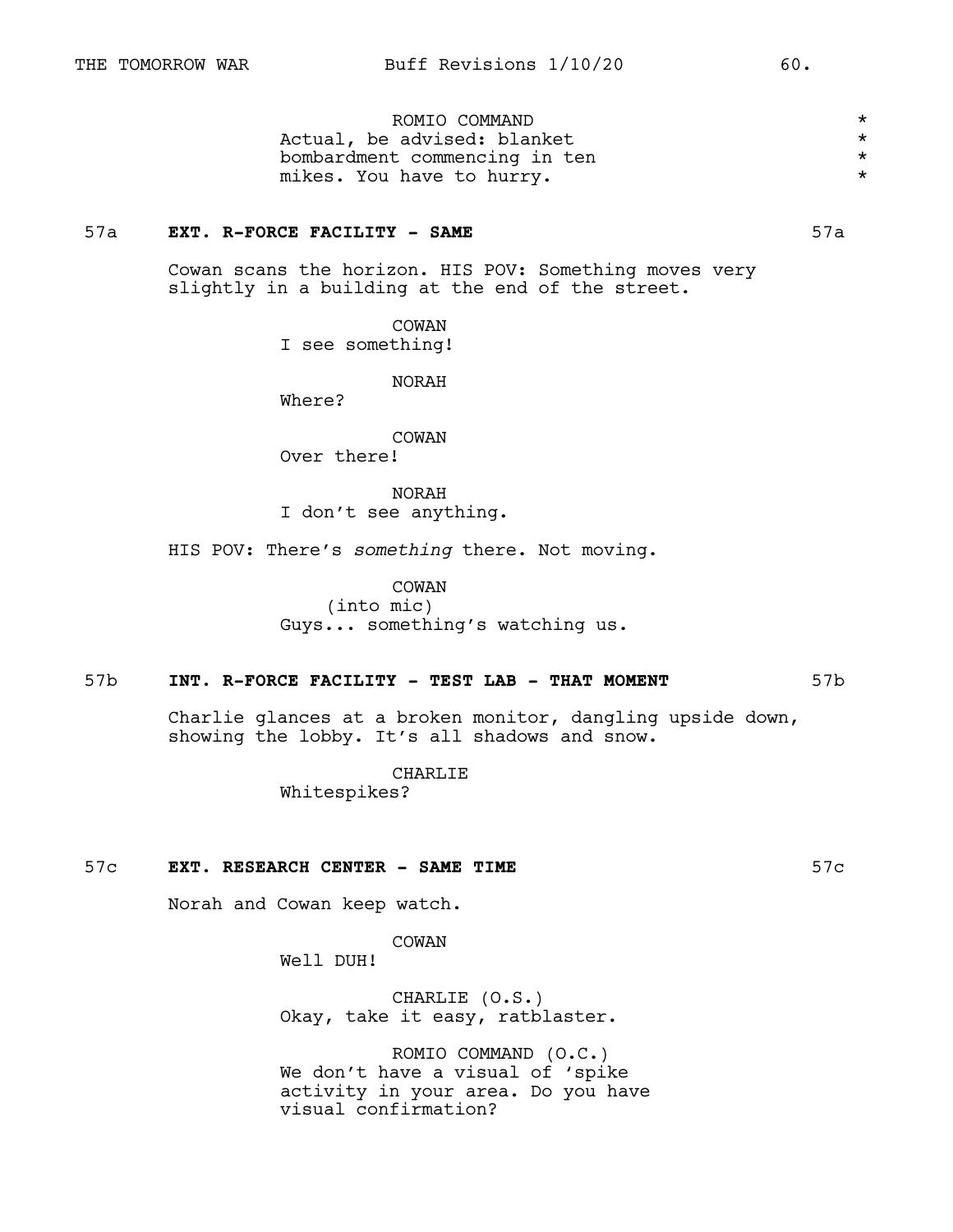The firelight and rain gives the air a shimmering, haunted quality that plays tricks with the eyes --

> NORAH (to Romio Command) We do not have visual confirmation.

#### COWAN It's moving! You don't see it?

Cowan sees the shadow moving. Maybe it's more than one. There's definitely something.

> NORAH No, but you're really freaking me out!

COWAN That's definitely one of them.

# 57d **INT. FORWARD OPERATING BASE - COMMAND TENT - THAT MOMENT** 57d

ON a SATELLITE MONITOR: Romio Command watches from an angle high above the research facility.

> ROMIO COMMAND Watch Team. Fall back.

# 57da **EXT. RESEARCH CENTER - SAME TIME** 57da

Cowan and Norah start to leave.

COWAN See?! Even she thinks so! // Thank you, Jesus. // (excited) Fall back! That means there is one! (then, scared) Oh shit.

DAN (O.S.) Cowan, Norah, meet us at the lab on 7.

NORAH Lab on 7, copy. (to Cowan) Come on.

They run off.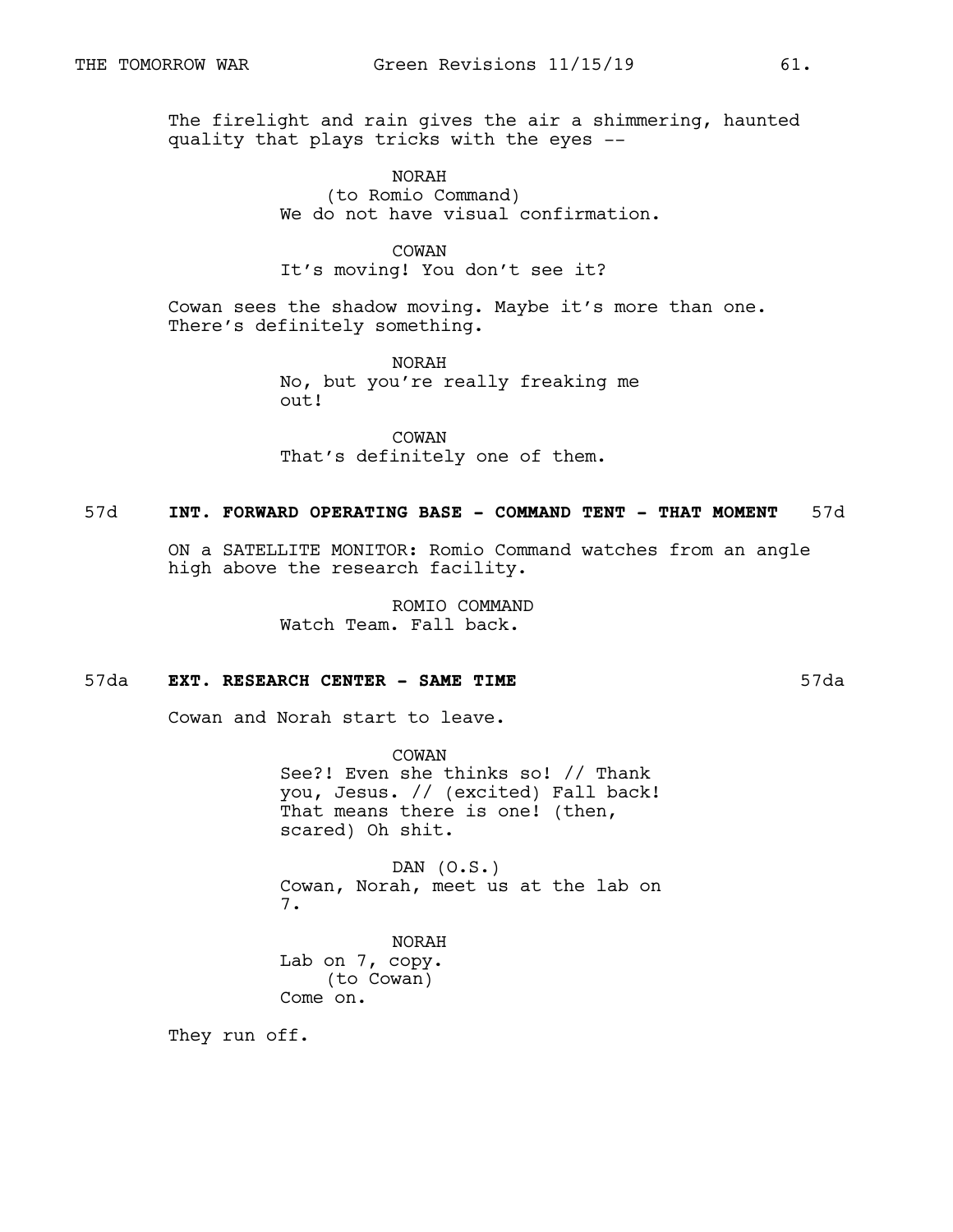# 57e **INT. R-FORCE FACILITY - TEST LAB - SAME TIME** 57e

Dan finds the centrifuge. Inside is a series of BLUE AMPOULES that contain a thick, creepy BLUE FLUID that looks alive --

> DAN Uck. Weird. (he takes them all; into mic) Command we've got everything ready to exfil.

Cowan and Norah race into the lab --

COWAN We do NOT want to go out THE FRONT DOOR--

ROMIO COMMAND (O.S.) Actual, head to the loading dock in back - take the rear stairwell.

DAN Team. We are on the move.

#### 58 **INT. RESEARCH FACILITY - STAIRWELL - MOMENTS LATER** 58

Dorian eases to the railing, peers over the side. Floors and floors of darkness. Small fires, sparks falling. No movement.

He gives the all clear. Our crew files in, descending down the stairwell when they HEAR:

c...l...i...c...k...i...n...g....

Dan braces, holds up a fist. Everyone freezes.

A beat - then again ...c...l...i...c...k...i...n...g....

Norah anxiously looks to Dan who slowly inches toward the railing - points his weapon down the center of the stairwell... Dark abyss. Still nothing.

#### DAN

Alright, let's keep moving.

The team continue downward - but not Cowan - he stops, peers slowly up behind him: Nothing except flickering lights and fires illuminating the floors above them.

Wait! A head appears from the darkness. *What is that?* Cowan stares. Is it? - a pair of Whitespike tentacles come out. Then more heads...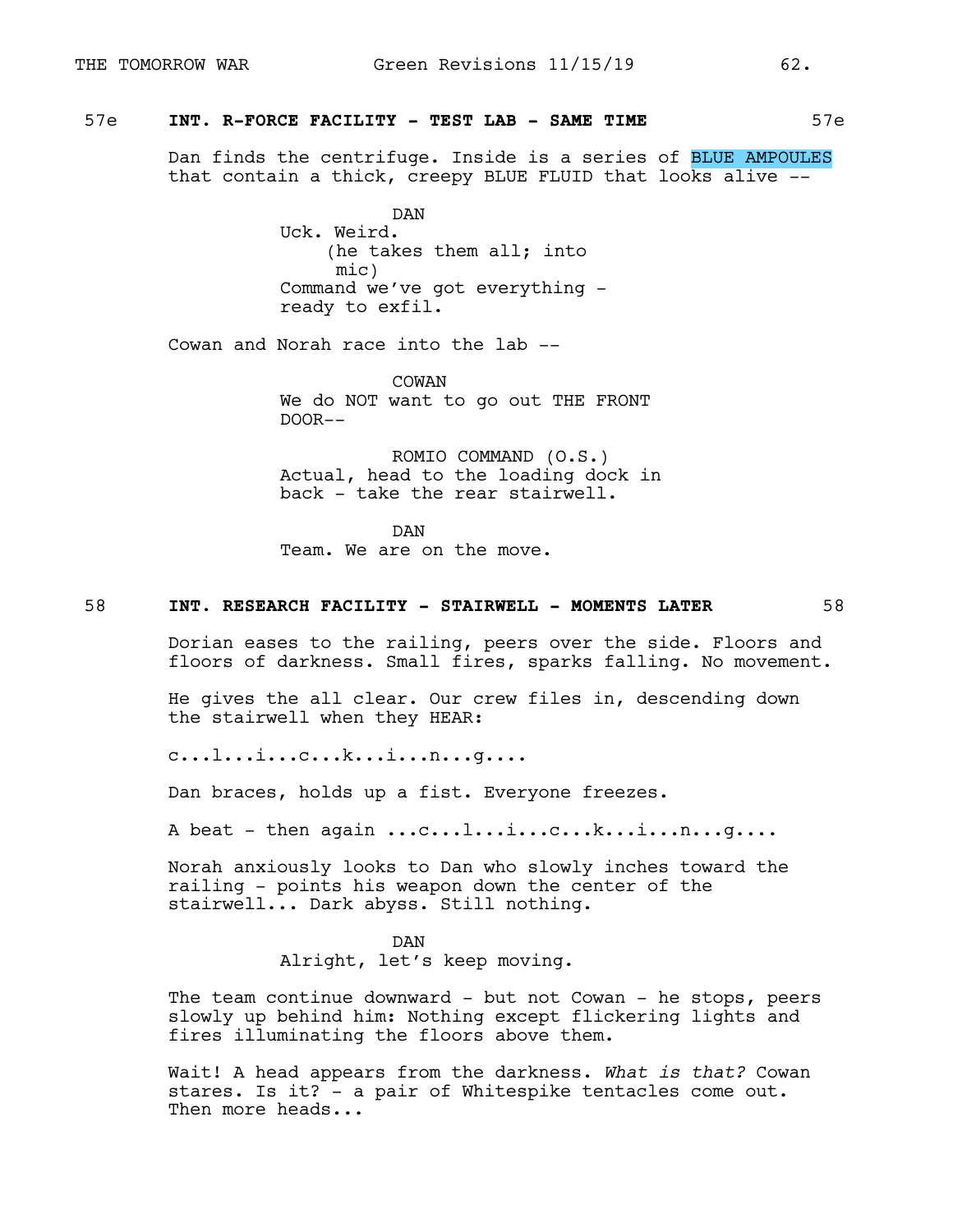COWAN Uhm... guys?

No one is listening. Behind the shape. More heads appear.

COWAN (CONT'D) (shouts) GUYS!!!

Dan looks up. So does Dorian --

#### DORIAN

That's them.

# CHARLIE

What'll we do?

Dan and Charlie look at each other.

#### DAN SPRAY AND PRAY!

The Whitespike shoots SPIKES out of its tentacles. One spike hits COWAN, throwing him into the wall.

Dorian unloads his weapon. Dan follows suit. The rest join, FIRING INTO THE BELFRY WHITESPIKE.

The Whitespikes FIRE - spikes raining down -- one piercing Jumplink Greg knocking him down. Dead.

Charlie fumbles with his gun as Norah unleashes a barrage of bullets.

> CHARLIE (x1000) Shit. Shit! SHIT! SHIT!!

A Whitespike is hit - blood everywhere as it tumbles into the stairwell and crashes past our heroes.

> DAN Fall back! Keep moving! Go, go, go!

Our crew runs downstairs firing their weapons. The Whitespike creeps down the stairs, tentacles up, as bullets fly.

# CHARLIE (x2000) Shit. Shit! SHIT! SHIT!!

It turns the corner. Going straight for Rose. Dan FIRES at it next to Rose. BULLETS FLY EVERYWHERE.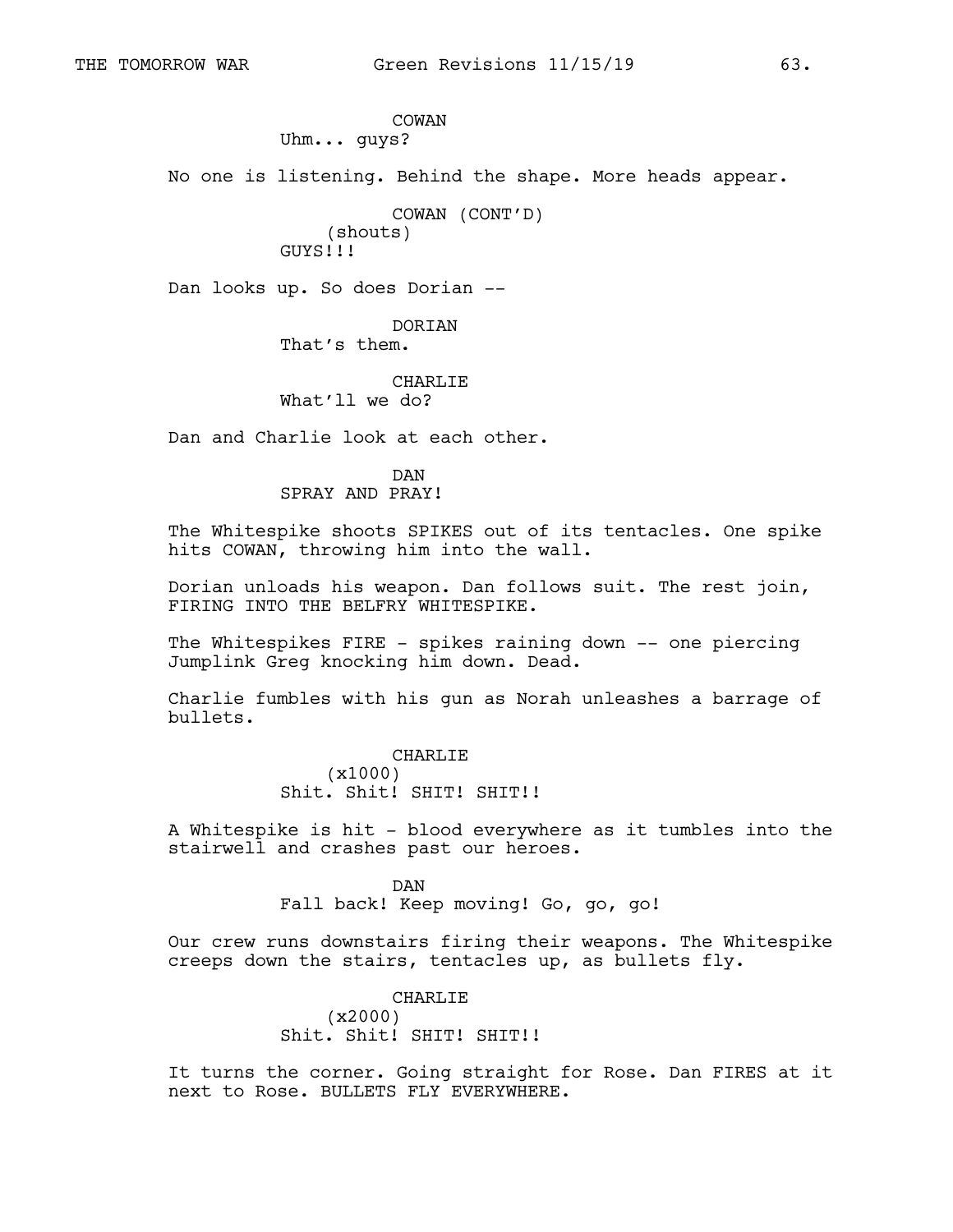# *Draftee #2 Kelly KILLED. April KILLED.(location of death TBD)*

BUS DRIVER ROSE (firing) EAT MEEEEEEEEEEEEE!!!!!

The Whitespike, completely unfazed, shoots TWO SPIKES right at Dan! One hits Bus Driver Rose in the chest, sending her flying into Dan, knocking Dan down and dislodging his gun from his grip.

Dan reaches for his gun -- the Whitespike fires two MORE spikes at him! Dan recoils, the spikes barely missing him. With quick hands, Dan reaches for his gun just as the Whitespike SCREECHES and stands: 8 foot tall.

Dan fires at the Whitespike. It quickly crawls back upstairs, away from the spray of bullets.

> DAN Come on! Let's go!!

Our crew runs for the door. Dorian, at the front of the pack KICKS it OPEN-- everyone files through. Christian SLAMS the door shut just as a Whitespike barnstorms into it--

BAMMM!!! The door FLIES clear off it's hinges --

#### 59 **INT. RESEARCH FACILITY - 1ST FLOOR CORRIDOR - CONTINUOUS** 59

-- and squashes CHRISTIAN behind it.

Our heroes run - splitting up as the Whitespike chase them. Another Whitespike emerges from the stairwell and drags CHRISTIAN'S dead body away by his head.

The TEAM runs flat out toward the REAR EXIT -

INTERCUT:

Dan & Co. run fast down the hall, shooting at fastapproaching Whitespikes.

A WHITESPIKE reverses direction heading directly towards our team - climbing the walls to avoid the onslaught of bullets.

On Dan - the Whitespike too close now - he smashes an EMERGENCY BOX grabbing its AXE.

Swinging hard the Whitespike DODGES - Dan embedding the Axe in the floor. As the Whitespike REARS UP - Dan dislodges the axe uppercutting the Whitespike in its jaw. Alien blood bursting everywhere.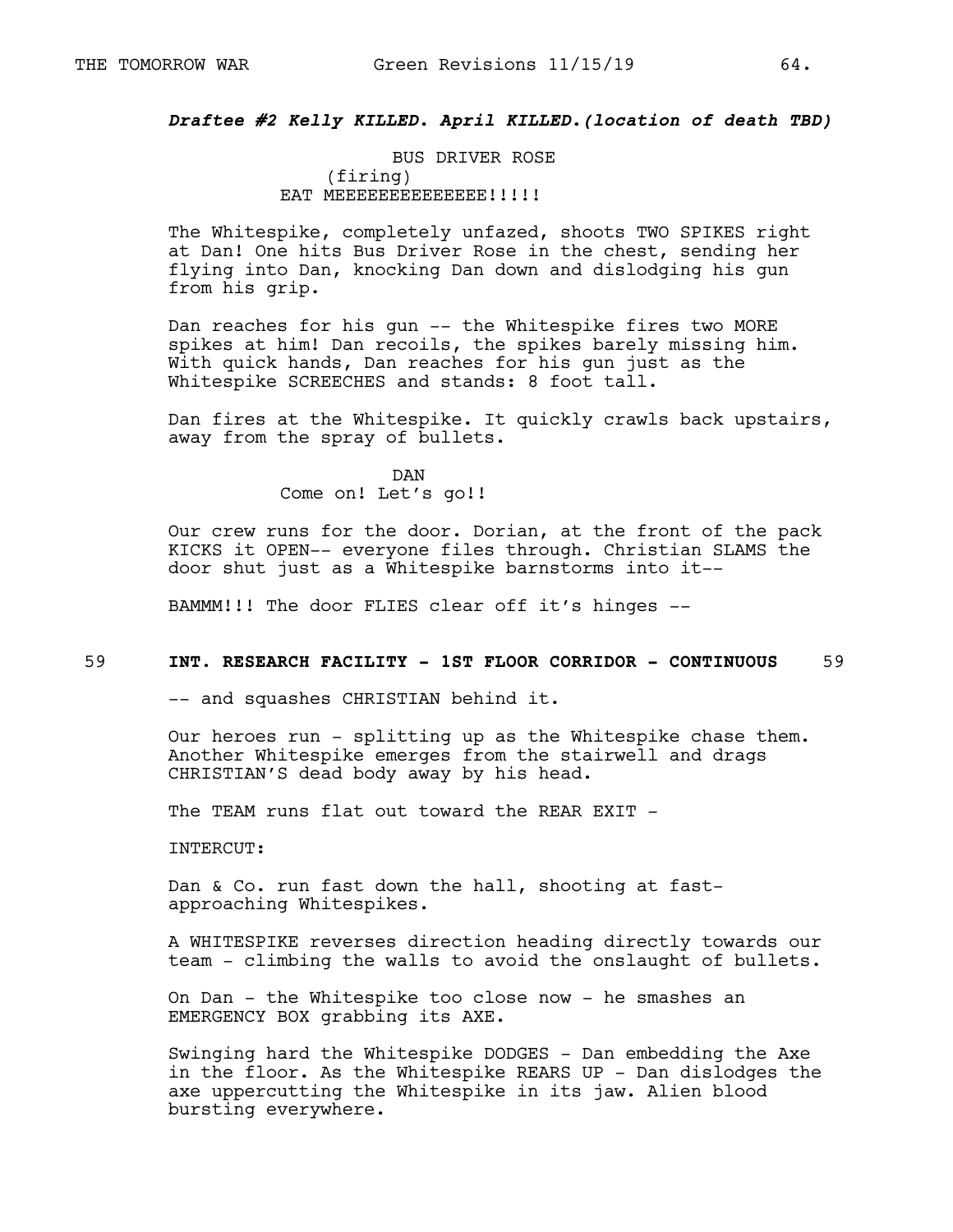The Creature thrashing in pain - Dan is tossed from wall to wall as the team jump in pinning the injured Whitespike behind a door.

- 59a OMITTED 59a
- 60 OMITTED 60

#### 60aaA **INT. R-FORCE HALLWAY - SAME TIME** 60aaA

Dan struggles to kill the Whitespike. Dorian, Tank and Diablo run in. Dorian slides under the Whitespike, shoots it, kills it. They run off.

#### 60aaB **INT. COMMAND CENTER - CONTINUOUS** 60aaB

Romio Command watches the monitor.

ROMIO COMMAND You got bombardment happening in three minutes you need to keep moving.

# 60a **EXT. LOADING DOCK RAMP - MORNING** 60a

Our group scurrying down the ramp - out of breath collecting ammo as they go-

> CHARLIE Are they all that hard to kill?

DORIAN Those are the males. They're easy. The females are worse.

Charlie notices the spike in Cowan's shoulder.

CHARLIE You should take that out. It could be toxic.

Cowan grabs the spike, psyches himself up, then RIPS IT OUT and SCREAMS IN AGONY.

> COWAN THAT HURT WAY WORSE THAN I THOUGHT IT WOULD!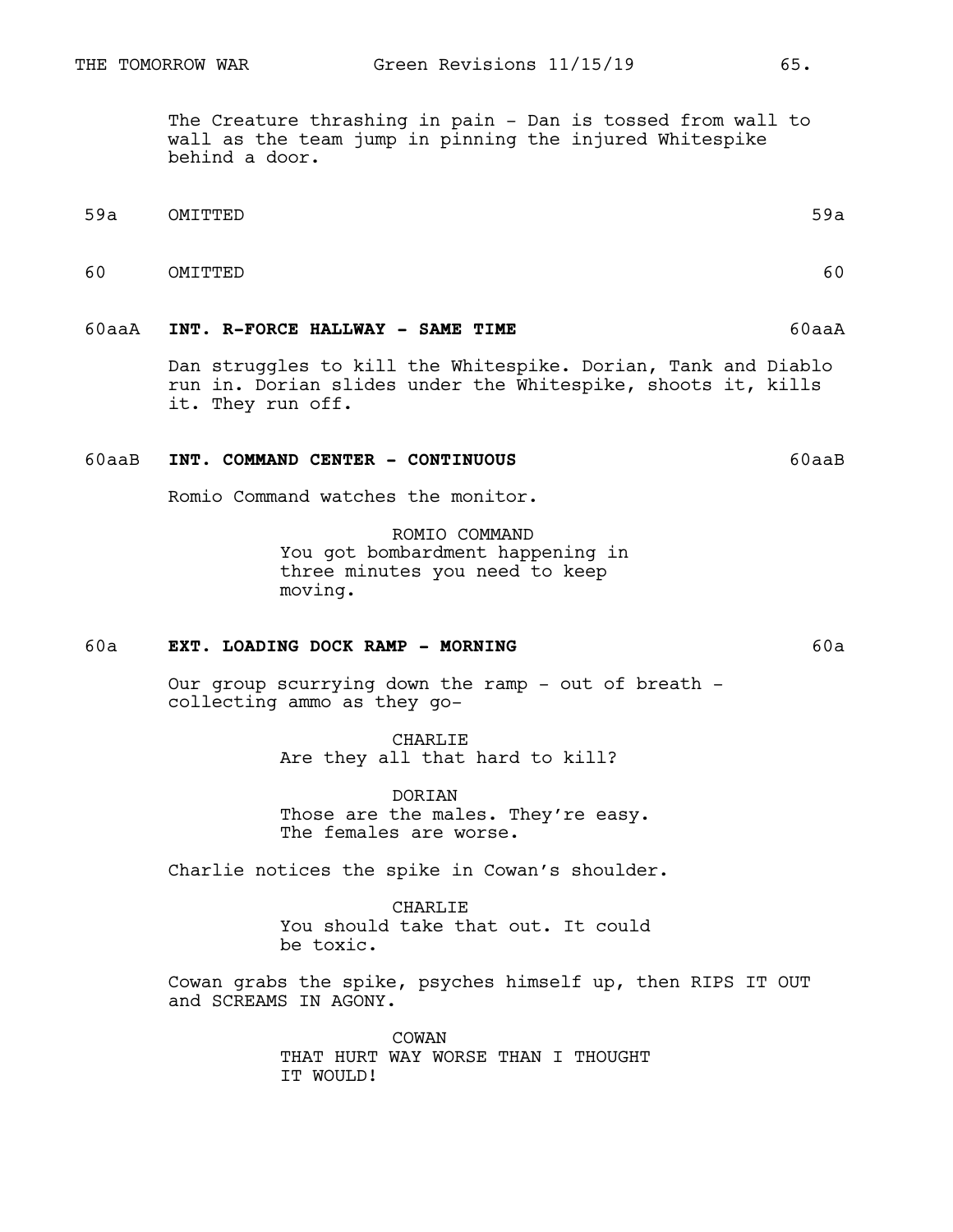Suddenly: DOZENS OF WHITESPIKES behind them - climbing cars, walls -

Our group charges toward an open parking garage, guns drawn, ready to fire-- Whitespikes close in --

Whitespikes SHOOT! PFT! PFT! YOGA TEACHER ALEXIS is KILLED. They return FIRE!!! A few Whitespikes KILLED - starting to get the hang of it.

DAN

Move!

#### **DORTAN**

Go!

The team heads toward the parking garage, continuing to FIRE!

60b OMITTED 60b

#### 60c **EXT. PARKING GARAGE - MORNING** 60c

A WHITESPIKE - clicking - another joins - then another - they are COMMUNICATING!! As if on cue they all split up - we FOLLOW one as a few climb the walls of the garage.

#### 60d **INT. COMMAND CENTER - DAY** 60d

Greenwood and Romio Command looking at the grid on the monitor:

> ROMIO COMMAND They are surrounding you. You need to head to the top level and get out now!

61 OMITTED 61

# 61a **INT. STAIRWELL - PARKING GARAGE** 61a

-- our team - scrambling up the stairs - heading to daylight -

DAN

# This way!

He bursts through the door --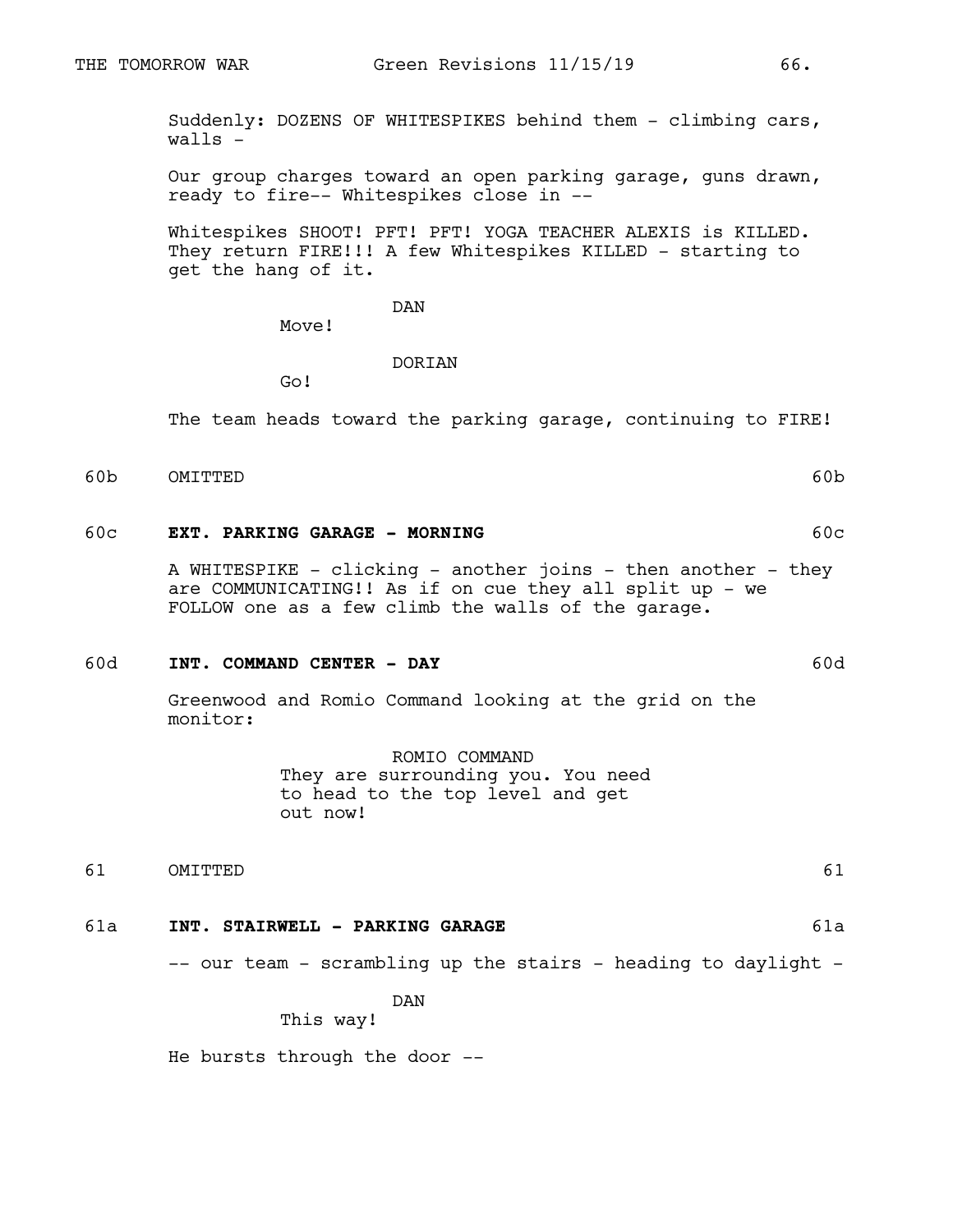# 61b **EXT. STREET - CONTINUOUS** 61b

Dan, exits, looks up and FIRES on Whitespikes crawling down the parking garage!

DAN

Move. Move. Move.

The team runs out door onto the street.

Our team doesn't look back - Louie's KILLED.

# 61c **INT. COMMAND CENTER - DAY** 61c

ROMIO COMMAND The Humvees are inbound... get to the street and push south toward Dade Boulevard.

# 61d **EXT. STREET - CONTINUOUS** 61d

Dan and the team are firing away--

#### 61e **INT. COMMAND CENTER - DAY** 61e

ROMIO COMMAND Head towards 2nd street.

62 OMITTED 62

# 63 **EXT. STREET (MOVING FAST) - DAY** 63

Charlie and Diablo on a dead run, firing at Whitespikes. Charlie TRIPS and falls-- a huge weapon falls out of his bag-- *What is that?*

> DIABLO You have a Rocket Launcher?

> > CHARLIE

I do?

Charlie, on the ground, keeps firing!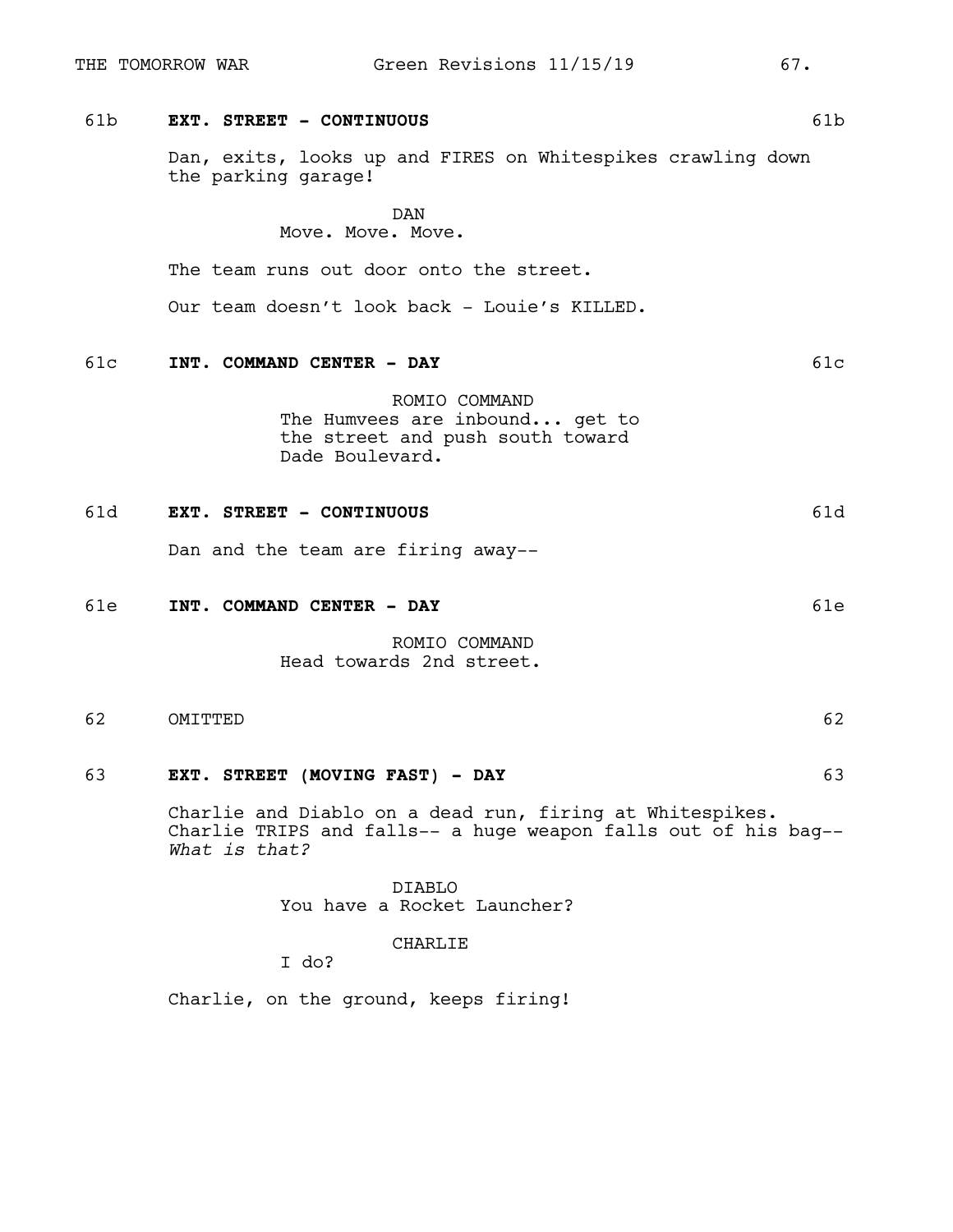# 63a **EXT. STREET - MOVING** 63a

Dan and team are on the move. Whitespikes gallop down the street towards us.

> DAN Can we outrun them?

DORIAN No. But I don't have to outrun them. I just have to outrun you.

Dorian runs ahead. Spikes and bullets FLY.

- 63b OMITTED 63b
- 63c OMITTED 63c

#### 63d **EXT. STREET - DAY** 63d

It looks like all hope is lost! They're sprinting down the street when suddenly, THE SMOKE UP AHEAD PARTS to reveal CHARLIE WITH THE ROCKET LAUNCHER! He lifts the rocket launcher to his shoulder-- looking for the perfect shot.

CHARLIE

Good?

DIABLO Backstage clear!

On Dan:

DAN

Rocket out!

Team takes cover.

CHARLIE FIRES! The rocket flies past Dan into the swarm of Whitespikes and KA-BOOM! A massive ball of fire.

Dan reaches Charlie, they look back at the aftermath.

CHARLIE

Yes! Yes!

A moment of relief. And then --

WHITESPIKES EMERGE OUT OF THE FLAMES ON FIRE! One, two, five, twenty! CLICKING. HISSING. *HOLY SHIT!*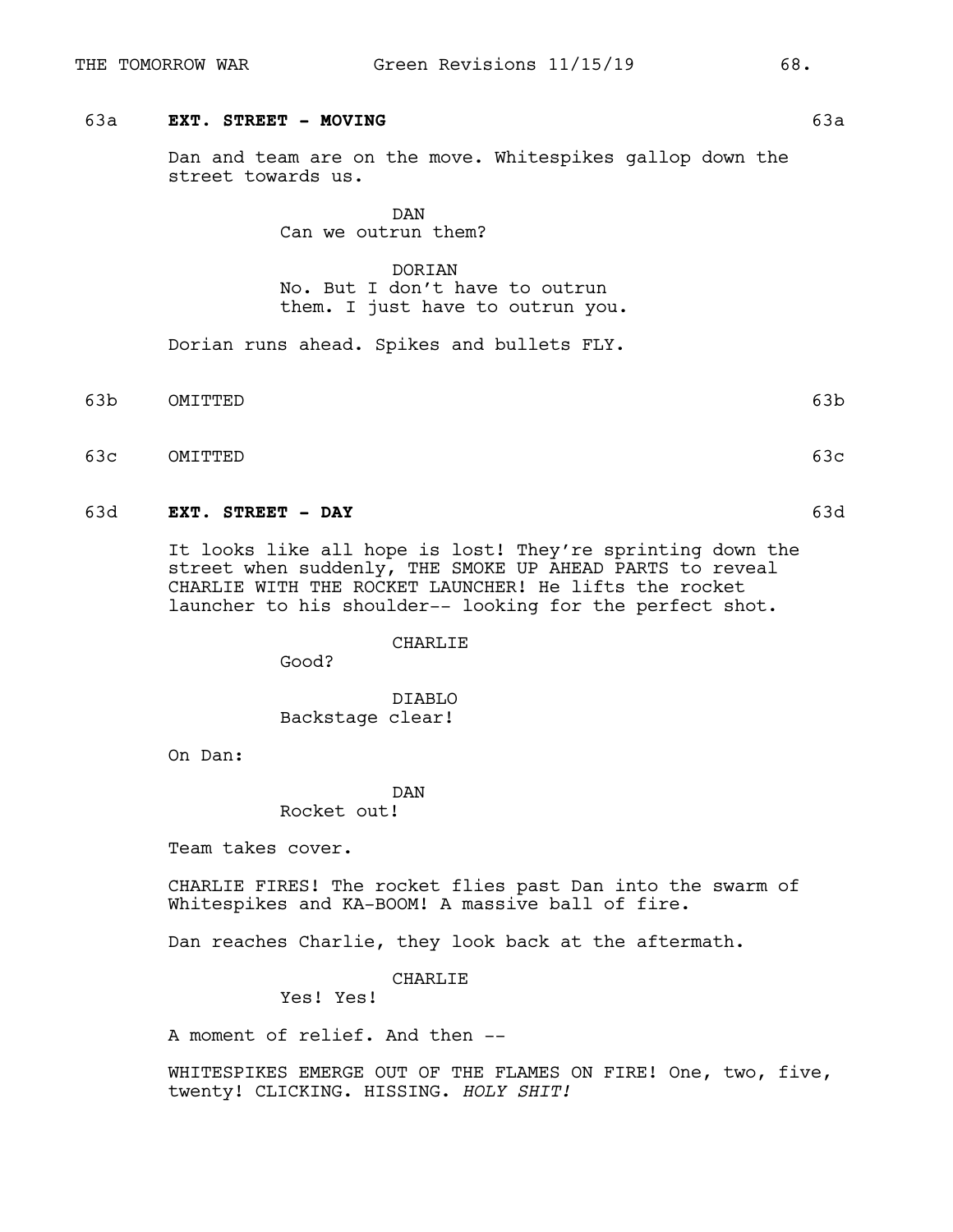DAN

Run!!

The team sprints! Barb KILLED. Draftee #1 (Royce) KILLED.

63e OMITTED 63e

#### 63f **EXT./INT. COMMAND CENTER/MARTA STREETS (INTERCUT) - MOVING** 63f

The team run down a street. Whitespikes not far behind--

ROMIO COMMAND (O.C.) Actual you need to head left at the next intersection you've got Whitespikes closing in on you from the north and the south.

DAN And West! (then) Command, we're going right.

Truck Driver Palmer KILLED.

ROMIO COMMAND Okay, but you need to stay away from areas with red smoke.

They find themselves engulfed in red smoke.

MAJOR GREENWOOD Coordinates are being released.

Our team doesn't look back - running at top speed.

A palm tree ABLAZE, a HELO fires a rocket at a building - KABOOM.

> DAN Command, we need an extract.

Romio Command looking at the monitor:

ROMIO COMMAND Keep heading for the bridge the Humvees will intercept.

At the other end, THREE HUMVEES swerve around a corner. The cavalry is here!

NORAH

Thank God.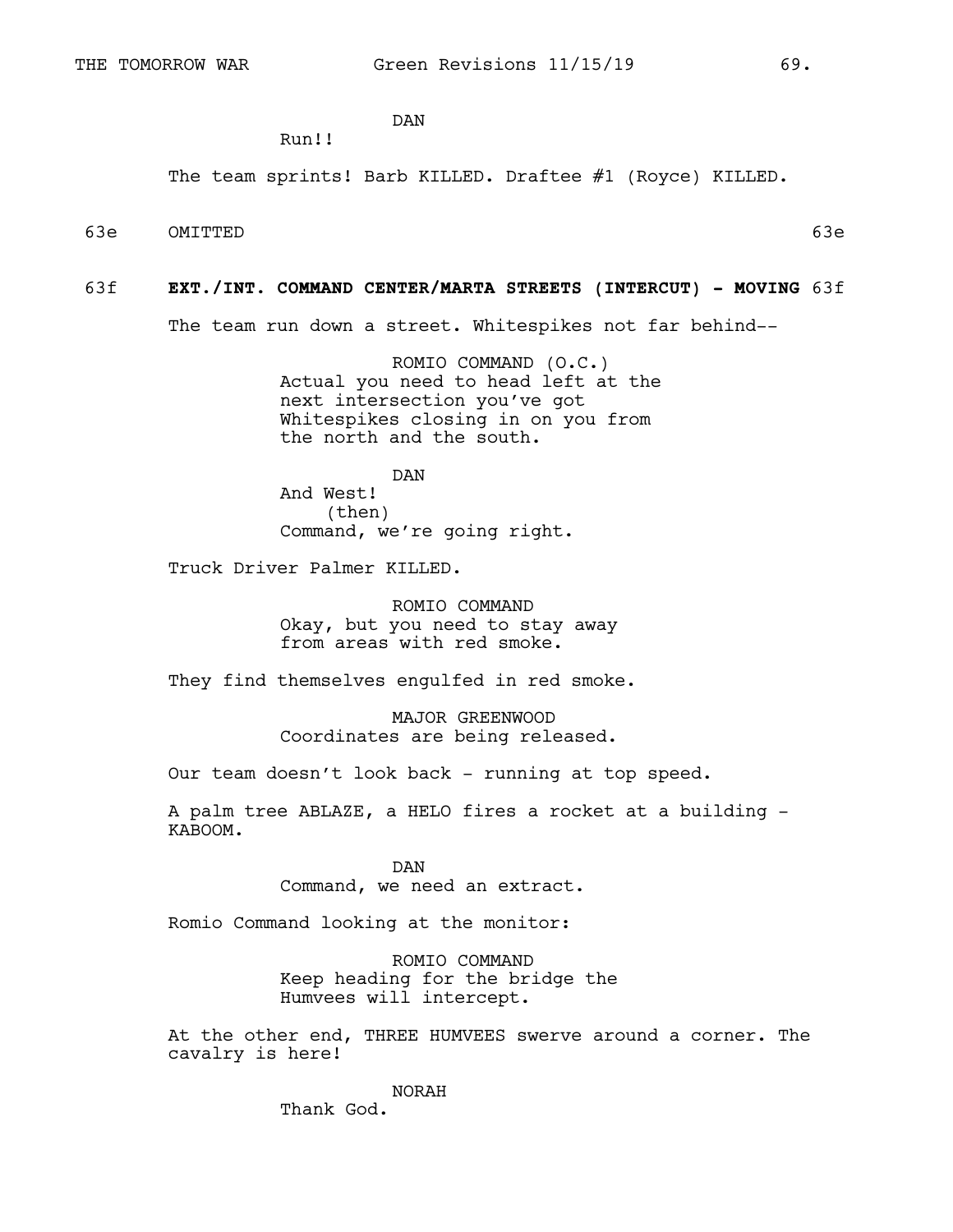Our team walks forward, suddenly hopeful! A GUNNER emerges at the top of the lead Humvee, ready to blast Whitespikes--

# CHARLIE

WOO-HOO! We are SAVE--

Out of nowhere - WHITESPIKES careen into the Humvees tossing the three end over end - exploding them in a mass of debris and fire. When -- Spikes rain down-

They look up and see WHITESPIKES ABOVE THEM!

DAN Contact left.

All move forward, take cover behind cars. Everyone fires wildly at Whitespikes. They're everywhere!

At the Monitor:

Major Greenwood and Romio Command watch the monitors.

MAJOR GREENWOOD There's too many of them.

ROMIO COMMAND Actual, you're going to have to fight your way out of this one.

Dan firing away in both directions -- takes cover behind next car. Reloads-- Then gets up and FIRES AWAY! Others move forward behind more cars.

Behind a car- Dorian shoots with a SHOTGUN! Taking as many out as he can when - A Whitespike leaps at him on top of  $\overline{a}$ car -- he runs out of ammo.

Then Dorian picks up the automatic weapon and finishes it off.

The team continues to fire! They're all surrounded.

Dan shoots at the Whitespike. It shoots a spike, hitting Dan in the shoulder, he falls to the ground. Charlie continues to fire! The Whitespike retreats-- bleeding and hurt. Julie KILLED-- Jodie KILLED.

Dan see's two women killed then sits up against car-- Dan pulls out the SPIKE!

Over the hood of the car Dan looks around wildly for an escape-- spots a HOTEL.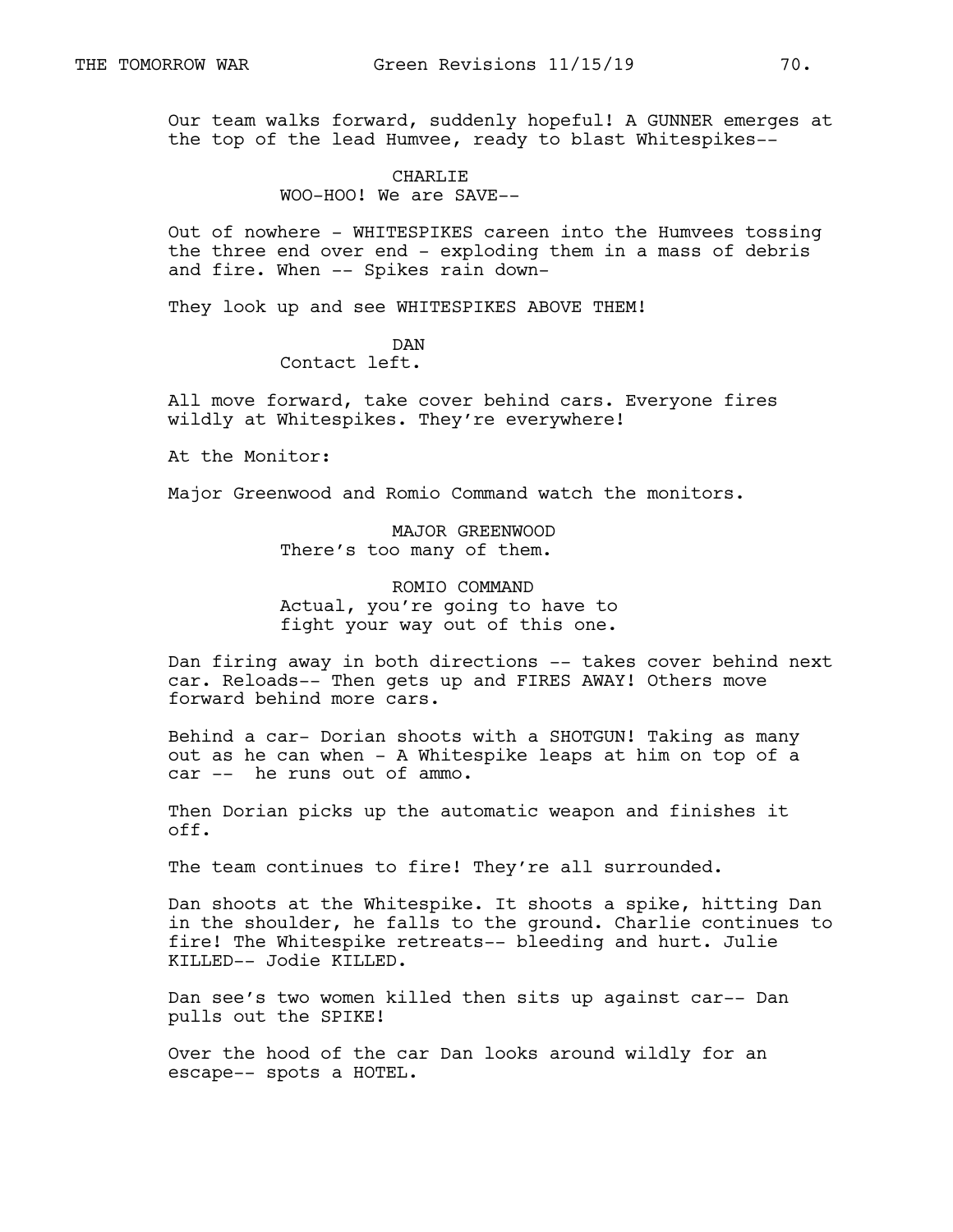DAN We're moving. We're moving now!

|          | We see moving. We see moving now. |  |  |
|----------|-----------------------------------|--|--|
| Come on! |                                   |  |  |
|          |                                   |  |  |
|          |                                   |  |  |

- 63g OMITTED 63g
- 63h OMITTED 63h

# 63i **EXT. HOTEL - DAY** 63i

Dan runs toward a building firing at the windows - EXPLODING them out - The team dive inside.

#### 63j **INT. HOTEL - DAY** 63j

They run through -- heading towards--

#### 63k **EXT. PARKING GARAGE - DAY** 63k

Our remaining seven - running - firing - grab onto the parking structure fencing - catapult themselves to the ground.

#### 63l **EXT. MIAMI FIELD** 63l

The team sprint across an open field and jump/hurdle/climb over a fence - Dan pauses - a quick look behind him - they may have lost them.

#### 63m **EXT. SLATTED TUNNEL** 63m

The team run across a tunnel. Jumping precariously slat to slat.

> ROMIO COMMAND (O.S.) Actual, be advised: carpet bombing commencing two mikes. You need to get out of there!

DAN We're working on it!

As they keep moving, suddenly Cowan mis-judges - slips falling!!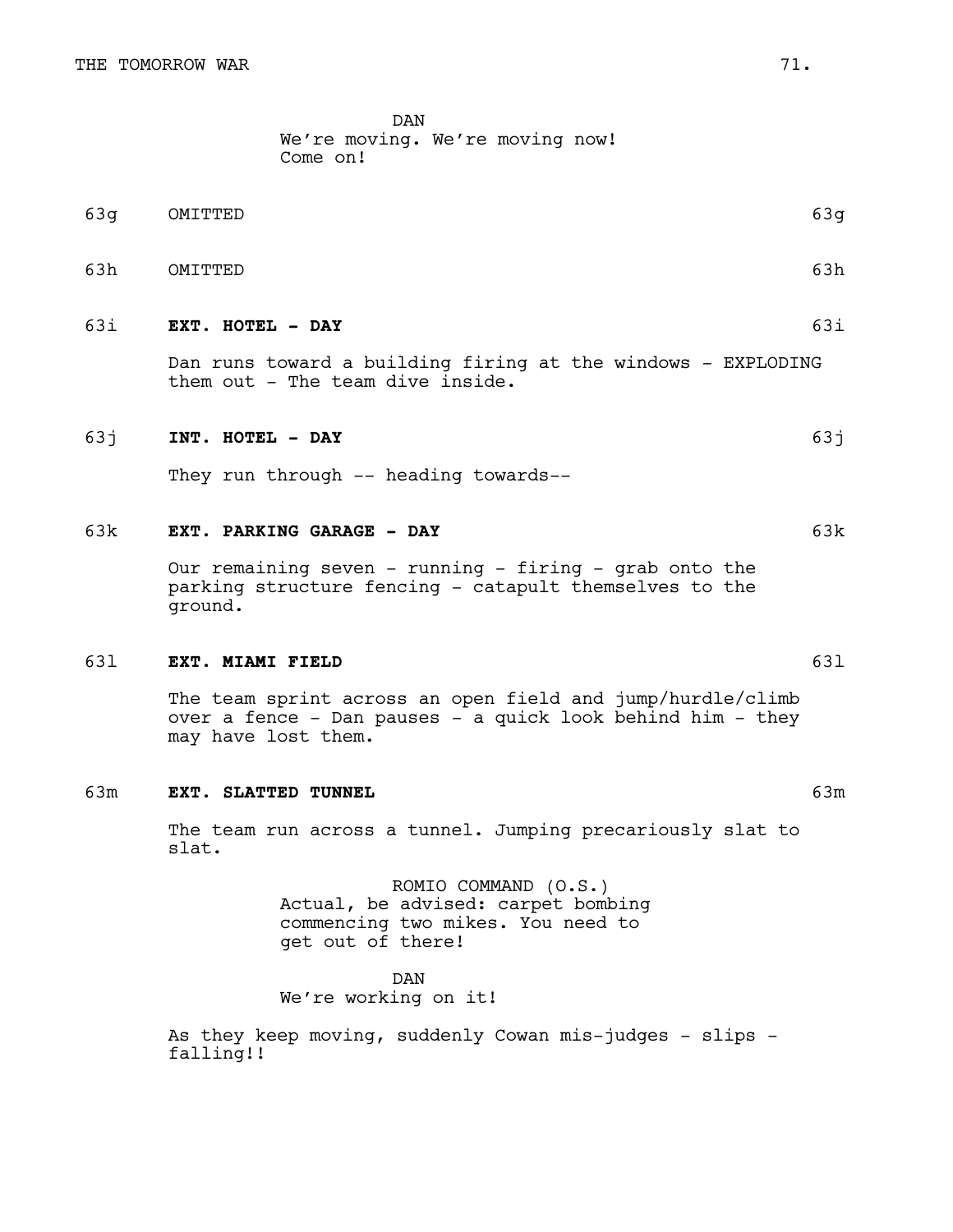# 63n **INT. TUNNEL** 63n

-- crashing to the ground SNAPPING his leg. He YELLS as he collapses.

## 63na **EXT. SLATTED TUNNEL - CONTINUOUS** 63na

Norah looks down at Cowan --

NORAH

Cowan!

## **DORTAN**

Leave him!

Norah jumps down into the tunnel. Dan follows. Dorian turns to keep moving, but looks back-- Whitespikes are behind them! Dorian, Tank, and Diablo jump down into the tunnel.

# 63nb **INT. TUNNEL - SAME TIME** 63nb

Dan and Norah run to Cowan - he's in immense pain - the others jump down.

> DAN Come on. Can you stand?

ROMIO COMMAND (O.S.) Whitespikes are closing in on your location, you need to keep moving!

THE HORIZON - a herd of Whitespikes charging into the tunnel -

Dan and Norah try to help Cowan.

COWAN I'm not gonna make it --

## 63o **INT. COMMAND CENTER** 63o

Romio Command leans into the mike - staring at the aerial view of their position. Can't see them anywhere.

> ROMIO COMMAND Actual - get the hell out of there!

# 63p **INT. TUNNEL** 63p

Cowan won't take their help.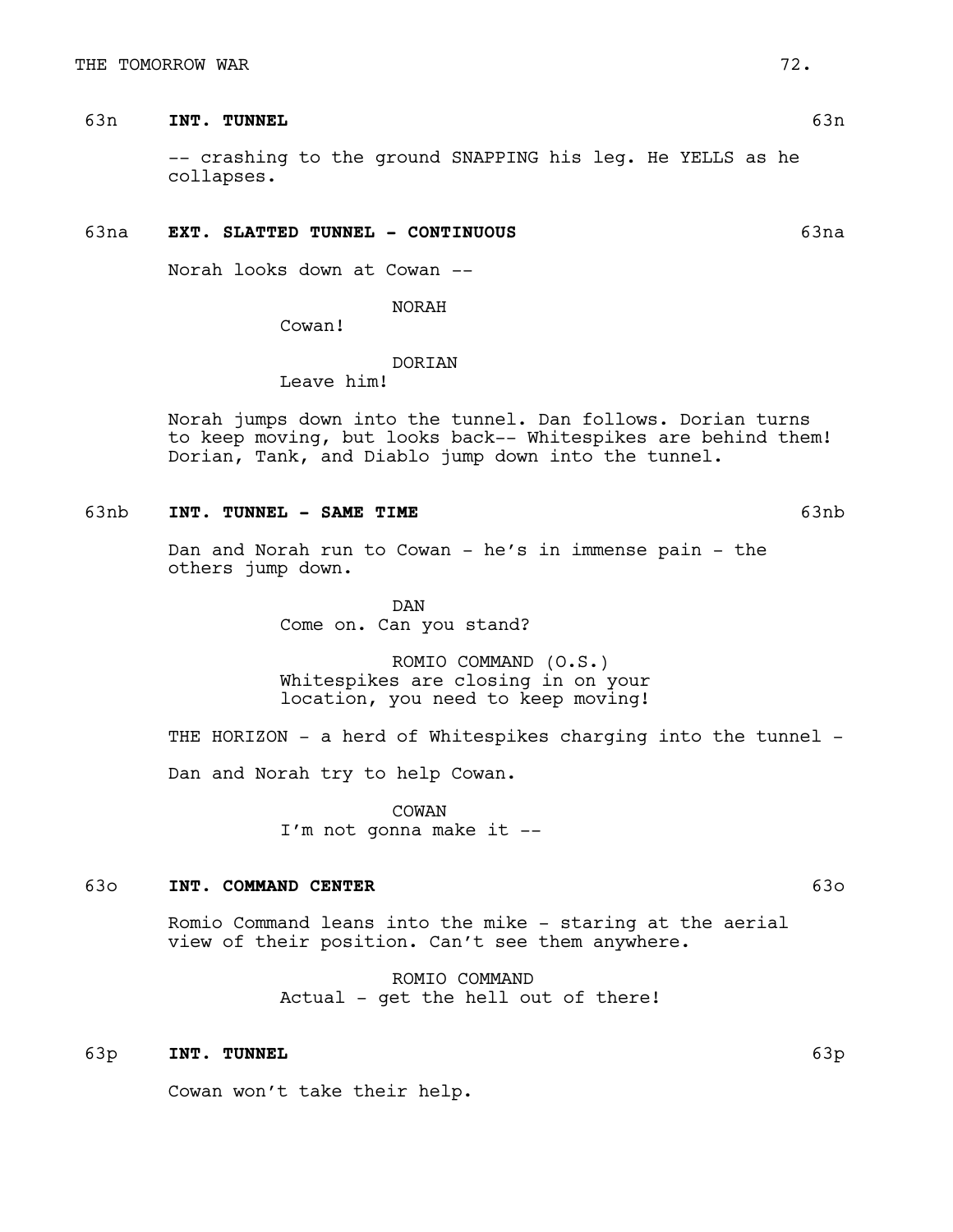DAN Charlie! Help me.

Charlie runs over. He and Dan struggle to help Cowan up.

They hoist Cowan up, he screams in agony, falls back down.

COWAN I can't do it, man!

NORAH You have to! We're not leaving y--

She gets SPIKED IN THE BACK RIGHT HIP. She looks down at the spike in shock, drops to her knees. Dan looks at her.

> DAN Where are you hit?

Looks at Cowan. He can't save both. Norah sees it on his face.

> ROMIO COMMAND (O.S.) Actual, where are you?! I've lost visual. Birds are inbound and you are in the line of fire, you need to get out of there!

Dan sees Whitespikes getting closer. Spikes fly past him. Tank and Diablo are SPIKED.

> CHARLIE What do we do?!

DORIAN Get the fuck out of here.

ROMIO COMMAND (O.S.) Dan! Get the hell out of there!

NORAH Go. We'll do what we can to hold them off.

COWAN Let us get you out.

ROMIO COMMAND (O.S.) Dan, I need you to make it out of there, you have to keep moving!

NORAH We got this. Go!!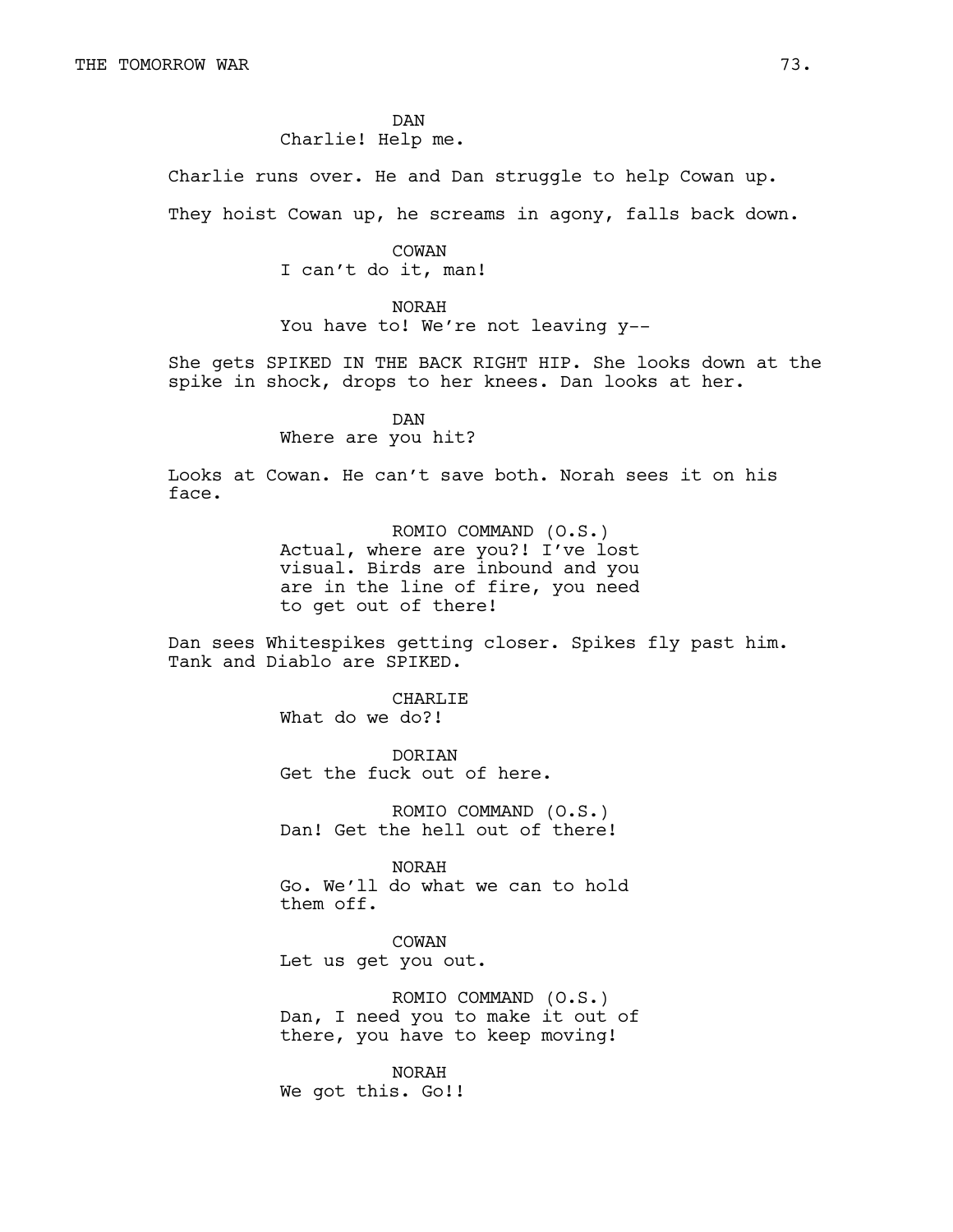Dan runs. Norah and Cowan, with all their strength, spray gunfire at the charging Whitespikes.

#### 63q **EXT. AERIAL TUNNEL - DAY** 63q

Whitespikes charging ever closer.

#### 63r **INT. TUNNEL** 63r

The team full out crazy sprints to the mouth of the tunnel.

Norah and Cowan, still shooting as the Whitespikes are closing in on them --

KABOOM! The tunnel, Norah, Cowan, and the Whitespikes EXPLODE.

#### 63s **EXT. TUNNEL** 63s

The EXPLOSION rockets out of the tunnel - Dan, Charlie, Dorian and the others enveloped in the concussion and flames as they are thrown violently in the air -- and we--

CUT TO BLACK.

64-66 OMITTED 64-66

# 66a **INT. FORWARD OPERATING BASE - MEDICAL TENT - DAY** 66a

A BLURRY POV EMERGES OUT OF DARKNESS: Injured soldiers on cots in a makeshift medical tent. POV comes into focus AS -

DAN blinks. Sits himself up. Everything hurts. His shoulder has been bandaged, along with part of his head. He sees Charlie a few cots away from him --

> DAN Hey - You okay?

CHARLIE Where the heck are we?

# 66b **EXT. FORWARD OPERATING BASE - MEDICAL TENT - THAT MOMENT** 66b

Dan and Charlie emerge from the tent into an ACTIVE MILITARY BASE, tents and temporary structures deposited in the MIDDLE of some kinda VAST WILDERNESS --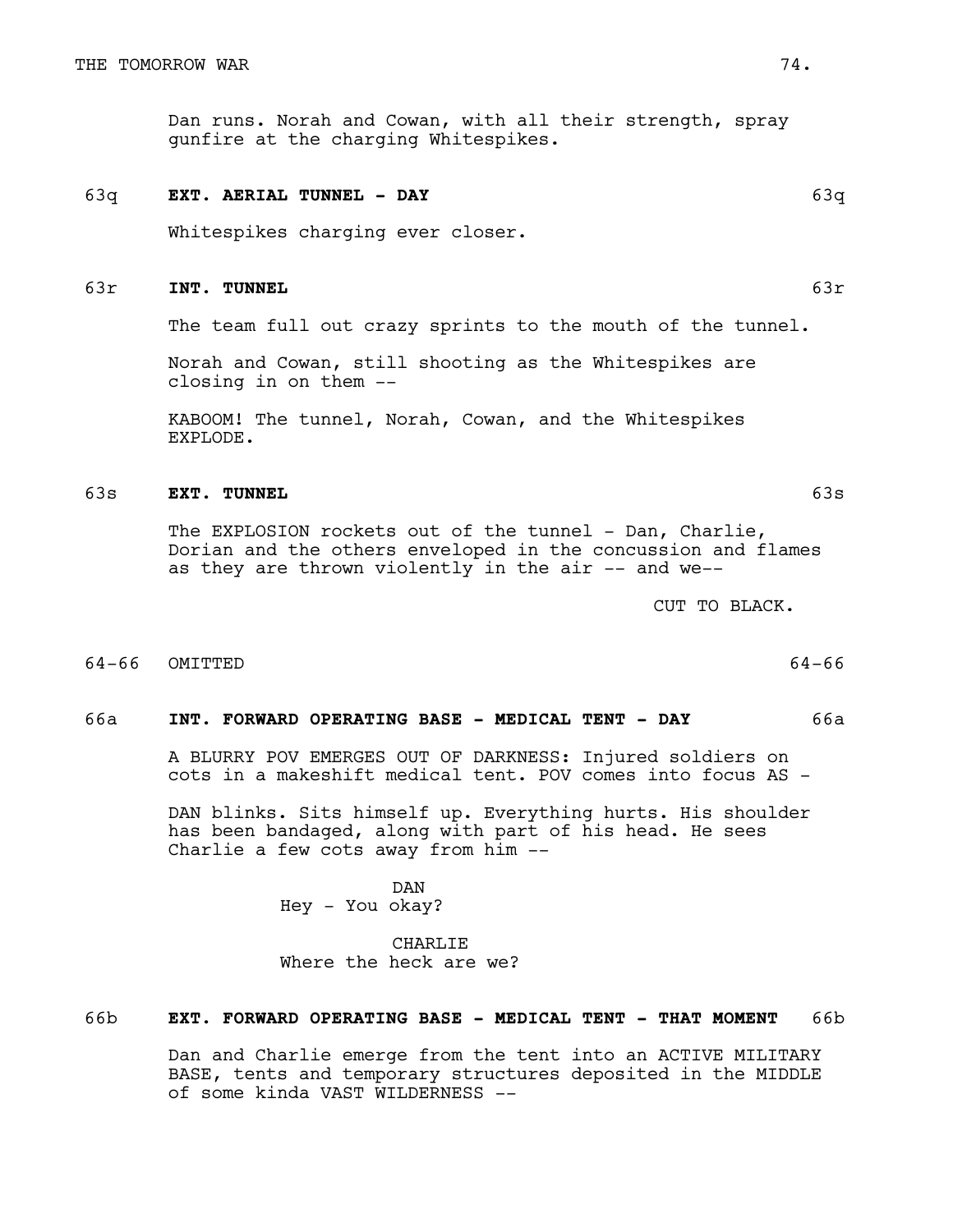CHARLIE Is this a freaking jungle?

DAN We're not in Miami. That's for sure.

Dan sees DORIAN, on the other side of the base where the dead are stored. He's pulling claws and spikes out of the bodies. Cleaning them. Pocketing them.

#### CHARLIE

You know you can't take any of that back with you. Nobody knows what contagions they might carry.

# DORIAN

I got a guy that buys these things for a million a piece. You think I can't get these through quarantine for a million a piece?

DAN

You're so full of shit. There's no one buying those things.

DAN

You can sell those things for a million dollars, but you wear one as a necklace?

#### DORIAN

(looks at it) This one ain't for sale. It's a claw. That's rarer than spikes. I got it on my first jump. St Petersburg, Russia. Near ground zero. Fifty thousand spikes strong. I was boxed in with a gut-shot Real-Time Russian. He'd been there when the first spike was killed in '48, carved this off...

(he touches his necklace) The spikes were five minutes from reaching us. I was a minute from jumping back. We traded, his idea--

(tugs at the claw) -- this claw for saving him from being drug to a spike nest and eaten alive.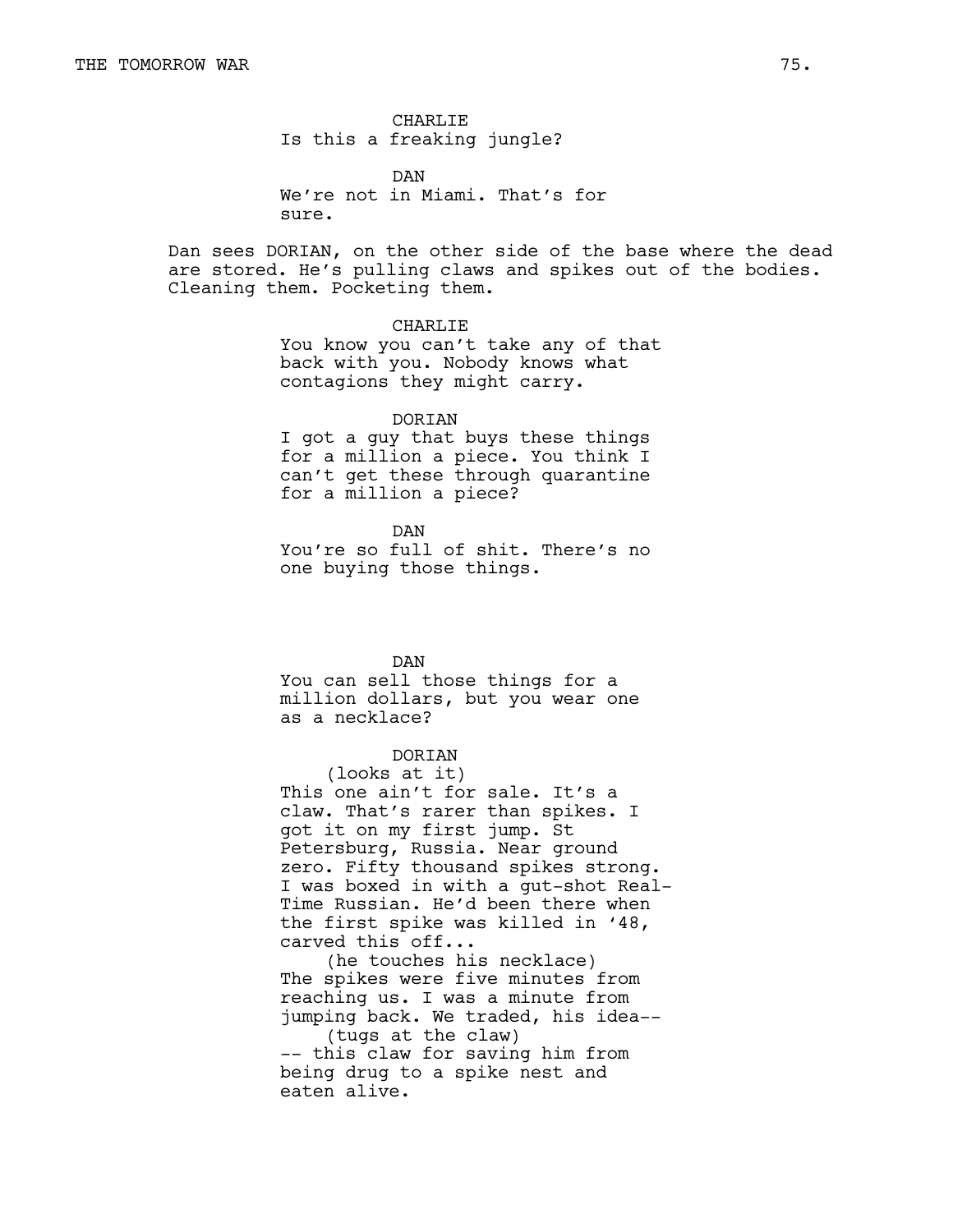DAN You got him out?

Dorian shakes his head "no."

#### DORIAN

You've seen what the bodies look like after they eat - how much of that you think you live through? He paid for a bullet and I gave him one. (taps his temple; then)

He knew he was already dead. He knew the minute he got there. And I know: You're dead. And I'm dead. And they're all dead. It's better to be dead at the end of the world.

Reveal Tank and Diablo are dead.

ARMY OFFICER (O.S.) Dan Forester?

An ARMY OFFICER flanked by TWO ARMED COMMANDOS walks up.

DAN That's me--

ARMY OFFICER You the one that brought back the package from the lab?

DAN Yes sir - I did. You got it?

ARMY OFFICER (nods) Command wants to see you. Now. (to Charlie and Dorian) You two are gonna be redeployed.

Commandos step forward to lead Dan away.

DAN What? Where? I go with them.

ARMY OFFICER I need you to follow me right now. That's an order.

Dan turns to Charlie. Feels guilty for leaving him.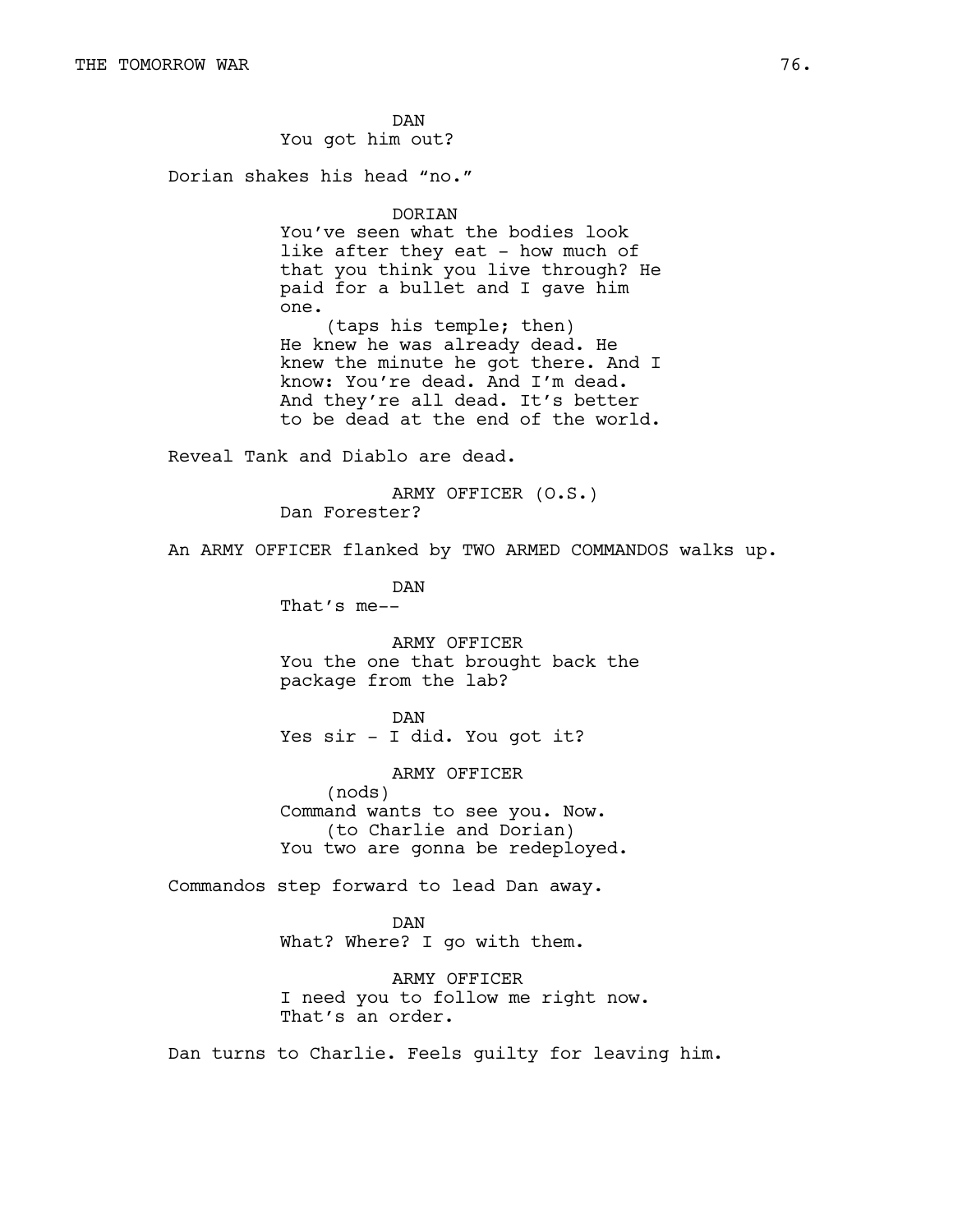DAN (to Charlie) I'll find you guys.

CHARLIE I don't know if I'm gonna last 1 more day let alone 5 more days.

DAN You will. (to Dorian) Watch out for him, OKAY?

**DORTAN** Not even a little bit.

ARMY OFFICER (to Dan, "hurry") Sir...

Dan watches as they march off... Knowing he may never see them again.

# 67 **EXT. FORWARD OPERATING BASE - MOMENTS LATER** 67

Dan is led to the FAR SIDE OF THE FOB. He sees the BACKLIT SILHOUETTES of a small group waiting for him. A WOMAN (40), wearing a filthy command uniform, stands at the center of the group. This is ROMIO COMMAND.

As Dan nears, he notes others around her offering congratulations. MAJOR PAUL GREENWOOD (33), normally all business RANGER UNIT COMMANDER, is incredulous --

> MAJOR GREENWOOD Oh my God. You're gonna be a hero.

ROMIO COMMAND Not yet. Everything depends on what we do next.

Dan approaches ROMIO COMMAND.

DAN You're ROMIO COMMAND? (taps his ear piece) I believe we've already met.

ROMIO COMMAND Yes. Thank you for recovering this from the lab.

She holds up the BLUE AMPOULES.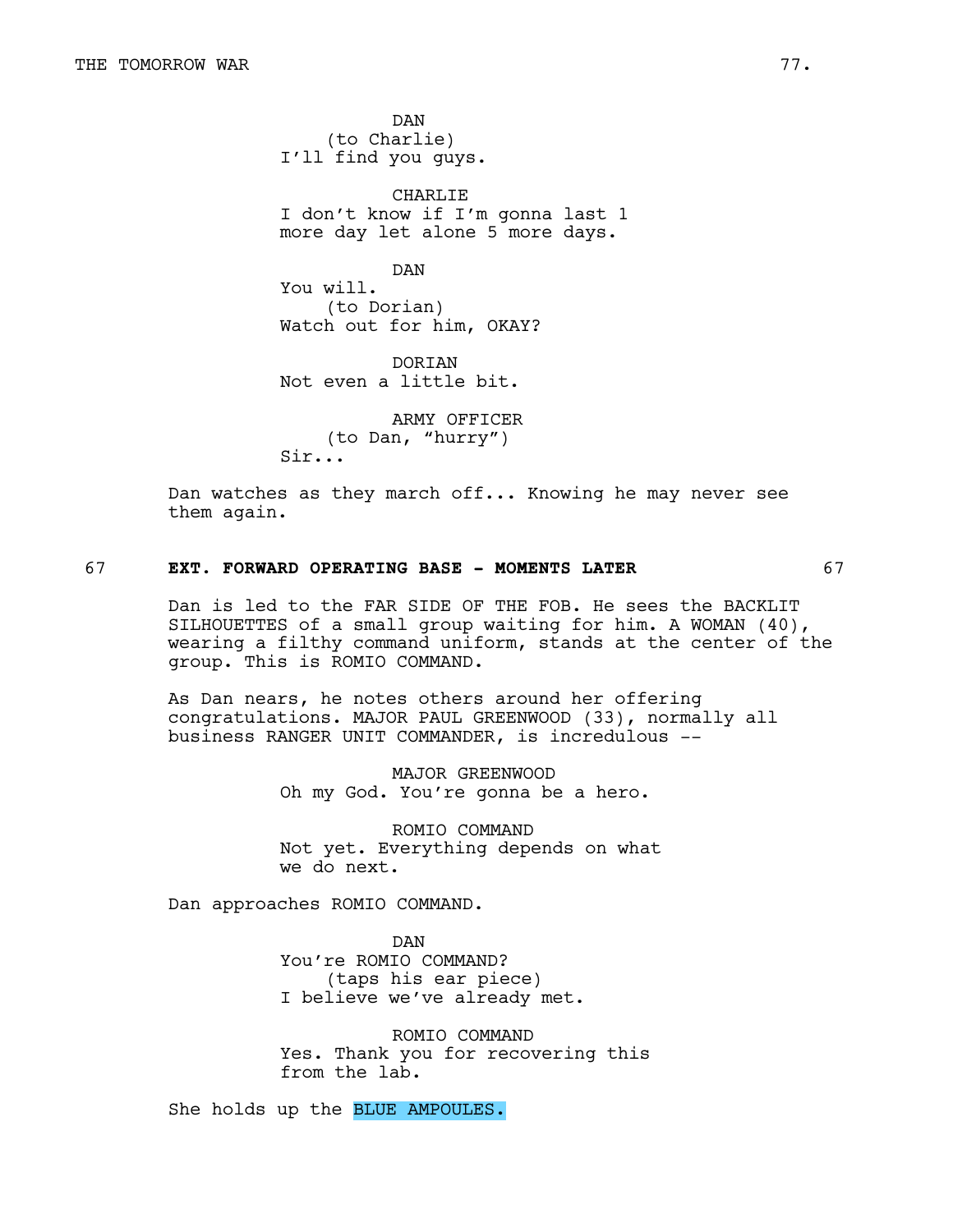ROMIO COMMAND (CONT'D) And for trying to find my team.

DAN Of course. I'm sorry --

A SOLDIER runs up.

SOLDIER Colonel Forester, you're being requested for debrief.

DAN Oh, I'm not a Colonel --

SOLDIER (annoyed at being interrupted) Excuse me. (to ROMIO COMMAND) They're starting in twenty, Colonel.

ROMIO COMMAND Copy. Thank you.

Dan stands there, bewildered.

DAN Colonel Forester? You --

He's stopped cold. Stares ROMIO COMMAND in the face. Squints.

DAN (CONT'D)

*Muri?*

MURI

Hi.

Dan's jaw drops. Her whole approach to him is cool. Not cruel, but definitely not warm. Dan's brain is crashing.

> DAN OKAY. I mean... Jesus, I didn't even know if you were alive--

He leans forward to hug her. But she steps back.

MURI Don't. (then) You're covered in... goo.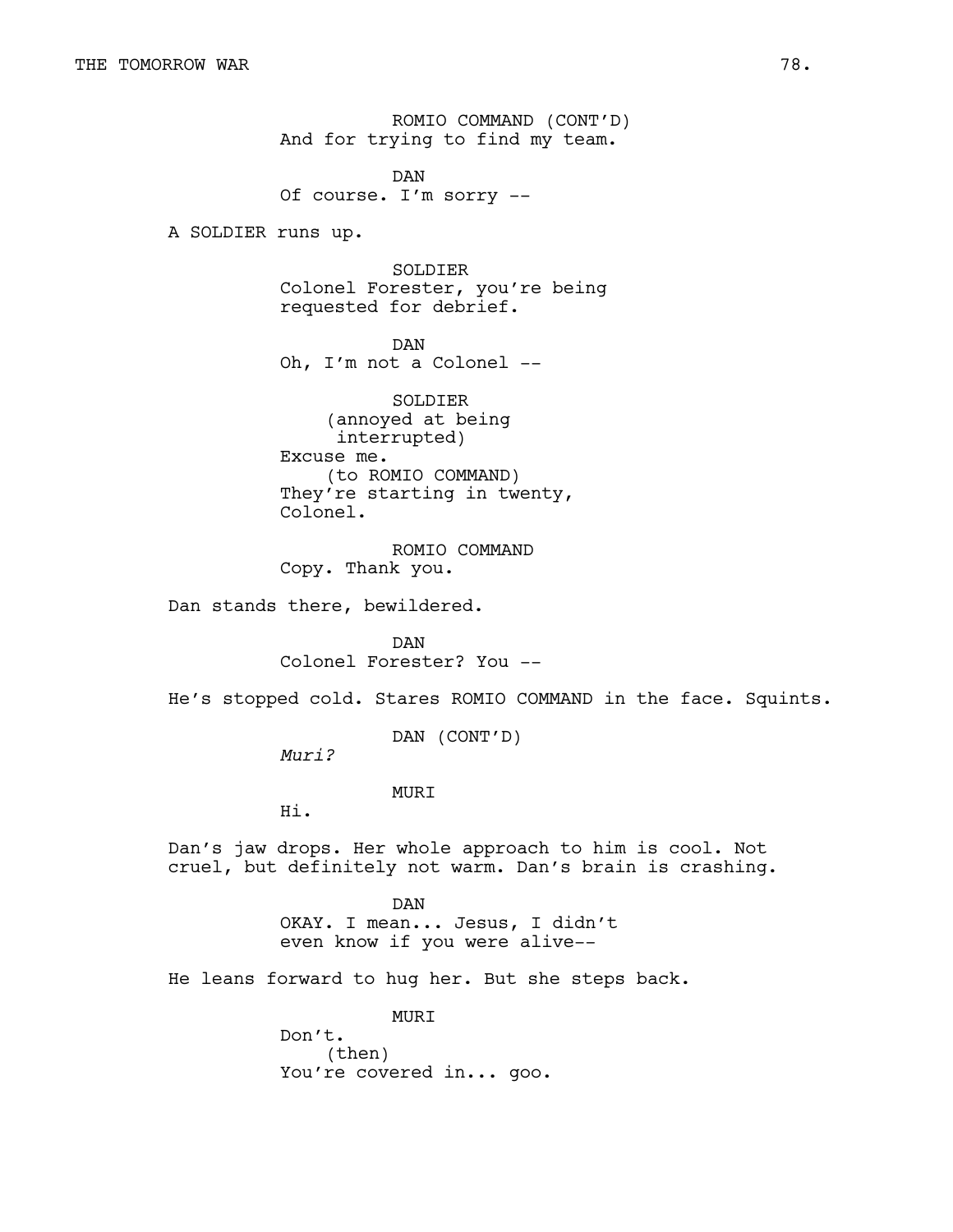DAN Oh. Yeah. Sorry. (taking her in) Man. You're... you're so... MURI Old? DAN Well, yeah. I mean, not old. But, like, compared to the last time I saw you... adult. (suddenly indignant) Wait, I'm sorry, were you ever gonna tell me you're my daughter? MURI Not in the middle of a vital military operation, no. DAN Right. *Colonel*... take a while to get used to that. **MURT** Yes... I have a few different titles. When you're down to less than five hundred thousand people on Earth you wear a lot of hats. (then) R-Force is my creation. I'm the lead researcher. DAN You went into science? MURI I've got a PhD in Biotechnology. Emphasis in genomics and immunology. So yeah, you could say I went into science. DAN Whoa. Very cool. Cal Tech? MURI MTT. DAN

Wow. Was I proud? I'll bet I was proud. I AM proud.

Muri, already hardened, hardens a little more. Dan notices.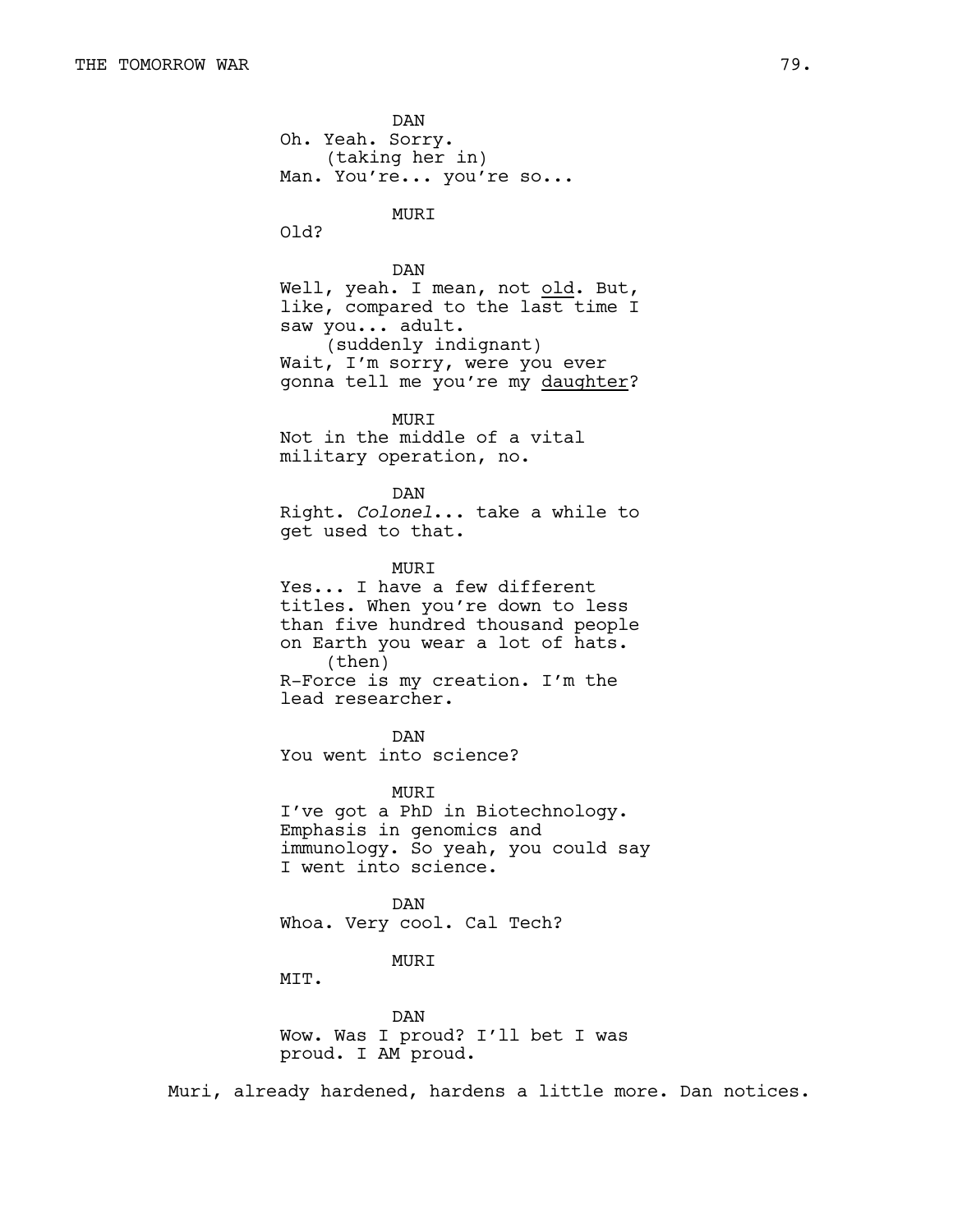#### **MURT**

You need to understand something. This is the end. Within the next few weeks, the human species will disappear from the earth. We are literally living on borrowed time. So you should know, nothing about this for me is sentimental. I did not, in any way, bring you here because I wanted to see my father. I brought you here for a reason. Are we clear on that?

Dan's smile fades as he absorbs her words.

DAN

What reason?

#### MURI

You know the science and you know how to fight. Here if you don't have both, you don't survive. And I need you to survive.

Dan nods --

# MURI (CONT'D) Now, do you want to see something really dangerous?

#### DAN

I feel like literally that's all I've been doing.

68 OMITTED 68 68a OMITTED 68a 69 OMITTED 69

# 69a **INT. FORWARD OPERATING BASE - COMMAND TENT - THAT MOMENT** 69a

Dan and Muri study a series of drone/satellite feeds displayed on monitors.

ON ONE MONITOR: Low rez captured footage of a FEMALE WHITESPIKE. It's huge. And its face: cunning. The Whitespike raises her head. It doesn't just CLICK, it HISSES...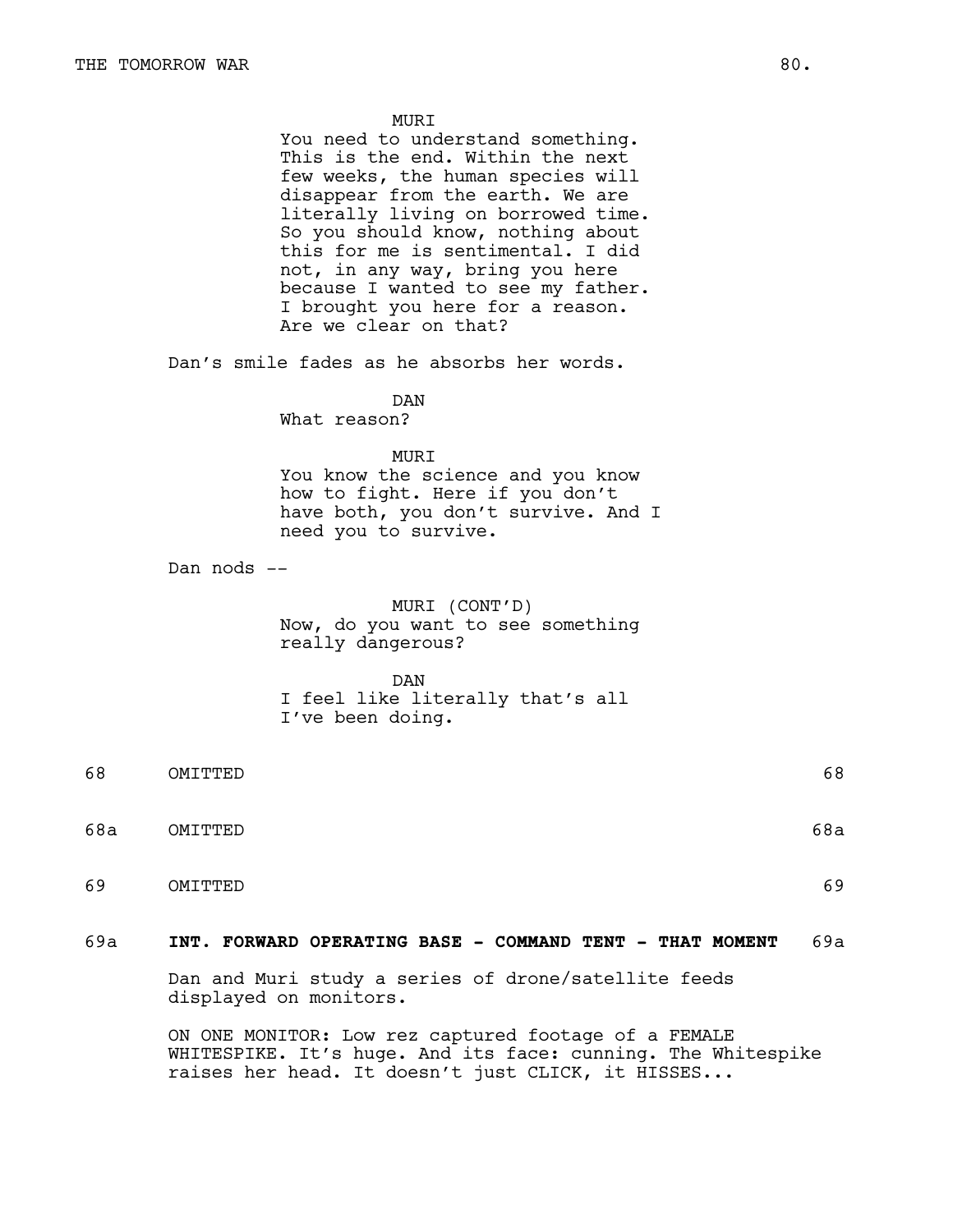ON THE MONITOR: It raises up on its HIND LEGS, revealing a blood-red ABDOMEN.

| MURI (CONT'D)                    | $\star$ |
|----------------------------------|---------|
| This is the closest we've ever   | $\star$ |
| gotten to one. Well, the closest | $\star$ |
| we've ever gotten to one without | $\star$ |
| being immediately wiped out.     | $\star$ |

On a military-grade IPAD-LIKE DEVICE - Muri shows him a A BURNT-OUT UNDERGROUND NEST where they think the Whitespike is hiding. SOLDIERS use FLAMETHROWERS to burn it out.

| MURI (CONT'D)<br>They usually nest underground. And<br>the males are fiercely protective.<br>They'll die to defend her. All they<br>care about is the survival of the<br>species. Pack mentality at its<br>finest. | $\star$<br>$\star$<br>$\star$<br>$\star$<br>$\star$ |
|--------------------------------------------------------------------------------------------------------------------------------------------------------------------------------------------------------------------|-----------------------------------------------------|
| Dan watches the female Whitespike thrash wildly on the<br>screen. She's terrifying.                                                                                                                                | $\star$<br>$\star$                                  |
| MURI (ADULT) (CONT'D)<br>After a year of testing, we finally<br>synthesized a compound that could<br>kill them. Instantly. That's what<br>you recovered from the lab.                                              | $\star$                                             |
| <b>DAN</b><br>You made a Whitespike poison?<br>That's incredible. You've come a<br>long way from ruining the kitchen<br>making slime.                                                                              | $\star$<br>$\star$<br>$\star$<br>$\star$            |
| Muri ignores that. She holds up one of the BLUE AMPOULES.                                                                                                                                                          | $\star$                                             |
| MURI<br>The toxin - kills the males just<br>fine - makes quite a mess of them<br>actually.                                                                                                                         | $\star$                                             |
| She looks at the FEMALE WHITESPIKE on the iPad.                                                                                                                                                                    | $^\star$                                            |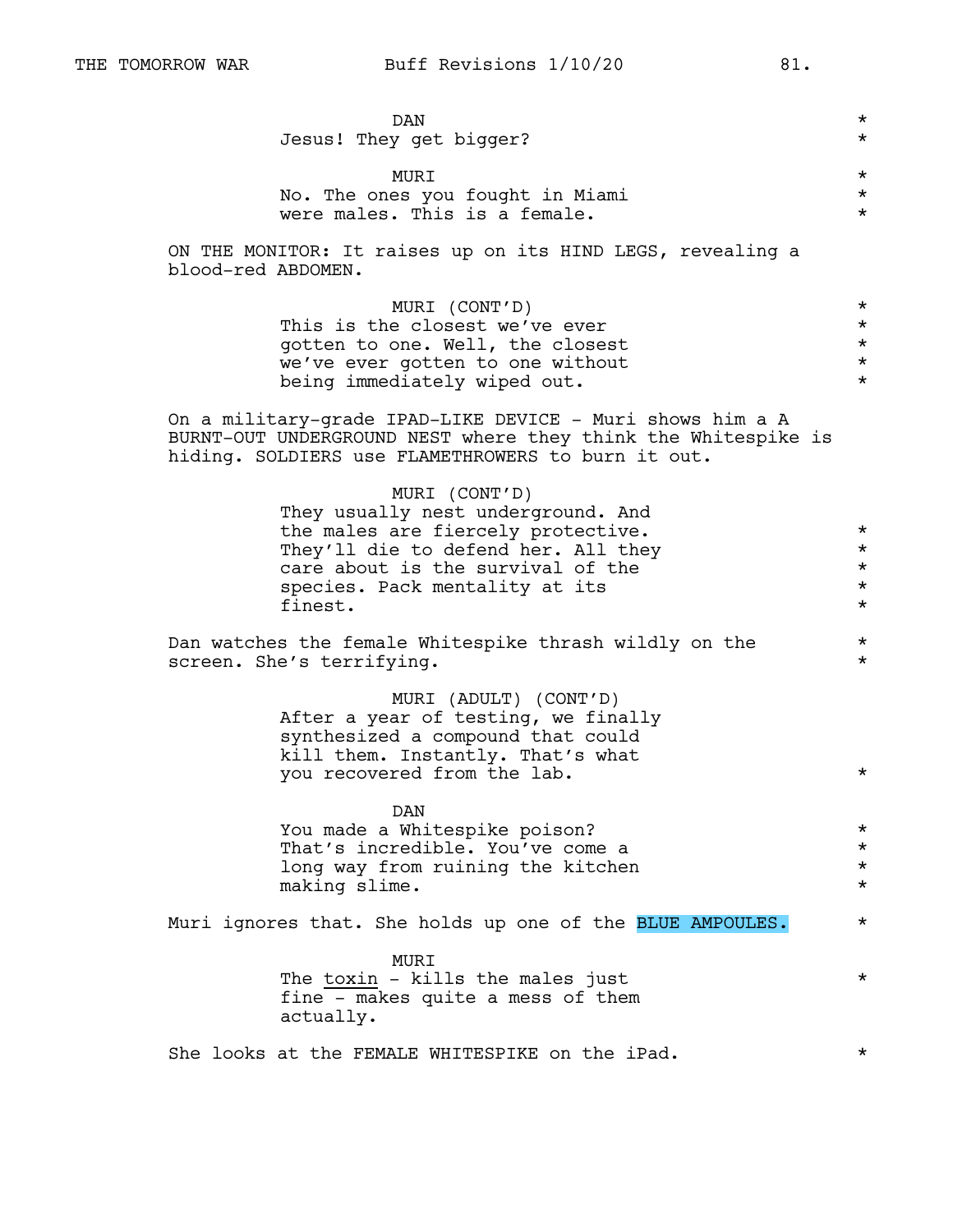MURI (CONT'D) When we sent a team down in to clear the nest, they found dozens of dead males. And her.

DAN Females survive your toxin?  $*$ 

MURI

Apparently.  $\star$ 

DAN So now you want to find out why it didn't kill her.

**MURT** In order to find out what can.

She hands him the military grade IPAD-LIKE DEVICE.

MURI (ADULT) (CONT'D) Get studying; Whitespike genetic code, DNA. Her physiology is the key to their extinction. She's our last hope.

MURI Creating something that will kill them all.

Crane up to reveal FOB is on the border of a Whitespike Nest.

70 **INT. FORWARD OPERATING BASE - BARRACK TENT - HOURS LATER** 70

Exhausted, Dan lies on a cot in a TENT lit by candles. He glances at the TOUR CLOCK on his JUMPBAND:

**104 HOURS - 05 MIN..**.

He swipes on the tablet through DIAGRAMS of WHITESPIKES.

DAN Yep. Ugly from every angle.

Keeps scrolling. Stops as he sees -- WHITESPIKE ATTACK AFTERMATH PHOTOS. The GOLDEN GATE BRIDGE, cables snapped, road perpendicular to the Bay. KREMLIN burned, gutted, onion domes in ashes.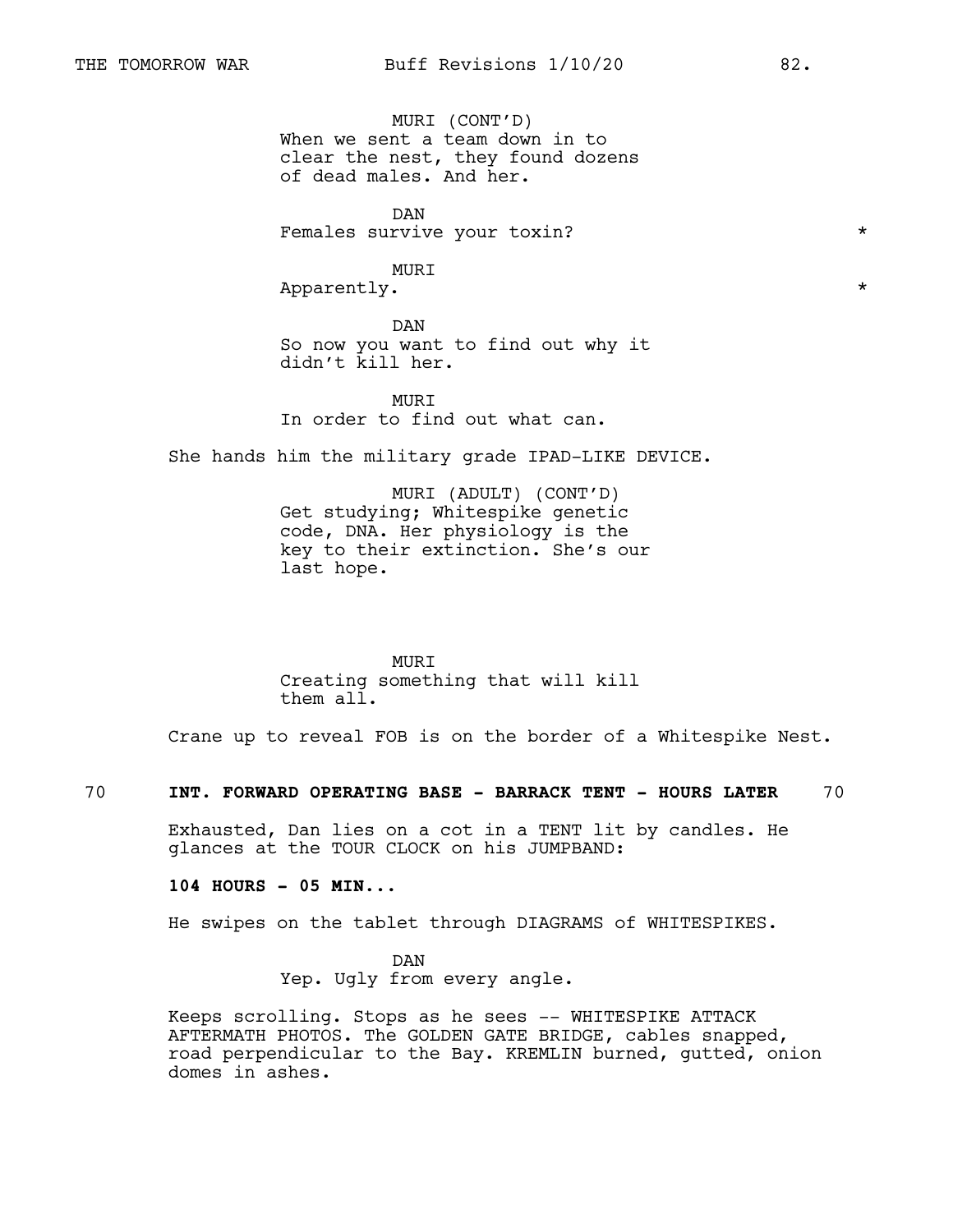# DAN (CONT'D) They certainly like landmarks.

He sees another photo folder labelled "PERSONAL." He clicks on it. A new set of PHOTOS are revealed. Dan scrolls to the earliest ones. Emmy asleep with a BABY MURI. A SEVEN-YEAR-OLD MURI grins at him. His smile broad. *That's* the little girl he knows. A PRE-TEEN MURI, spark fading from her eyes, smile small, also with Emmy.

Dan's smile fades as he swipes further and further in the photos: He's barely in any of them. *Where is he?* Then he sees a selfie Muri took of herself and Dan in a strange, dilapidated apartment.

He zooms in on himself and Muri. There's a birthday cupcake in front of him. It's clearly his birthday. But it looks lonely. His face looks worn out. Tired.

Dan quickly shoves the tablet aside. Stares at the candle flickering in the tent.

# 71 **EXT. FORWARD OPERATING BASE - DAWN** 71

A bell RINGS as PILOTS/SOLDIERS rush past Dan to a nearby clearing where FOUR HELICOPTERS have just landed. Dan sees Muri walking with Major Greenwood. He catches up to them.

#### 72 **INT. FORWARD OPERATING BASE - WEAPONS TENT - MOMENTS LATER** 72

They enter an ARMORY room where 16 HIGHLY ELITE SPECIAL FORCES COMMANDOS gear up. Everyone defers to Muri as she BARKS orders. A wicked ARSENAL OF FUTURISTIC WEAPONS, thirty years ahead of what we have now, hang on the walls.

> MURI Major Greenwood, Team, this is Dan Forester. He'll be joining us for the extraction.

> > MAJOR GREENWOOD

Ma'am?

She looks at Major Greenwood, answering him with a look.

MURI He'll need full armor, no weapons package.

DAN I have weapons training. Extensive.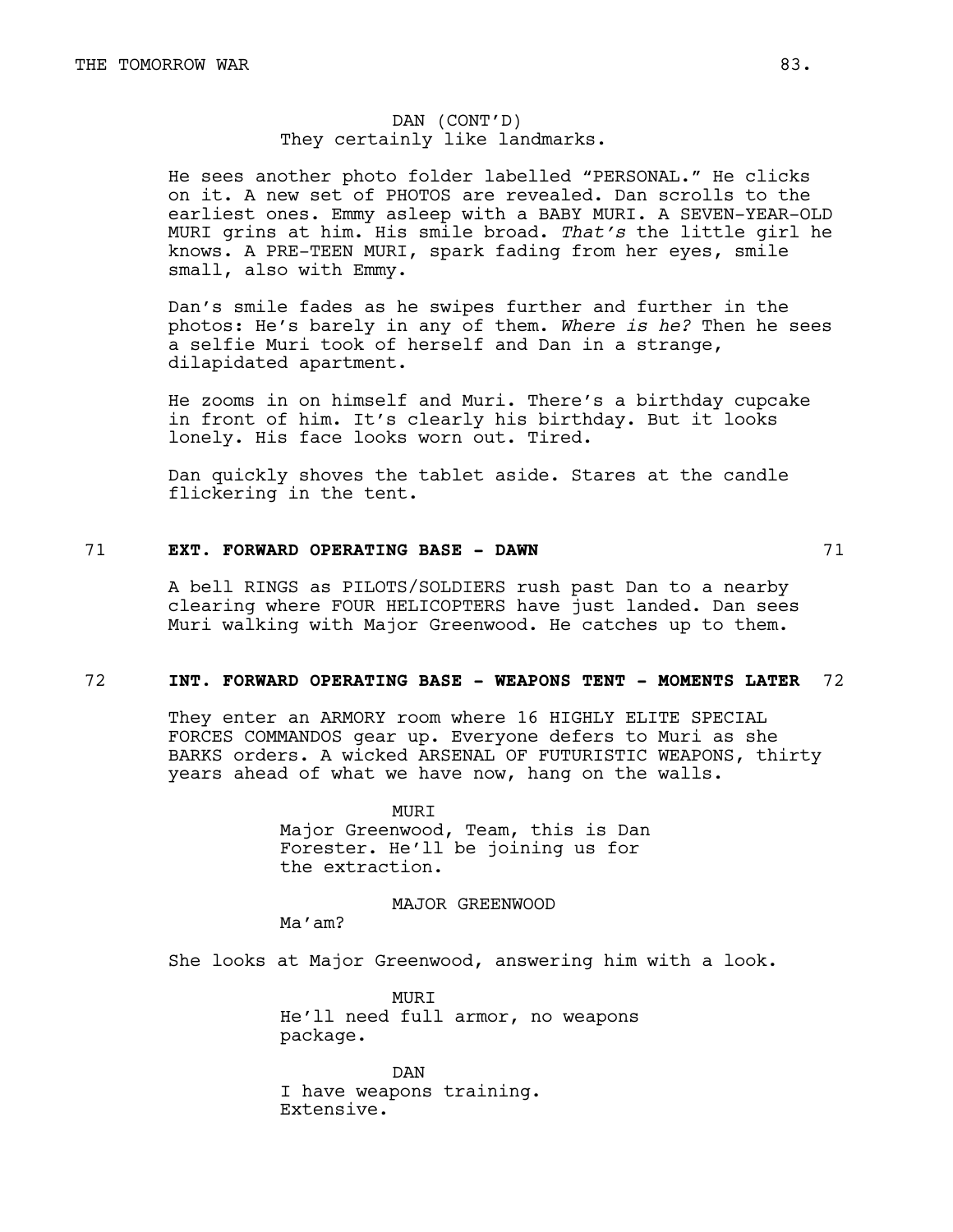MURI I need you to stay alive. And right now the air is the only safe place on Earth. You will stay in the helicopter. That is an order.

DAN

Yes, sir.

MURI (to the others) Vipers 2, 3 and 4 will drop the RANGERS into the nest, provide ground support and hook up the Whitespike. We'll provide recon and air support. Got it? In and out quick.

Major Greenwood, Rangers, professional killers all nod.

# 73 **EXT. CLEARING - FOB - DAWN** 73

In the light of the rising sun -- Dan, Muri, and the RANGER TEAM (all with HIGH-TECH BODY ARMOR, HELMETS, and FUTURISTIC MZ-51 AUTOMATICS) run to their waiting HELICOPTERS.

### 74 **EXT. ISLAND - MOMENTS LATER** 74

The four Black Hawks LIFT OFF from the clearing, fly SOUTH.

### 75 **EXT. BLACK HAWKS - DAY** 75

The Black Hawks ROAR over the sea, fly low in battle formation.

## 76 **INT. VIPER-ONE (FLYING) - DAY** 76

Silence as the RANGERS perform a weapons check. Lt. Valentine pilots, SCANNING THE SEA for signs of WHITESPIKES.

Via Com-links in their helmets, Dan and Muri talk in the rear of the chopper.

> MURI One day they were..*. just here*. No invasion. No LZ. No satellite tracking a UFO. They just appeared in Northern Russia. Then three years later, every major landmass; (MORE)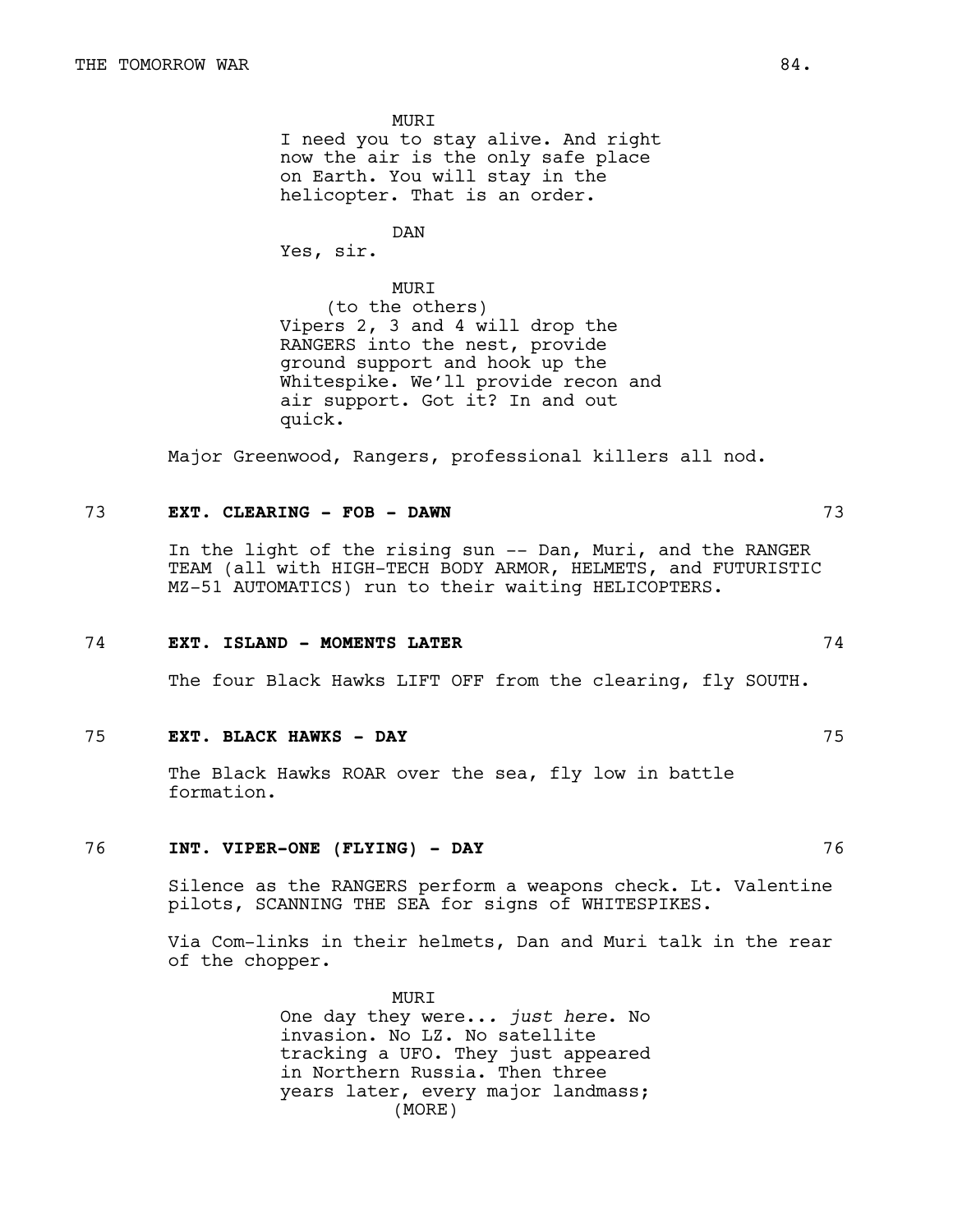North and South America, Europe, Asia, Australia, Africa are devoid of human life. MURI (CONT'D)

DAN There's nobody left, anywhere?

MURI

We suspect holdouts in the Caribbean. Hawaii and Fiji are question marks. New Zealand, maybe.

DAN They must be reproducing fast.

MURI Faster than we first anticipated. And they have no use for prisoners or technology or governments or money.

She looks at him.

MURI (CONT'D) We are food. And they are hungry.

Muri looks off, haunted. Vacant. Dan looks at Muri, lowering his voice...

DAN

Muri? (he nods to the Jumpband) When I got this... They said I'd die in seven years.

MURI (ADULT) Last time I saw you was the day you died.

Muri looks at him, taking in her father's face.

MURI (ADULT) (CONT'D) It's like seeing a ghost.

DAN What happened?

MURI (ADULT) How'd you die?

DAN

No... (beat, then) (MORE)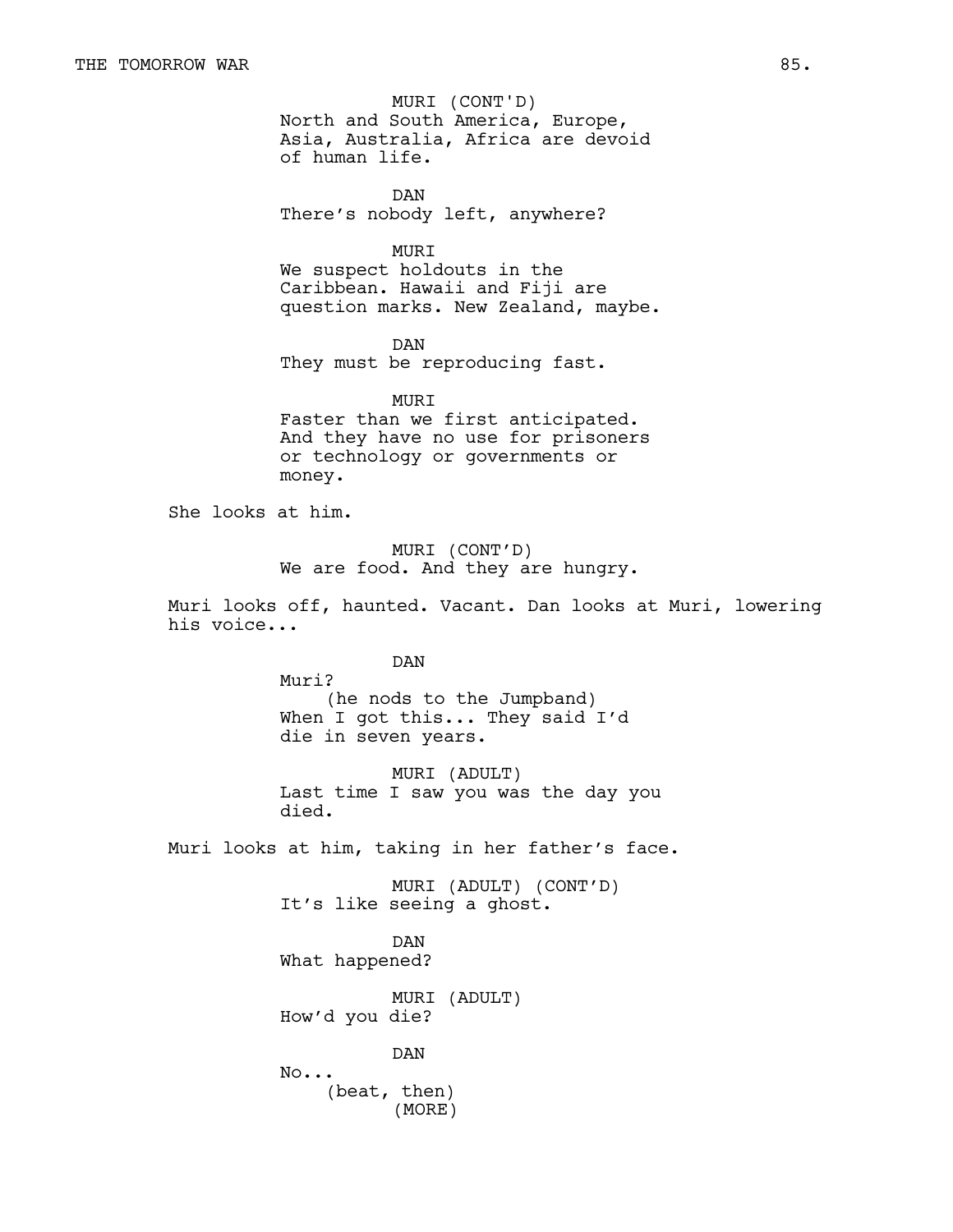# DAN (CONT'D)

Well, yeah, I'm pretty curious about that obviously. But... before that, too. What happened to your mom? What happened before I died? I thought I had all this time to do something great with my life. But seven years... that's nothing.

Wow. There's so many things she wants to say. Too many.

# MURI

I think the less we say the better.

# 77 **EXT. VIPER ONE - OVER THE COAST - DAY** 77

Viper 1 comes in low on the St. Croix coastline.

# 78 **EXT. VIPER ONE - SECONDS LATER** 78

Viper One banks inland toward the far side of the island.

## 79-83 OMITTED 79-83

## 83a **EXT. BLACK HAWK - SECONDS LATER** 83a

The four CHOPPERS careen down over a blood red reservoir heading towards their target.

RANGERS with flame throwers spray fire into the small mouth of a NEST. Humvees parked outside. The helos soar overhead.

83aa **INT. VIPER ONE - DAY** 83aa

MURI (on Comms) Get a line down!

## 83ab **EXT. NEST QUARRY - DAY** 83ab

RANGER 1 rappels down to Cave one - disappearing into the cavern.

> RANGER VOICES (V.O.) She's in Cave three / Roger that / Capture team moving from Cave 2 to Cave one...

ANGLE ON - Dan and Muri listening - still hovering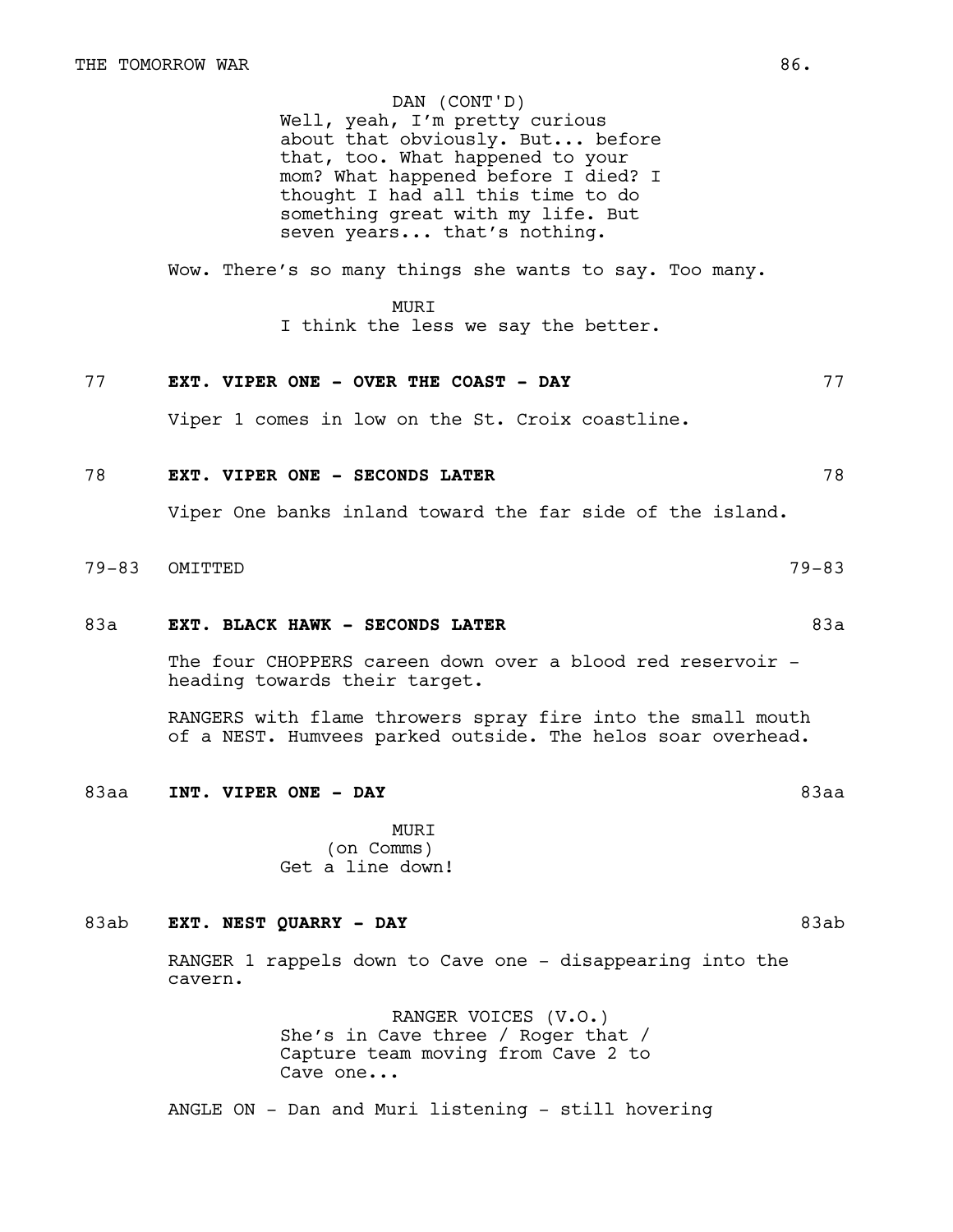RANGER VOICES (V.O.) ...we have a visual / Get on her 6 / Careful....

Then -- GUNFIRE - SCREAMS. The Cable into the cave starts pulling - Viper one rocks violently - still attached.

# 83ac **INT. VIPER ONE - DAY** 83ac

MURI (reacting) Take it down and give me cover -I'm going in.

PILOT - VIPER 1 Colonel. The rangers can handle it!

MURI They're dying in there. (to Dan) You. Stay in the helo! (to pilot) If he tries to leave, shoot him. In the leg.

And before Dan can say a thing - Muri is out the door rappelling below.

# 83ad **EXT. VIPER ONE - DAY** 83ad

Muri rappels down - disappearing inside the nest.

MURI Vipers 2, 3 and 4 - stand by to pick up. I want those Rangers out of there.

PILOT - VIPER 1 When she comes out - concentrate everything we have on the Colonel.

# 83ae **INT. VIPER ONE - DAY** 83ae

Greenwood bullies past Dan - hooks onto the line. And he jumps. Dan can only watch the two as they disappear.

## 83b **INT. WHITESPIKE CAVE - NEST - THAT MOMENT** 83b

Muri, Major Greenwood and the RANGERS trudge through the litter of human skulls and bones.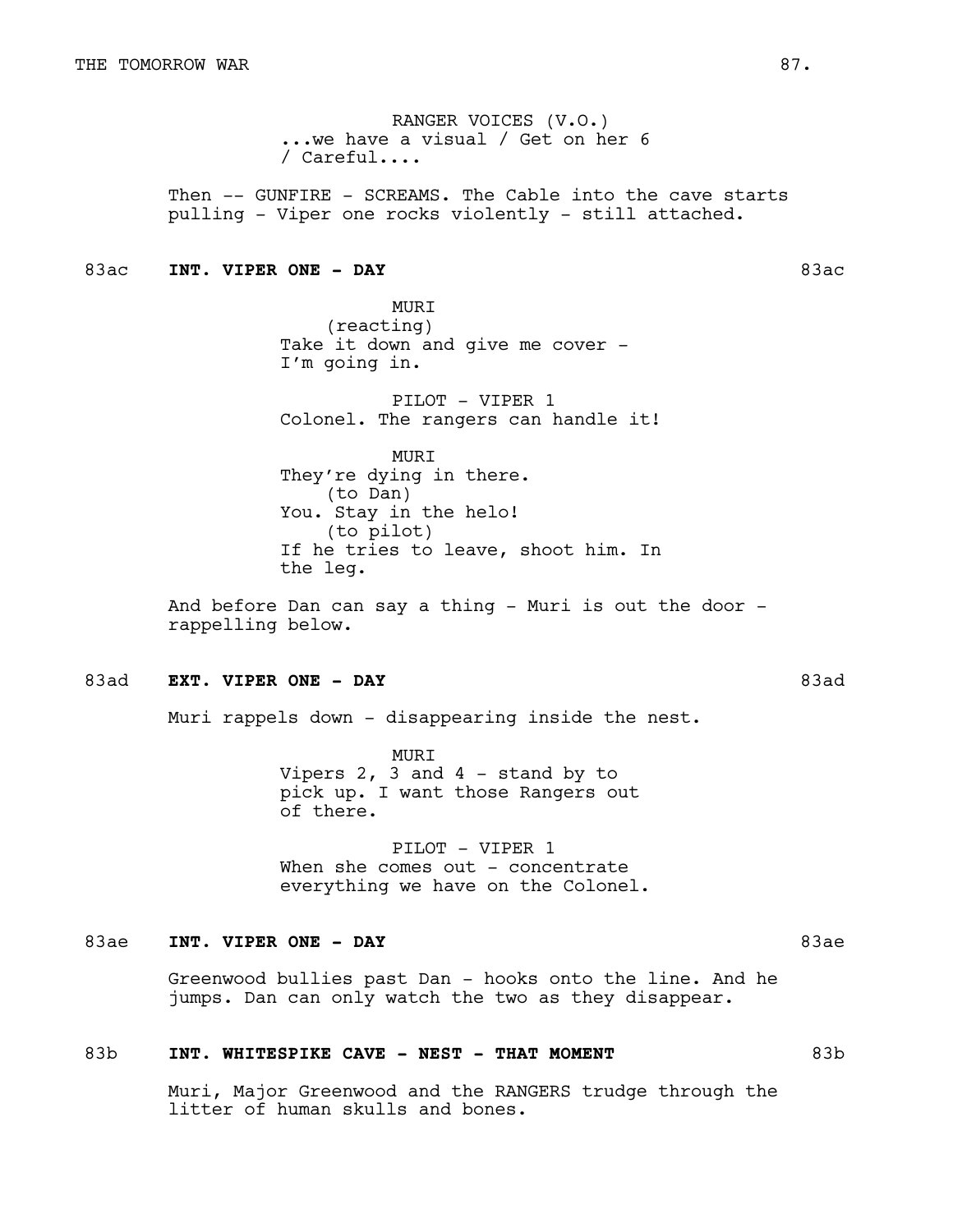RANGERS emerge from a tunnel - three lines pulling -SOMETHING - into the opening. Digging in hard - the Rangers drag to reveal:

A FEMALE WHITESPIKE - huge - screaming - this alien has NO ANTERIOR SPIKE, STOMACH A CRIMSON HUE. Muri is stunned.

The Whitespike reacts now in the open cave - RIPPING at her ties - firing spikes - killing Rangers - freeing herself.

Panic - they surround her - guns, flamethrowers at the ready -- she's backed into a corner and she doesn't like it--

The creatures TENTACLE rears up - we can see a spike at the mouth of it - ready to fire...

> MURI She's got one spike left and she wants us to know it.

Muri wields her vest one-handed like a shield.

MAJOR GREENWOOD Muri! Goddammit.

**MURT** Come on. Give me that spike!

The female Whitespike SHRIEKS.

### 83c I/E. BLACK HAWK - SECONDS LATER **83c** 83c

Dan scans the ground. CLICK CLICK CLICK. Then looks up. WHITESPIKES scurry on the rocky ledges. FLYING.

> DAN (sotto) They can fly?

LT. VALENTINE (piloting) The scariest thing about them: They learn.

The Whitespikes spot Viper 2 and charge.

DAN Viper 2! Above you! On the cliff!

The Whitespikes launch themselves right for Viper 2! The pilot looks up --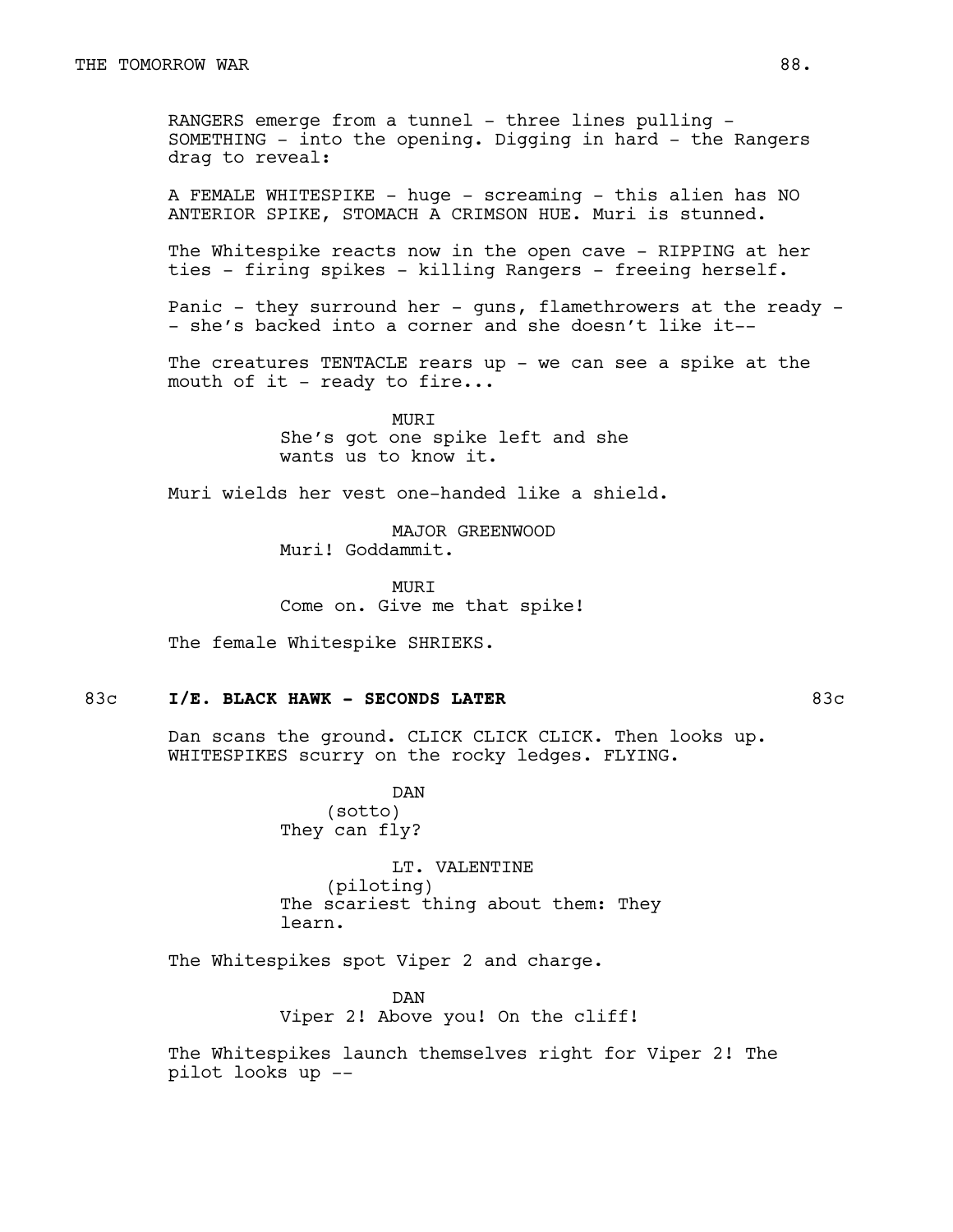Too late - Viper 2 spirals - CRASHES - overrun with Whitespikes.

Dan looks up to the hillside - dozens more coming - bolting through the woods --

> DAN (CONT'D) We have incoming!!

Dan peers down the line to the cave - Whitespikes now crawling their way up.

> LT. VALENTINE (on comms) Colonel - we'll need to abort or we'll die.

## 83ca **INT. WHITESPIKE CAVE 83ca**

**MURT** We lose her...we all die.

## 83cb **INT. VIPER ONE - SAME TIME 83cb** 83cb

Dan hears the melee below on his comms.

MURI (O.S.) (on comms) Look out!

Dan grabs a gun.

LT. VALENTINE (to Dan) Stay in the helo!

Dan IGNORES HIM - steps to the open door and jumps.

# 83cc **EXT. VIPER ONE - DAY** 83cc

Dan sliding down the line - firing at the upcoming Whitespikes. They fall to their deaths.

# 83d **INT. WHITESPIKE CAVE - THAT MOMENT** 83d

Landing - Dan sees lines wrapped around the giant creature and it's jaws just inches from Muri's head.

Major Greenwood has a steel cable around the Whitespike's throat. Trying to guide her toward AN IRON CAGE.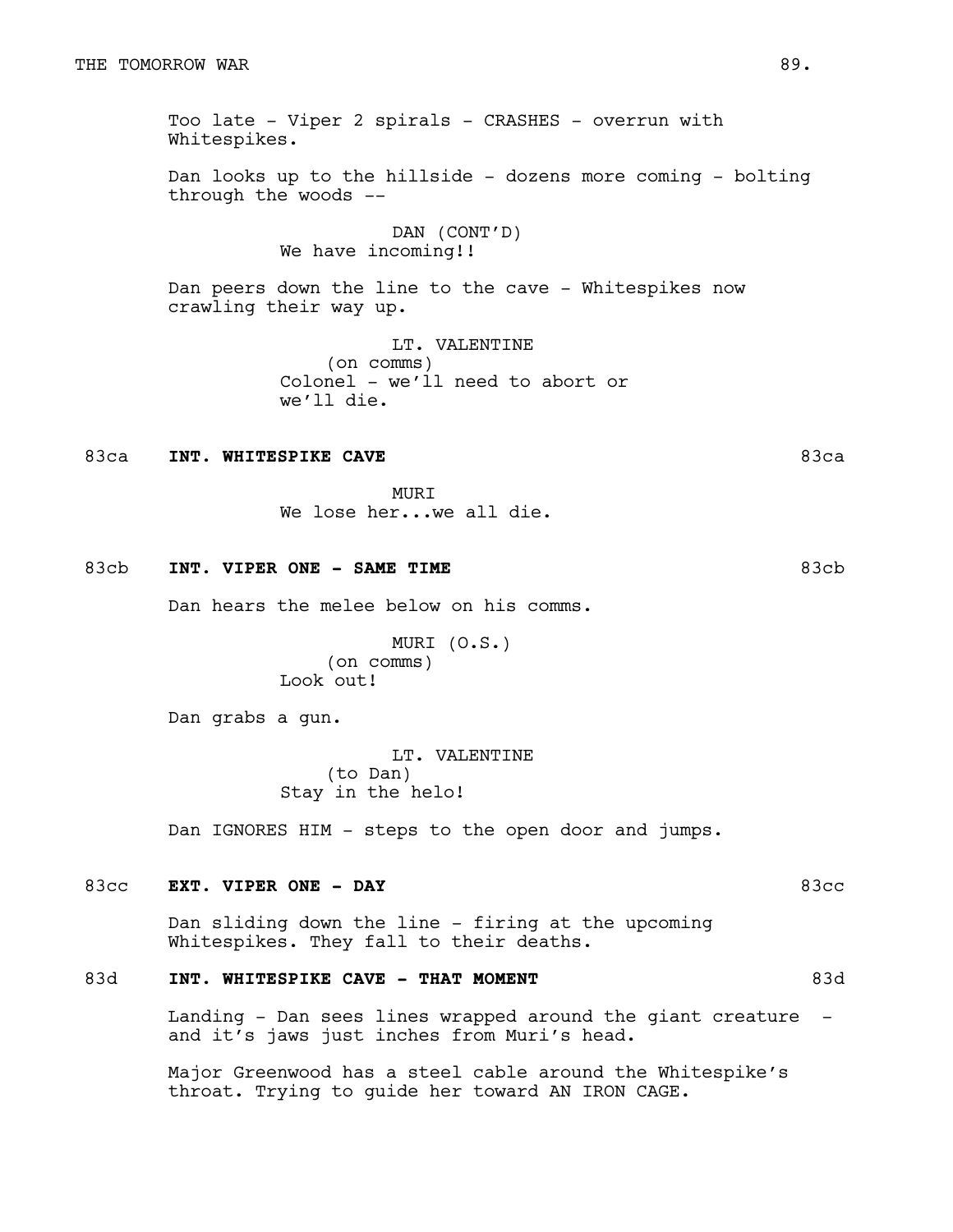Dan charges the Whitespike, bashing into it - but doing little damage.

> MURI I told you to stay in the helo!

DAN Yeah. Sorry.

The female fights back, flips it's Tentacle around - ready to fire at Muri - Dan grabs it just as it fires and directs the spike right at the Female herself.

Direct hit - SCREEECH - in pain it recoils - letting it's defenses down -

The team takes advantage of her momentary lapse - drag/pull the beast into the cage - slamming the door shut.

> MURI (on comms) We got it. Reel it in.

Muri looks toward the opening of the cavern. The cable line goes taut. Rangers and Viper 1 standby.

As the cage is dragged out past Dan it REVEALS A MALE WHITESPIKE right next to him - it ROARS!!

BLAMBLAMBLAM - the Whitespike falls.

Muri's there - gun smoking. Dan looks back in thanks - WHITESPIKE BLOOD dripping down his face.

> DAN (out of breath, at a loss) Holy shit. You're incredible.

> > MURI

Come on.

She runs. He follows.

83e OMITTED

# 83f **EXT. NEST QUARRY** 83f

KARAACK - THE CAGE explodes out - BLASTING the nest opening apart. The FEMALE screeching to all the males below.

Dan and Muri surface out of the cave.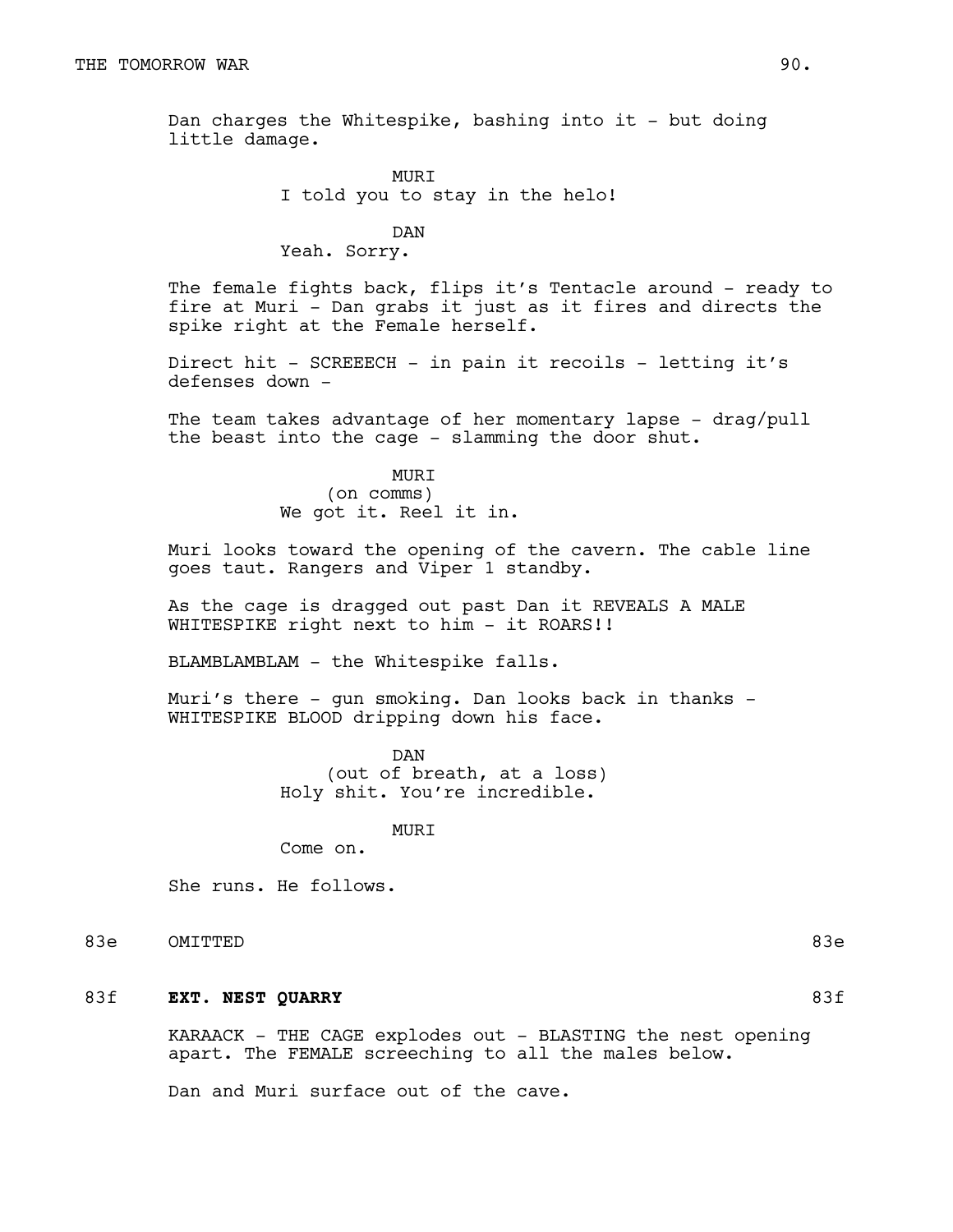**MURT** (to Viper 1) Get her out here. We'll take the next helo.

Whitespikes screech. They look up:

Whitespikes, launching themselves off the ridge and onto Viper 4 -- shredded by the rotors of the Blackhawk, sending it into a tailspin. Dan and Muri watch as Viper 4 goes down.

> MURI (CONT'D) Dan - go for the hummer!!!

They charge across the nest field - Dan unloading on a Whitespike perched on top the Hummer. Muri dives into the Drivers seat - Dan right behind her.

Muri scrambles back - steps up to the roof gunner position. She unloads the 50 cal mounted on top at oncoming Whitespikes - obliterating many of them as Dan fires up the engine and jams his foot to the floor.

Bouncing BAJA style the Humvee tears off away from the nest and gains ground on the Whitespikes - trailing off into the woods - and from an AERIAL we see Muri climb back inside as they drive off safely away from the hordes.

#### 84-87 OMITTED 84-87

#### 88 **EXT. BEACH - MOMENTS LATER** 88

Muri drives straight up onto the sand. Skids to a stop. QUICKLY pulls out a FLARE, sends it up. WHOOOSSSH! Dan falls out of the Hummer, onto the sand, all smiles. He gives her their SECRET HANDSHAKE/WAVE from when she was a kid--

> MURI You disobeyed a direct order.

DAN I made a judgement call.

Muri looks at Dan --

MURI You could've screwed up my mission.

DAN I didn't. I was helpful.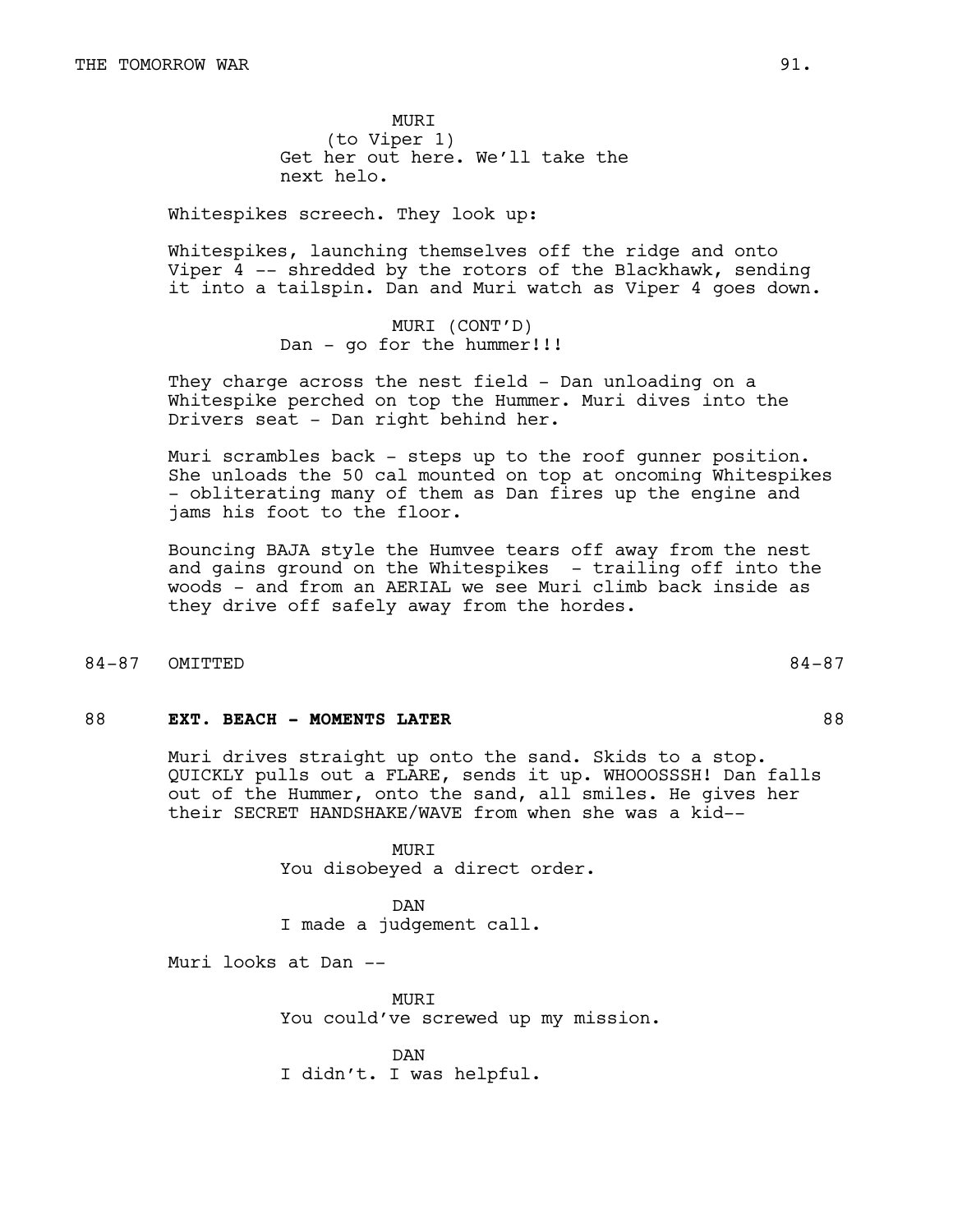Muri relaxes a bit, still kind of annoyed. But he's right.

**MURT** You were useful.

DAN Those three words a father longs to hear from his daughter. "You were useful."

MURI (shakes her head) No one can tell you what to do.

DAN Well... I'm lucky.

She looks out the water. Haltingly:

MURI

I used to want to be like you. I used to want to BE YOU. I thought you could do anything. I believed in you when no one else did.

She holds his gaze.

DAN What happened?

MURI

You... left us. Twice. Well, three times actually. That nearly killed mom. She was an optimist. She believed in you too. "Give him another chance..."

DAN There's no way I would leave you--

Muri shakes her head. There's pain here.

MURI (ADULT) You did. At twelve, you were separated. Then fourteen: The divorce. (swallows) Then on my sixteenth...

Muri struggles a second to maintain control, wins.

MURI (ADULT) (CONT'D) You were never really a heavy drinker.

(MORE)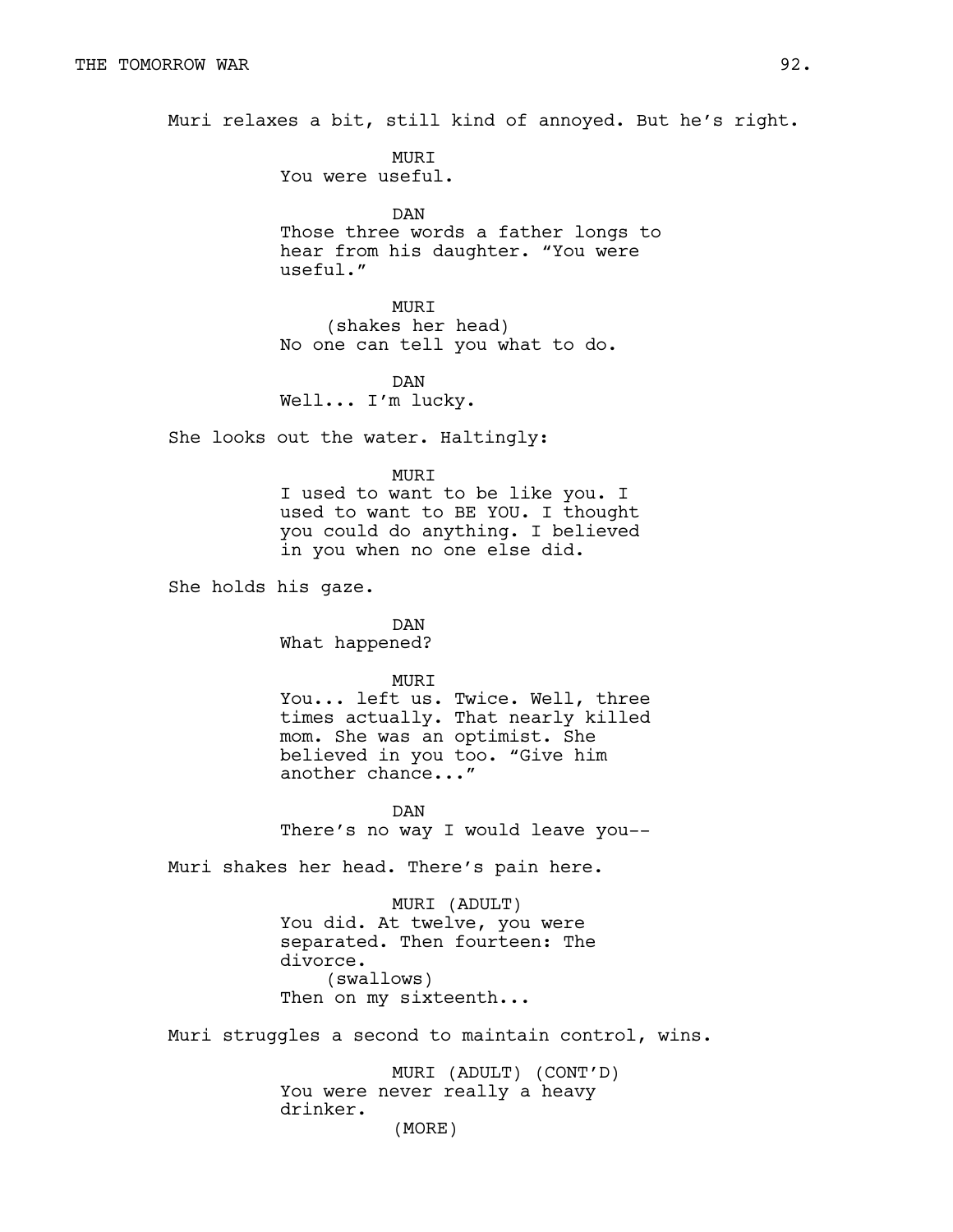But if I'm honest, I gotta say-- I don't remember you without a beer in your hand. MURI (ADULT) (CONT'D)

She lets that sink in.

MURI (CONT'D) Ninety miles an hour down a mountain road with an eight degree grade... after how many beers? (pause) You weren't so lucky. (she remembers) I was there in the ICU. I heard your last heartbeat on the monitor. Heard the alarms. They pushed me away and I watched them shock you, over and over and over. (seeing it in her head) And then you were gone.

Dan is speechless.

MURI (CONT'D) Mom tried to help me detach from you but I just... couldn't. I wanted you to see me. I wanted you to hear me. I wanted you to save our family. To fix it. To not give up. To not walk away. But you couldn't see what you had in front of you.

Dan is crushed, horrified, filled with guilt --

DAN Muri. I haven't done any of that.

MURI You haven't done any of that... yet.

He looks off, ashamed.

MURI (CONT'D) I should start prepping the tests for the female.

WHOMP. WHOMP. WHOMP. WHOMP. WHOMP. A CHOPPER APPEARS. VIPER THREE comes to rescue them.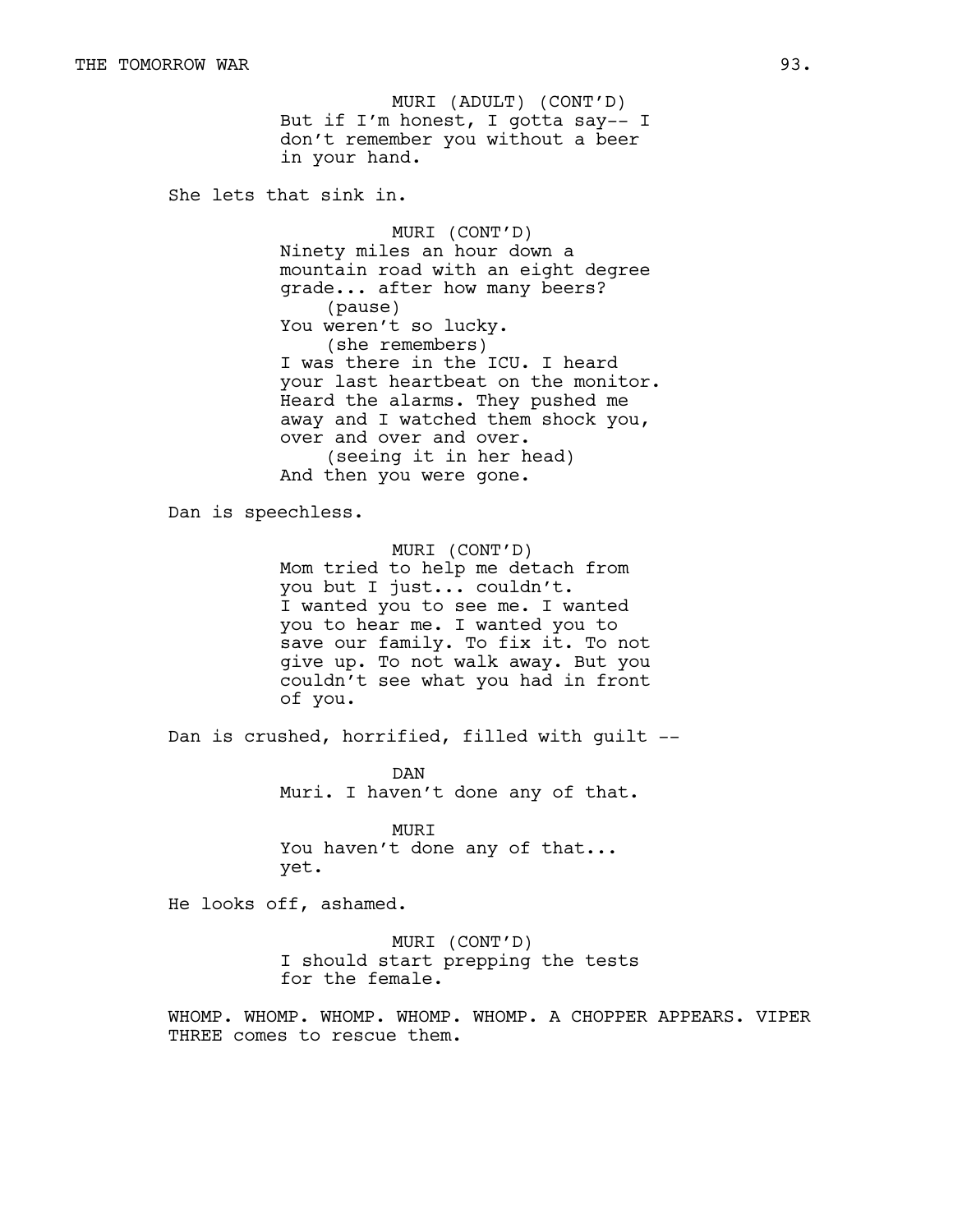# 89 **EXT. VIPER 3 - NIGHT** 89

The interior lit by the glow of Muri's computer, the Black Hawk flies deep into the night sky.

# 90 **INT. VIPER 3 - NIGHT** 90

With the red hue of dawn on their faces, Muri nudges Dan awake. She hasn't slept. We can hear the APPROACH OF A LOW RESONANT BUZZING SOUND. Dan's eyes open --

> MURI (on Comms) We're here. That's Deepswell.

We see:

### 91 **EXT. DEEPSWELL 9 RESEARCH STATION - NIGHT** 91

A repurposed DEEP WATER OIL RIG, outfitted with ROCKET BATTERIES, PHALANX CANNONS... A SQUADRON of solar-electric AERIAL COMBAT DRONES patrol the sky above.

A CARAVAN OF BOATS drive towards Deepswell. Civilians crowd the decks, looking up to the helicopters.

#### 91A **EXT. CRUISE SHIPS - SAME TIME** 91A

Civilians crowd the decks to get a look at the three helicopters approaching, one of them with the CAGED FEMALE WHITESPIKE underneath.

#### 91B **INT. VIPER 3 - SAME TIME EXAMERENT SERVICES**

Muri leans out of the helicopter and raises a fist triumphantly. The crowds below CHEER!

#### 91C **EXT. DEEPSWELL 9 RESEARCH STATION - CONTINUOUS** 91C

The Deepswell wall parts as the three helicopters fly in. We see the converted oil rig. As they fly past the drone container ship...

# 91D **INT. VIPER 3 - SAME TIME** 91D

DAN What is this place?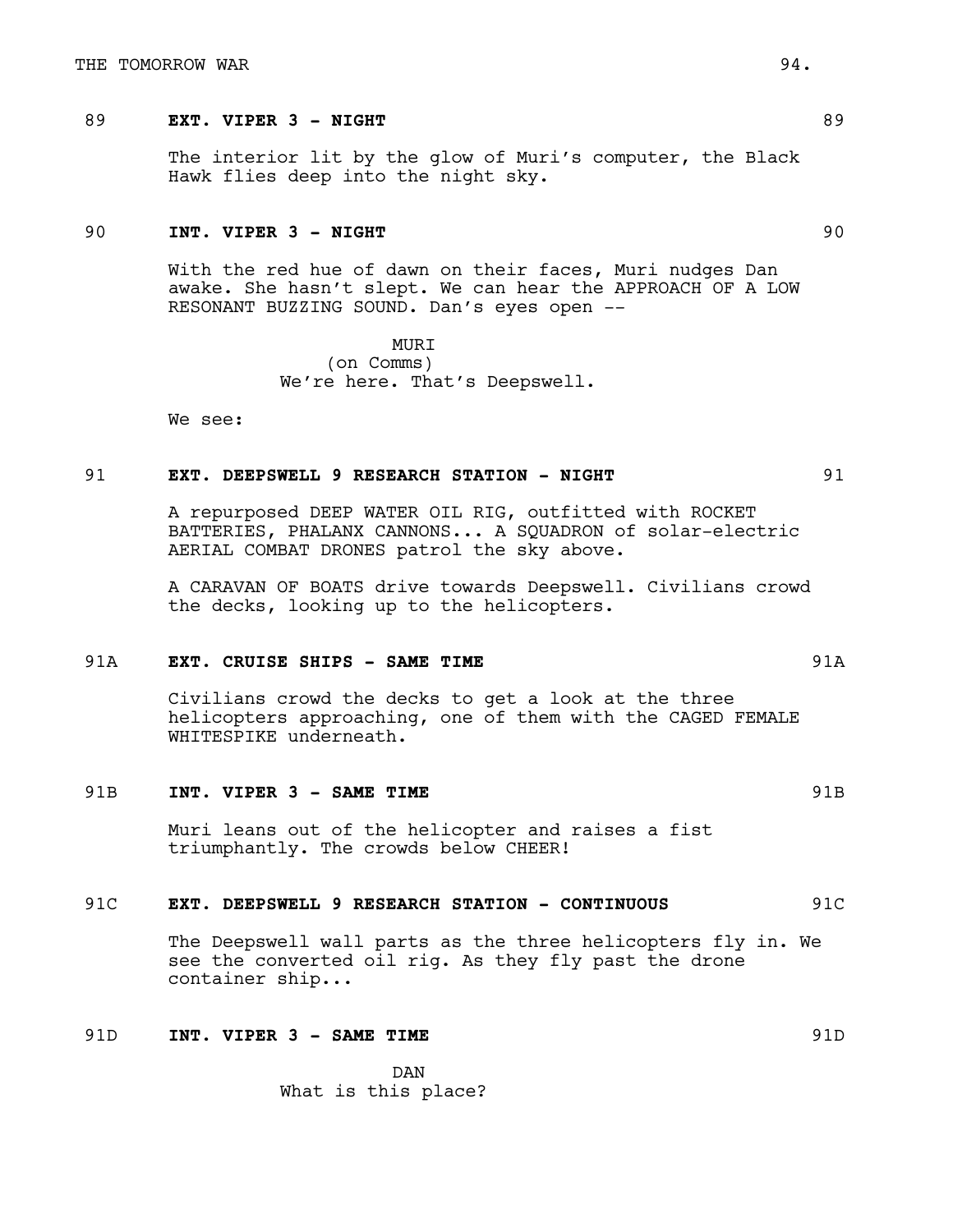**MURT** Deepswell-9.

DAN It's one hell of a fortress.

MURI It was originally built to protect our most valuable weapon: the Jumplink.

We see the JUMPLINK on the tower.

MURI (CONT'D) Now we use it to protect everyone else.

92-94 OMITTED 92-94

# 95 **INT. VIPER 3 - THAT MOMENT - NIGHT** 95

From the helo we see an elaborate UNDERWATER WALL raises behind the cruise ship, creating a secure perimeter.

# 96 **INT. DEEPSWELL 9 - LAB - DAY** 96

The FEMALE WHITESPIKE, inside a 12-foot diameter BALLISTIC GLASS SPHERE. LIMBS and TENTACLES SHACKLED by TITANIUM CUFFS, A GIANT MUZZLE over her face. She's IMMOBILE. However, her EYES can still SPY the pulse visible in Muri's neck.

Muri taps on her computer making final checks as Dan enters. Both still aware of the intensity of their last talk.

> MURI Glove up and get ready.

She turns to him holding A TEN-INCH NEEDLE --

MURI (CONT'D) (to break the tension) You want to hold her down?

DAN You sure it's safe to be that close?

TIGHT ON - THE NEEDLE. Going in the abdomen of the Spike. Muri's working through GLOVES on the POD that let her access the inner chamber and the Whitespike. The needle's effects are quick, TENSION leaves the Whitespike's BODY --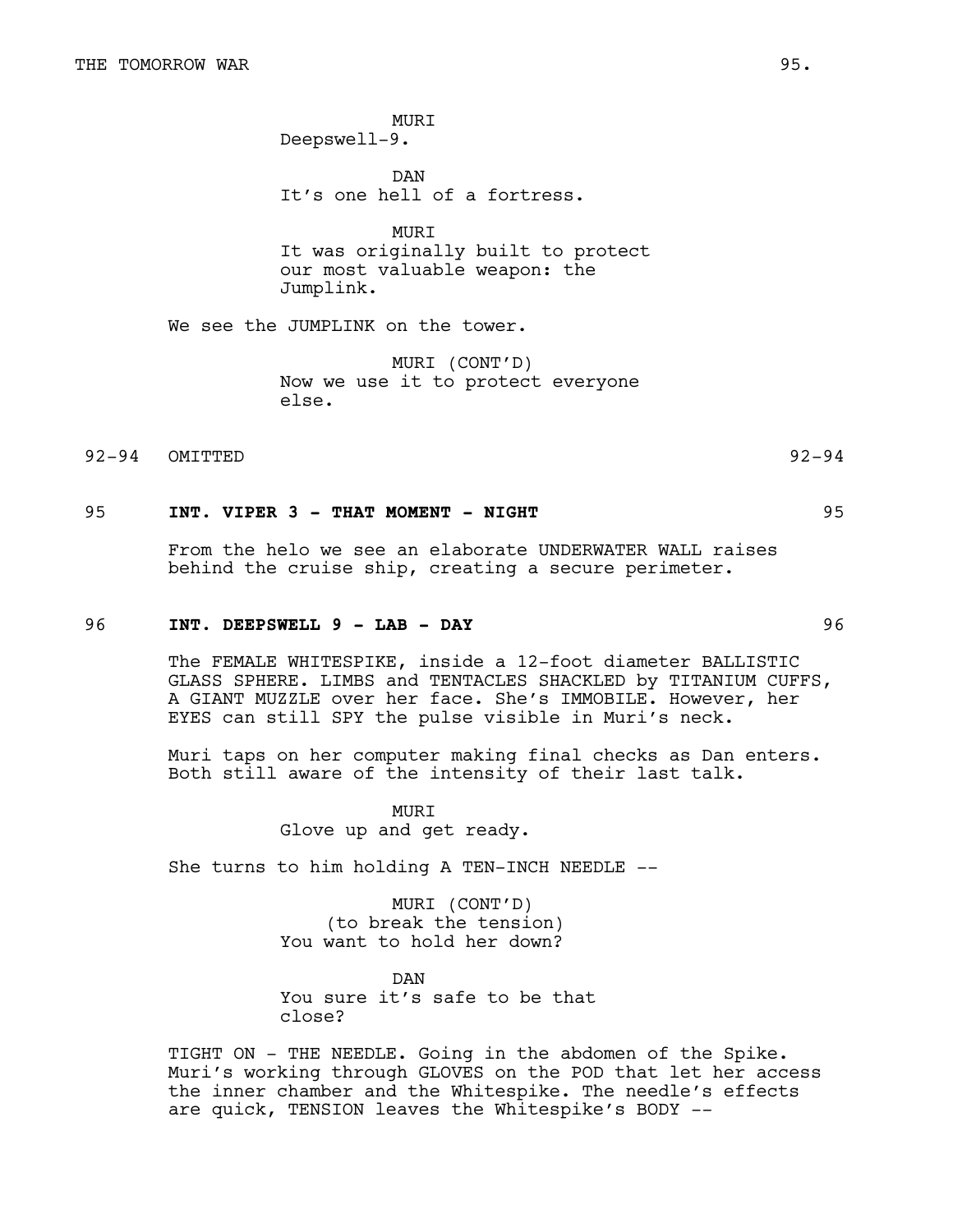MURI We gave her 180 milligrams of hydromorphone.

Dan's HANDS WORK a set of GLOVES on the other side of the pod preparing NEEDLES and SAMPLE TUBES that he pushes towards Muri through a SAFETY TRAY --

> DAN That's gonna be one high Whitespike.

MURI It's sedated.

DAN Betcha it'd perk up for some Flaming Hot Cheetos.

Muri takes up a needle and specimen tube, looks to Dan --

MURI Let's do this quickly.

She jabs the needle in the Whitespike's leg, they wait as the tube fills, Dan carefully monitoring her vitals -- Muri pulls out ONE TUBE - filled with FLUID. Dan takes it from her, hands her another EMPTY. As he does --

| MURI (CONT'D)                       | $\star$  |
|-------------------------------------|----------|
| Her genetics aren't that different  | $\star$  |
| from the males. The poison hurts    | $\star$  |
| them, but their bodies are better   | $\star$  |
| at detoxifying.                     | $\star$  |
| DAN                                 | $\star$  |
| So if you just find what she uses   | $\star$  |
| to attack the toxin, you can design | $\star$  |
| an enzyme inhibitor to neutralize   | $\star$  |
| it. And then                        | $\star$  |
|                                     |          |
|                                     | $^\star$ |

Kill her.  $\star$ 

Muri nods. She loads TWO TEST TUBES OF BLOOD into a CENTRIFUGE. As she does, Dan studies the SEDATED FEMALE WHITESPIKE.

> MURI (CONT'D) Can you even imagine one of those things flying a spaceship?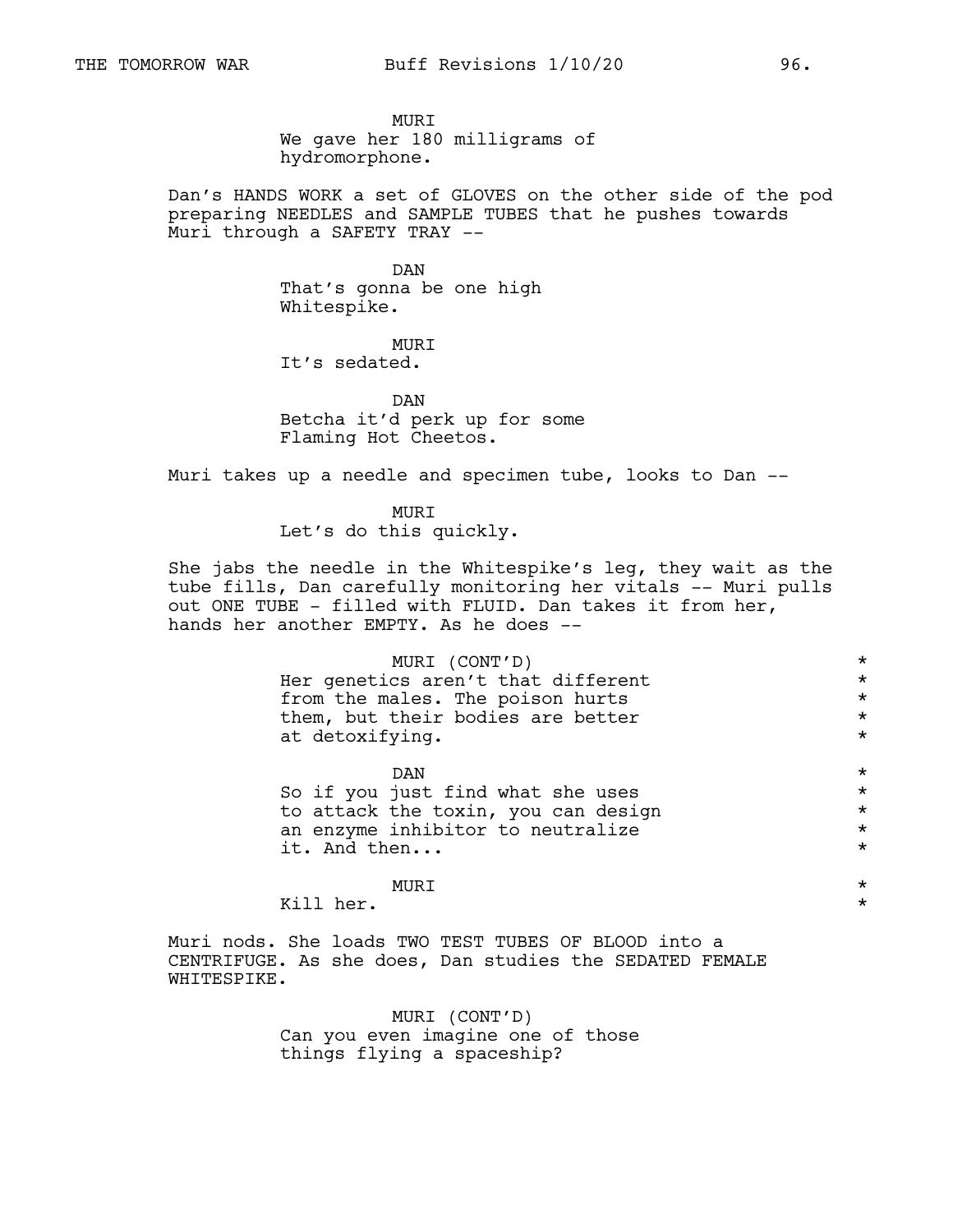DAN No. It's like picturing a lion driving a car.

The second tube is full. Muri removes it, Dan takes it. While he's putting the tube away, WE PAN from the WHITESPIKE'S LEG up its TORSO, reaching her muzzled HEAD where we NOTE: ONE of ITS EYES HAS OPENED.

SHIT. Muri starts to pull the needle out of her leg and --

The Whitespike LURCHES TOWARD HER, TESTING her RESTRAINTS and SHRIEKING through her gagged mouth --

**MURT** 

 $Da--$ 

Dan sees what's happening, grabs another needle of Hydromorphone, slides it to Muri through the tray. Muri stabs it into the Whitespike. Her body goes slack. As they catch their breath.

# 96a **INT. LAB - LATER** 96a

The lab is COOKING. SAMPLES, TEST TUBES. Bunsen Burners. DAN and MURI process the Whitespikes's DNA, blood, tissues.

Muri pulls a TARGET PLATE from an ultrasonic bath. It's a small metal plate with rows of circles.

> DAN Dried droplet method?

MURI On plate mixing is faster.

Muri dries the plate under a stream of INERT GAS, places it on a mat Dan has just sterilized. He hands her an eppendorf tube containing the Matrix Solution --

It's painstaking and close. Muri, places one tiny droplet of the Matrix Solution into the small circle. Dan follows with a droplet of the Analyte Solution. Then, using a pipet, Dan mixes the solution in the circle --

We zip through. Catching snippets of them - focused, determined. Each loving the work. Each feeling the pressure but still noting the ease - the pleasure - of working together. They LOAD PLATE after PLATE with droplets.

Dan's stomach growls, Muri stifles a yawn, Dan's hands cramps.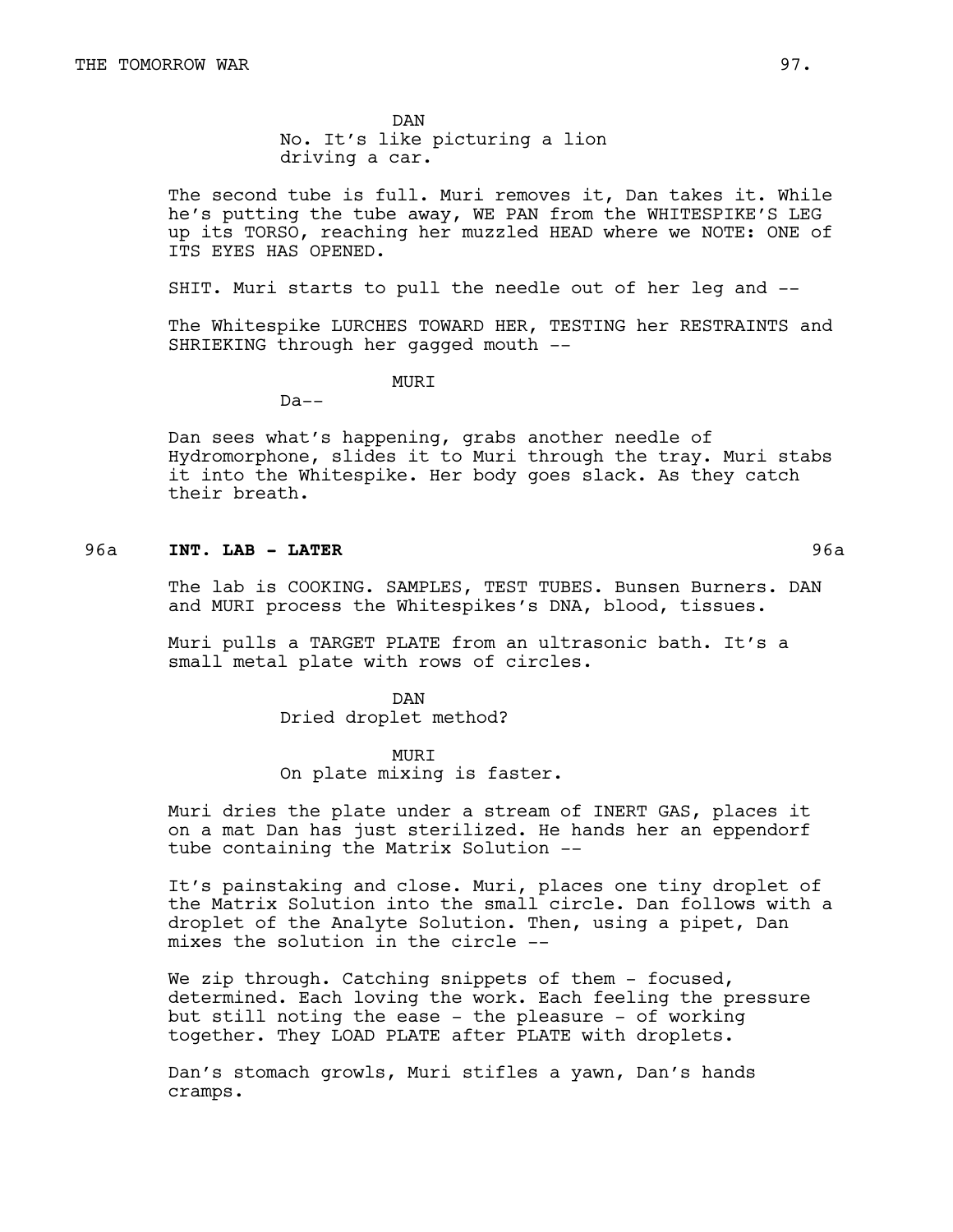Finally, the trays are finished. They look at each other. No time to celebrate. But Dan does give her their special WAVE.

#### 96b **INT. LAB - LATER (3AM)** 96b

Muri puts the final TARGET PLATE in the LC-MS. Dan enters, holding a couple of MRE FIELD RATIONS. She sees them --

> DAN Just a normal father and daughter. Figuring out how to denature an enzyme over a meal of --

MURI Vegetable Lasagna. That's how you know you're near the end.

He puts the MREs down, pushes one towards her -- They open the packets.

DING! The machine stops. A MICROSCOPIC IMAGE OF AN ENZYME enlarges on the screen. Muri smirks, invigorated.

> MURI (CONT'D) Now let's see how fast we can denature this thing.

She presses a button. The machine WHIRS to life again, spinning, testing. Rapid-scanning images on the hologram. Dan watches it, kind of amazed.

| DAN                                                        |         |
|------------------------------------------------------------|---------|
| Is this a quantum computer?                                | $\star$ |
| MURI                                                       | $\star$ |
| Yep. Running through thousands of                          | $\star$ |
| tests, trying to figure out how to                         | $\star$ |
| break that sucker down.                                    | $\star$ |
| Muri watches the screen nervously. Dan looks at her.       | $\star$ |
| DAN                                                        | $\star$ |
| Muri. This is going to work.                               | $\star$ |
| Muri allows a small smile. Her dad's proud of her. They're | $\star$ |
| interrupted by a DING. They look at the screen -- the      | $\star$ |
| enzyme's structure is destroyed.                           | $\star$ |
| DAN (CONT'D)                                               |         |
| Told you. Looks like we found our                          | $\star$ |
| inhibitor.                                                 | $\star$ |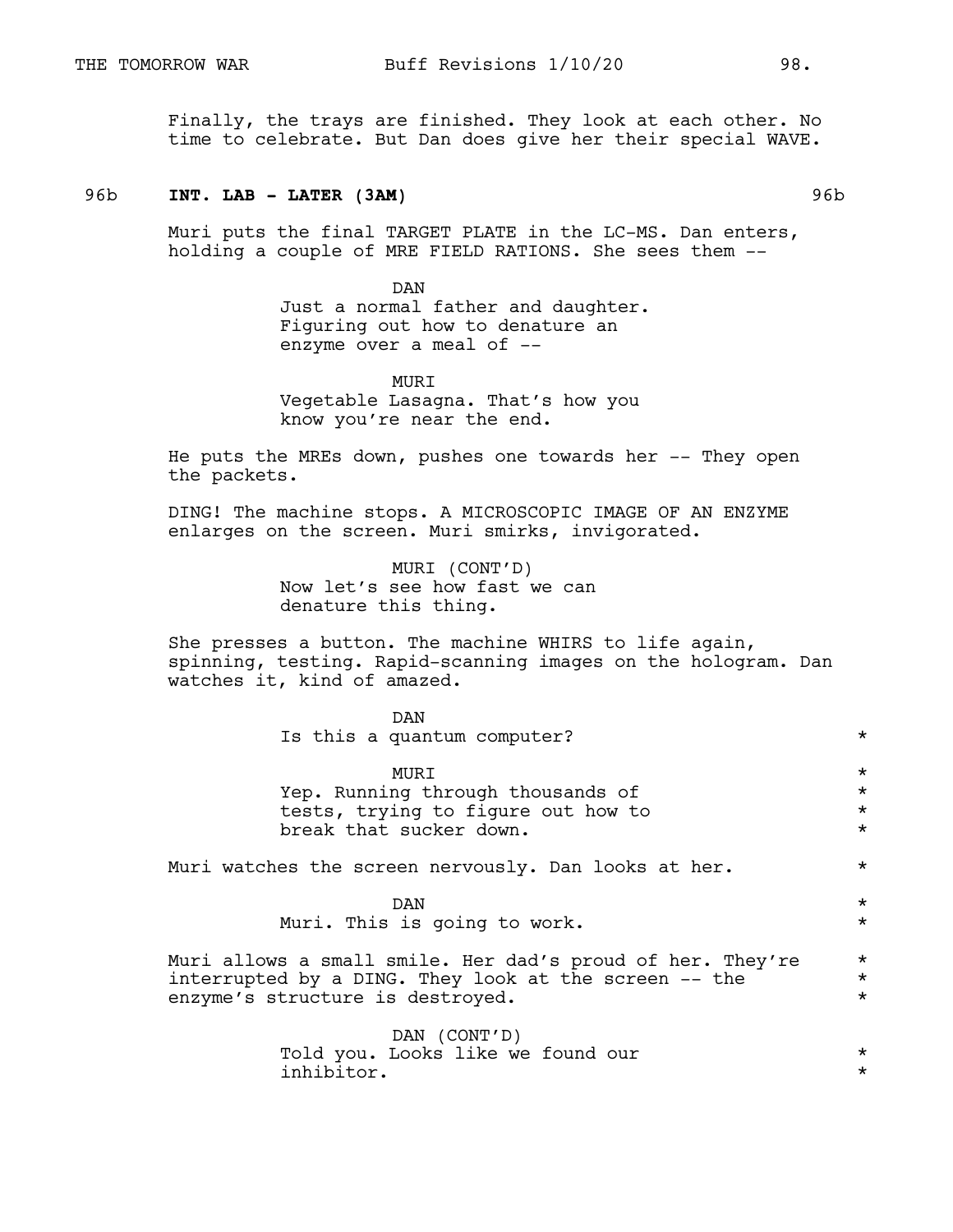Muri looks at the chemical make-up of the INHIBITOR MOLECULE \* and the DENATURED ENZYME, side by side.  $*$ MURI \* That's not a great bond. It's going<br>to have to be a lot stronger to  $\star$ to have to be a lot stronger to  $*$ <br>keep her from breaking down the  $*$ keep her from breaking down the \* toxin. But it's a start. \* Muri immediately gets to work on her tablet.  $*$ MURI (CONT'D) \* With luck, we should have a working Female Toxin by morning. DAN But how are you going to get it to the females? How many people died just coming near this one? MURI I... have a solution...  $\star$ (then; she pushes the food away) You should call it a night. There's another Sabbath coming up -- Dan glances at the TOUR CLOCK on his JUMP-BAND. It reads: **30 HOURS - 00 MIN** - DAN Tomorrow. (then) That's when I leave. It makes her sad, she hides it. MURI Big day all around. DAN Ok. I'll leave you two alone. She smiles. Slightly. He starts to walk off. DAN (CONT'D) Good night. But Muri is already back in her work....

97-98 **OMITTED** 97-98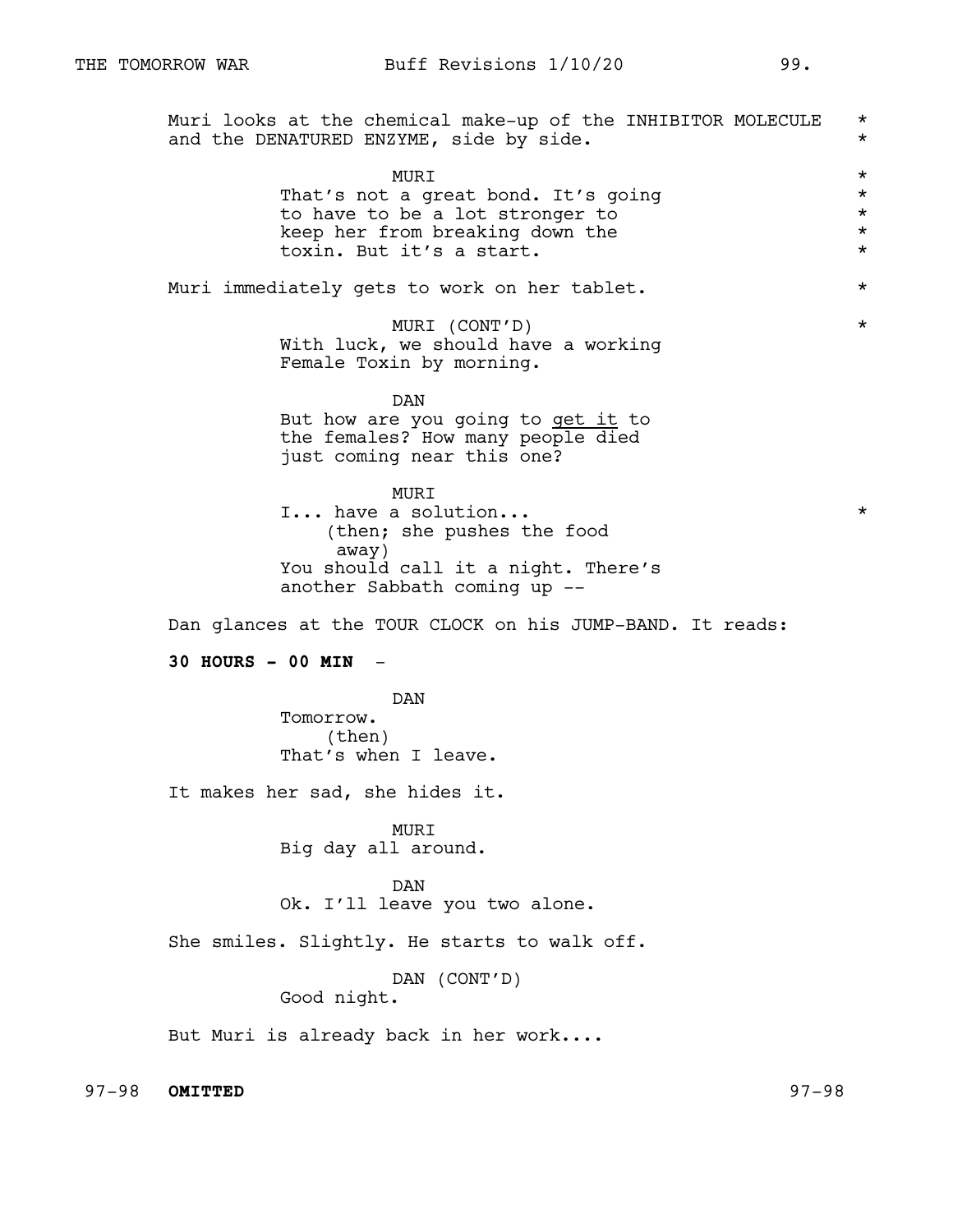# 99 **EXT. DEEPSWELL 9 - DECK - THAT NIGHT** 1999

Ocean waves, CREAKING steel joints. Humanity's last outpost sleeps. Except Dan. He looks at his PHOTO OF EMMY AND MURI.

> MAJOR GREENWOOD (O.C.) Any chance you did basic at the Army Base?

Dan sees Greenwood coming beside him --

DAN Sure did.

MAJOR GREENWOOD You ever run into a training officer there...real pretty, shaved head... badass?

DAN (smiles) Absolutely. Lieutenant--

MAJOR GREENWOOD *Hart*. Kristen Hart.

DAN OHHH yeah... She's a real hard--

MAJOR GREENWOOD She's my wife.

DAN --worker. Hard worker. Learned a lot.

MAJOR GREENWOOD We're separated. In every sense of the word, I guess... (looks away) All of it. All the reasons. It all seems so petty now. I was gonna fix it. I was. I thought I had time.

On DAN. Indeed.

MAJOR GREENWOOD (CONT'D) How'd she seem to you?

DAN She seemed... like a helluva fighter.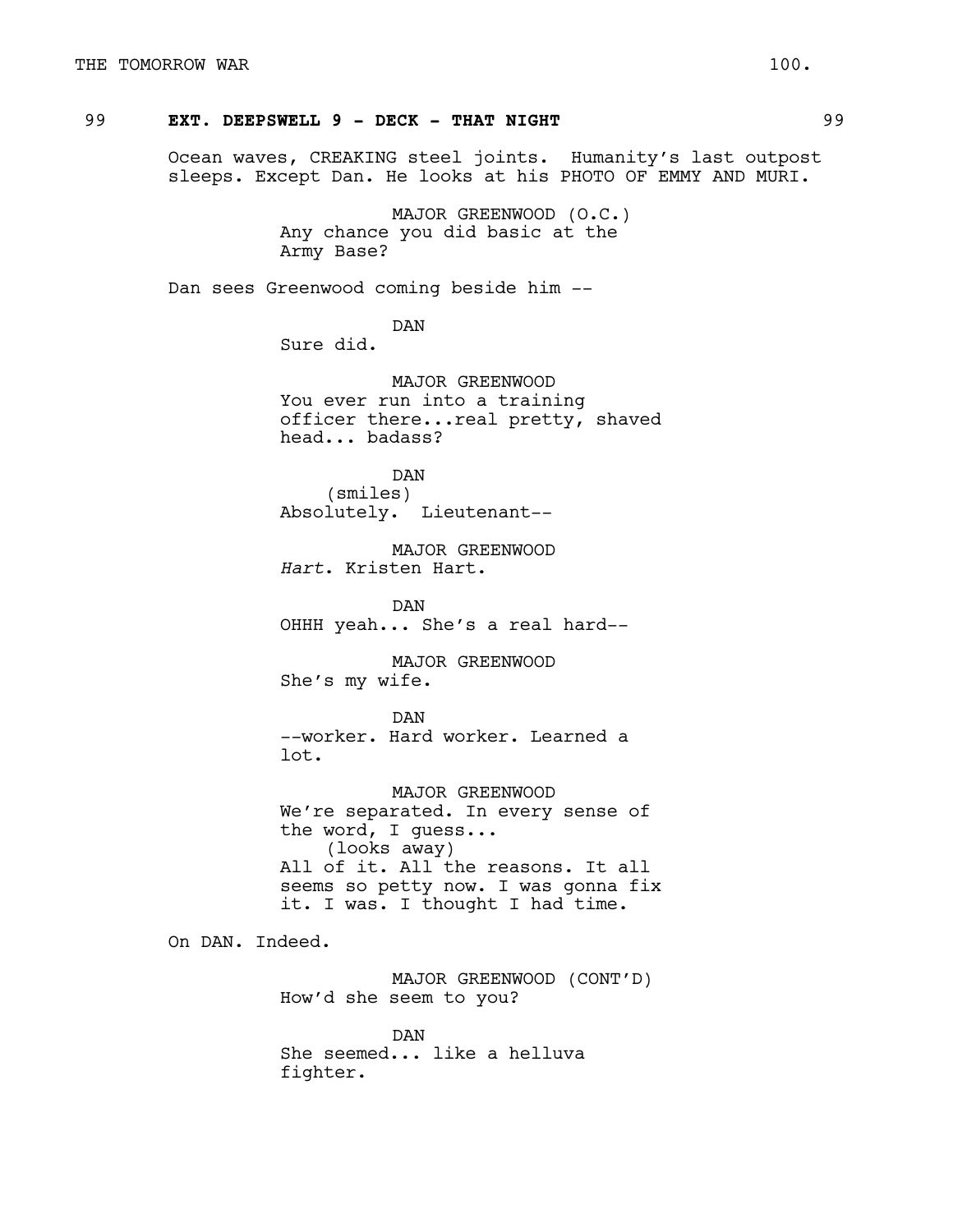MAJOR GREENWOOD (grins; emotional) Oh, she's the real deal. You need someone by your side - she's the one. Life or death.

Dan thumbs his picture, Greenwood glances at it --

GREENWOOD Is that Muri?

DAN (nods) Did you know her before--

MAJOR GREENWOOD --all this? No. But early on, when it was clear we were losing, people were desperate for a hero. She resisted as long as she could but sometimes you can't help but just be what you are - smart, tough, selfless.

DAN (to himself) Like her mom.

MAJOR GREENWOOD "Be willing to do what others won't."

Dan looks at him --

MAJOR GREENWOOD (CONT'D) Something she always says. Especially now.

DAN Especially now.. what?

MAJOR GREENWOOD Now that we're bringing the battle to them. (nods) 'Night Forester 2.

Greenwood goes. Dan looks off. A lot for him to think about.

# 100 **EXT. DEEPSWELL 9 - DAWN** 100

Wind WHIPS an American flag; the sun peaks over the horizon.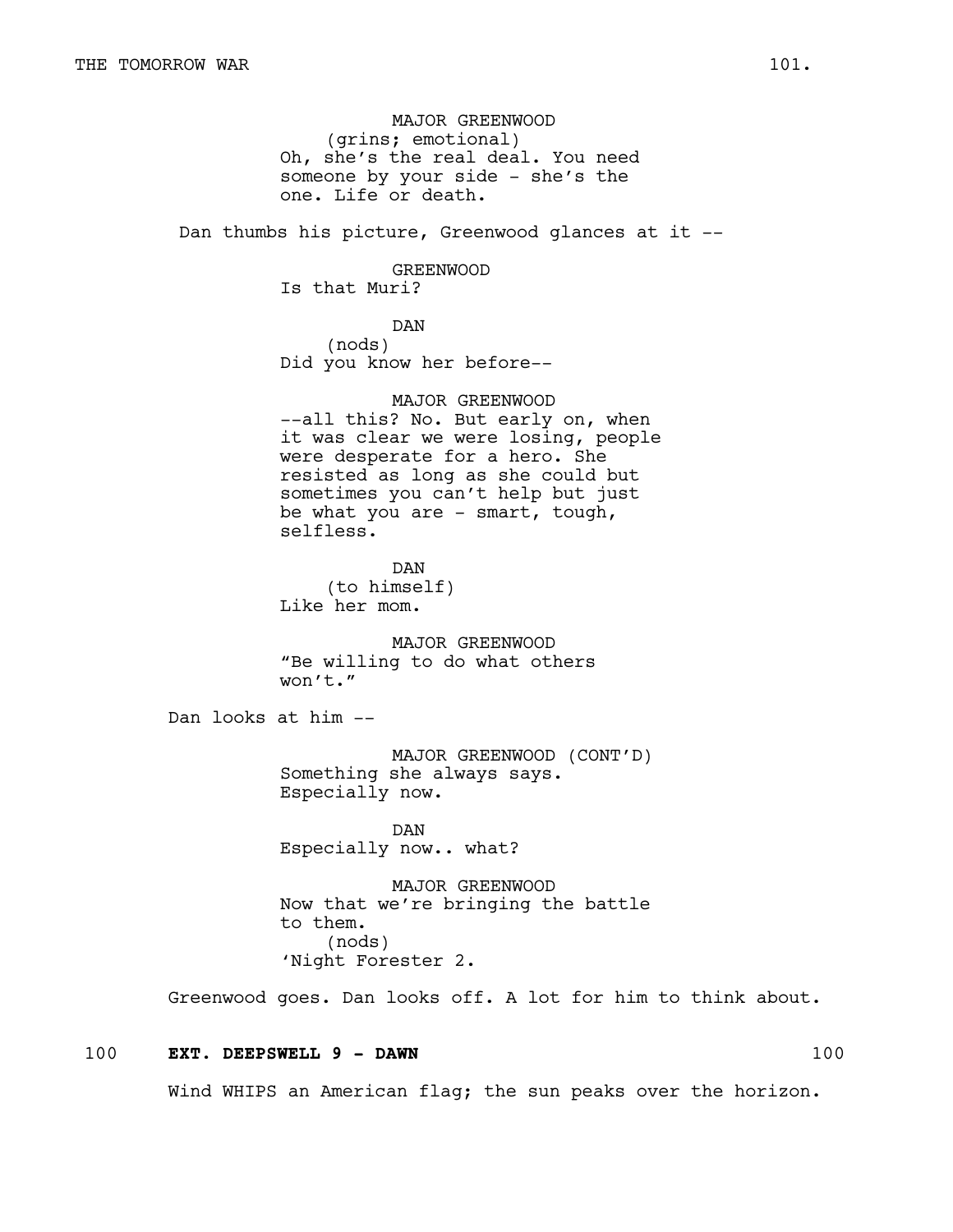# 101 **INT. DEEPSWELL 9 - LAB - DAWN** 101

Muri puts drops of a CLEAR SOLUTION into a test tube of WHITESPIKE BLOOD. She feels eyes on her. Turns to--

The FEMALE WHITESPIKE - staring at her with WHITE HOT HATE. Blood lust in its narrowed eyes. Its teeth gnash. It wants to tear her apart. Muri looks back at it, holds up the test tube.

> MURI (taunting) Tick, tock.

She loads it into the LC-MS. Presses a button. It whirs to life.

Dan enters. The LC-MS slows, then BUZZES. A digital FAIL/MATCH readout on Circle ONE: FAIL. Resumes spinning.

 $DAN$   $\star$ How's it going? \* Muri rubs her eyes, exhausted. \* MURI \* (sarcastic) \* Great. I've discovered roughly ten \* thousand ways to not achieve \* sufficient potency.  $\star$ Dan sits next to her.  $\star$  $\mathbb{D}\text{AN}$   $\qquad$   $\qquad$   $\qquad$   $\qquad$   $\qquad$   $\qquad$   $\qquad$   $\qquad$   $\qquad$   $\qquad$   $\qquad$   $\qquad$   $\qquad$   $\qquad$   $\qquad$   $\qquad$   $\qquad$   $\qquad$   $\qquad$   $\qquad$   $\qquad$   $\qquad$   $\qquad$   $\qquad$   $\qquad$   $\qquad$   $\qquad$   $\qquad$   $\qquad$   $\qquad$   $\qquad$   $\qquad$   $\qquad$   $\qquad$   $\qquad$ Why don't you take a break? I can \* handle the rest.  $\star$ MURI \* I'm fine, really.  $*$ She's buried in her work, not looking at him. He recognizes \* himself in her, realizes what Emmy must have felt. He reaches \* out and takes her hand.  $\star$ DAN Muri. You don't have to do this on  $*$ your own. I know I'm here for a  $*$ purpose. Tell me how I can help. \* Muri looks off, hesitates. The LC-MS slows --  $FAIL$  -- two  $*$ down.  $\star$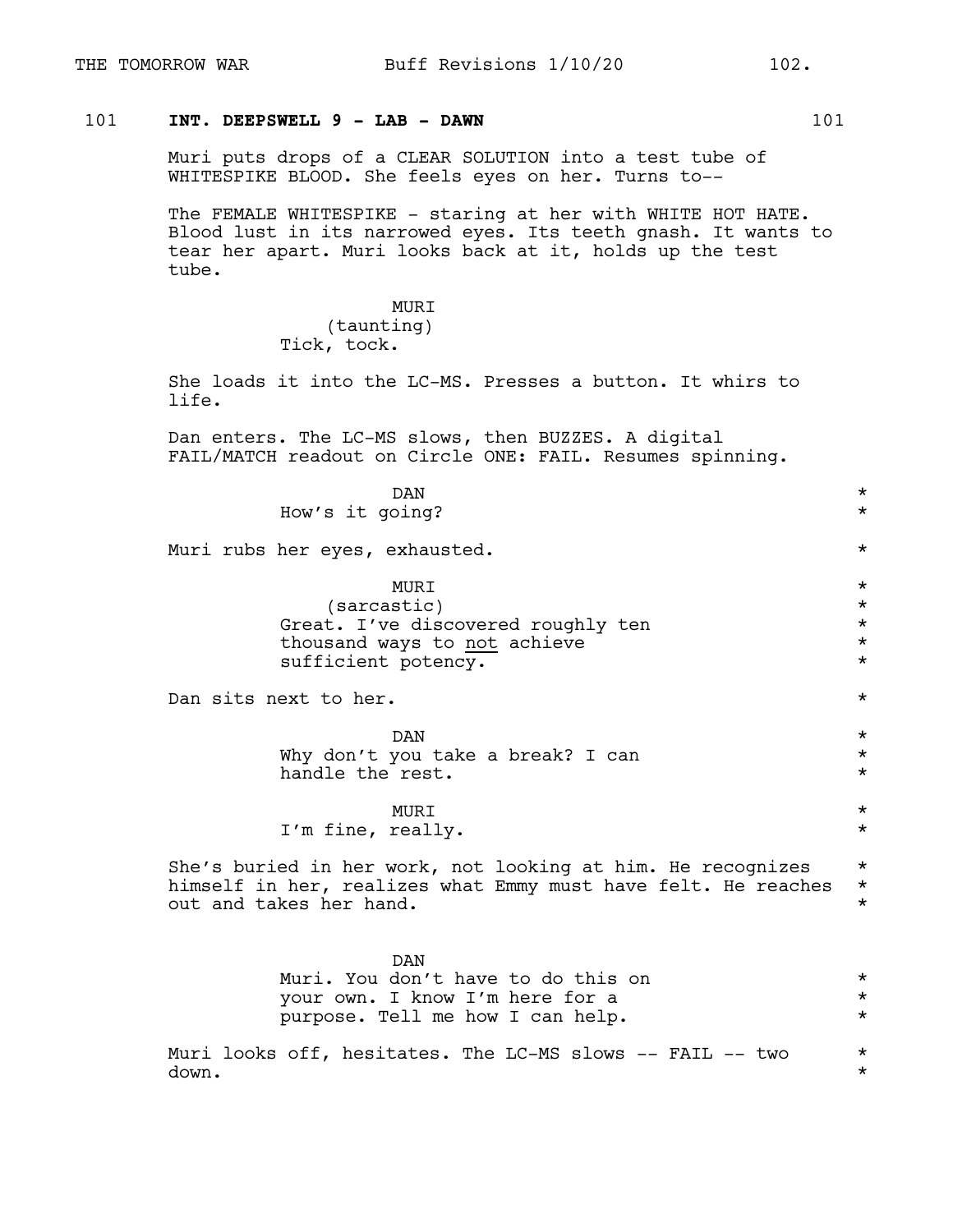MURI \* If this toxin works, I need you to \* take it back. We can't make more  $*$ here. But you have the resources  $*$ and ability in your time to mass  $*$ produce it and send it back.  $*$ Dan studies her for a beat.  $\star$  $DAN$   $\star$ And you want it sent back in these.  $*$ Dan holds up his jumband. Muri looks at him, shocked he  $*$ figured it out.  $\star$ DAN (CONT'D) \* Human beings are their primary food  $*$ <br>source... which makes them the only  $*$ source... which makes them the only \* reliable delivery method. \* The LC-MS slows -- FAIL -- three down. The female Whitespike \* STIRS in its restraints. MURI \* The jumpbands will only inject the  $*$ toxin into the bloodstream when it  $*$ registers a cardiac arrest. \* Muri sees the female's vitals rising. FAIL. Four tubes down. \* DAN It's smart Muri... \* MURI  $\mathsf{And} \ldots$  \* (this is the thing that's killing her) ...it's immoral. \* FAIL. Five. The FEMALE WHITESPIKE starts to CLICK.  $*$ DAN But the soldiers would already be \* dead, right? Why wouldn't they want their bodies used to kill these  $*$ things? \* The FEMALE'S CLICKING grows ever LOUDER -- DAN (CONT'D) You're asking that a few thousand  $*$ soldiers die so that the human race  $*$ can survive -- \*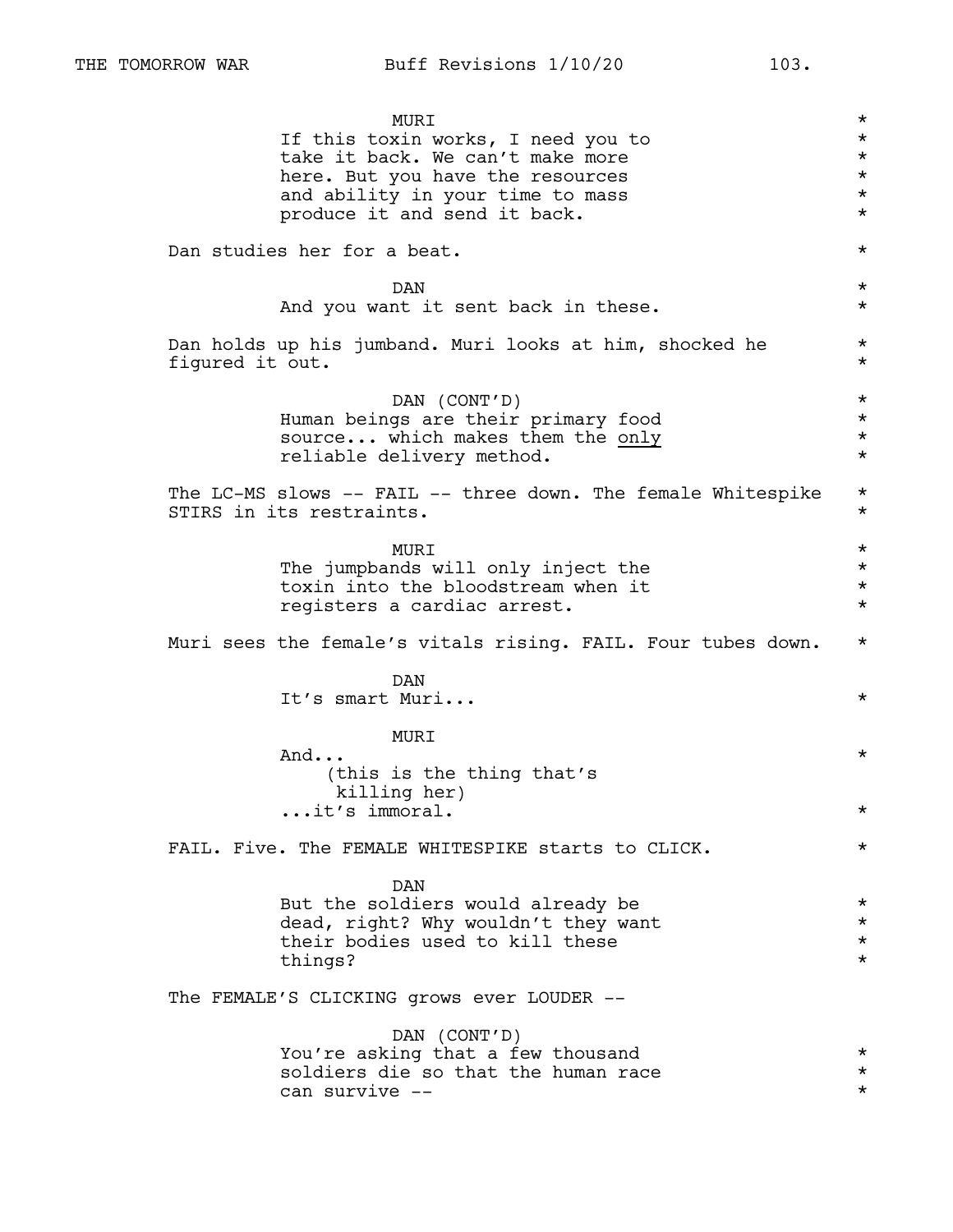FAIL. Six tubes down.  $\star$ 

MURI \*

We're going to send the soldiers into the Nests. Straight in. It's a suicide mission.

## DAN

We got out--

# MURI

Barely. And lost two SEAL teams in the process. I'd be dropping thousands of people into a NO-WIN situation - not hoping they'll kill a few Whitespikes and survive - but HOPING THEY WILL GO IN THERE AND DIE. We wouldn't be asking them to  $*$ fight, we'd be asking them to die.  $*$ 

DAN Muri if you brought me here to tell you to do it - I'm telling you - do it. End this. You can.

MURI (conflicted, struggling) \* I don't want to pray for the death of some people in order that others will live.

Dan sees his fractured child and it breaks his heart. DING. \* "MATCH" glows GREEN. They look at the screen. Muri looks at \* it, not thrilled. Almost dreading it. Dan looks at her, sees \* she's conflicted.

| DAN                                |  |
|------------------------------------|--|
| You did it. You figured out how to |  |
| save the world. Now you just have  |  |
| to do it.                          |  |

But before she can respond -- The FEMALE WHITESPIKE lets out A DEAFENING, PAINFUL, HIGH-FREQUENCY SCREAM. Dan and Muri cover their ears, the scream cutting through the walls, unsecured objects vibrate. ALARMS SOUND.

WARNING SIGNS flash on one screen then two, three, four.

102 **OMITTED** 102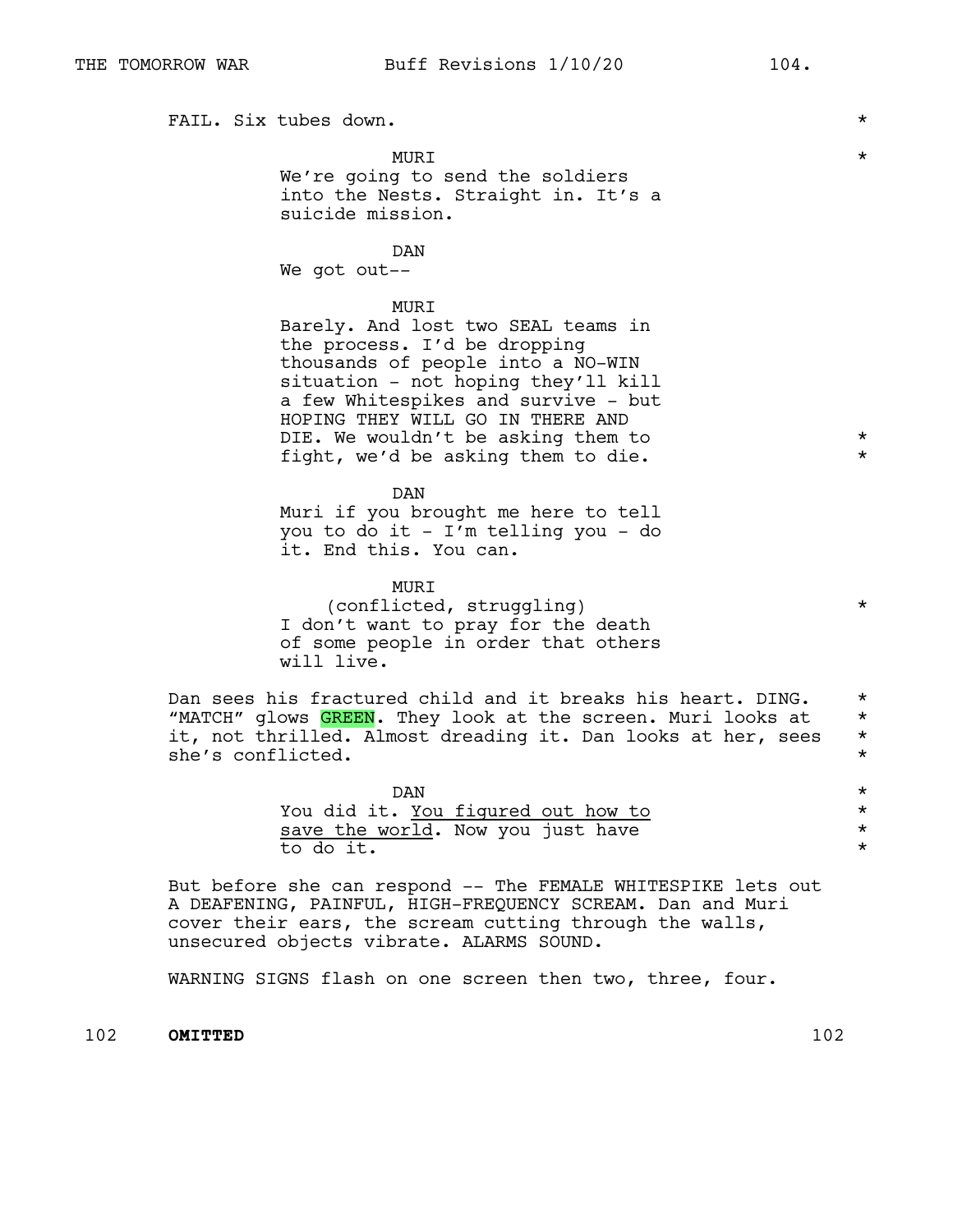# 103 **INT. DEEPSWELL 9 - LAB-INTERCUT DAN/MURI/FEMALE WHITESPIKE** 103

Dan's tension rises, watches the ALARM lights strobe when suddenly the building ROCKS violently--

> DAN What was that?

## MURI

My god...

ON THE LAB MONITOR: WE SEE DEEPSWELL SURROUNDED BY A SEA OF WHITESPIKES.

> MURI (CONT'D) The minefield.

- 104 OMITTED 104
- 104a **EXT. DEEPSWELL GREENWOOD AREA DAY** 104a

Greenwood stares aghast out to the perimeter.

GREENWOOD They found us!!

# 104b **EXT. DEEPSWELL - GREENWOOD POV** 104b

EXPLOSIONS - in the water - moving closer and closer.

GREENWOOD They've surrounded us!!

# 104c **EXT. DEEPSWELL - GREENWOOD AREA - DAY** 104c

GREENWOOD (he starts running) They are destroying the perimeter fence!!

# 105 **EXT. AERIAL SHOT - DEEPSWELL-9 - DAY** 105

Rapidly moving shadows of tens of thousands of Whitespikes swimming beneath the surface of the sea, boxing in Deepswell.

> ANNOUNCEMENT (O.S.) All military personnel to your battle stations.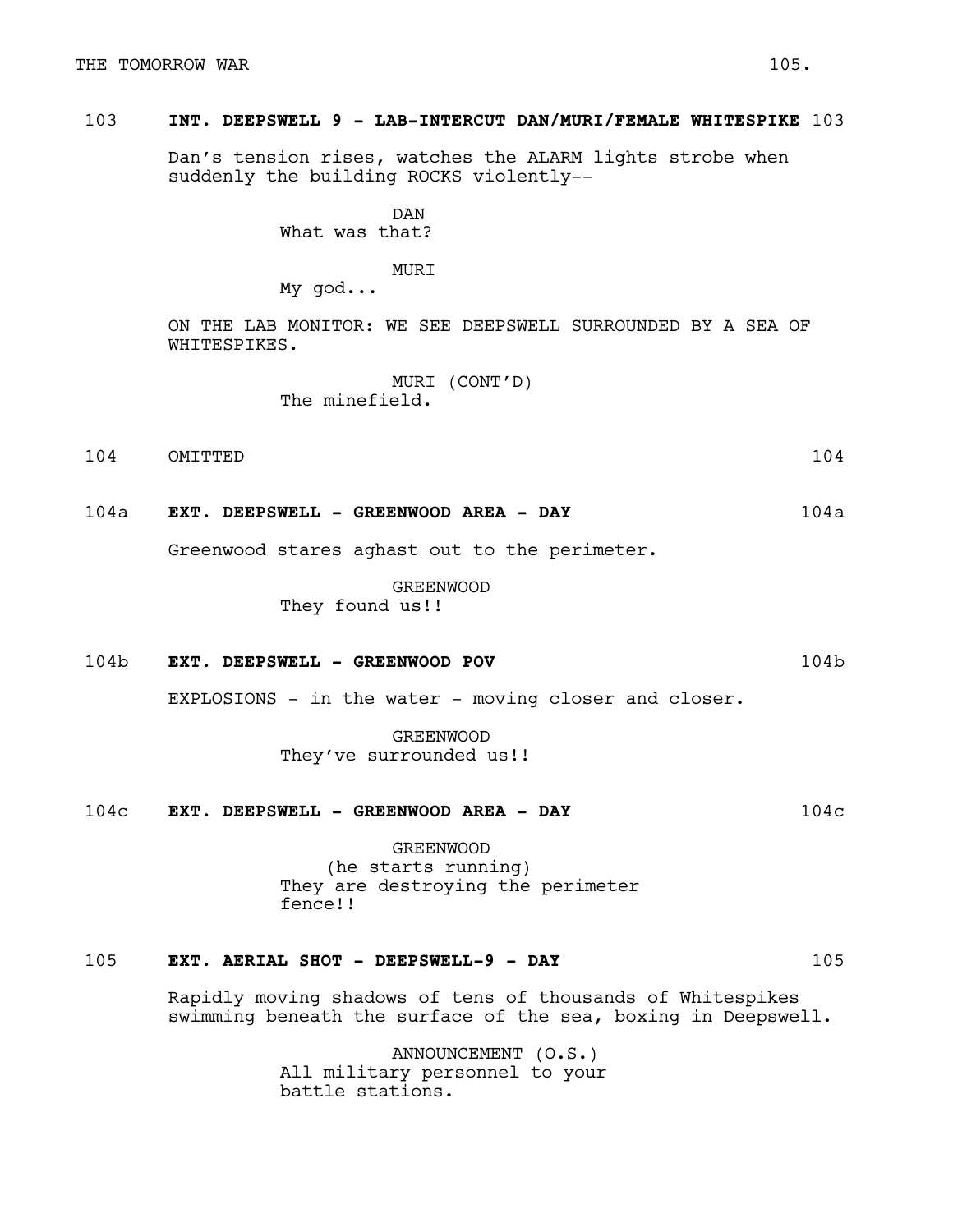#### THE TOMORROW WAR  $106.$

# 105a **EXT. DEEPSWELL - DAY** 105a

Rising shot - soldiers charging to their stations - we see the attack has started - GUNNERS start unloading their 50 calibers.

> ANNOUNCEMENT All civilians. Arm yourselves with whatever you can.

# 105b **EXT. DEEPSWELL - DAY** 105b

WHITESPIKES - swimming ferociously towards Deepswell. Rocket launchers fire missiles into the water - EXPLOSIONS - we see the creatures scale the Deepswell supports by the hundreds.

> ANNOUNCEMENT Fight for your lives and the lives of your family.

## 105c **INT. DEEPSWELL - LAB - INTERCUT DAN/MURI/WHITESPIKE** 105c

CLOSE - Female Whitespike screeches as it stares down Muri.

DAN (realizing) They are coming for her...

The centrifuge spins. ALARMS blaring. The female continuing to SCREAM. "MATCH" glows GREEN.

MURI

We did it.

But there's no smile. A burden shouldered. Dan clocks this.

MURI (CONT'D) I need to get you...

The centrifuge arm offers the TOXIN -- the liquid glows an IRRADIATED GREEN. Muri grabs THE VIAL.

> MURI (CONT'D) ...and this... to safety. (into comms) Greenwood!! Send the KILL TEAM to the lab. Their orders: execute the female. I'm taking Dan to the drone pad. I need you to protect the jumplink so he can jump back.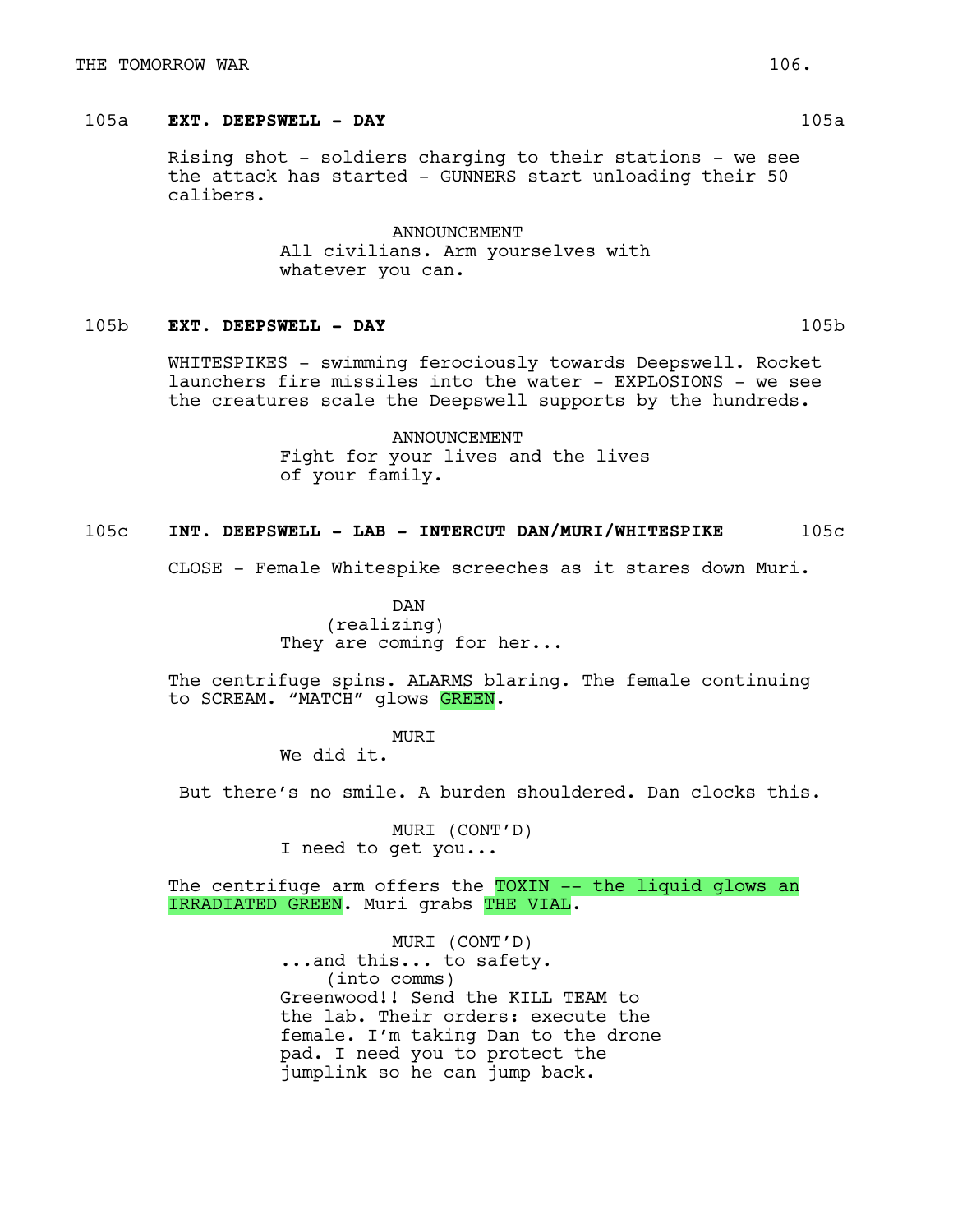# 105d **EXT. JUMPLINK TOWER - DAY** 105d

REVEAL: Greenwood at the highest position on Deepswell. Already protecting the Jumplink - armed to the teeth.

> GREENWOOD Way ahead of you. Be careful - the whole rig is crawling with Whitespikes.

## 105e **INT. - DEEPSWELL - LAB - DAY** 105e

Muri opens a weapons cabinet --

DAN We can kill her right now--

MURI That's all the toxin we have. You need to take it back. Make more. (throws Dan an MKZ) You have to survive.

They charge to the exit. The WHITESPIKE SCREAMS defiantly--

# 105f **EXT. DEEPSWELL-9 - MOMENTS LATER** 105f

Muri and Dan burst out of the lab. SIRENS ECHO. WORKERS and ARMED TACTICAL TEAMS rush across the open-air platforms.

Running -- leaping - Muri and Dan make the run of their lives through the complex maze of Deepswell. We ARC up to see the platforms being overwhelmed.

106-107 OMITTED 106-107

# 108 **INT. DEEPSWELL-9 - MOMENTS LATER** 108

MAYHEM is audible from every direction. Constant POP of automatic FIRE. ALARMS. CLICKING close by.

Muri puts on her pair of SPECIAL GLASSES - calls out:

**MURT** Drones -- to the east tower. Now!!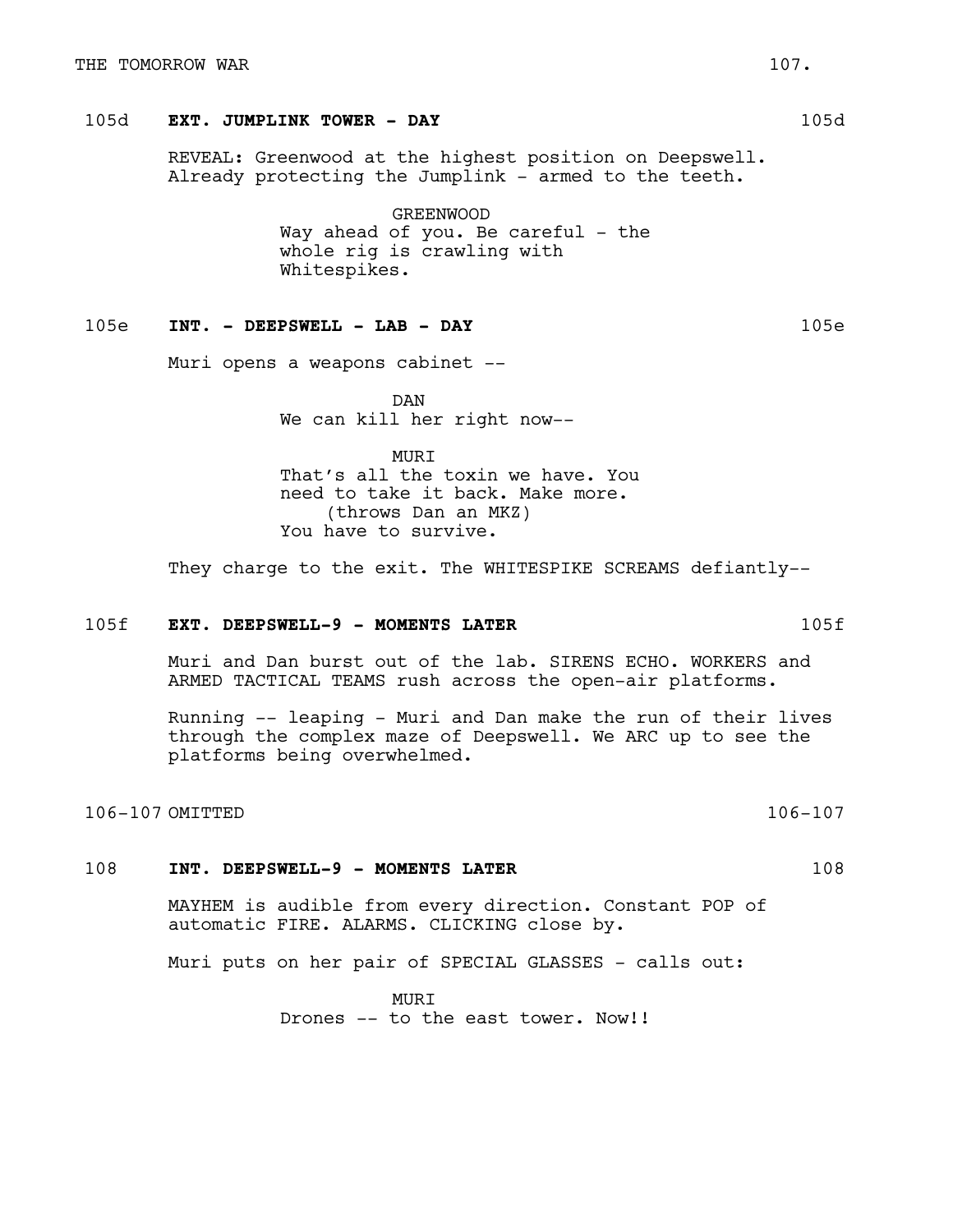# 108a **EXT. DEEPSWELL - DRONES - DAY** 108a

DRONES wake up and veer on Muri's command. We FOLLOW them as they traverse and find a wide look at Muri and Dan running.

DRONE POV - Dan/Muri and below them on the stairwell...

DRONE 100 bogeys on the stairwell. Your order?

## 108b **INT. DEEPSWELL - OPEN AREA - DAY** 108b

Dan and Muri - full sprint. Muri gives commands.

MURI Level one: EXECUTE!!

We INTERCUT - between Muri's commands and the Drones carrying out the action.

WIDE - lower stairwell.

DRONE Order confirmed.

The Drones destroy all Whitespikes.

MURI (O.S.) Level two: Execute.

CLOSE - DRONE - opening fire on Level two.

DRONE Order confirmed.

# 108c **EXT. DEEPSWELL - TOP OF STAIRS - DAY** 108c

Dan and Muri on a sprint - Whitespikes rise out of the stairwell ahead blocking their exit!!

DAN

Muurrii!!

MURI (O.S.) Level three. EXECUTE!

BLAM - the WHITESPIKE is SPLIT IN HALF - revealing the drone behind - Muri and Dan dive between the parting halves.

> DRONE Order confirmed.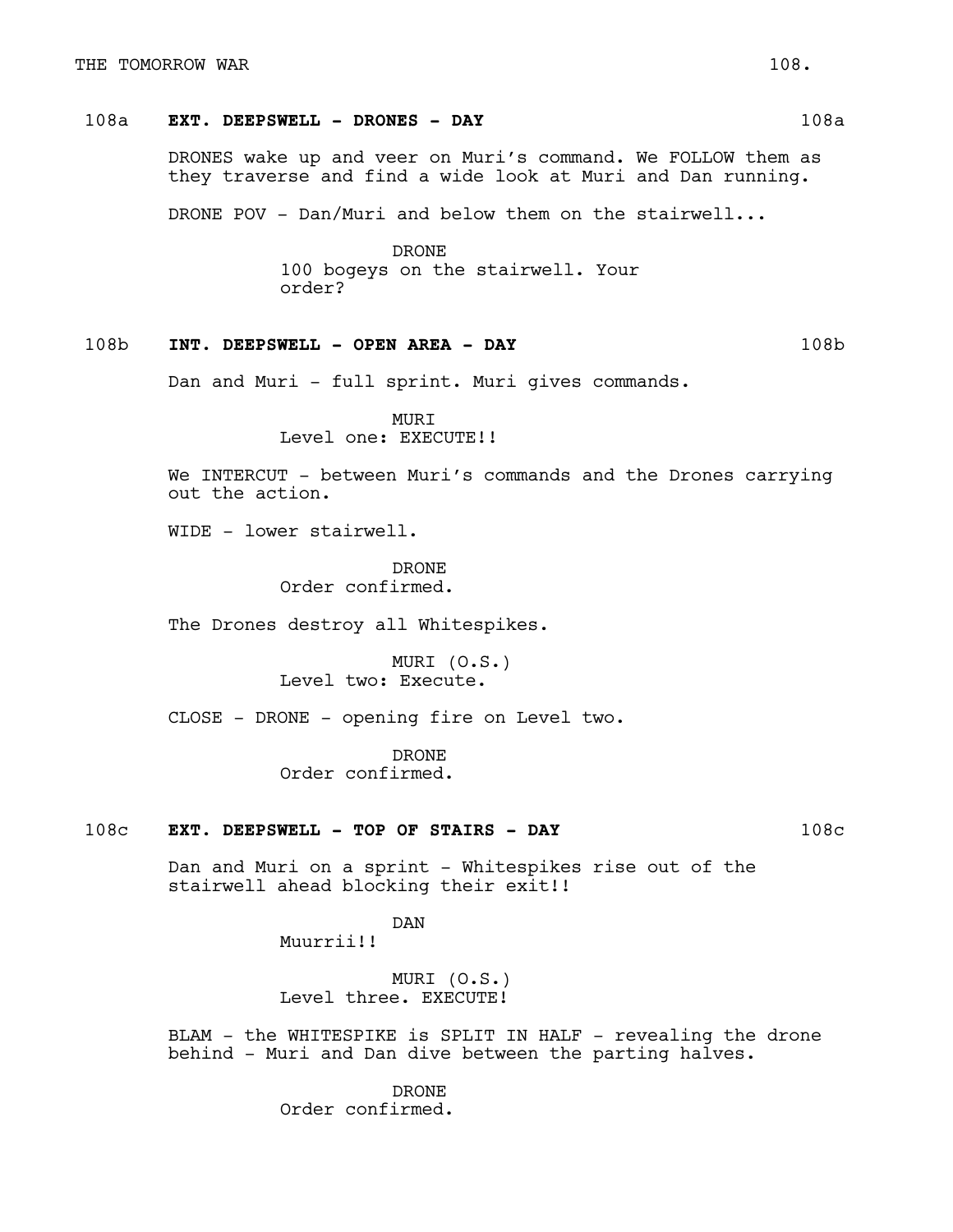# 108d **EXT. DEEPSWELL STAIRWELL - DAY** 108d

Dan and Muri - skip-jump down the stairwell.

KILL TEAM  $#1$  (O.S.) Commander Forester. This is the kill team.

## 108e **INT. DEEPSWELL LAB - DAY** 108e

Foreground - the cage - destroyed. The Kill team stunned.

KILL TEAM #1 The female has escaped!! Repeat the female has escaped.

#### 108f **EXT. DEEPSWELL - CORRIDOR - DAY** 108f

Muri wheels around a corner.

MURI

Dammit!

Dan hot on her heels, bobbing and weaving past pipes and girders.

#### 108g **EXT. DEEPSWELL - SOMEWHERE ELSE - DAY** 108g

Female Whitespike - running - focused - clearly on a mission. Two Whitespike Henchman at her side - a quick CLICK CLICK to both of them and they split off.

## 109 **INT. DEEPSWELL-9 - ENGINE ROOM - MOMENTS LATER** 109

Dan and Muri turn a corner past massive boilers --

A SOLDIER is attacked violently right in front of them - they retreat the way they came.

## 109aaA **EXT. DEEPSWELL-9 - CORRIDOR - CONTINUOUS** 109aaA

Dan and Muri run alongside the engine room. The FEMALE WHITESPIKE sees them from a parallel walkway and leaps over the railing, landing just behind them. Dan and Muri sprint, the female whitespike chasing after them!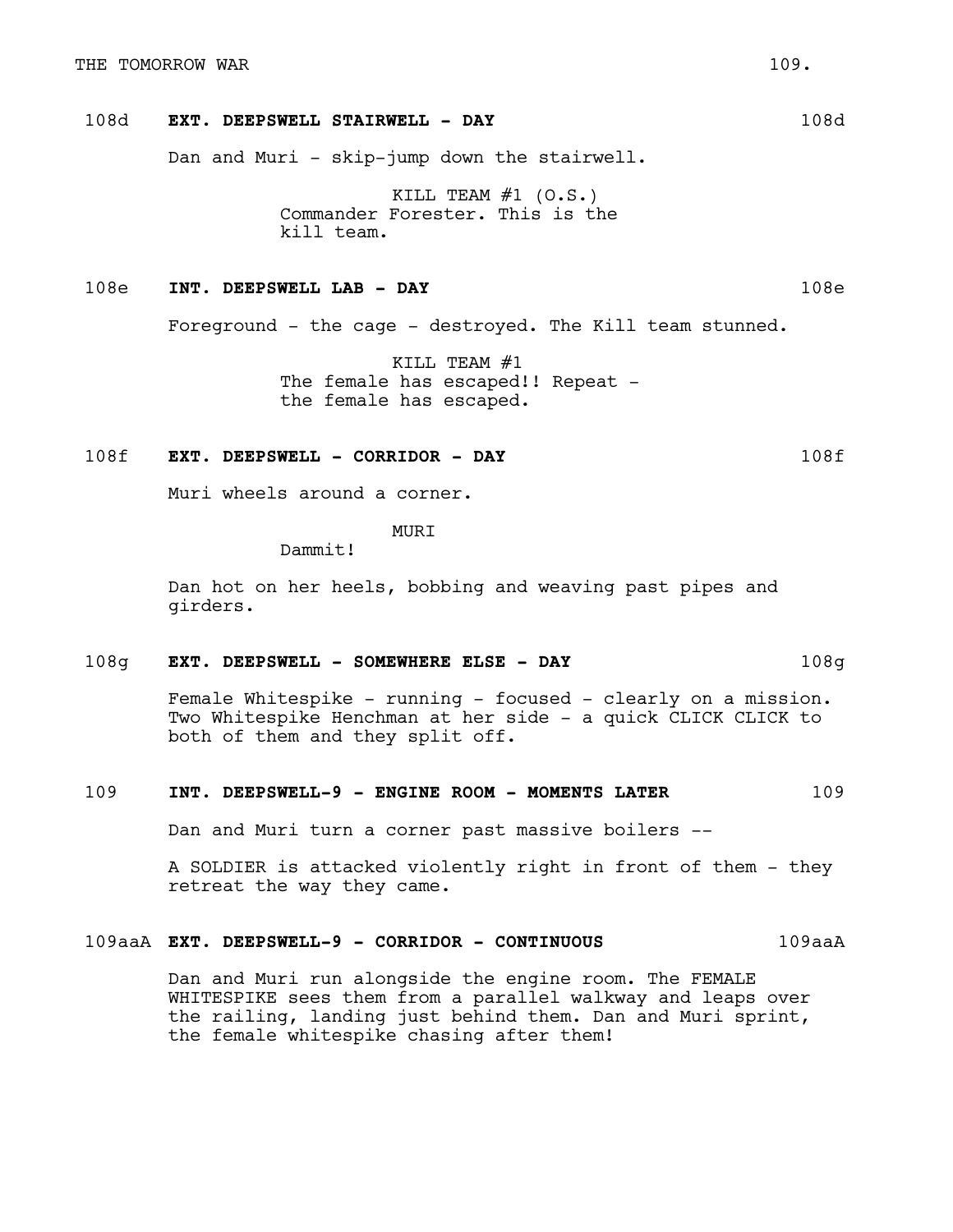## 109aaB **INT. DEEPSWELL-9 - ENGINE ROOM - CONTINUOUS** 109aaB

Dan and Muri run into the engine room, just as a SOLDIER is ATTACKED - dragged away screaming by one of the female's henchmen.

#### 109aaC **EXT. DEEPSWELL-9 - CORRIDOR - CONTINUOUS** 109aaC

Hugging the wall now - they watch as they see the FEMALE walking away from them. As it heads off to their left - they silently escape to the right.

As they exit our frame - a beat and the FEMALE comes CHARGING around the corner in hot pursuit.

ANGLE ON - Dan and Muri exiting the Engine room - another soldier is ATTACKED - dragged screaming away by one of the Females henchman - forcing Dan and Muri to change paths.

Putting them FACE TO FACE - WITH THE FEMALE.

Muri unloads on one of the boilers - it explodes in A BURST OF SCALDING STEAM. But the FEMALE charges right through --

#### 109a **INT. DEEPSWELLL HALLWAY - DAY** 109a

-- Then FREEZES - where are they?

ANOTHER ANGLE - Dan and Muri - sweating, leaning against a wall - holding their breaths. A beat - they realize the female has left.

They bolt to the open doorway.

#### 109b **EXT. DEEPSWELL GIRDERS - DAY** 109b

Dan and Muri precariously balance their way across the steel girders of Deepswell. They can see the drone pad ahead.

> **MURT** We are almost there!!

FFFFTT - SPIKES whiz through the air - hitting Muri in the stomach. She screams, topples off the girders.

DAN

Murrrri!!

Dan jumps down to where she has fallen.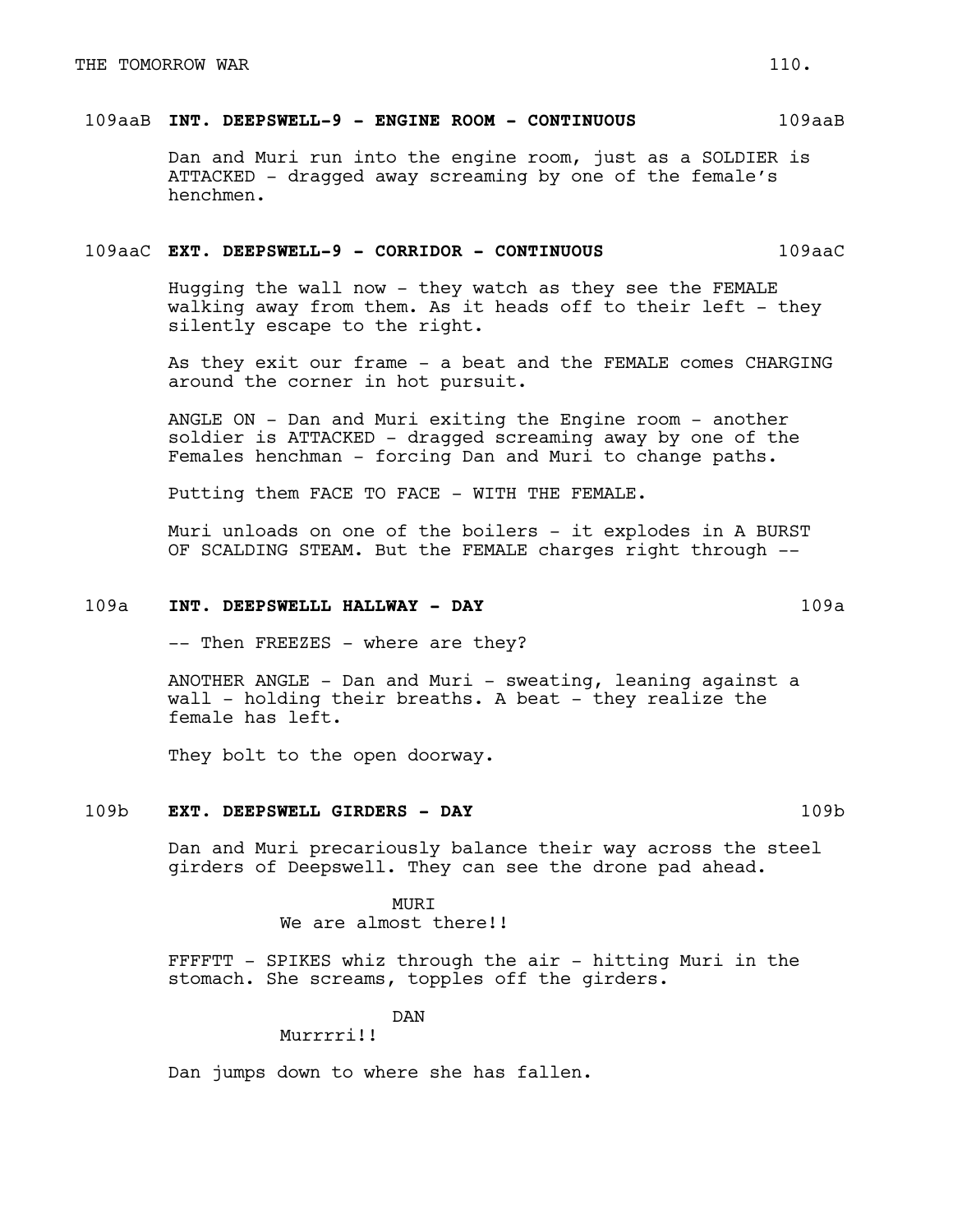# DAN (CONT'D)

Muri!

He looks up - sees the Female above them - staring down with pride. A tentacle comes up - poised - the other follows ready for the kill shot -

GUNFIRE! - whack - the Female takes it in the head - and topples from it's perch - hitting the side of the platform as it plummets into the ocean.

Dan looks up - Greenwood - from his perch. A nod of thanks.

Dan picks up Muri - starts running.

DAN (CONT'D) We have to get you to the drone.

# 110 **EXT. DEEPSWELL-9 - STAIRS - DAY** 110

Dan helps a pale, bleeding Muri up the stairs.

# 111 **EXT. GANTRY PLATFORM - BRIDGE - DAY** 111 \*

Dan and Muri race across the bridge. She's still holding the \* TOXIN. The world around them is ON FIRE.  $\star$ 

## 111a **EXT. GANTRY PLATFORM - THAT MOMENT** 111a \*

Muri falls to the ground - exhausted and in pain.

Dan finally gets a real look at her wound; deep, arterial, fatal. He blinks. Eyes fill.

> DAN Lie down.  $\star$

| <b>MURT</b> |  |  |  |  |                       |  |  |  |
|-------------|--|--|--|--|-----------------------|--|--|--|
|             |  |  |  |  | I don't feel so good. |  |  |  |

Dan tries to apply pressure to her wound--

 $\mathbb{D}\text{AN}$   $\qquad$   $\qquad$   $\qquad$   $\qquad$   $\qquad$   $\qquad$   $\qquad$   $\qquad$   $\qquad$   $\qquad$   $\qquad$   $\qquad$   $\qquad$   $\qquad$   $\qquad$   $\qquad$   $\qquad$   $\qquad$   $\qquad$   $\qquad$   $\qquad$   $\qquad$   $\qquad$   $\qquad$   $\qquad$   $\qquad$   $\qquad$   $\qquad$   $\qquad$   $\qquad$   $\qquad$   $\qquad$   $\qquad$   $\qquad$   $\qquad$ You're gonna be okay. \*

MURI \* I'm not going to make it.  $\star$ 

DAN Don't say that... Yes you are.  $*$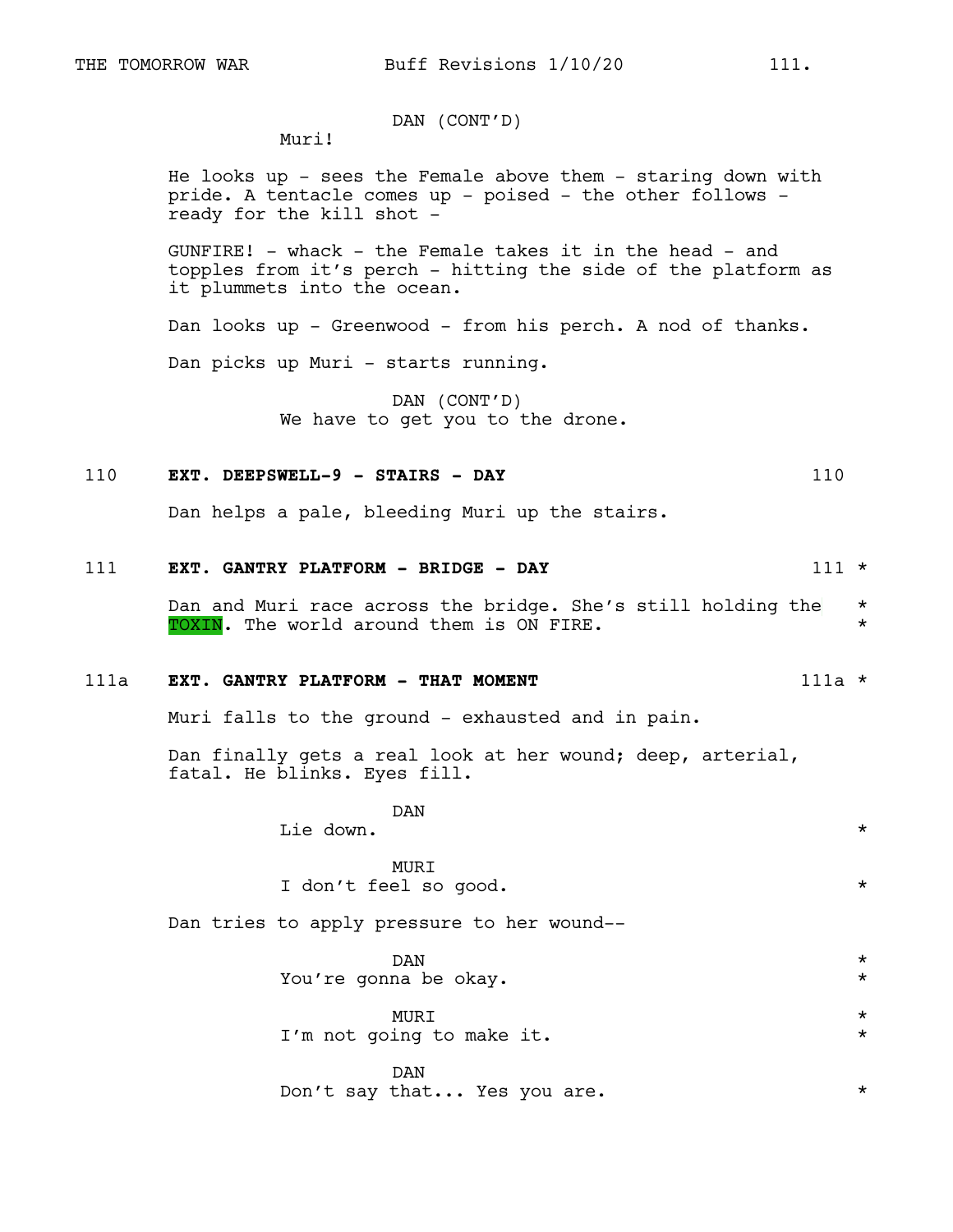|      | He looks in her eyes.                                                                                                                               |      | $^\star$                                     |
|------|-----------------------------------------------------------------------------------------------------------------------------------------------------|------|----------------------------------------------|
|      | DAN (CONT'D)<br>Everything's going to be okay.                                                                                                      |      | $^\star$<br>$^\star$                         |
|      | He's still the Dad she remembers.                                                                                                                   |      | $^\star$                                     |
|      | MURI<br>Listen.                                                                                                                                     |      |                                              |
|      | He moves hair from her eyes.                                                                                                                        |      | $^\star$                                     |
|      | MURI (CONT'D)<br>I'm sorry.                                                                                                                         |      | $^\star$<br>$^\star$                         |
|      | DAN<br>You don't                                                                                                                                    |      | $^\star$<br>$^\star$                         |
|      | MURI<br>No. I shouldn't have said all of<br>those things to you.                                                                                    |      | $^\star$<br>$^\star$<br>$^\star$             |
|      | <b>DAN</b><br>It's okay                                                                                                                             |      | $^\star$<br>$^\star$                         |
|      | MURI<br>I wanted to see you like this - I<br>wanted to see you like you were<br>when I was a kid. This is who you<br>are. This is what I remembered |      | $^\star$<br>$^\star$<br>$^\star$<br>$^\star$ |
|      | Tears stream down her face. With the last of her strength,<br>she EMBRACES HIM. Her head on his chest.                                              |      | $^\star$<br>$^\star$                         |
|      | MURI (CONT'D)<br>I love you Dad.                                                                                                                    |      | $^\star$<br>$^\star$                         |
|      | Just then: The hair on Dan's arms stands up, he looks down -<br>59 seconds. time slows                                                              |      | $^\star$                                     |
|      | <b>DAN</b><br>NO.                                                                                                                                   |      |                                              |
|      | The platform rocks. Dan turns - revealing--                                                                                                         |      | $^\star$                                     |
|      | The FEMALE WHITESPIKE!!                                                                                                                             |      |                                              |
| 111b | EXT. DRONE PAD - DAY                                                                                                                                | 111b |                                              |

Explosions, fire - Whitespikes crawling on every structure and the Drone Container tilted drastically being weighted down by the FEMALE hanging off the back -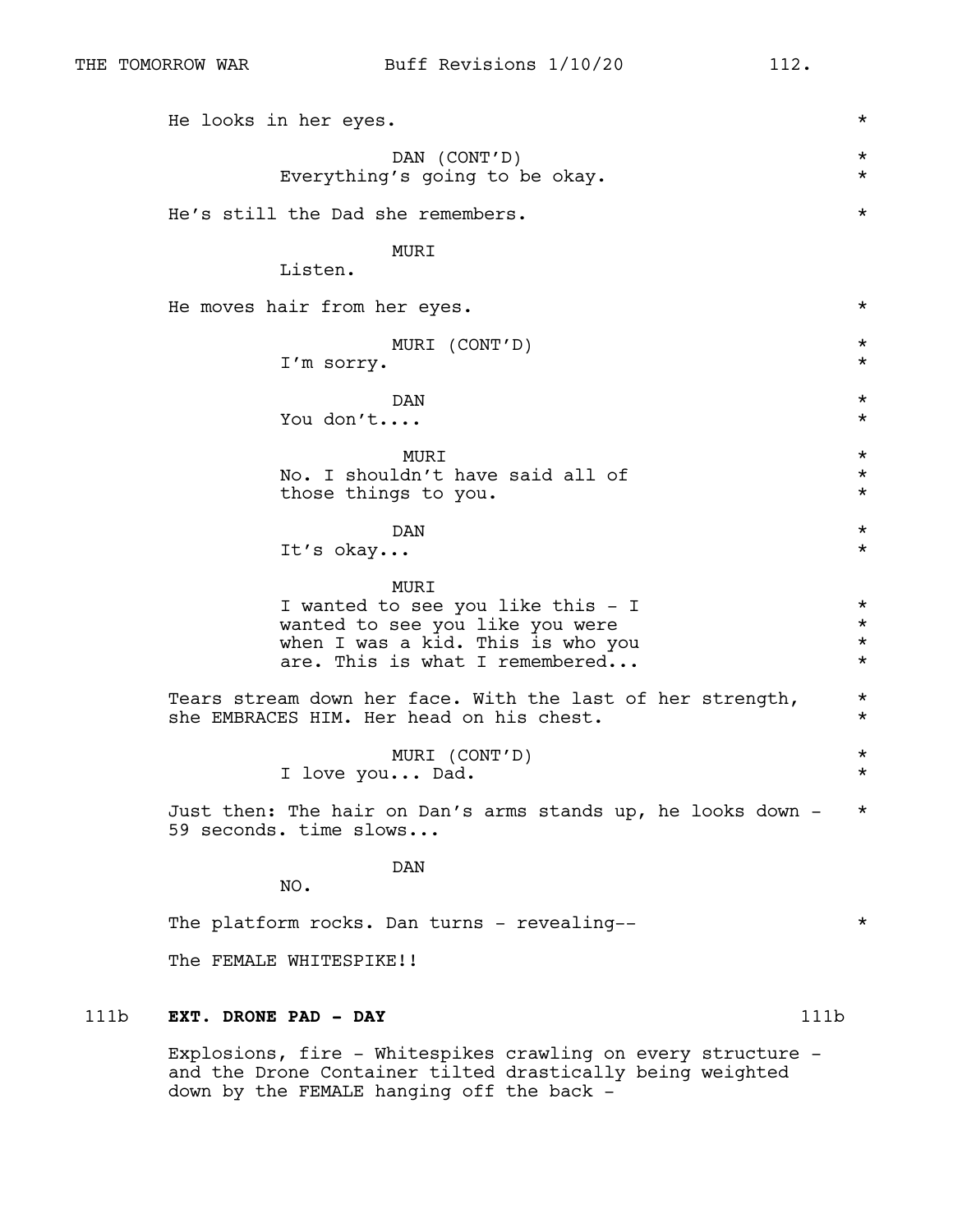# 111c **INT. DRONE CONTAINER - DAY** 111c

Dan leaps - sliding down - reaching out - GRABBING HER HAND.

Muri fights - holding onto THE TOXIN.

Dan - trying to pull Muri back in - holding onto his child for dear life - he catches a glimpse of his jump band -  $21,20,19 -$ 

Muri sees it as well. She's panting. Each breath agony. Eyes going glassy. She realizes what she has to do--

-- she lets go -- and as she slips away - her eyes on her Dad - she tosses him THE TOXIN.

Dan catches it - his jumpband down to the last seconds - he watches his daughter fall slowly into a sea of Whitespikes -

## 111d **EXT. DRONE PAD - DAY** 111d

CUT AROUND TO SEE:

Passengers leap from overwhelmed Cruise Ships. A Black Hawk covered with Whitespikes takes off, banks sharply, arcs into the ocean. An EXPLOSION rocks the rig, a platform leg buckles, the structure collapsing. Underwater mines EXPLODE, rip a hole in the fleeing Cruise ship.

A bloody Major Greenwood FIRES protecting the Jumplink until he's out of ammo. He is OVERRUN.

We circle around the Drone Container - Dan hanging out the open door - Muri being swallowed up. The end of humanity as we know it.

#### 111e **INT. DRONE CONTAINER - DAY** 111e

DAN'S LIMBS WON'T MOVE. NO SOUND COMES FROM HIS THROAT AS THE LAST IMAGE HIS EYES SEE IS A MASS OF WHITESPIKES FALLING ON HIS CHILD. AND HIS JUMPBAND GOES TO ZERO--

HE VANISHES.

CUT TO BLACK.

Blackness. The rising SOUND of a BEATING HUMAN HEART.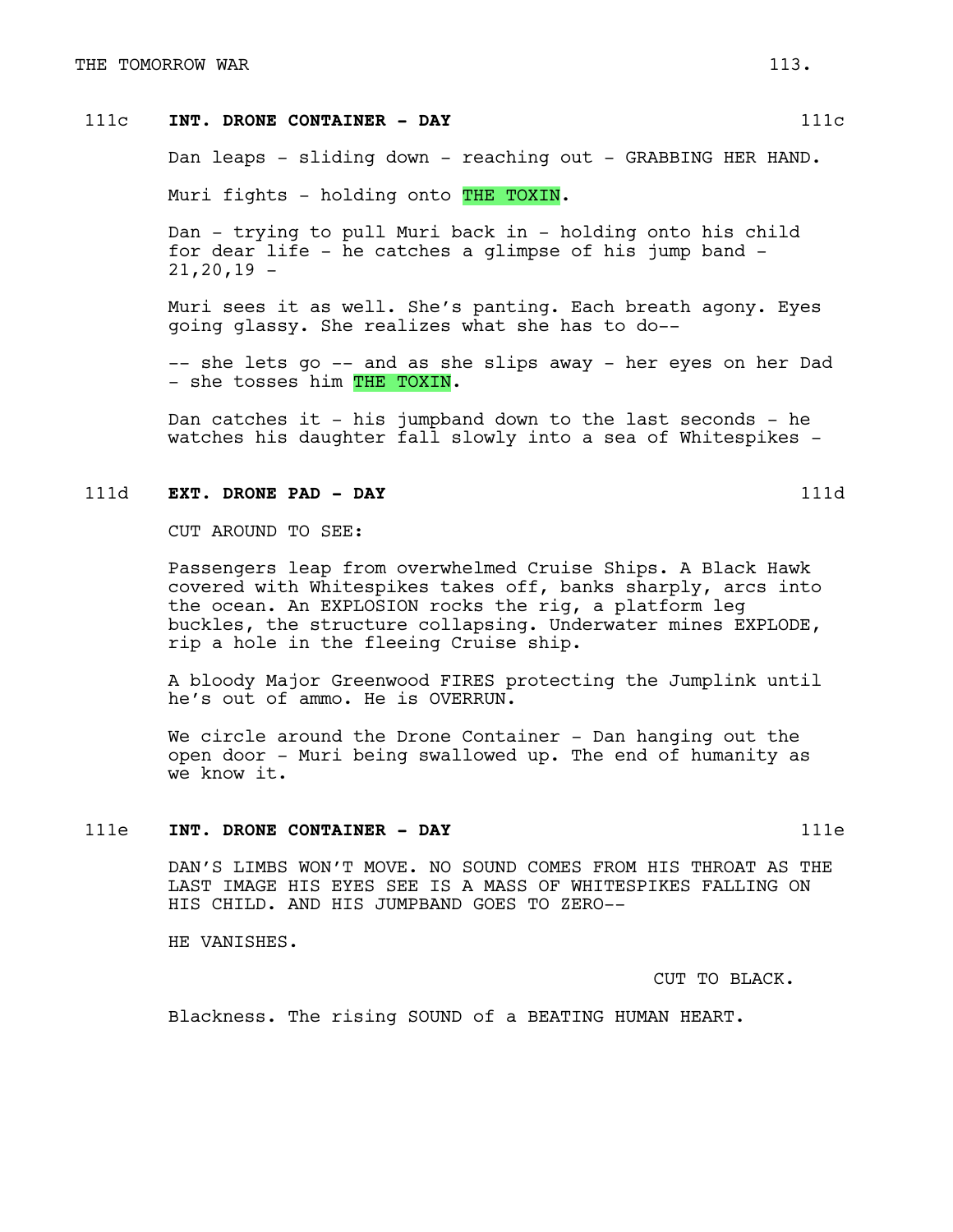# 112 **EXT. ARMY BASE - FIELD - DAY** 112

Still for a moment, then: DAN APPEARS feet above the ground, body-slams into the field.

Forty-seven other Draftees materialize. Thud into the grass. Dan fights to stay conscious.

> LT. HART Forester. *Forester*.

They pick him up. Drop him on a GURNEY. Dan's eyes jerk open.

MEDIC Some damage in the left--

LT. HART Can he hear me?

Dan's eyes go from vacant to focused.

DAN (he croaks out) The Toxin.

DAN The green vial. Do we have it?

LT. HART It's in your hand.

Hart opens Dan's closed hand. In it; VIAL OF GREEN TOXIN.

DAN We need to make more of this, send it back-- it will kill them, even the femal--

LT. HART (panicked) The Jumplink just went offline. We can't send anything back. Unless you're going to tell me someone there has a plan....

There's a silence as Dan's eyes drift to meet hers. He shakes his head.

Hart backs up, loss curdling inside her. It all hits her. She can't face Dan or anyone. She exits. ANOTHER DRAFTEE is next to Dan. It's Charlie. He turns to Dan.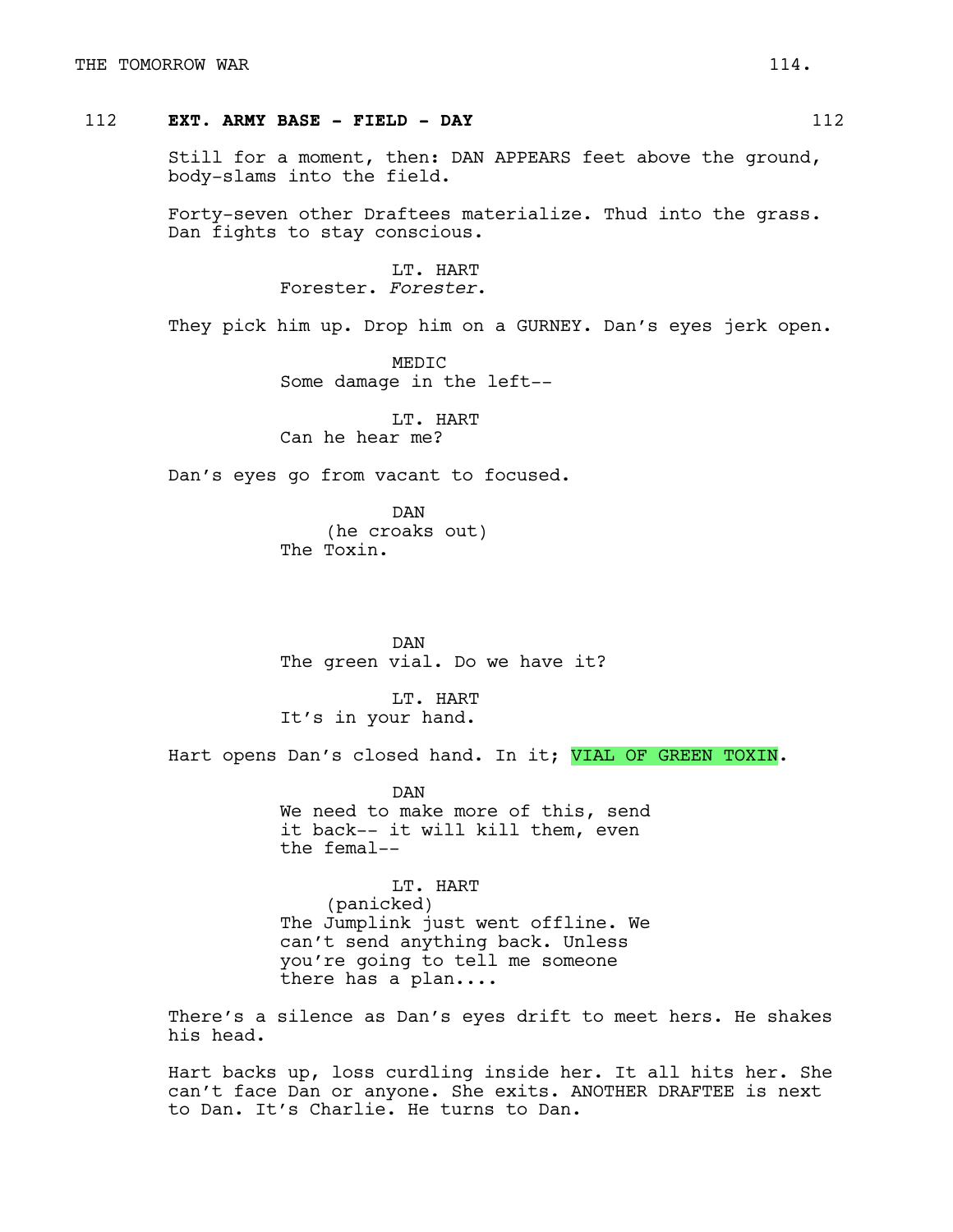CHARLIE (barely gets out the words) I hid.

They are both vegetables.

#### 112a **INT. COACH BUS (MOVING) - DAY** 112a

Dan sits mid-bus, window seat, outline of the Jump-band on his arm. Numb. Around him forty seven survivors; bandaged, scarred, traumatized. One Draftee mumbles to himself, rocks.

#### 112b **EXT. V.A. - THAT MOMENT** 112b

The one-bus caravan pulls into a receiving lot. FAMILIES hold WELCOME signs, cry, shout, wave.

Dan walks off the bus. Through the crowd he sees Emmy.

She smiles, waves, in a pretty I-made-an-effort dress.

Dan staggers towards her, hands start to tremble. Emmy recognizes what she's seeing, her smile fading. Dan's eyes reach hers, she forces a happy face.

#### 112c **EXT. THE FORESTER HOUSE - DAY** 112c

The minivan pulls up. Emmy driving, Dan riding shotgun, looking dazed. They get out of the car.

# 113 OMITTED 113

#### 114 **INT. THE FORESTER HOUSE - LIVING ROOM - THAT MOMENT** 114

They enter. He's not ready for this: Muri, holding a welcome home sign, comes running --

#### MURI

Dad!

Dan STARES at her as she runs to him. Little Muri. His HEART THUMPS. His breath goes shallow. His head starts to RING as she jumps into his arms. She squeezes him, makes PLAYFUL LION SOUNDS made nightmarish with his head's awful RINGING.

Emmy looks at him, mouths SILENT words, concern on her face.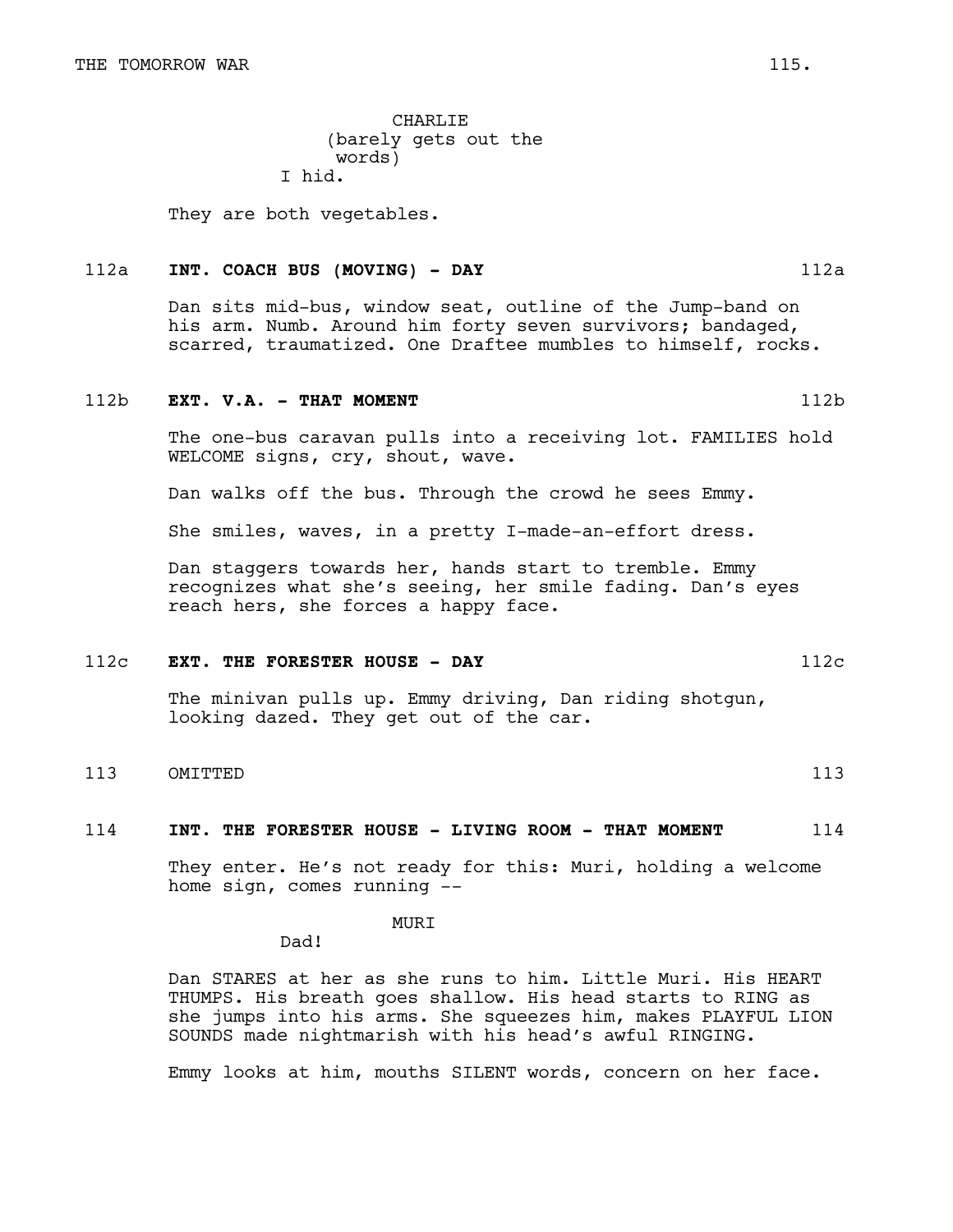Dan closes his eyes. THE RINGING GROWS UNBEARABLE AS DAN HOLDS MURI'S BODY TIGHTER AND TIGHTER, AS IF PROTECTING HER FROM THE APPROACH OF SOMETHING HORRIBLE, AS IF TO NEVER LET HER GO.

Suddenly, Muri's small voice cuts through the ringing SOUND.

MURI (O.S.) (CONT'D) Dad? You're squeezing too tight.

EMMY

Dan! Stop!

Dan's eyes SUDDENLY JERK OPEN as Emmy stands over him, PULLING MURI FROM DAN'S ARMS. The RINGING in Dan's ears suddenly STOPS. He releases his grip. Emmy scoops up Muri.

# MURI

(soft) I'm okay.

Emmy looks at Dan, motionless, her eyes brimming.

115-117 OMITTED 115-117

#### 115a **INT. THE FORESTER HOUSE - MASTER BEDROOM - NIGHT** 115a

Emmy stirs in bed. She reaches for Dan but he's gone. She sits upright, looking around the dark bedroom. The DIGITAL CLOCK on the nightstand reads: **3:23am**

## 116b **INT. THE FORESTER HOUSE - SECONDS LATER** 116b

Wearing a long white tee-shirt, Emmy walks down the dark hallway, looking for Dan. She checks the BATHROOM, the LIVING ROOM, then slowly opens the interior door into Muri's room.

Dan sits on the floor, stares at his sleeping daughter.

## 117c **INT. HALLWAY OUTSIDE MURI'S ROOM - MOMENTS LATER** 117c

Dan and Emmy stand, far apart, in the hallway outside Muri's bedroom. Dan looks off, tortured.

> EMMY You should come to the VA. You don't have to talk to me, you can talk to somebody else, but you need to talk.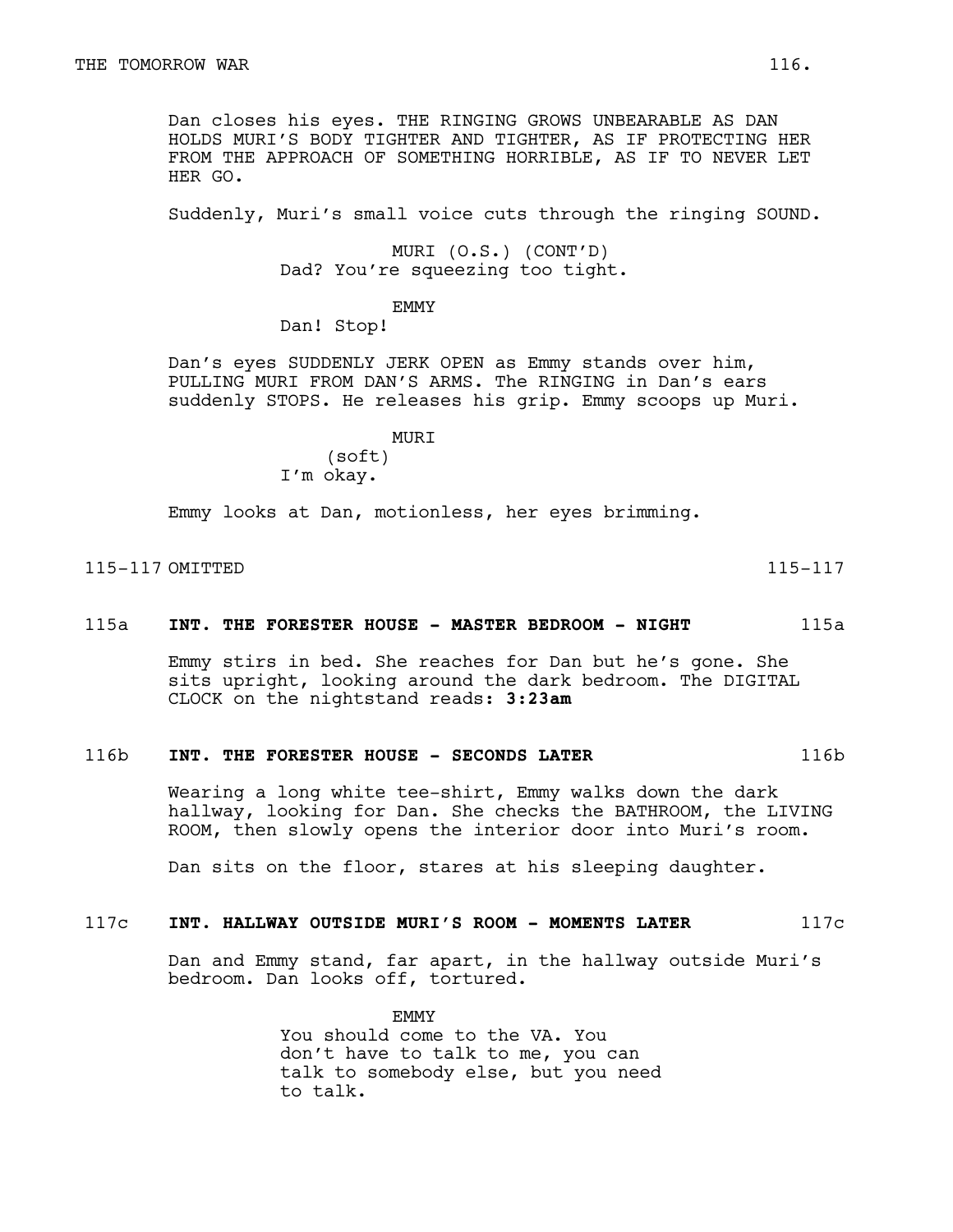Dan nods. She's right. He sits down on the floor, back against the wall. He buries his face in his hands, deep in his own head. Emmy knows what this means, and turns to go back to the bedroom when --

> DAN Em... sit with me?

Emmy, a little taken aback, joins him on the floor. They sit in silence for a beat, until finally...-

> DAN (CONT'D) She was there. Our baby.

Dan turns to Emmy, really looks at her, for the first time in a long time, eyes filling --

> DAN (CONT'D) Grown and strong and a scientist and fighting so hard...

Emmy grabs his near arm, shocked --

EMMY Wait. You saw Muri?

DAN

You know how she is now, gets an idea in her head and can't let go --

Emmy smiles, eyes shining, imagines a grown Muri.

EMMY Obsessive?

DAN She's exactly the same.

Emmy is blown away.

DAN (CONT'D) (nods) We worked together. On this.

He has the TOXIN.

DAN (CONT'D) She made this. She figured it out. She was going to kill them all. Save the world.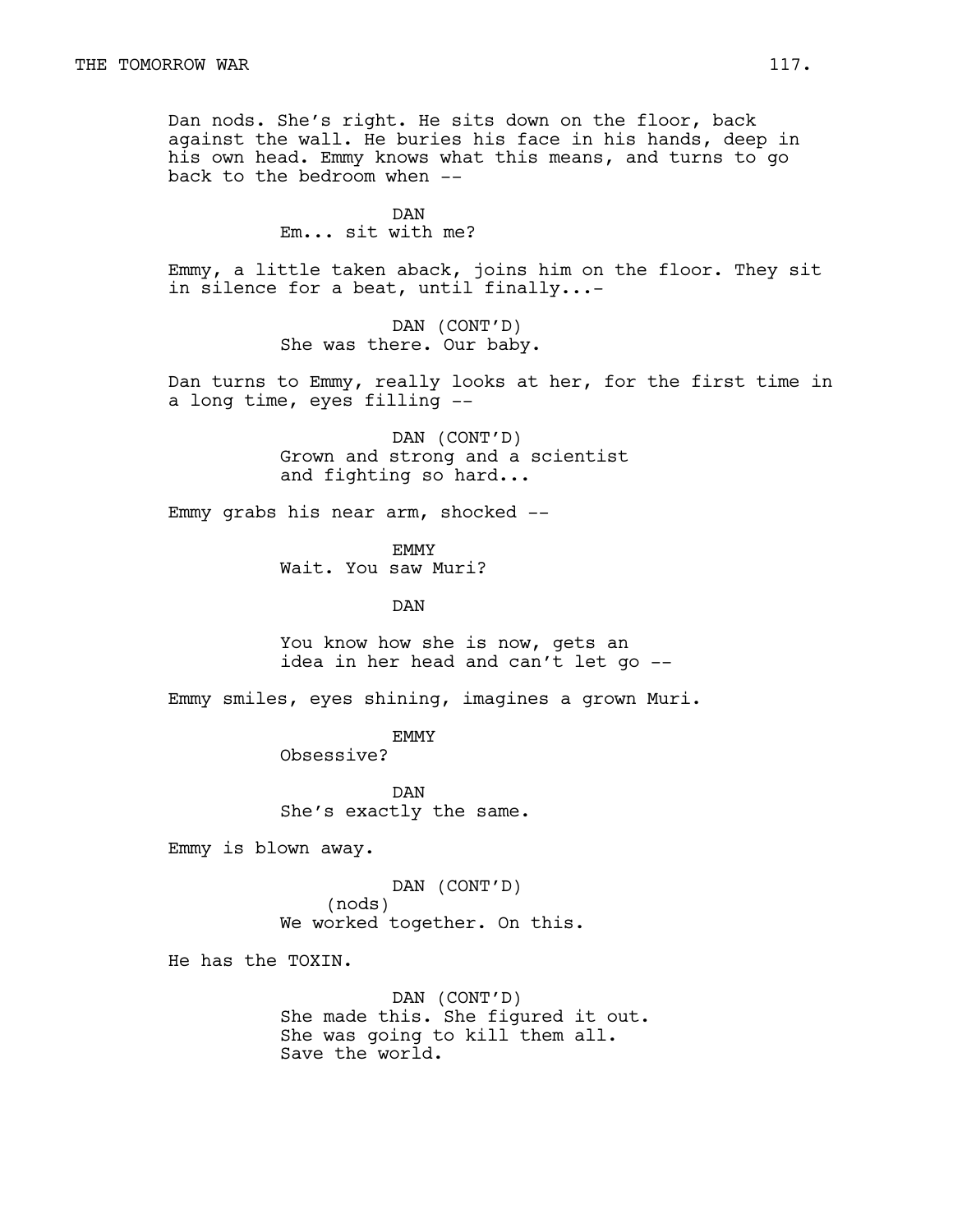He looks at the toxin. Frustration sets in.

DAN (CONT'D) We have the solution. And no way to use it.

He looks to Emmy, needing her.

DAN (CONT'D) There has to be a way. Right? We can do this. We can figure it out.

EMMY I mean, what do we know? We know when and where they land.

DAN Sort of. The first attack was in northern Russia --

EMMY We could be waiting for them. If there's a whole Army with gallons of this stuff waiting for them when they get off their ships --

DAN There were no ships.

EMMY But they had to have come here somehow--

DAN I know. But there were no satellite images of rockets in orbit, nothing. They searched everything. They were just "here".

Emmy looks off at the peacefully sleeping Muri. Above Muri's bed, the drawing of Selman Waxman. Emmy notices it, gets an idea... wheels turning...

> EMMY Just because they attacked in 2048 doesn't mean that's when they got here.

She turns back to Dan.

EMMY (CONT'D) What if they landed in '47? Or '46 or '45? Middle of nowhere Russia--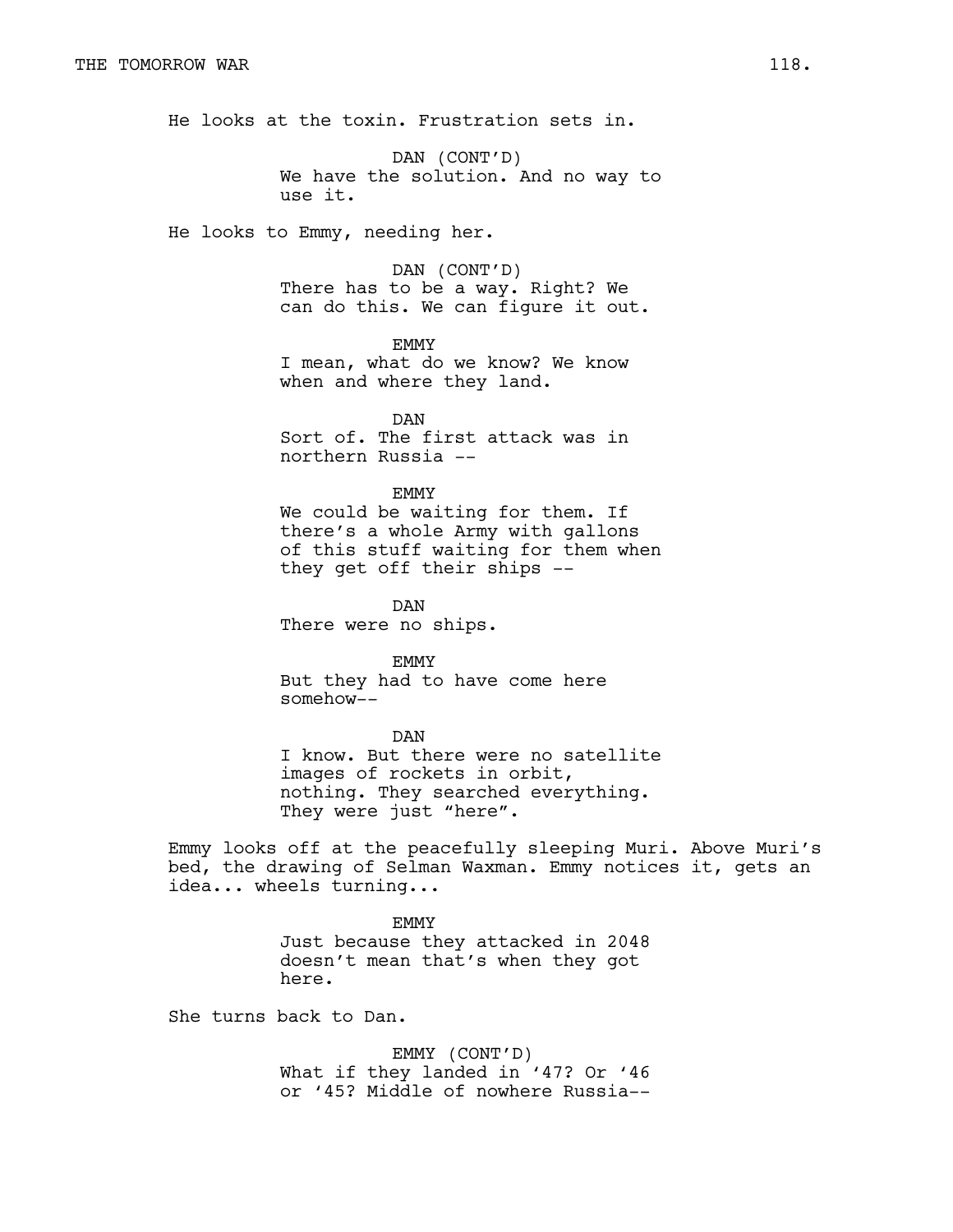Wow. Dan sits up. Can it be that simple?

DAN

There's no footage of their ship or where they landed because--

EMMY We're looking at the wrong year.

They look at each other. Holy shit!

- 117d OMITTED MOVED TO SC. 130AB 117d
- 118 OMITTED MOVED TO SC. 130AD 118
- 119-120 OMITTED 119-120
- 121 OMITTED 121
- 121a OMITTED 121a
- 121b OMITTED 121b
- 122 **INT. GEORGIA TECH CHARLIE'S OFFICE DAY** 122

Dan comes in. Charlie is at his desk, staring into the middle distance, tears in his eyes. He has earbuds in. He doesn't see Dan.

DAN

Charlie?

Dan slowly approaches, puts a hand on Charlie's shoulder. Charlie jumps.

DAN (CONT'D)

Sorry.

He takes the earbuds out, holds them up, a bit sheepish.

CHARLIE If I don't listen to music, all I hear is...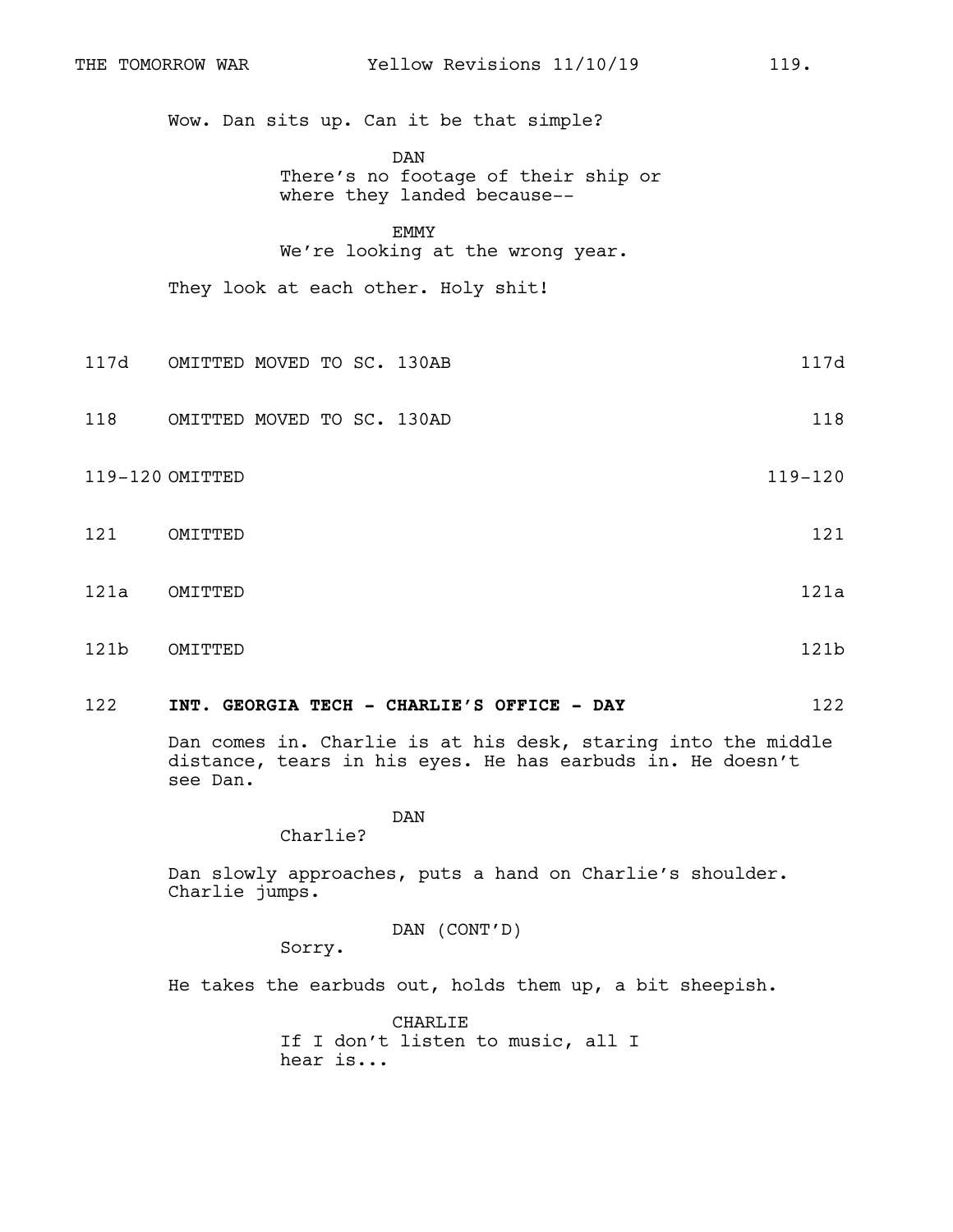# DAN

Yeah.

Charlie looks at a FRAMED PHOTO of him and his wife.

## CHARLIE

There was no point to any of it.

DAN

Charlie. There might be a way we can still stop the war. And not with fighting. Just you, me, and that big science brain.

CHARLIE

How?

#### DAN

Is it possible the Whitespikes landed before 2048? They searched all over Northern Russia where they were first sighted and never found any sign of impact. They can't have landed there, right? They must've landed somewhere else. Is there any part of the world remote enough that they could go undetected for a couple years?

#### CHARLIE

They found plastic at the bottom of the Mariana Trench. There aren't many untouched places left on Earth, but... it's theoretically possible. The Whitespikes do nest underground. Maybe they hibernated. Mated. Built up their numbers before attacking.

#### DAN

If there are so few places they could hide undetected, it shouldn't be too hard to monitor those for anything crashing into them, right? A meteor, a pod of some kind.

#### CHARLIE

It'd be easier to narrow down if we had some evidence to analyze...

Charlie and Dan get the same idea at the same time and look at each other. Dorian.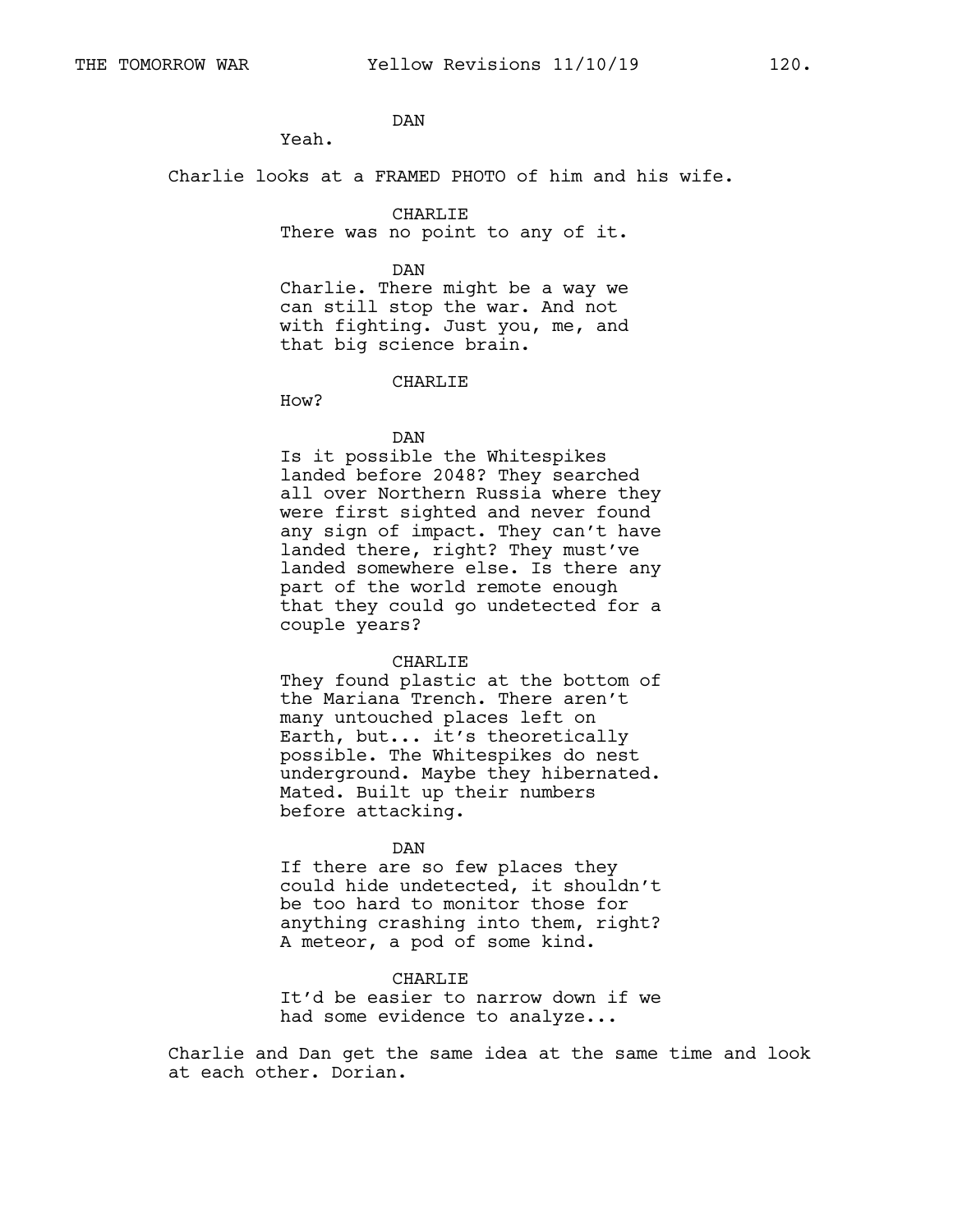# 122a **INT. UPSCALE HIPSTER BAR - DAY** 122a

Dorian sits at a TRENDY UPSCALE BAR, drinking vodka. The bar is pretty empty, seems closed. Dan and Charlie walk in. Dorian is not happy to see them.

## DORIAN

Did you miss me?

Dorian finishes his drink, reaches over the bar to grab a bottle. Dan notices there's no bartender.

> DAN Guess there's no one to stop you.

Dorian refills his glass.

DORIAN *Stop* me? There's no stopping anything.

Dorian nods to a TV playing news footage of riots.

DAN We could end all of this. But I need your claw.

DORIAN It's over. We broke the world.

Dorian drops the bottle back behind the bar. Dan studies him for a beat. Watches Dorian drinking.

> DORIAN (CONT'D) The future's here to make us pay for our sins. No sense fighting it. It comes for us all.

Dorian spits on the floor in disgust. A beat as Charlie and Dan exchange a look - the reality slowly dawning on them.

> DAN You're sick, aren't you?

CHARLIE Yeah and not just like, in the head. Like sick, sick.

Dorian hesitates, then...

DORIAN I don't know about you guys but when they told me I was gonna die in six months... I had to know. (MORE)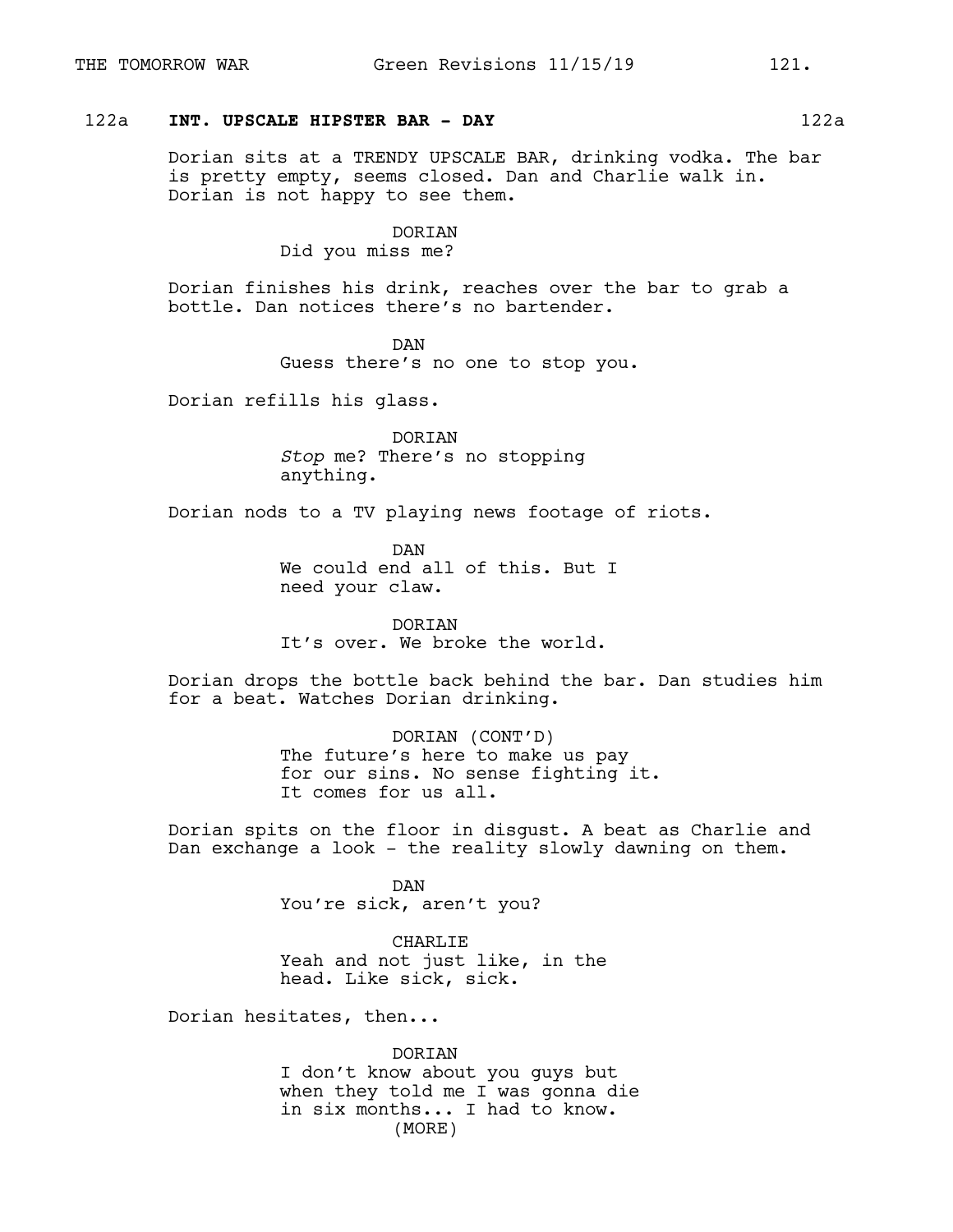I couldn't just sit there with it. It was eating me up. Army guy said they weren't allowed to say cause, but break a few fingers in the parking lot and pancreatic cancer pops out. DORIAN (CONT'D)

DAN I'm sorry. (beat) For the Army guy.

Dorian can't help but laugh a little. Eases the tension.

#### DORIAN

Here, I was a dead man with nothing. Here, I'm supposed to die. But in the future: I got nothing to lose. I live while everyone around me dies. I'm larger than life. I'm a T-Rex. A hero. A god. There's gotta be a reason for that.

DAN And what do you think that is?

DORIAN (smiling) Maybe it's because I'm pretty.

Charlie laughs. Dorian shoots him a look and he turns it into a cough.

> CHARLIE Could really be a number of different reasons. (nervous) Lotta scenarios at play here.

DAN I think it's because you're supposed to help us. You said you'd rather die in the war than live a slow death back home.

Dorian throws back a shot - studying Dan.

CHARLIE I can't imagine the drinking is helping the cancer situation.

Dorian shoots him a death stare. Charlie backs down.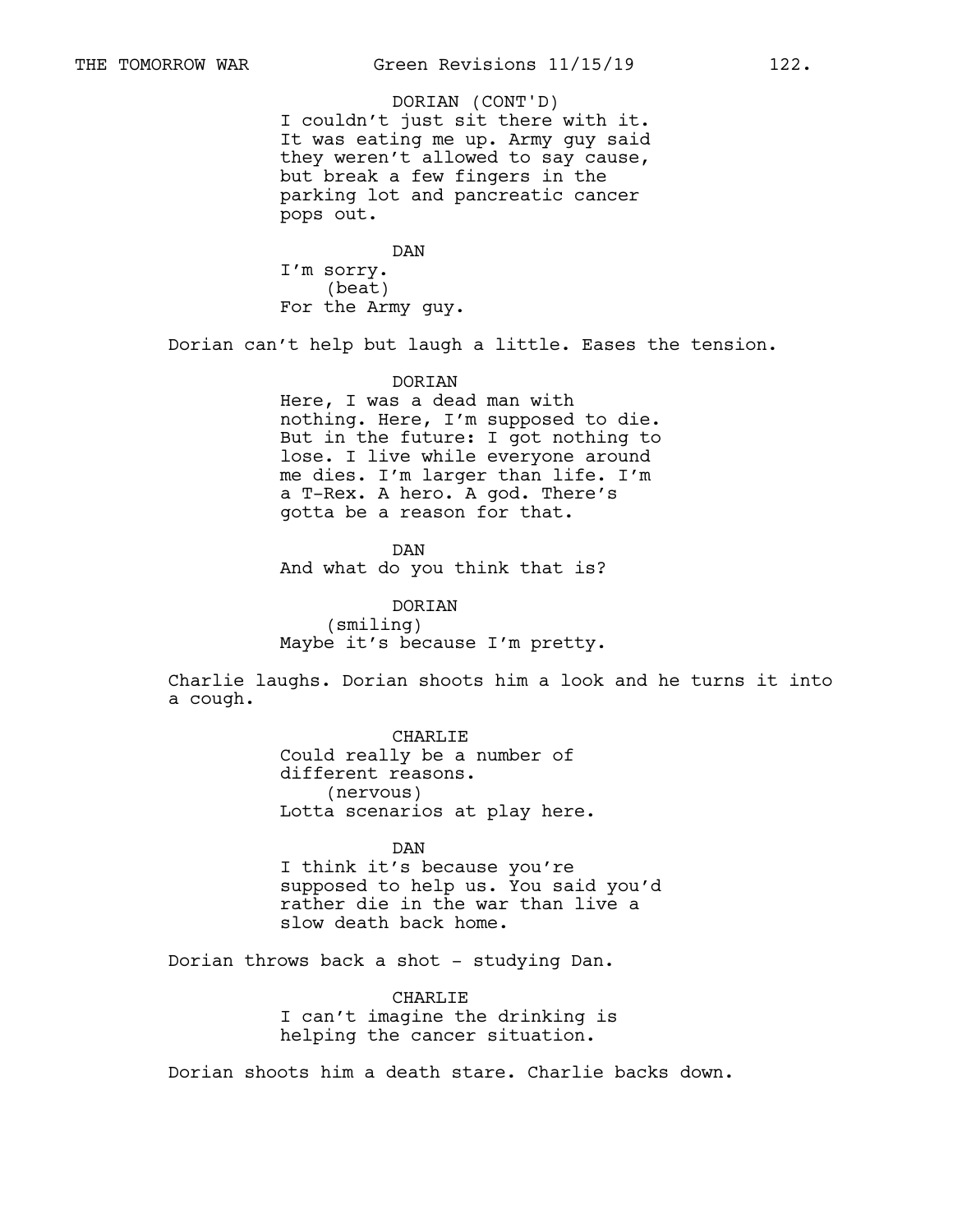DAN They said you only had six months. That was almost a year ago. You should know more than anyone the future isn't written in stone.

Dorian looks at Dan, starting to believe him.

DAN (CONT'D) You've already changed yours. Help me change the rest of ours.

DORIAN Saving people is your game, Forester - not mine.

DAN

I'm not trying to save everyone. I'm just trying to save my daughter. But if I've gotta save the whole world to save her - then I'm sure as hell going to do it. What if I told you this was the reason you keep surviving? That this was the moment you've been waiting for your whole goddamn life. What would you say to that?

DORIAN I'd say you were full of crap and outta options.

DAN (beat) And you'd be right.

Dorian smiles. Then puts the claw down on the bar.

# 123 **INT. CHARLIE'S LAB - TIGHT ON MICROSCOPE POV: MOMENTS LATER**123

A kaleidoscopic star burst of blacks and whites.

CHARLIE Well, there is something inside this claw - it's not sediment. Or blood...

Charlie dials in a petrographic microscope. Dan and Dorian crowd him.

> CHARLIE (CONT'D) It's ash. Volcanic ash. And it's not from Russia. It's from China.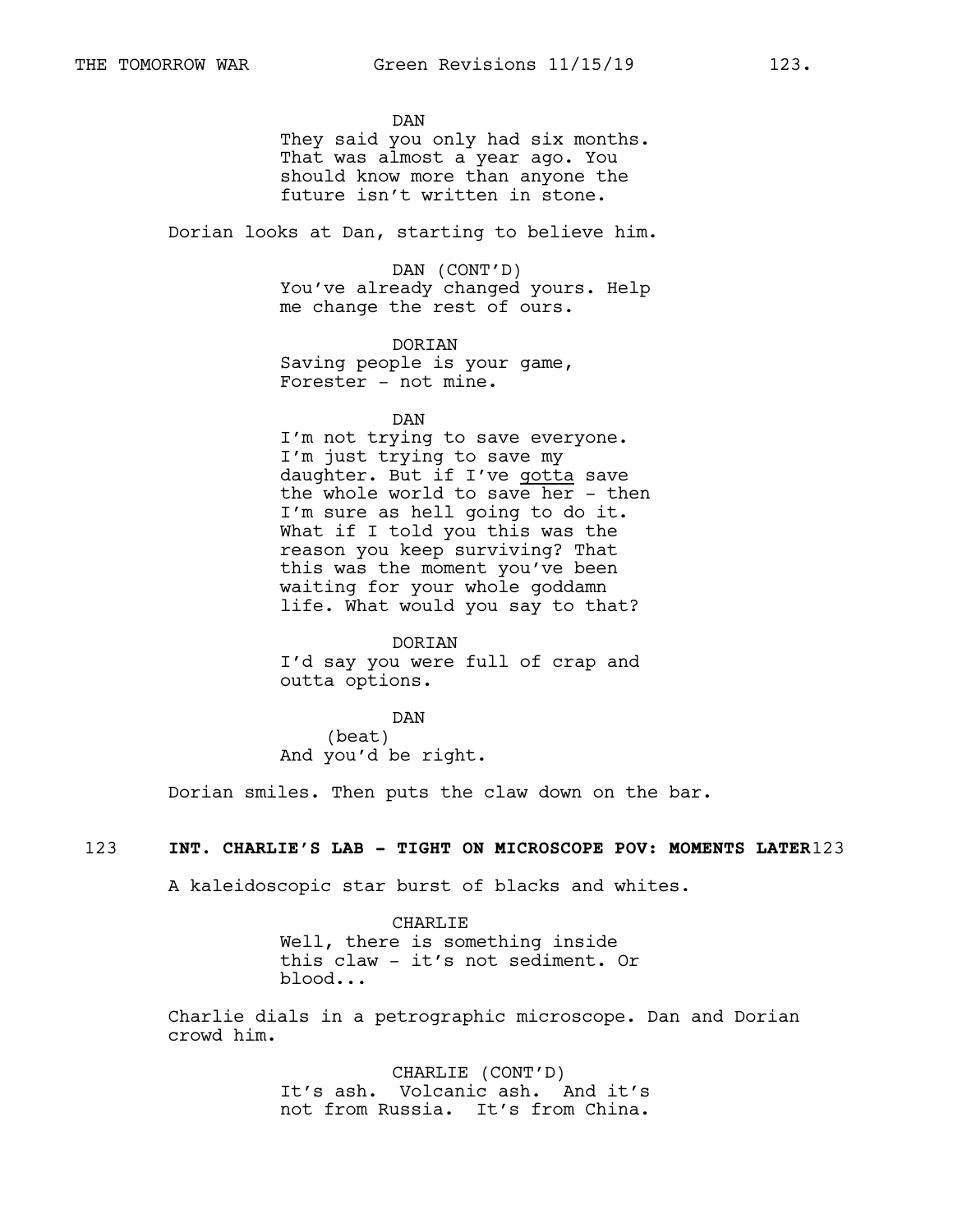DORIAN

China?

CHARLIE China, Korea, right in there.

DAN

We've got a Whitespike in Northern Russia with volcanic ash from China and or Korea under its claws?

CHARLIE

I love it.

DAN How did Chinese volcano ash even get to an island in Northwestern Russia?

CHARLIE You know any volcano experts?

PRE-LAP SFX: School bell RINGS.

124-130 OMITTED 124-130

#### 130a **INT. CLASSROOM - MOMENTS LATER** 130a

All eyes ON: MARTIN. Dan grabs an empty desk, drags it, swivels in front of Martin, sits. Students, Charlie, Dorian, etc... all gather.

Martin swallows, eyes dart. Dan signals for calm, focus.

DAN Martin. Take a breath. Relax.

Martin and Dan breathe in, out. All eyes on him. Settles.

DAN (CONT'D) The fate of the Earth and the lives of every man, woman and child lie in the balance and it's all about volcanoes. Are. You. Ready?

MARTIN (almost to himself) I knew this would happen.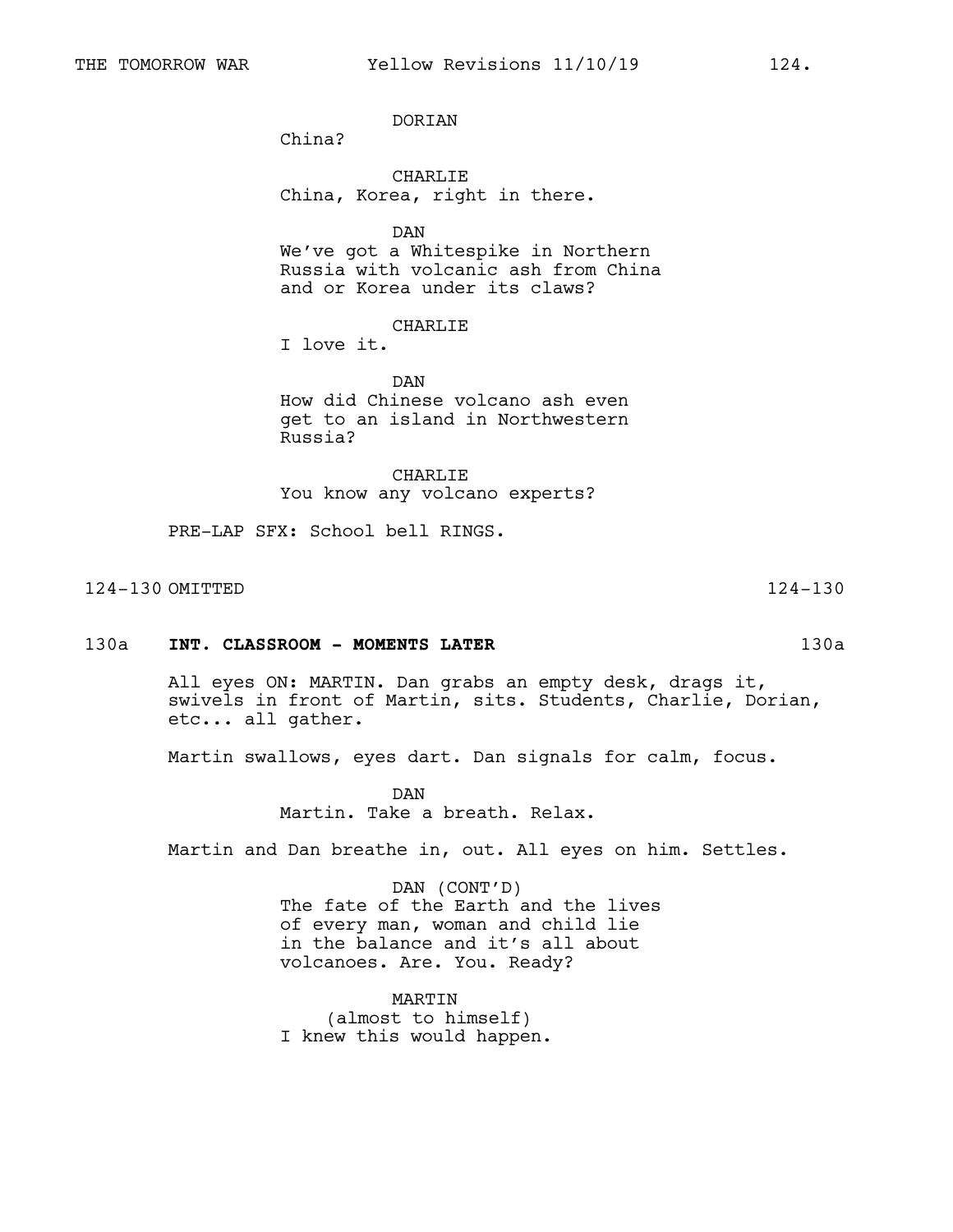CHARLIE (aside, to Dorian) I would've died for a moment like this in high school.

DAN How could a creature that's only ever set foot in Northern Russia get volcanic ash from China or Korea in its claws?

A silent plea written on the faces of Charlie, Dorian... Students hold their breath. A geek-based Hail Mary prayer- *please Martin, anything*--

ON MARTIN. He's got this. It's a joke how easy it is --

MARTIN Well this would be weird but it would have to be from: The Millennium Eruption.

CHARLIE (repeats) The Millennium Eruption!

#### MARTIN

The Changbai volcano on the border of China and Korea erupted in 946 A.D with the force of over a thousand nuclear bombs. It blew ash over half the world. Today you can still find that ash buried in ice.

Ta da. The class is pretty impressed. Dan is thrilled.

MARTIN (CONT'D) In 2014 scientists doing deep drill experiments in The Academy of Sciences Glacier in Northern Russia found volcanic ash at a depth of 400 meters. A depth consistent with average snowfall--

He pauses for dramatic effect. His big moment.

MARTIN (CONT'D) Since the year 946 A.D.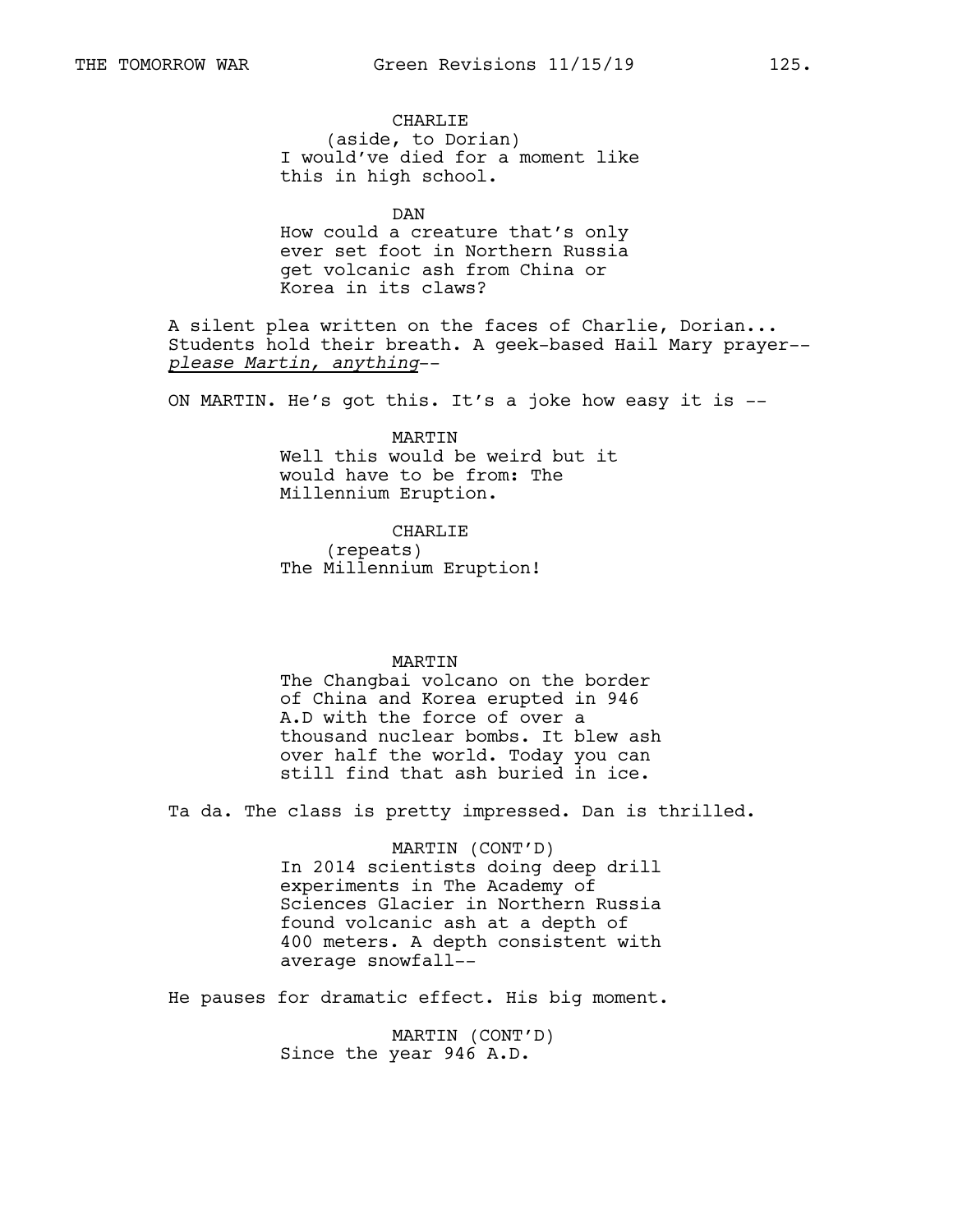DORIAN To get it in their claws they'd have to dig down through a thousand years of ice?

It finally dawns on Dan.

DAN No. They had to dig up. They had to dig out of it!

CHARLIE That's why there were no signs of impact.

DAN They've been here the whole They've been here the whole time.

CHARLIE (CONT'D) time.

**DORTAN** Why wait a thousand years to come out?

Pictures of global warming surround them.

CHARLIE (to Martin) Can you find a projection for the ice melt in Russia to 2048?

Martin pops his keyboard, the whole of Russia. We zero in to where the ice dramatically thins. Northern Russia.

> CHARLIE (CONT'D) They didn't wait it out... they thawed out.

DAN We need to get to Russia.

## 130ab **INT. DEFENSE DEPT OFFICE - DAY** 130ab

Dodd at his desk, hands kneading weary eyes, window at his back. Across from him, Dan, Charlie and Dorian --

> DODD None of you are going to Russia.

DAN But that's where they are!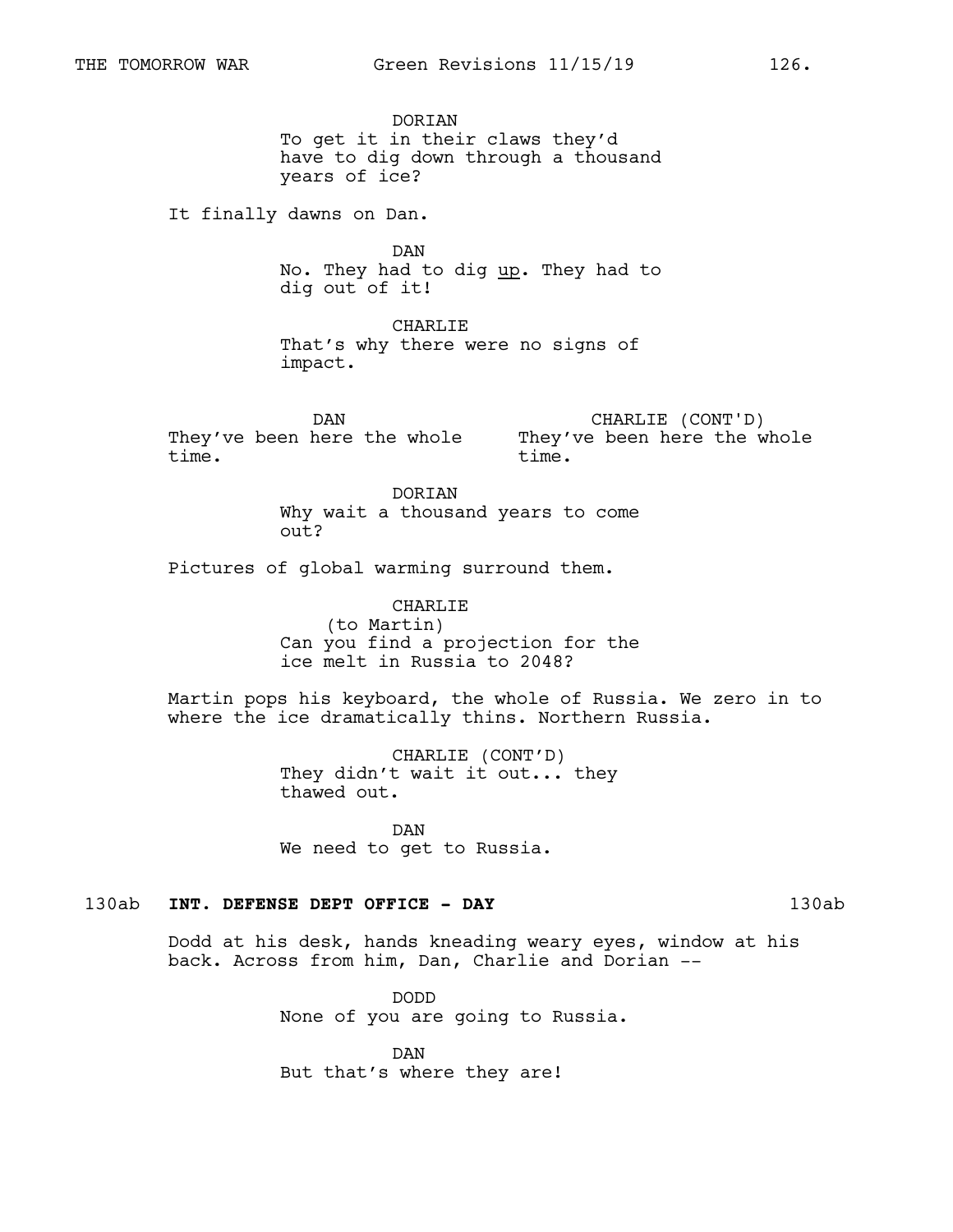## CHARLIE

We think.

DAN -- We know. It has to be.

DODD Do you have any proof?

They don't.

DAN

We need to go there to get the proof. If we can kill them now we can prevent it all. No more people have to die!

DODD

We've lost all contact with the future Forester. The president just placed our armed forces and national guard on high alert. They're rioting at the border and in Buenos Aries, Johannesburg, Mexico City, Istanbul and London. NATO's disbanded! Every country believes some other country is responsible for this mess, no one trusts anyone and you want me to use taxpayer money -- without Congressional approval -- to fund a special covert mission into a hostile sovereign nation led by... (gestures to HIM) ... a biology teacher?

## CHARLIE

And the head of R & D at a tech company. (then) That probably didn't help convince you. // We would actually co-lead it. Not sure if that helps or hurts our standing here.// We hadn't decided which one of us was going to lead yet. I mean, it'll probably be him but if it helps we can say it's me. Six of one on my end. Does that help?

#### DODD

If the Whitespikes were already here, we would know about it.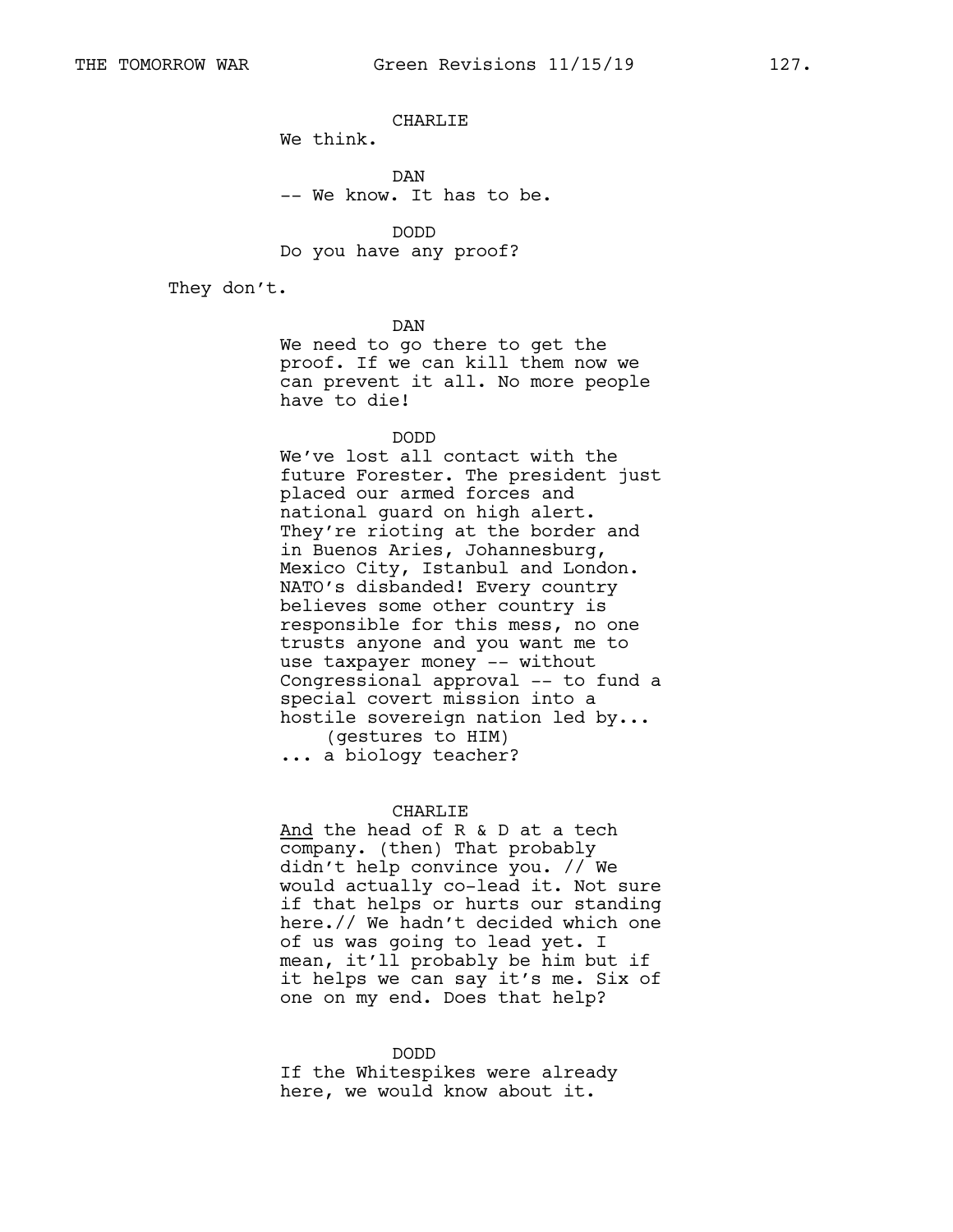DAN Not if they're frozen underground --

CHARLIE We can do something about this now.

DODD

The way things are going, we'll be lucky if we don't kill each other off long before we even get to 2048.

Off Dan, pissed that Dodd won't listen...

## 130ac **INT. OUTSIDE DODD'S OFFICE - MOMENTS LATER** 130ac

Dorian, Dan, and Charlie leave Dodd's office.

CHARLIE Hate to say I told you so but people really hate spending money on research.

**DORTAN** Screw that guy. Let's just go kill those things ourselves.

CHARLIE Russia has closed its border. We'd need a military plane with a pilot crazier than all of us. There's no way we could get there.

DAN Yeah, there is.

Off Dan...

## 130ad **EXT./INT. HANGAR - DAY** 130ad

Dan drives up. Marches into his father's hangar.

James stands in the doorway. His aging barrel chest is covered in old combat tattoos. A beat of silence.

> JAMES How was the future? The Raiders still suck? // How was the future? Is "60 Minutes" still on? // How was the future? Can cars fly yet?

// Alt: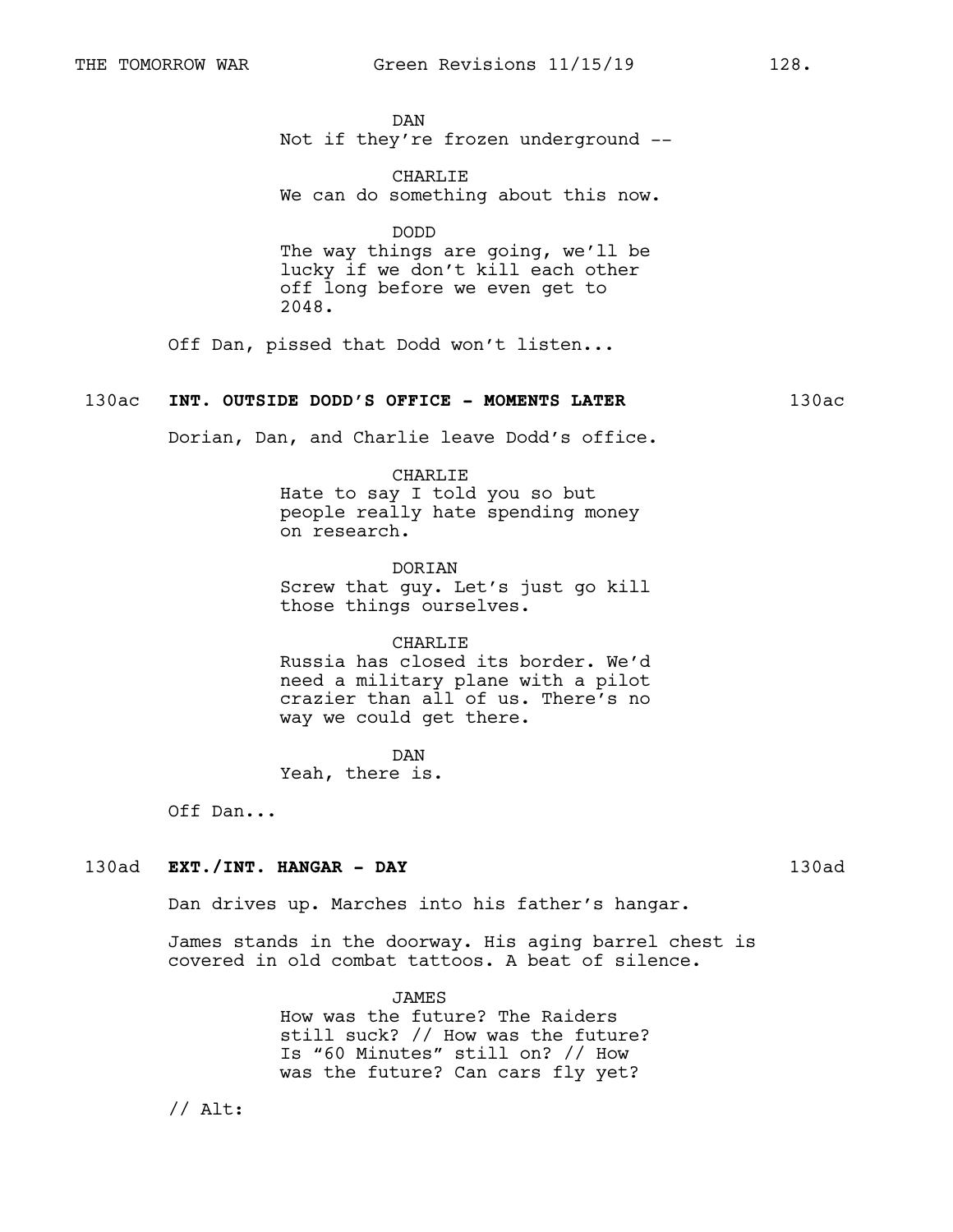James stands in the doorway. His aging barrel chest is covered in old combat tattoos. A beat of silence.

> JAMES (CONT'D) How do I know you're not just a copy from the future?

DAN I don't have time for your bullshit.

## JAMES

I'm convinced.

A beat, then James puts a quick hand on Dan's shoulder. He's happy his son is alive but this is how he'll say it.

DAN

I need a plane. And a pilot. To fly undetected into Russian airspace. And take a team of soldiers to a Glacier Island. In order to find an alien spaceship.

James looks at him. Deadpan.

JAMES You know, they say kids only call when they need something. But this? This is something else.

DAN

I think I know a way to end this war before it even starts, but the government wouldn't listen, so I have to do it myself.

JAMES You wouldn't listen to me before and you almost died. And now you're gonna die trying to save the world? For what?

DAN

For Muri.

Dan lets this sink in. James watches him.

DAN (CONT'D) I was with her in the future.

Dan looks off, seeing the memory fresh in his mind. James looks at Dan. Sees how broken he is.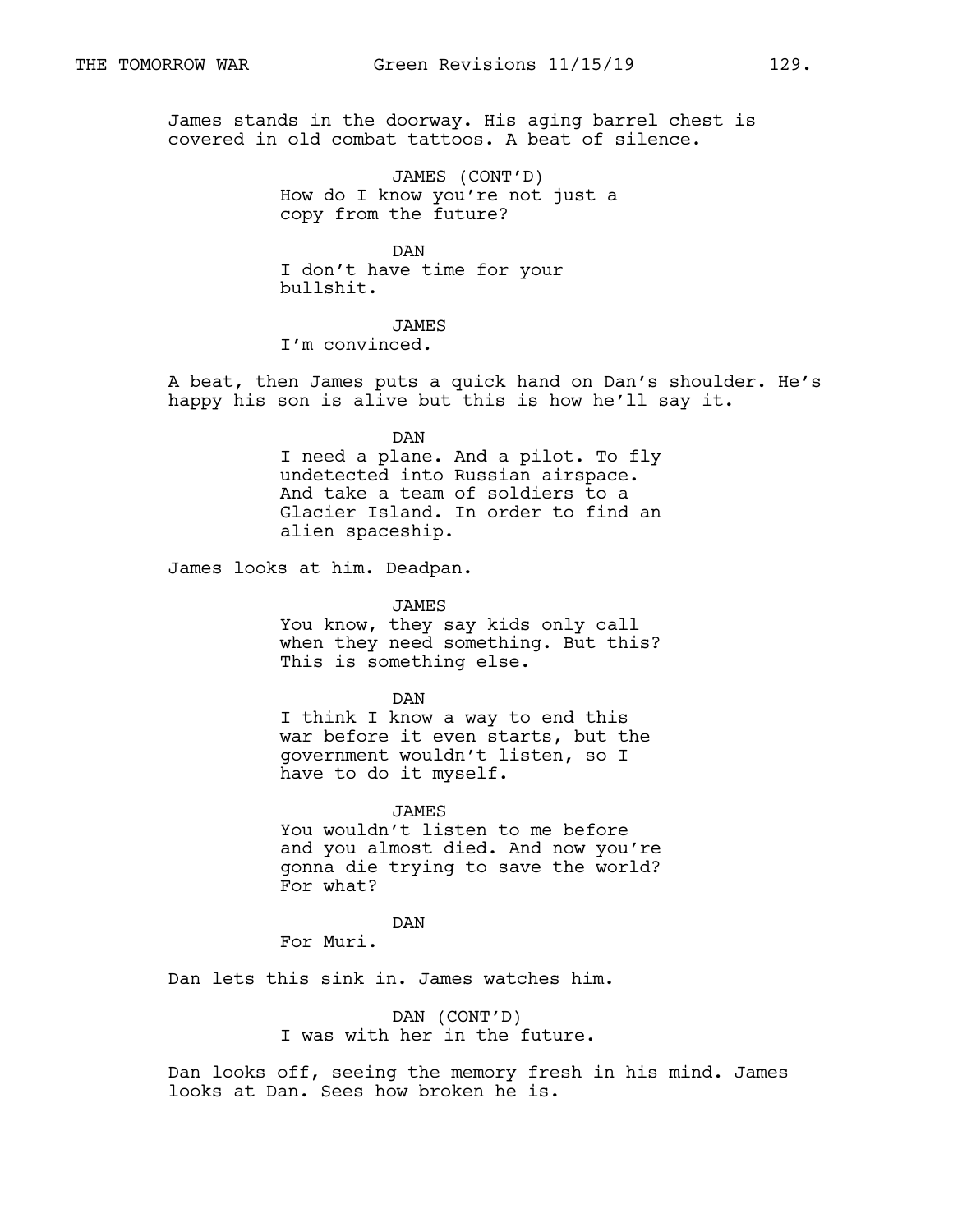DAN (CONT'D) I saw some shit over there. Things I'm not going to let happen again. I'd like to tell you that I'm gonna do this with or without you but I actually can't.

Pause. Looks at his father.

DAN (CONT'D) I need your help.

James studies Dan, then...

JAMES I'll get my coat.

#### 130b **EXT. OLD ABANDONED AIRFIELD - DAY** 130b

Dan's minivan, containing James and Charlie, pulls up in front of an old C130 Hercules. Waiting there, armed to the TEETH: DORIAN, LT. HART, SGT. DIAZ, LT. TRAN and LT. IKEMBA.

> DAN (walks up; to Hart) Greenwood told me if a person ever needed someone to fight beside them, despite the odds, you were the one.

Hart looks at Dan, Greenwood's name has softened her --

LT. HART

Did he?

DAN He loved you. He told me.

Lt. Hart smiles sadly, remembering Greenwood. \* \* \*

 $LT.$  HART  $\star$ Colonel Forester. She was your  $*$ <br>daughter right? daughter, right? \*

# $DAN$   $\star$

Yeah.  $\star$ 

| T.T. HART |  |  |                                    |  |  |  |  |  |  |
|-----------|--|--|------------------------------------|--|--|--|--|--|--|
|           |  |  | It was an honor to have known her. |  |  |  |  |  |  |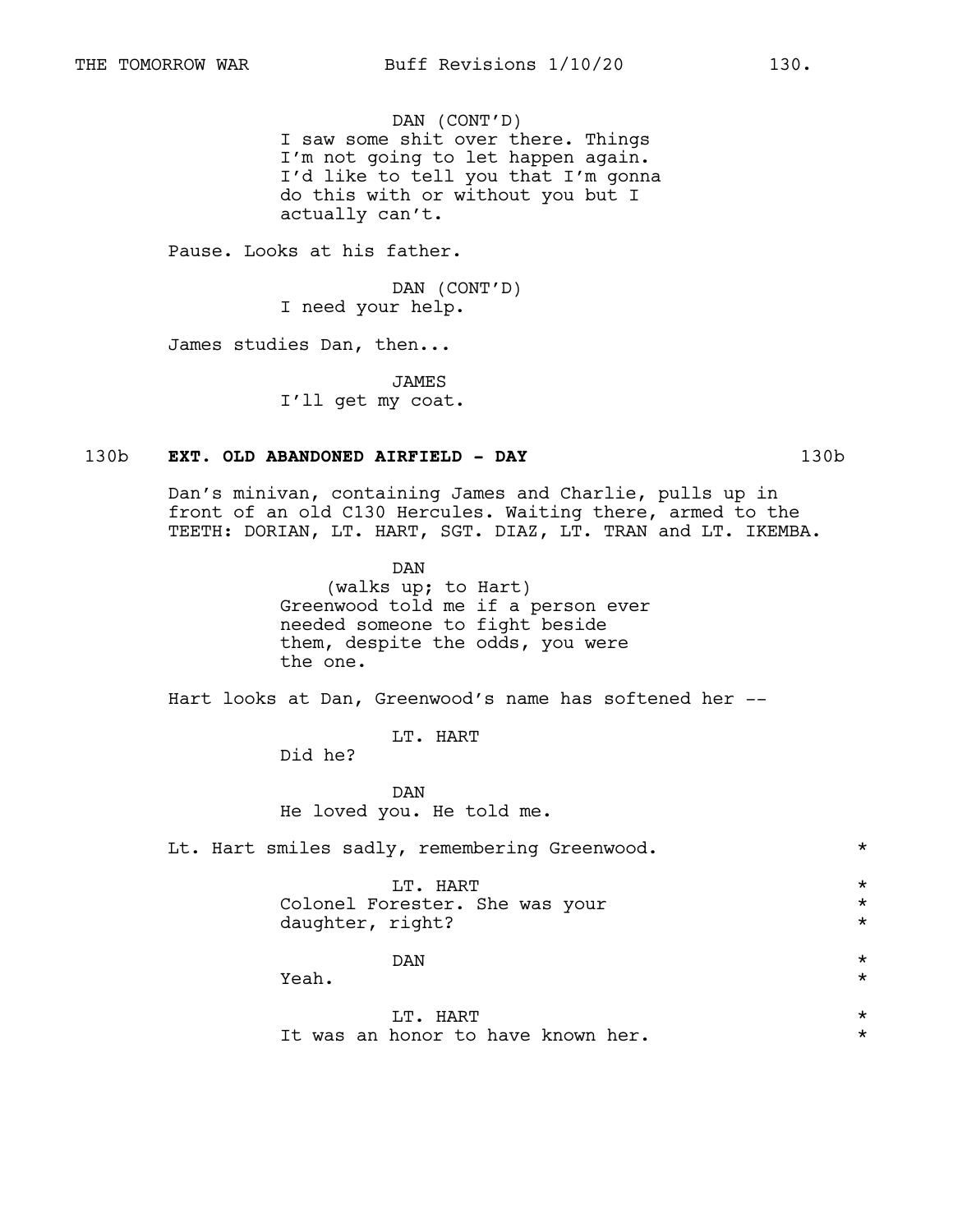| 130c |                | EXT. OLD ABANDONED AIRFIELD - DAY                                                                                                                                              | 130c |                                              |
|------|----------------|--------------------------------------------------------------------------------------------------------------------------------------------------------------------------------|------|----------------------------------------------|
|      |                | LT. HART<br>Great. I'll take first shift.                                                                                                                                      |      | $^\star$<br>$^\star$                         |
|      |                | <b>JAMES</b><br>It's a fifteen hour flight. We'll<br>take turns.                                                                                                               |      | $^\star$<br>$^\star$<br>$^\star$             |
|      |                | Lt. Hart smiles at him, then walks past him, onto the plane.                                                                                                                   |      |                                              |
|      |                | LT. HART<br>Technically I'm here now. And<br>you'll make a great co-pilot.                                                                                                     |      |                                              |
|      |                | JAMES<br>You will be in the Air Force.<br>Technically, you haven't even been<br>born yet. Besides, I know this baby<br>inside and out. I could fly her<br>with my eyes closed. |      |                                              |
|      |                | LT. HART<br>All due respect, sir, I was in the<br>Air Force. 4th Special Operations<br>Squadron.                                                                               |      |                                              |
|      |                | JAMES<br>You've forgotten the old pilot's<br>motto: He who stole the plane,<br>flies the plane.                                                                                |      |                                              |
|      |                | LT. HART<br>C-130. Only ever seen one in a<br>museum. Can't wait to fly this<br>thing.                                                                                         |      |                                              |
|      |                | Hart looks up at the plane.                                                                                                                                                    |      | $^\star$                                     |
|      |                | DAN<br>She got it all from her mother.                                                                                                                                         |      | $^\star$<br>$^\star$                         |
|      | Dan looks off. |                                                                                                                                                                                |      | $^\star$                                     |
|      |                | JAMES<br>That little kid of yours grew up to<br>be a Colonel? You must've raised<br>her right.                                                                                 |      | $^\star$<br>$^\star$<br>$^\star$<br>$^\star$ |

As James and Hart start the engine: VROOOOOOMMM! A deafening ROAR. And we see the tail lights of the C-130 Hercules soaring into the sunset --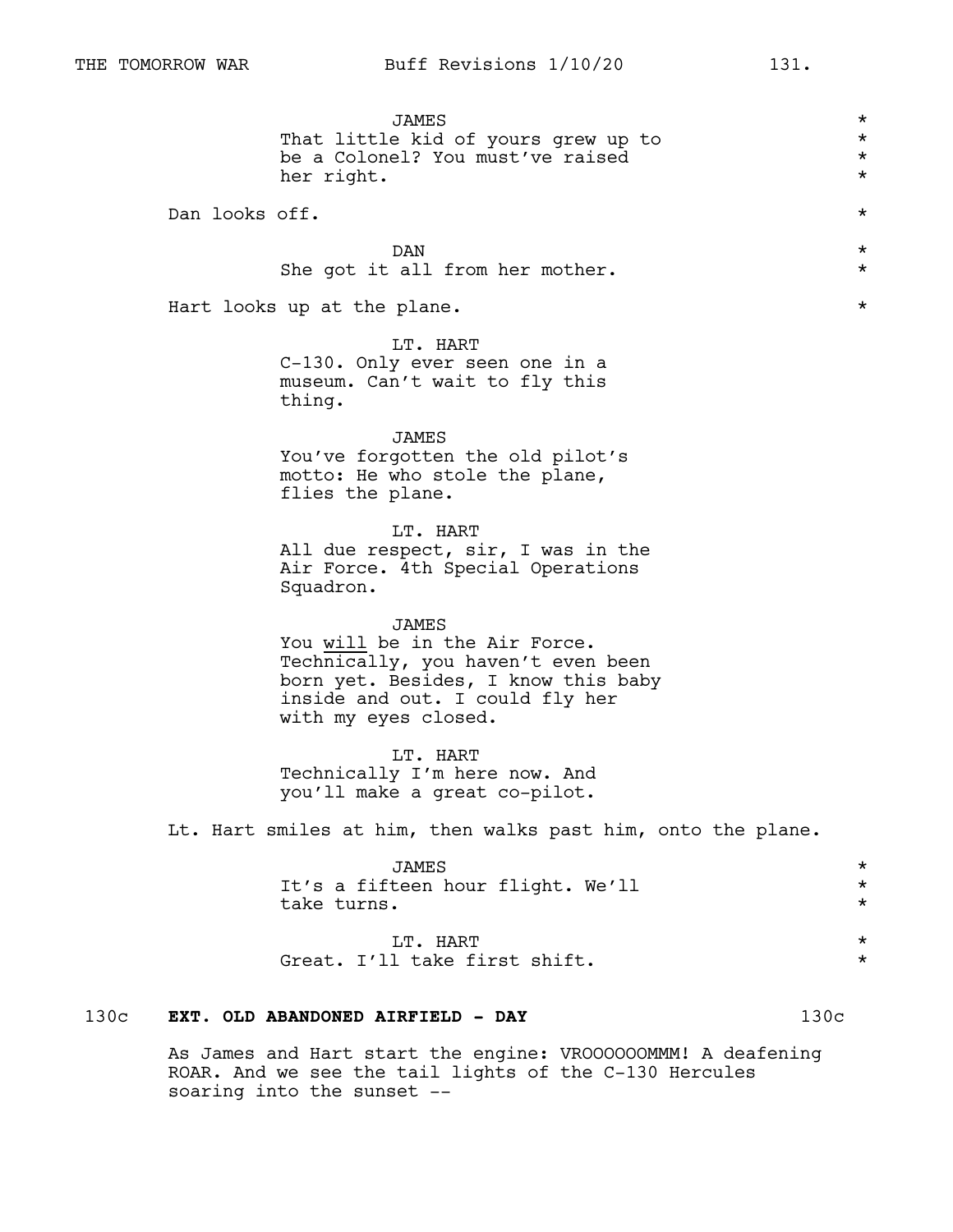# 131 **EXT. C-130 (FLYING) - DAY** 131

Flies over snow caps and glaciers, descending. Wheels down.

## 131a **INT. C-130 (FLYING) - COCKPIT - SAME** 131a

Lt. Hart flies the plane.  $\star$ 

# **C-130 (FLYING) - CARGO HOLD - SAME** \*

CHARLIE, DORIAN, TRAN, IKEMBA and DIAZ. Everyone is looking a bit grim and nervous. Charlie pulls handguns from a bag, shoves them into holsters, pockets. Loading up. Dorian and Diaz watch him, a bit amused.

> DORIAN My man brought the whole arsenal.

Charlie looks at him.

CHARLIE Because this time I'm not gonna hide. (holds up a gun, badass) I'm gonna fight.

LT. DIAZ That's not even loaded.

CHARLIE Of course it's not loaded! We're in a pressurized cabin. I'll load 'em when we get there.

Lt. Diaz and Dorian laugh as Charlie keeps stockpiling guns. \*

# 132 **EXT. NORTHERN RUSSIA - DAY** 132

The C-130 in the bg, rear door down. A line of snowmobiles motors away, across the white landscape.

## 133 **EXT. ACADEMY OF SCIENCES GLACIER (BEGINNING) - DAY** 133

Dan & Co. slow their snowmobiles, stop. The A.S.G looms.

CHARLIE We're looking for a rift, a crack, some sort of fissure. Anything that might let in more heat.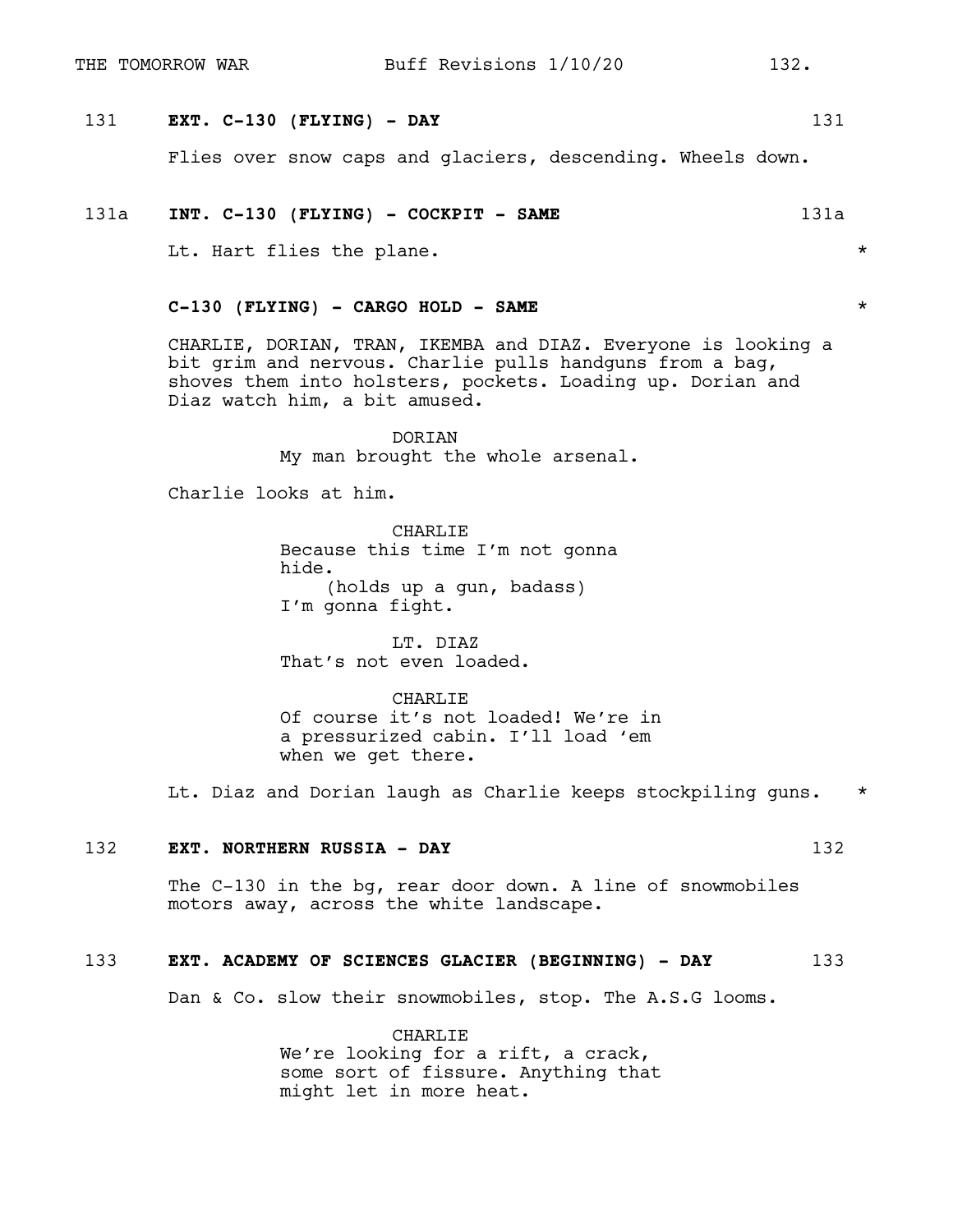Pull out wide. A MILLION fissures. They all groan.

JAMES This is the plan? We might as well be looking for an ice cube.

DAN Yeah, well just use your years of experience finding the ice cubes at the bottom of your whiskey glass.

DORIAN (to James) I knew there was something I liked about you.

DAN (to James) Try to fight your natural instinct to run away when things get tough.

Dan turns to the others.

DAN (CONT'D) We'll know it when we see it. Let's grid up and try to cover this part of the glacier by sundown.

#### 134 **EXT. ACADEMY OF SCIENCES GLACIER - DAY** 134

On snowmobiles, Dan & Co. spread out. They lean into the wind, creating a grid. Hunting.

Dan buries an ice axe in a fissure, levers. Nothing. Charlie shines a light into an opening, squints. Nothing.

Back on snowmobiles. Needle hunting in a million haystacks.

CHARLIE I never had any desire to go to Russia and I think I was right. // All it took was one day in Russia for me to realize I actually love the beach.

## 135 **EXT. ACADEMY OF SCIENCES GLACIER - DAY (HOURS LATER)** 135

The team motors into a heavy wind, ice forming around their goggles. Dan clocks his speedometer, sees the needle dip. He signals stop, they all brake. Dan climbs off, roams.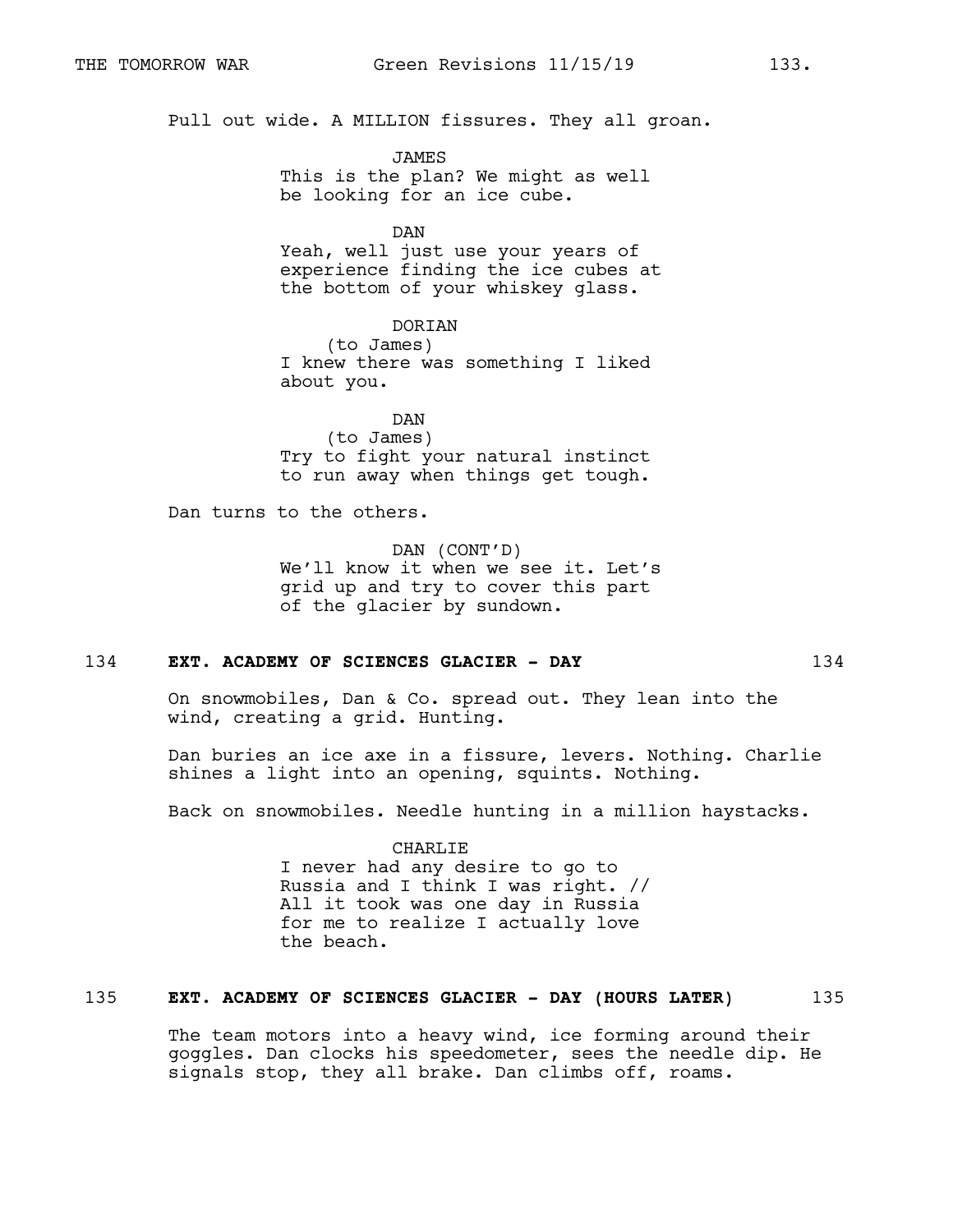DAN You feel that?

DORTAN (shivering) Cold? My fingers? I don't feel shit.

They dismount, feel... something. Dan flips his parka hood back, what is that? Charlie eyes him, then everyone else. Dan feels his HAIR RISE. Charlie extends a curious hand--

> JAMES Static electricity.

#### CHARLIE

*Shocking*.

He smiles, so pleased with his corny joke. He looks to see if anyone's laughing. No one's even listening. He quickly stops smiling and pretends to be looking at something important.

> DAN (picks up on it) There's gotta be a source nearby.

LT. HART An electrical field? Out here?

DAN No... more like...

He pulls out a COMPASS. Watches the needle TURN AWAY FROM NORTH. Dan looks at the direction it's pointing.

> DAN (CONT'D) A magnetic field.

They walk a few feet. James stands next to Dan and watches as the wobbling needle on the compass grows STEADIER. He stops. Looks up.

A TINY FISSURE IN THE ICE WALL. Almost impossible to see.

# 136 **EXT. ACADEMY OF SCIENCES GLACIER - MOMENTS LATER** 136

The ICE FACE curves up into the whiteout sky. AN EXPLOSION below the fissure, five more charges EXPLODE IN SEQUENCE.

Dan & Co. stare. Then: An audible CRACK--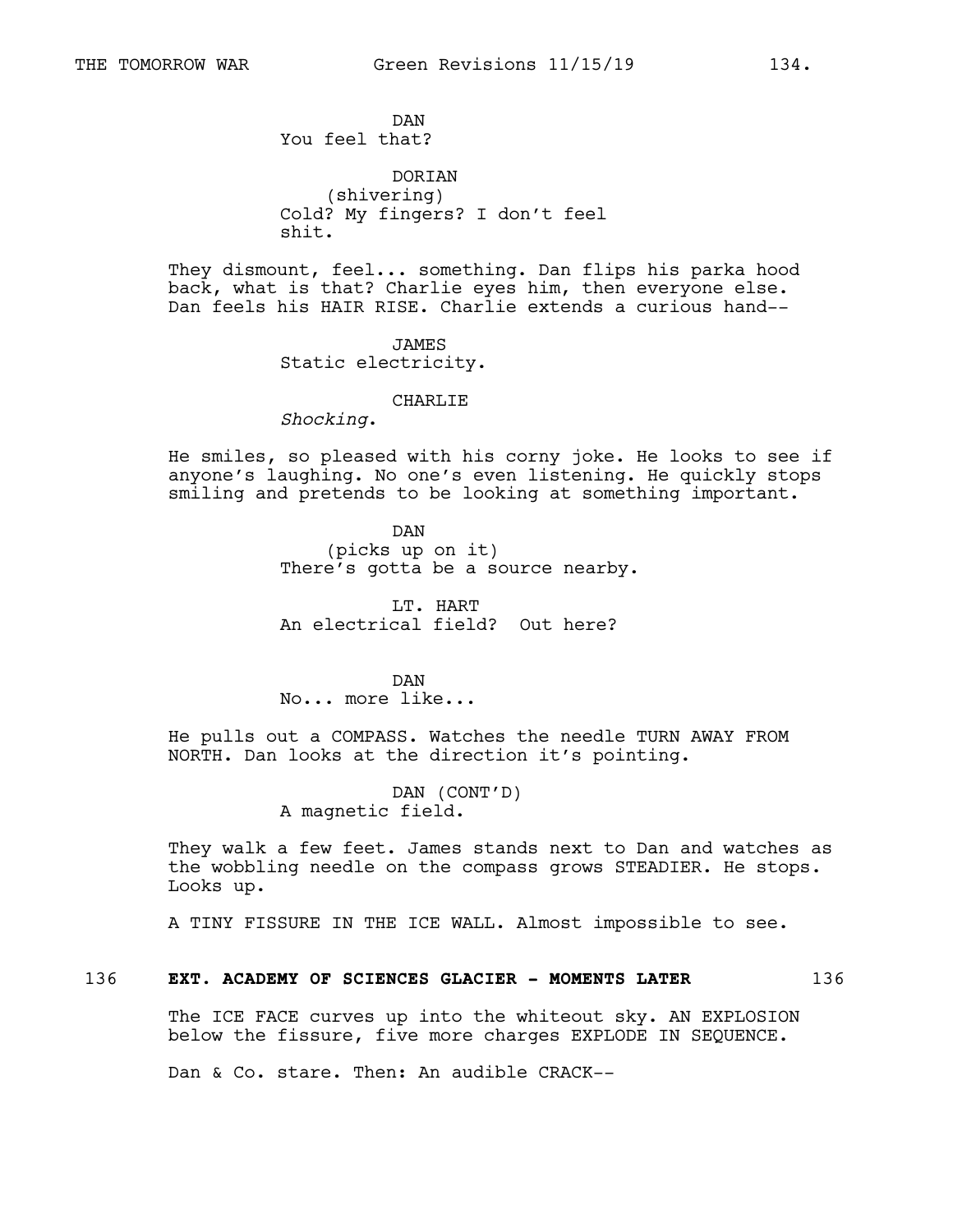A HALF-MILE SECTION zippers open across the glacier. A CLOUD of fine snow powder WASHES OVER THE TEAM. The powder settles, they squint. Dan SEES IT--

A RIFT IN THE ICE, opening into a cave, descending.

137 OMITTED 137

## 138 **INT. ICE CAVE - DAY (MOMENTS LATER)** 138

A breathtaking, CRYSTALLINE BLUE WORLD of never-before-seen ICE CAVES. The cave leads inward, carved by sub-surface summer melting. Captivated by the sight, the Unit hikes deeper, descending.

#### 139 **INT. DEEP INSIDE ICE CAVE NETWORK - MOMENTS LATER** 139

The cave darkens. The team switch on their HEADLAMPS. James follows the team in. Dan follows James.

# 140 **INT. DEEP ICE CHAMBER - ICE CAVE NETWORK - MOMENTS LATER** 140

Dan & Co enter. Boot spikes on ice ECHO in the huge closed space. Their head lamp beams barely reach the ceiling.

> JAMES You're telling me all this is melting in thirty years?

> > CHARLIE

One degree.

JAMES

What is?

CHARLIE The difference between ice and water.

LT. HART Is this the correct depth?

CHARLIE No, I figure we passed that mark fifty yards up.

DORIAN There's nothing here.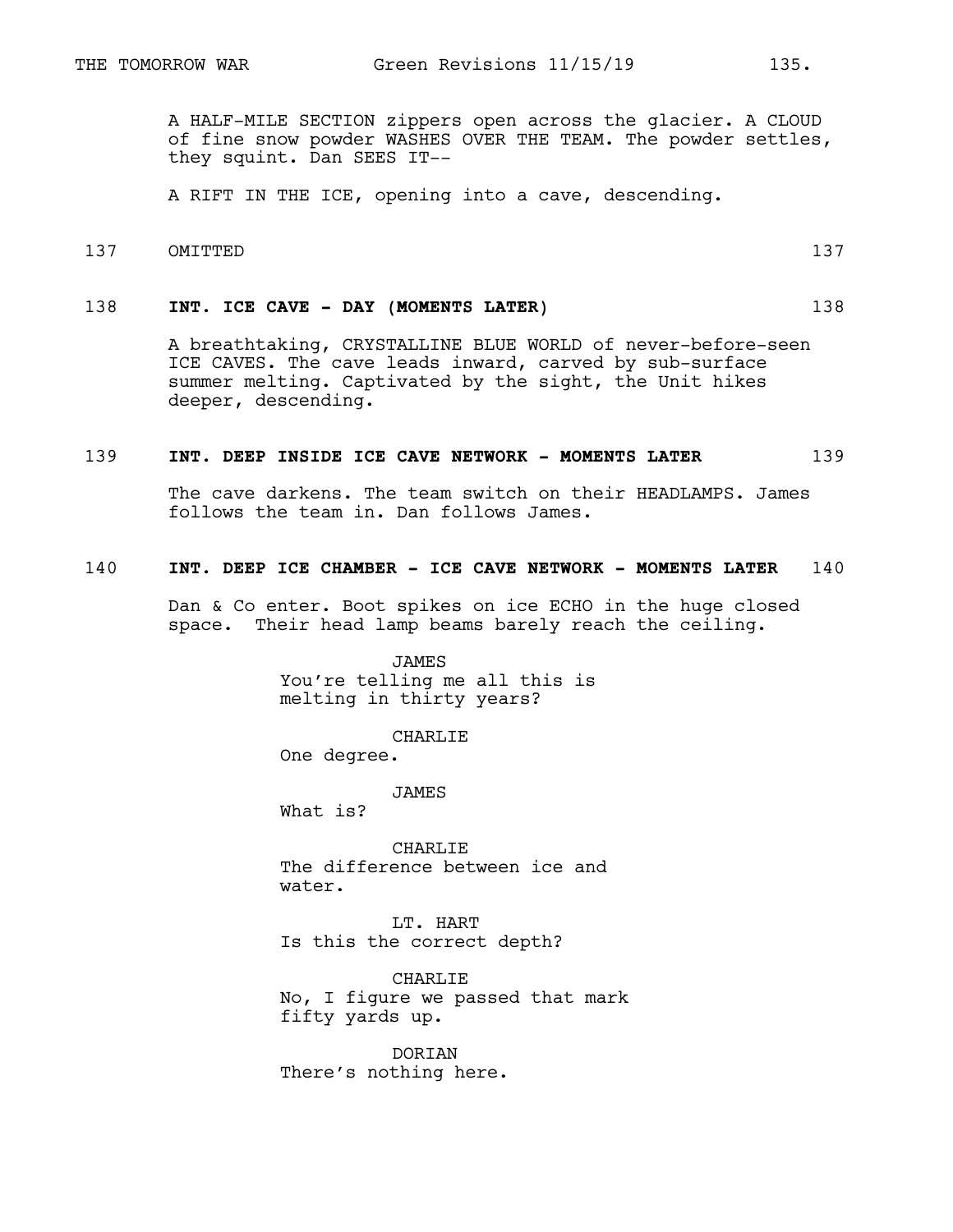Dan rubs weary eyes, a dark shape in the ice stops him. He swings his axe, SPARKS, metal. The unit joins, eyes down, the metal a small square.

> CHARLIE There shouldn't be metal this far down.

DAN Somebody strike a flare.

Lt. Tran and Sgt. Diaz SPARK flares. The blue ice chamber lit in an eerie red light. Everyone looks down. A beat, then Dan slowly looks up:

The long dark shadow of A MASSIVE SPACECRAFT ENTOMBED IN ICE. Lt. Hart follows his eye line, sees it. The rest follow suit.

> DORIAN Ho-lee shi--

CHARLIE Am I seeing that? That's a space ship, correct?

JAMES That's a fucking spaceship.

James looks at Dan, blown away. So proud.

JAMES (CONT'D) You were right.

DAN (re: Charlie) We were right.

Charlie smiles, so proud and pleased.

#### CHARLIE

And technically Martin too. But I would've remembered the Millennium Eruption eventually. But still, he helped. Let's give him credit. I'll text him once I have reception. // But I gotta be honest  $-$  I'm glad he isn't here. Guys like him can't handle this climate.

Dan looks up at the ship.

DAN Okay, now at least we have proof.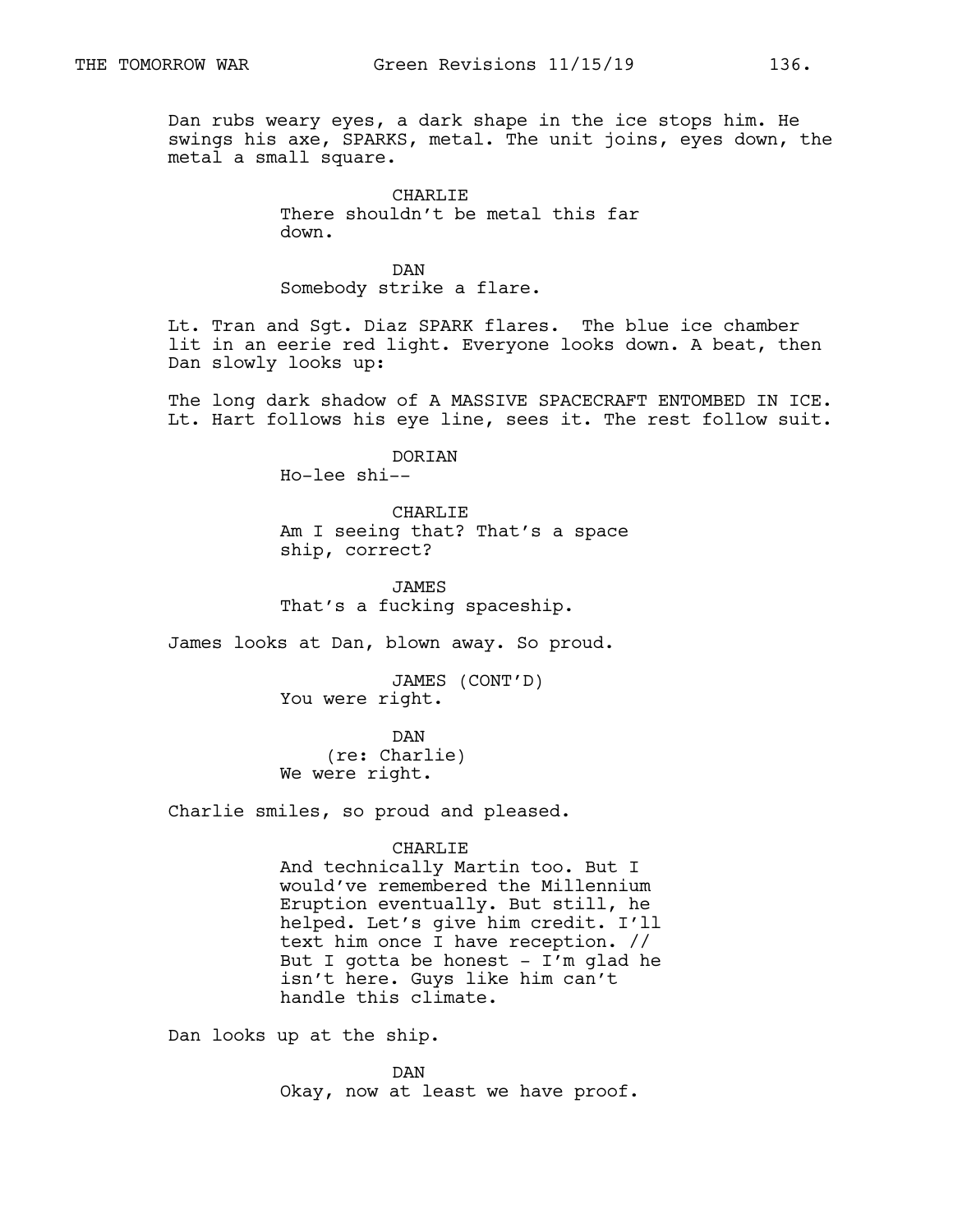DORIAN And what are we going to do about

DAN We go in, there's a chance we won't come out. Now I can't tell anybody else what to do or not do. Just me. My choice. I gotta live with it.

Scans all of them.

it?

DAN (CONT'D)

We could leave now and go back with photographs, convince people to join our cause, show everyone the world has a common enemy to fight and it's not each other--

JAMES

Yeah, let's go tell the UN so we can talk about it until we all die.

CHARLIE He's right. I actually had this EXACT scenario in Model UN and let me tell ya, it was a diplomatic nightmare.

A beat as Dan takes this in.

DAN Yeah. I don't have that kinda time. Neither does Muri.

He looks off into the distance and takes a deep breath - he knows what he has to do.

> DAN (CONT'D) And I'm here now. She deserves a second chance.

Dan looks at the faces staring back at him-

LT. HART We knew the risk. You fought for us. Now we fight for you.

Diaz, Ikemba, and Tran nod. Dan looks up at James.

JAMES You waiting for my permission or something?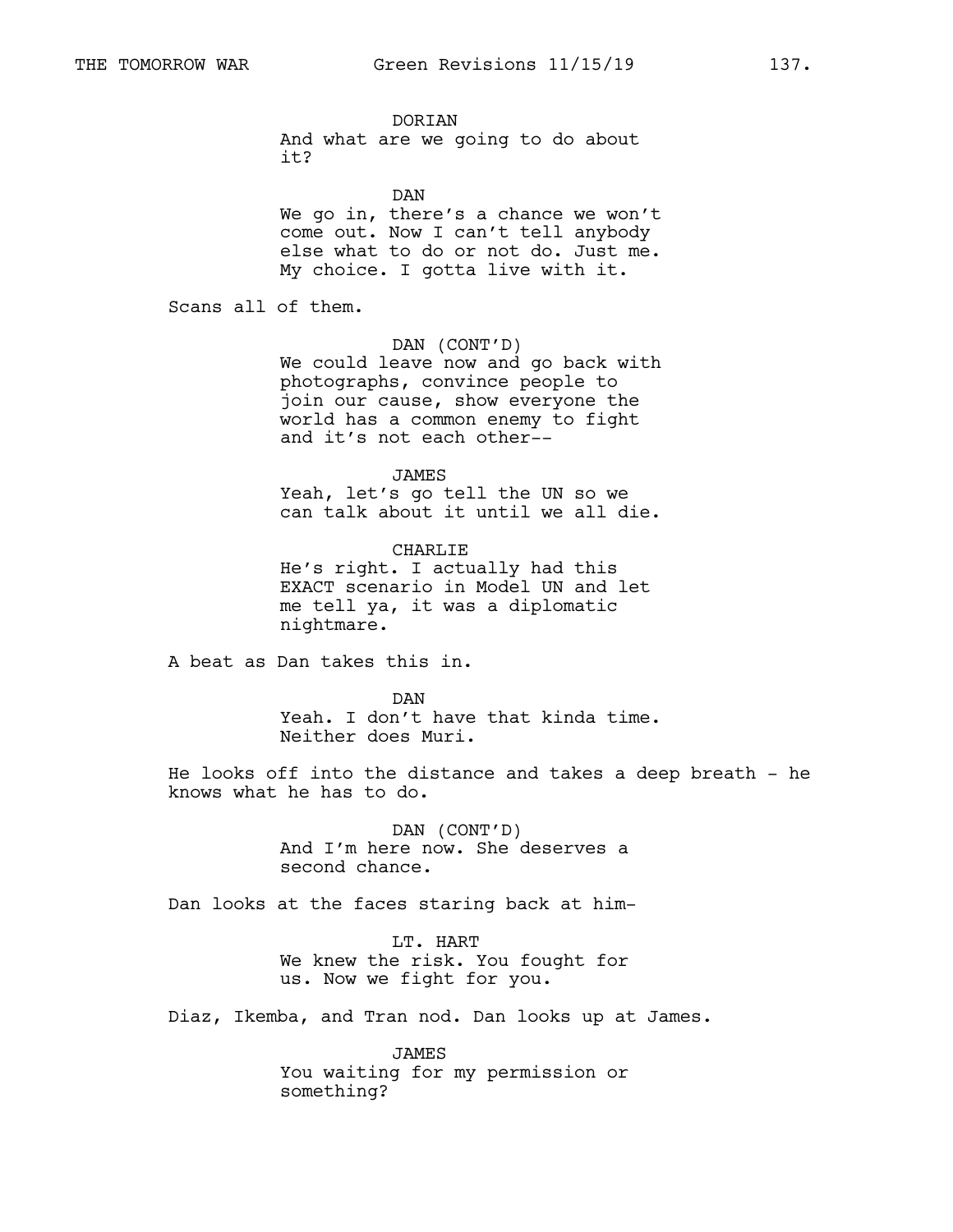# CHARLIE

## What are we gonna do?

DAN Cut our way in and smoke anything that looks sideways at us.

## 141 **INT. DEEP ICE CHAMBER - MOMENTS LATER** 141

A WASH OF ORANGE SPARKS. Dan muscles a RESCUE SAW, its diamond carbide blade slicing through the forward section of the spacecraft fuselage.

#### 142 OMITTED 142

### 143 **INT. DEEP ICE CHAMBER - SECONDS LATER** 143

As the saw blade breaks through into the interior of the fuselage, a RUSH OF PRESSURIZED AIR RELEASES from inside. Registering the depressurization, RUNNING LIGHTS suddenly ILLUMINATE as a DORMANT POWER SOURCE COMES ONLINE.

> DAN That might be their wake-up call.

Dan, Charlie and Dorian swivel M4s off their back, get ready. Soldiers pull their MK3s. Dorian racks his gun.

> DORIAN Time for the fun part.

James unzips his gun case.

JAMES Just point me to where those alien shitbags are hiding.

DORIAN That what I think it is?

JAMES If what you think it is, is an M107 Barrett sniper rifle, than yes.

LT. HART How long has this ship been here?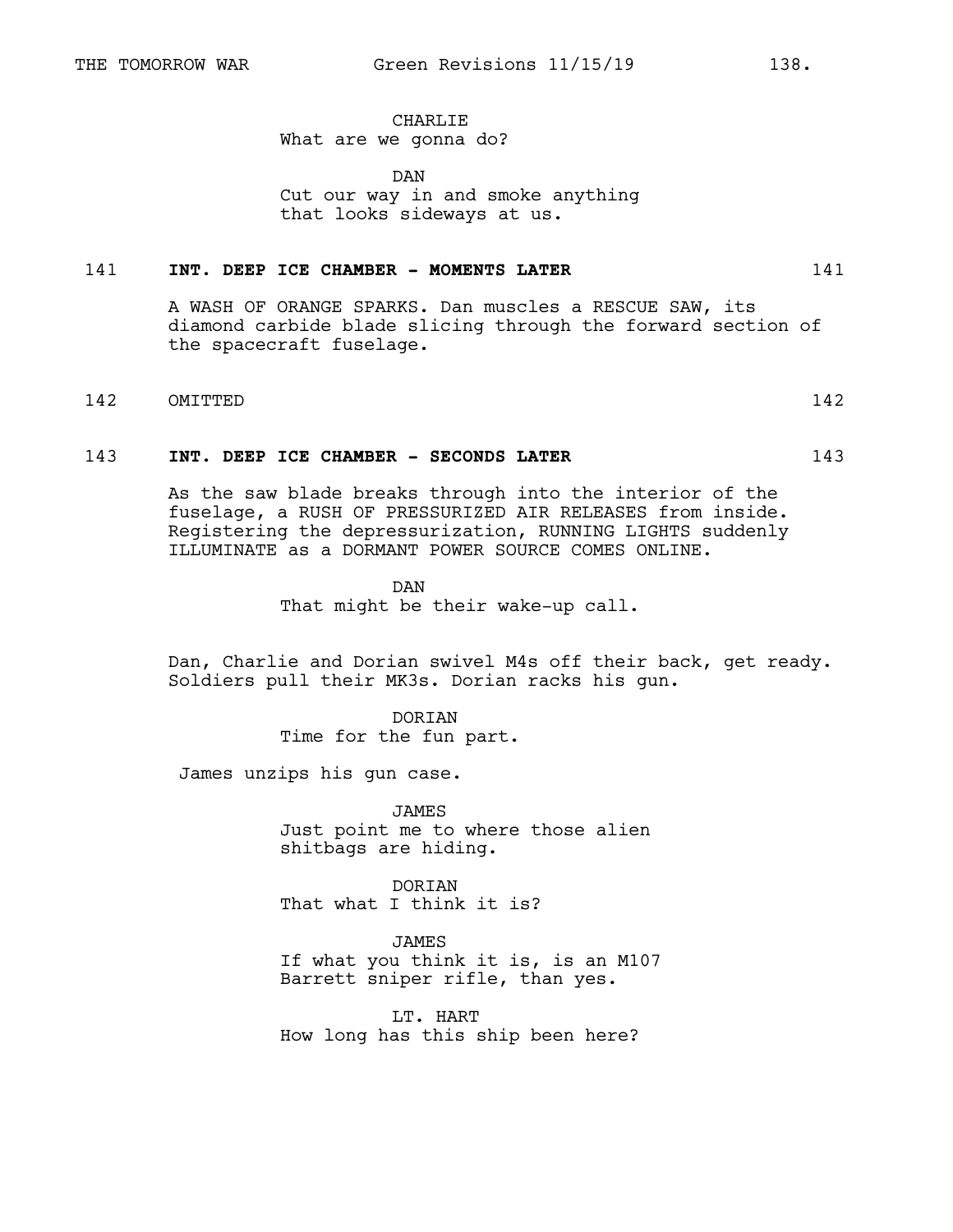CHARLIE We passed the level of the Millennium Eruption about a thousand years ago.

DORIAN This might've been here since Jesus walked the earth?

CHARLIE Theoretically, yes. But I'd hesitate to connect the two.

Lt. Hart shows Dan a HEAVY DEMOLITION CHARGE. Says quietly --

LT. HART (re; Charlie and James) This goes South, we're bringing down the roof, no matter who's inside.

Dan looks to Charlie and James --

DAN Stay back at the mouth of the cave.

JAMES You worried I'm gonna get hurt?

DAN

Nope. We need a secondary perimeter. Plus, you're a liability in there. You might get someone else killed. Besides, everyone else has killed one of these things except for you two. No offense, Charlie.

Charlie looks bummed.

CHARLIE

(bummed) It's more fun being a scientist who doesn't get to kill aliens. // You're worried he might get someone else killed and you're leaving him out here with me?

Charlie and James watch the others disappear into the ship.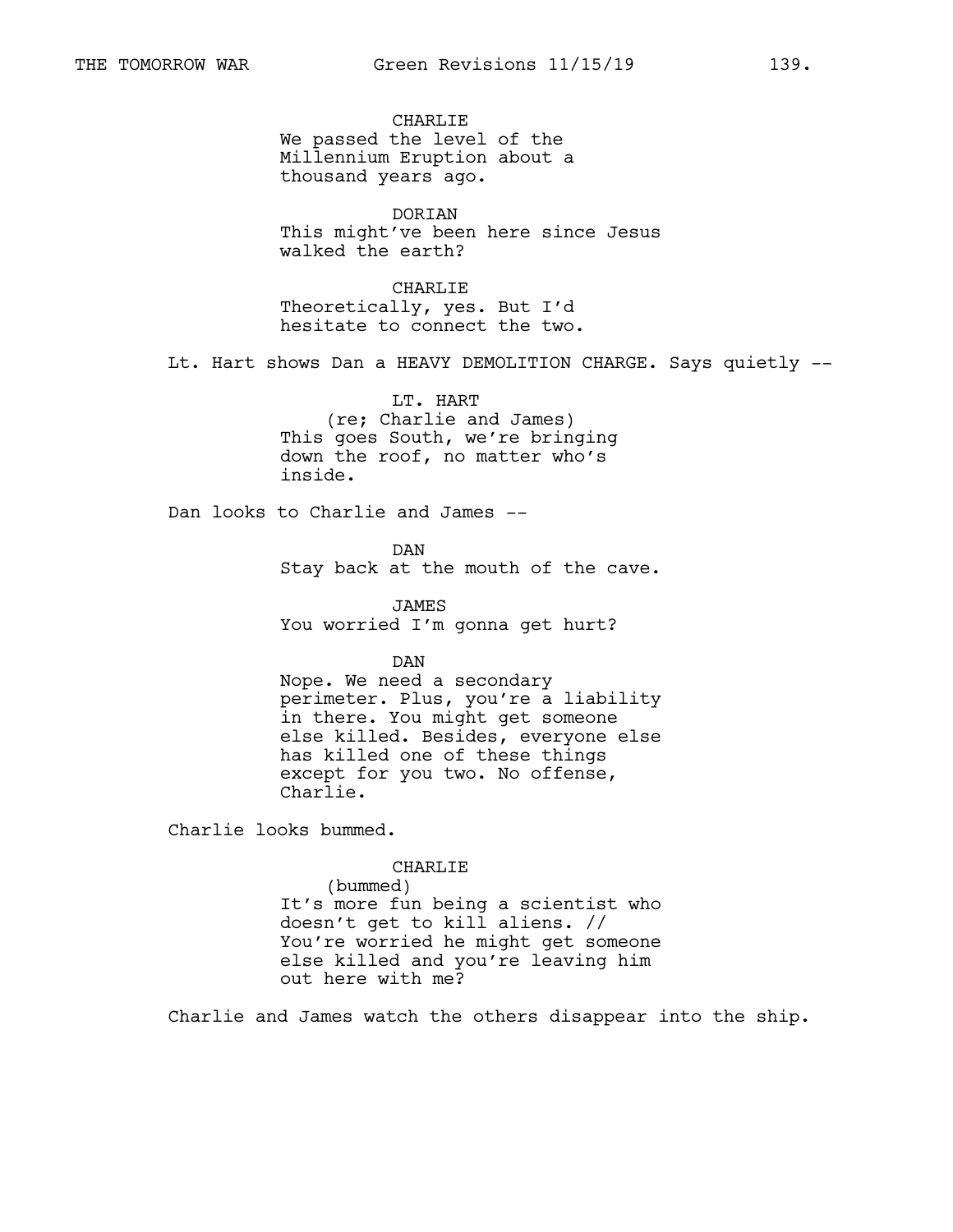# 144 **INT. FORWARD CORRIDOR - ALIEN SPACECRAFT - MOMENTS LATER** 144

MITTENS OFF, weapons in hand, ready, they tactically advance toward the front of the spacecraft.

## 145 **INT. FORWARD BULKHEAD - ALIEN SPACECRAFT - MOMENTS LATER** 145

The Unit keeps moving, the fuselage exhibits extensive damage.

Dan wipes sweat from his forehead, Lt. Hart unzips her parka. The igloo effect, collective body heat warming the air.

Lights on SIDE PANELS GLOW, rise, follow their heat.

# 146 **INT. COMMAND COCKPIT - ALIEN SPACECRAFT - MOMENTS LATER** 146

Team enters, the nose of the craft has been crushed inward.

DAN They crashed here.

LT. HART (O.S.) What the...

The Unit turns, aiming their weapons at the DECAYED, FROZEN CORPSES of TWO REPTILIAN-LIKE PILOTS.

> SGT. DIAZ Those aren't Whitespikes.

DAN No. They certainly are not.

# 147 **INT. CORRIDOR - ALIEN SPACECRAFT - MOMENTS LATER** 147

The Unit slowly makes their way toward A GLOWING DOOR.

# 148 **INT. FORWARD CARGO HOLD - ALIEN SPACECRAFT - MOMENTS LATER** 148

Dan leads the Team in. The walls are lined with MEMBRANOUS PODS linked together, stretching throughout the cargo hold. Inside? Hibernating Whitespikes. 20 OF THEM --

> LT. HART The Whitespikes... they're cargo. Ready to breed. Like cattle.

Dan pulls Muri's toxin from an insulated case, drops it in a HIGH TECH SYRINGE WITH A SUPER LONG NEEDLE.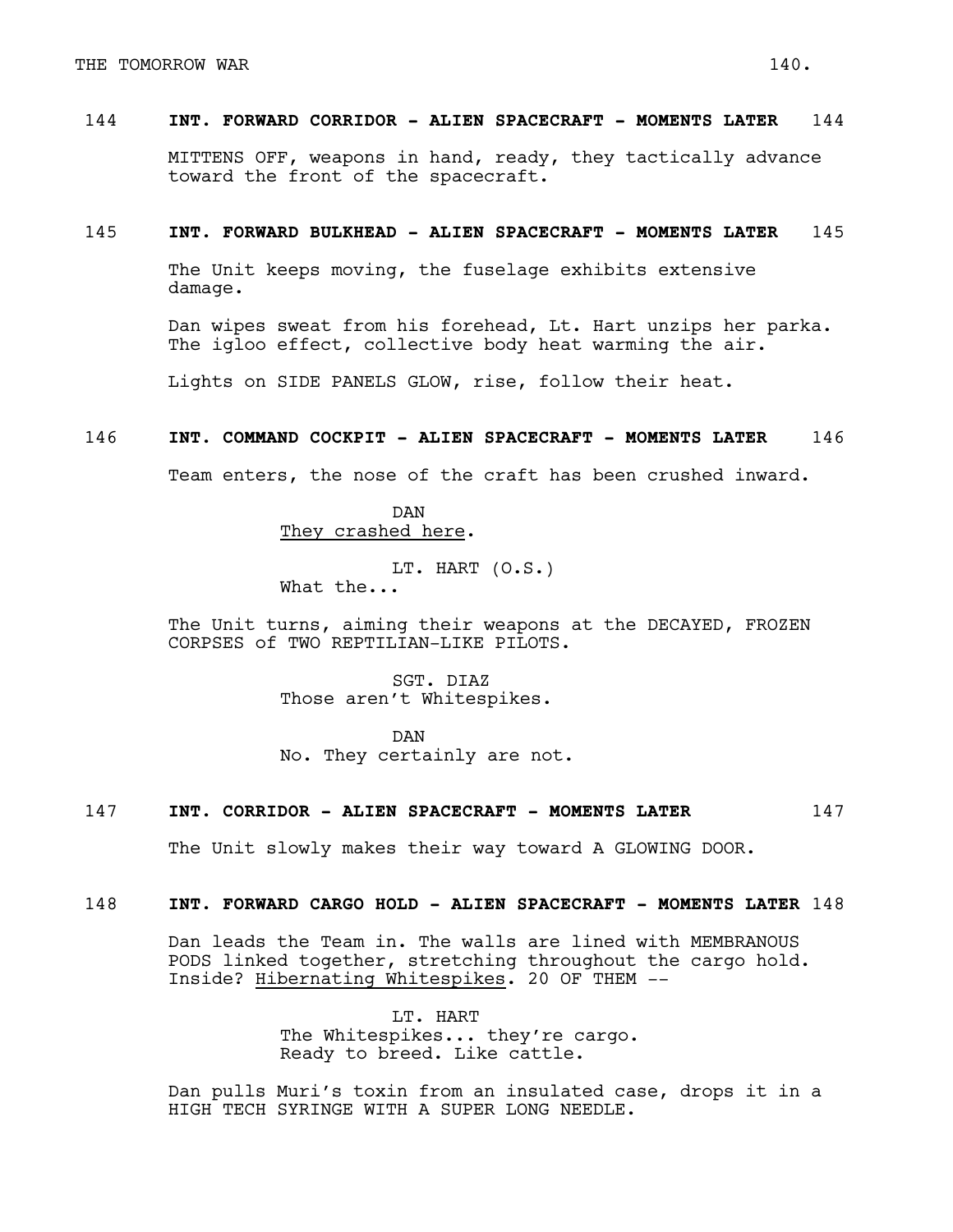DAN Or like weapons. Planet clearing weapons.

DORIAN But they crashed - who even knows if Earth was where they wanted to go?

DAN It doesn't matter. Now it'll be like they were never here at all. // If this doesn't work, it'll be like we never existed at all. //

Dan shoots the GREEN TOXIN into the first Whitespike. The team pull syringes, do likewise. Whitespikes spasm, melt.

LT. HART

It's working.

Dan feels a flush of pride, smiles. He notices a bead of sweat drip from Lt. Ikemba's forehead, hit the floor. Dan exhales, doesn't see his breath.

> DAN It's getting warmer.

DORIAN Thank God. It was freezing outside.

Dan sees Lt. Ikemba approach the far pods, Whitespikes untouched by toxin. As Lt. Ikemba nears, the slit eyes of the creatures-- OPEN.

> DAN Ikemba! Look out!

The CLAW OF THE MALE WHITESPIKE PUNCHES THROUGH THE POD MEMBRANE GRASPING FOR LT. IKEMBA'S THROAT.

LT. IKEMBA PLUNGES HIS TWIN SYRINGES INTO THE ALIEN'S NECK. WHITE PUS POURS FROM THE SPIKE'S FACE AS IT MELTS.

CLOSE ON MORE PODS: WHITESPIKE EYES OPEN, nostrils flare. All regain consciousness. Dan, the team surrounded.

> DAN (CONT'D) Hart? Let's do this!

> > LT. HART

Overdose!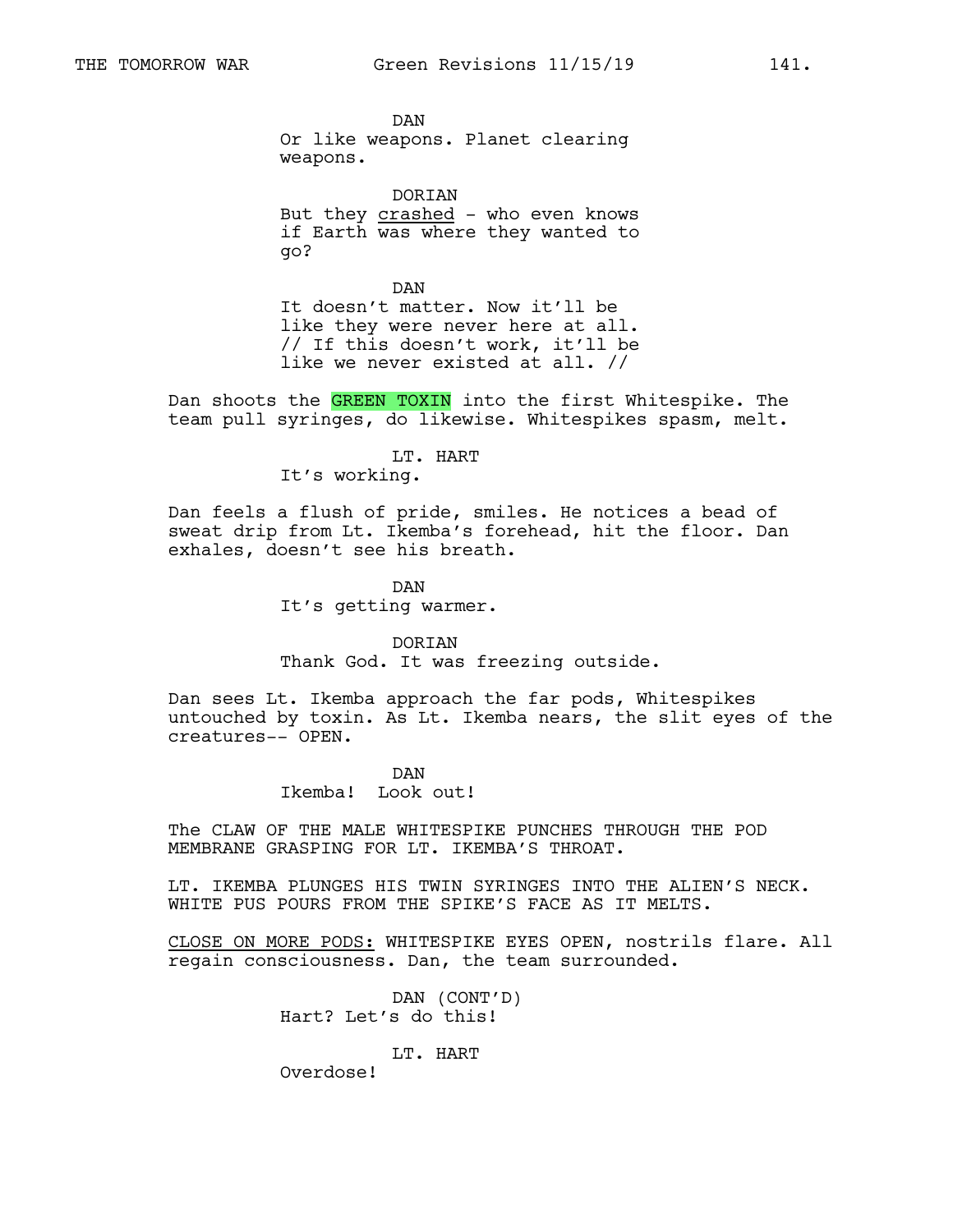The hold ERUPTS IN SCREAMS, as they each DOUBLE PLUNGE SYRINGES, EXECUTING THE WHITESPIKES IN RAPID SUCCESSION.

## **DORTAN** That's right, mother f--

A CLICKING SOUND FROM ACROSS THE ROOM.

DORIAN (CONT'D) SHHIITTT....

DAN

What the fuuuuuu --

MORE WHITESPIKE are waking up. Faster than the toxin can kill them.

Breathing hard, Dan's team tries to work faster but the furthest Whitespikes start to break out!

OUR TEAM SCRAMBLES FOR THEIR GUNS. Start shooting. BLAM BLAM BLAM BLAM BLAM!

Some WHITESPIKES GO DOWN! But others make it out. Escaping the route our Team came in --

> DAN (CONT'D) (into the mic) Charlie? James!

## 149-150 **OMITTED** 149-150

# 151 **EXT. DEEP ICE CHAMBER - SAME MOMENT** 151

Red FLARES continue to burn, lighting the deep ice chamber.

JAMES (into the mic) Go ahead?

DAN (O.S.) (on Comms) They're escaping. They're heading to you.

Slowly, behind James and Charlie, the SILHOUETTES OF FOUR WHITESPIKES RISE FROM THE HOLE in the spacecraft fuselage.

> JAMES (turns, raising his gun) We've got four bogeys here!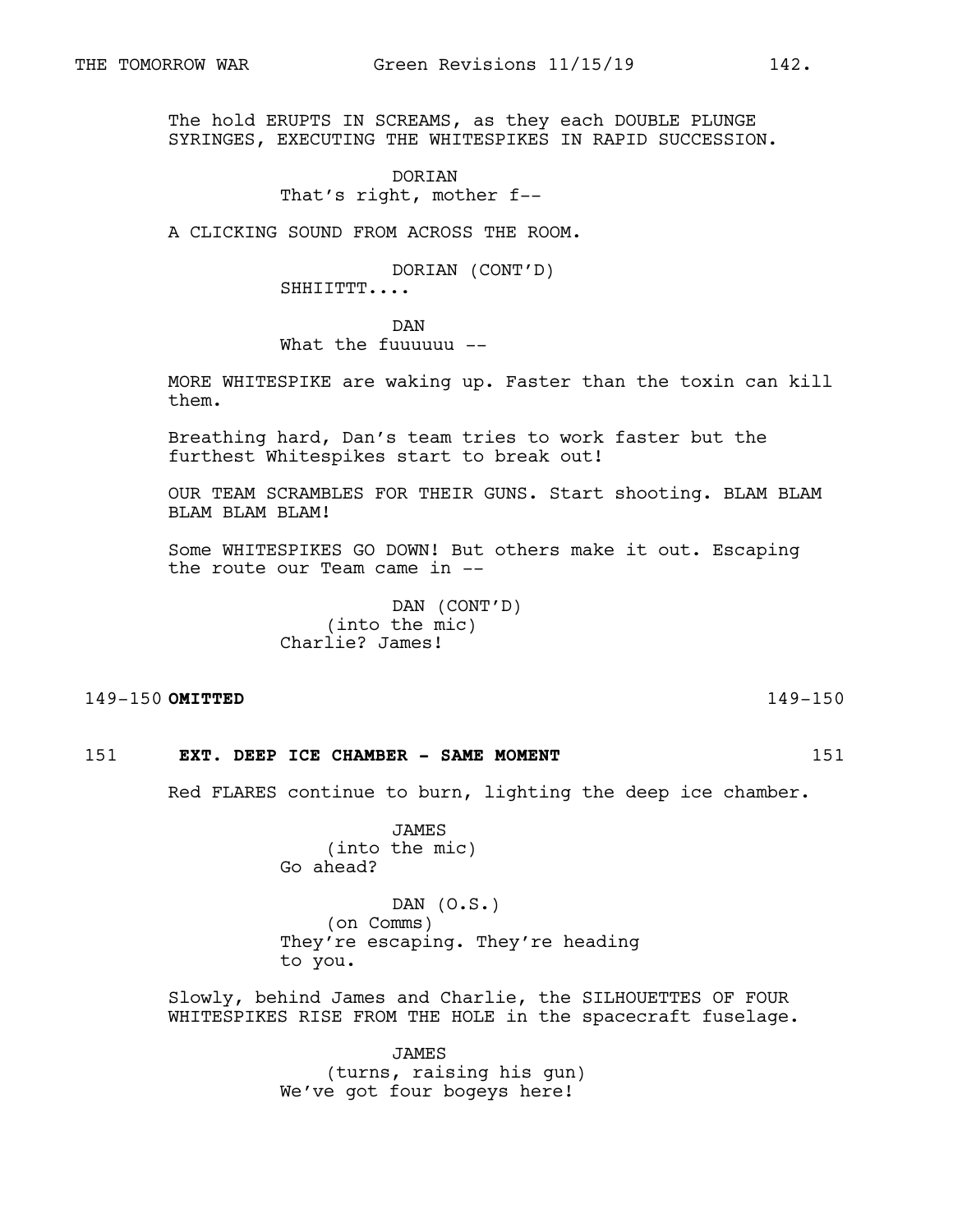THREE MALES and ONE FEMALE. Charlie goes to fire but his gun is empty!

# JAMES (CONT'D) Where the hell is your ammo?!

Charlie checks his pockets, holsters -- all guns, no ammo.

CHARLIE I left it on the plane! (off James' look) I guess that's why you're supposed to keep it in the gun.

The Whitespikes are advancing on them. Charlie picks up the RESCUE SAW. REVS it. A deep breath, and THEN SCREW IT:

> CHARLIE (CONT'D) AAAHHHHHHHHHHHHHHHHHHHH!!!!!!!

He runs at the Whitespikes. YELLING AT THE TOP OF HIS LUNGS! James starts BLASTING AT THEM!

A Whitespike rushes in, tentacles stabbing, James FIRING. The Whitespike stabs, pins James's shoulder, trapped! A SAW BLADE hums, Charlie amputates the tentacle. The Whitespike SCREAMS.

## 152 **INT. FORWARD CORRIDOR - ALIEN SPACECRAFT - MOMENTS LATER** 152

A FIREFIGHT. Everyone using both MKs and TOXIN to kill the waking Whitespikes. They can hear the RESCUE SAW action from outside on their mics. A Whitespike SCREAMS, the Barrett booms. HART looks to Dan --

> LT. HART Go! We'll get the ones in the ship.

Dorian grabs the HEAVY DEMOLITION CHARGE, looks at Dan.

DORIAN We need to bring this whole thing down. No timers. Manual so we can be sure.

DAN

No...

Dorian smiles at him.

DORIAN

Yeah.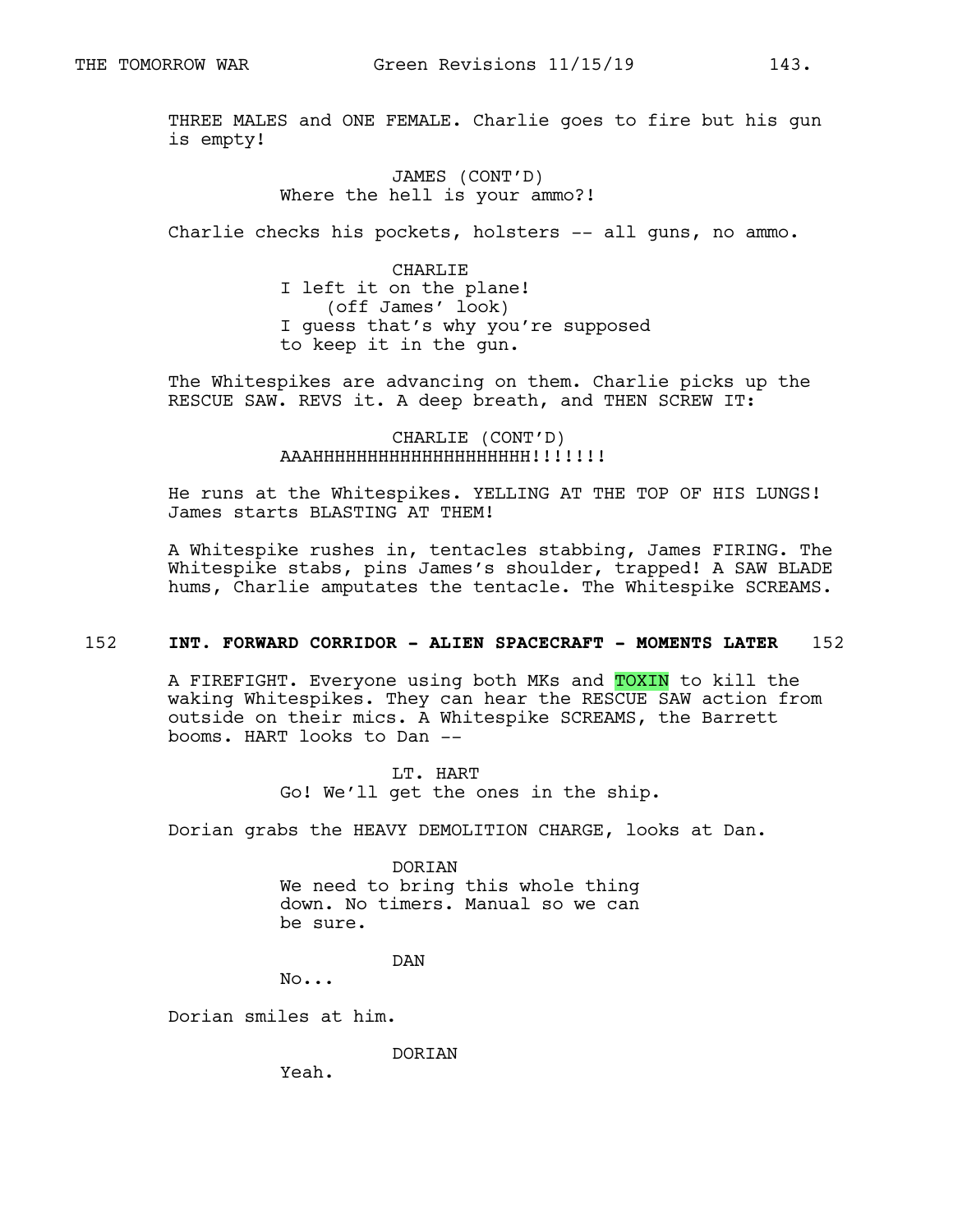Dan meets his eyes. Dorian takes his Whitespike claw off his necklace, hands it to Dan --

> DORIAN (CONT'D) Keep it as a souvenir. Now get the hell outta here.

Dan nods. Dorian nods back. Dan takes off running.

Hart sees Whitespikes on THERMAL MONITORS hiding in the cockpit. Diaz looks on.

> SGT. DIAZ We can't let them escape.

Lt. Hart turns back to her team.

LT. HART Let's go end our war.

Ikemba, Tran, and Diaz nod.

LT. HART (CONT'D) We need to get them cornered. Come on!

Lt. Hart, Dorian and her future crew descend, their shadows long on the wall, MKs up. They look at each other. RACK their guns. FIRE at OS Whitespikes.

### 153 **INT. DEEP ICE CHAMBER - SECONDS LATER** 153

Dan flies out of the opening of the ship, hits the ground. Blood is everywhere.

> DAN Dad?! Charlie?!

He runs out of the chamber.

## 154 **INT. ICE CAVE NETWORK - SECONDS LATER** 154

Dan sprints through the ice cave. Just as he reaches the opening --

KABOOM!!

THE SPACESHIP BLOWS. He gets thrown clear of the cave opening.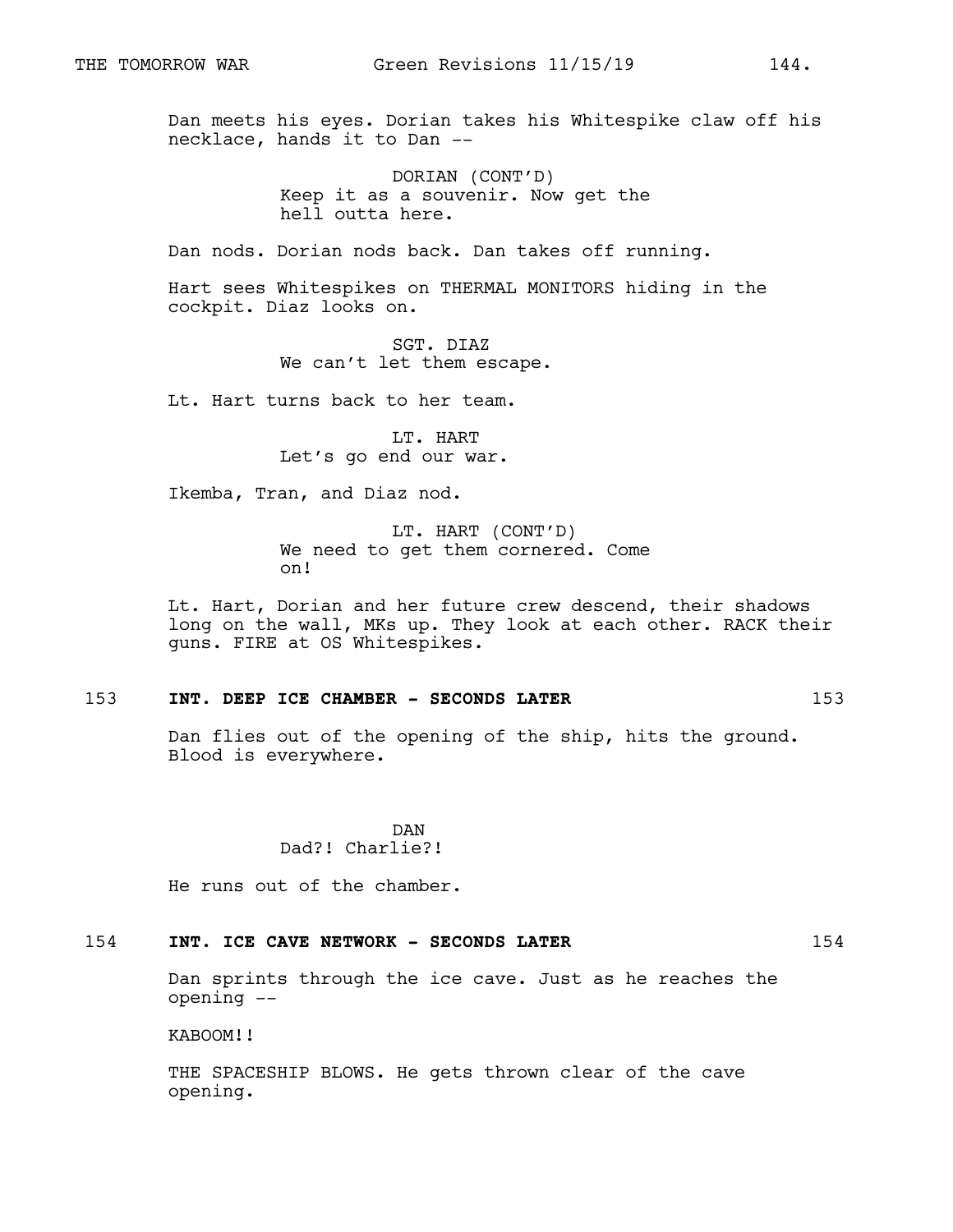Dan rushes to Charlie and James, who are on the ground, exhausted, wounded, next to multiply severed bodies of three Whitespikes.

## CHARLIE

I killed one.

JAMES Correction: He diced it up like he was making puree.

Charlie smiles, proud, covered in goo and Whitespike bits.

JAMES (CONT'D) One got past us. A big one.

DAN That's the female.

#### JAMES

Let's go get her. I always had a thing for big girls.

He reloads his gun.

DAN No, you stay here.

JAMES Like hell I am.

DAN You're shot up, your hands are shaking... you're old--

JAMES My hands are shaking because it's freezing.

DAN I can't watch you and kill it at the same time.

## JAMES

Great. I'll kill it. You watch. // The only thing you have to watch is me killing it!

DAN You can barely stand.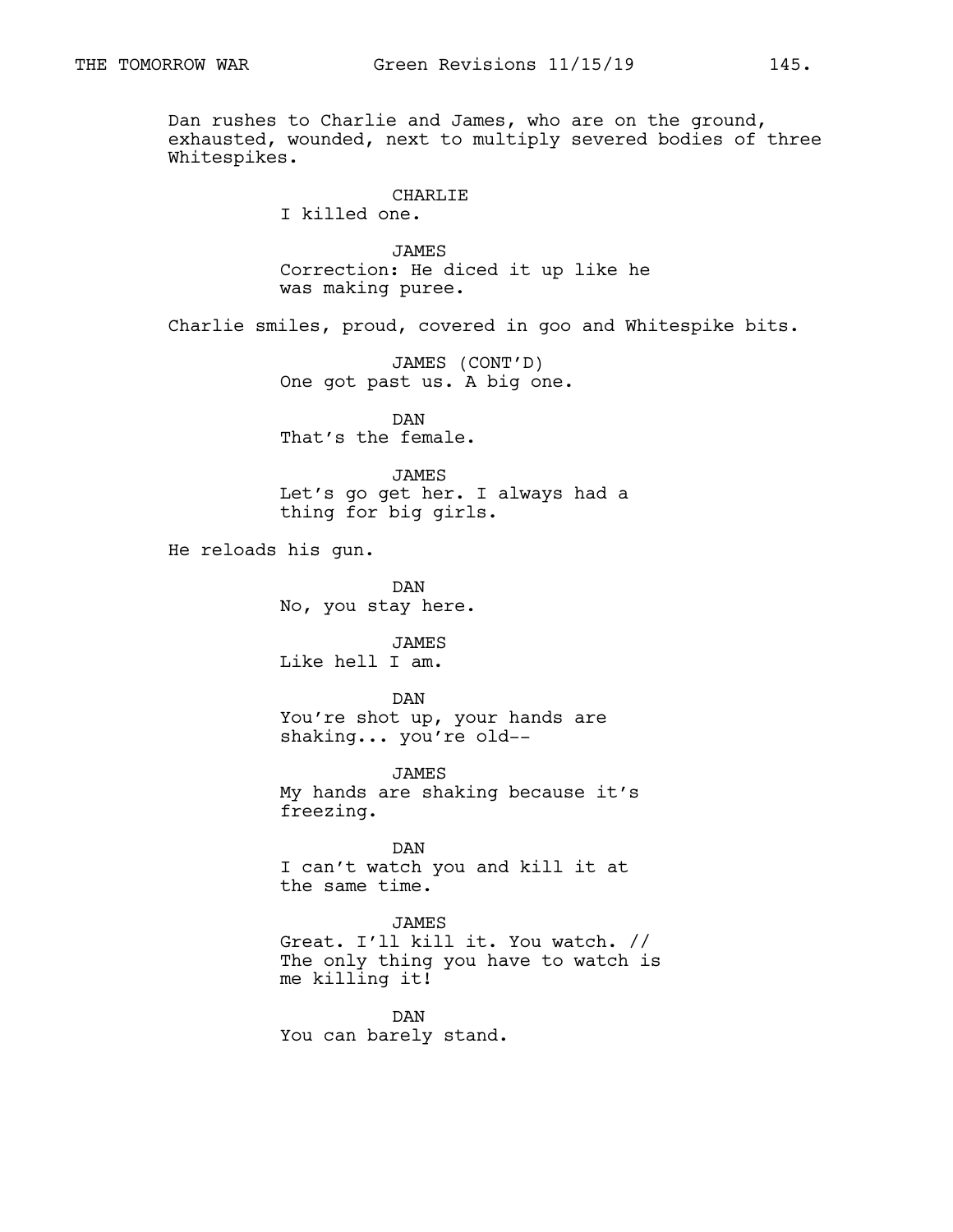JAMES That's what adrenaline's for. Come on. // Who says you have to stand to shoot?

DAN Dad. Stop. I know what I'm doing. Just stay here.

Dan runs off. Jumps on a snowmobile. Peels out. James watches him go. Then looks over at ANOTHER SNOWMOBILE NEARBY.

> CHARLIE (looks at James) I'm fine, by the way. // I know this isn't the point but it's pretty cool the female is the most badass, right? Equality. // Eventually, the child starts parenting the parent. Circle of life.

155-156 OMITTED 155-156

157 **EXT. TUNDRA - MOMENTS LATER** 157

Dan rides a snowmobile across a VAST GLACIER. Snow swirls.

- 158 OMITTED 158
- 159 **EXT. GLACIER SURFACE LATER** 159

Dan gets off the snowmobile. Shielding his face from the icy wind and snow, he follows the Whitespike tracks. But suddenly, the tracks stop. Dan swivels, gun up, searching for the Whitespike, when --

> JAMES (O.S.) HEY ASSHOLE! // OVER HERE YOU SKULL FACED OCTOPUS-LOOKING ALIEN-DICK! // COLD BEER & OLD MAN! I got cold beer and Tough Old Man! Who wants some?!

Dan turns, sees JAMES in the distance, waving his arms.

JAMES (CONT'D) Over here! Come and get some!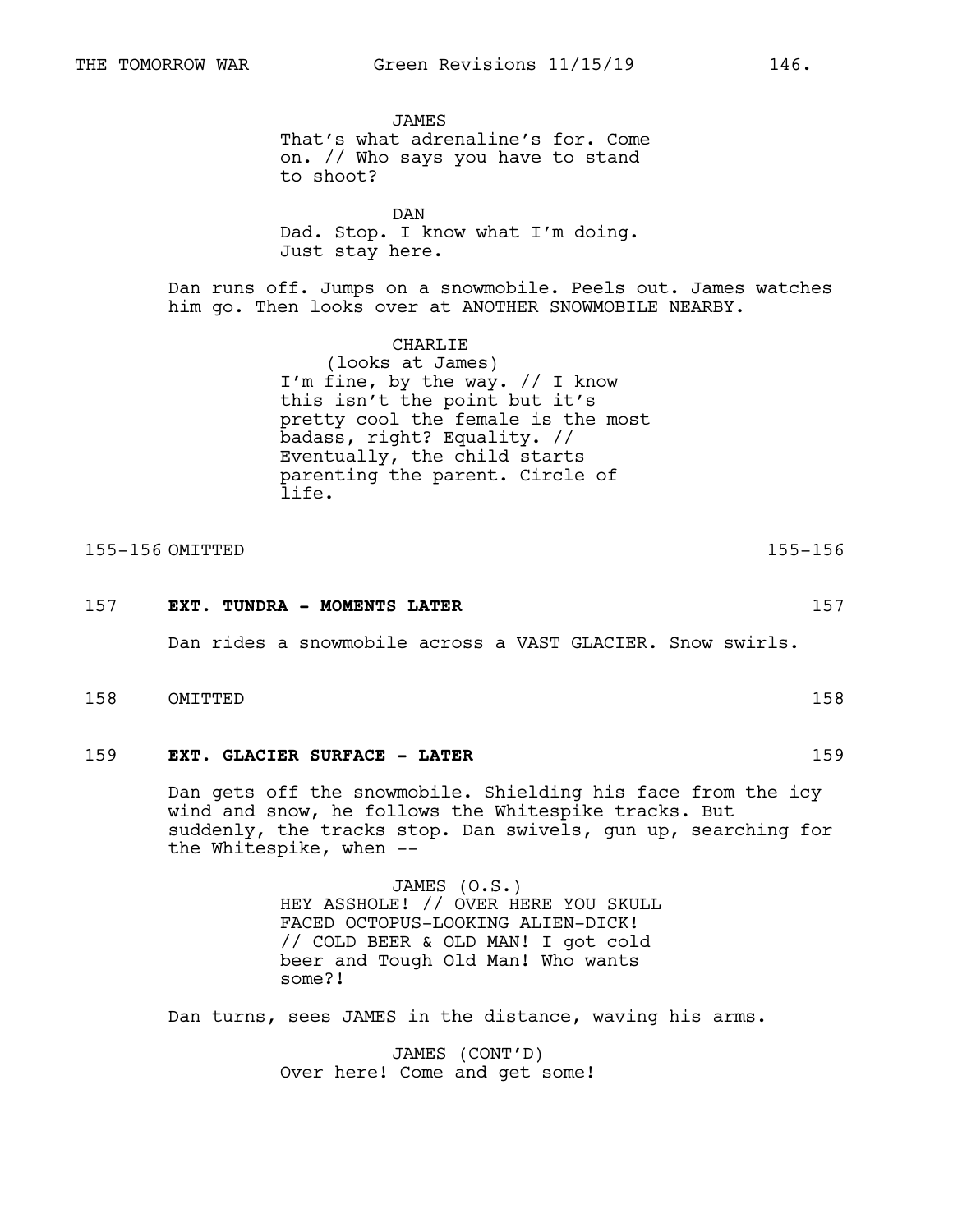DAN

# What is he doing?

ELSEWHERE ON THE GLACIER: A mound of snow shifts. The Female Whitespike emerges from it. She was hiding. She runs off.

Dan hears the galloping Whitespike. He looks over, sees it's running towards James! Dan pulls up his gun.

SCOPE POV: Just as the crosshairs center on the Whitespike, the snowy wind completely obscures her. Dan can't see her. Shit. He runs for his snowmobile, jumps on, and peels out after her.

The Whitespike runs across the glacier, gallops over a ridge.

WHITESPIKE POV: James, with his back to her.

The Whitespike attacks James! As she rips him apart, we see... it was a SNOWMAN! The Whitespike pauses, confused.

BAM! BAM! She's shot TWICE in the head. She turns to see --

JAMES lying on a ridge nearby, shooting. The Whitespike charges at him. He keeps firing, but she's getting closer.

VROOOOOOM! DAN APPEARS ON A SNOWMOBILE.

He's heading straight for the Whitespike, gaining speed. Faster and faster, and just as he hits a small ledge and goes airborne, Dan jumps and rolls off the snowmobile and sends it CRASHING into the Whitespike!

The Whitespike gets back up. Dan and James advance on her, firing, dodging spikes. Dan's shooting more conservatively.

> DAN (CONT'D) Save your bullets!

#### JAMES

I'm making an opening! Strafe right. I'll strafe left.

James peels off from Dan, going around the side of the Whitespike, drawing her attention. She turns towards James and Dan gets a GOOD SHOT in her abdomen. Dan looks at his Dad. This can work. They start alternating fire, dodging and rolling to their next positions taking aim firing, moving, never stopping. Throwing the alien off its game. Getting in their shots in fast. One shot: particular close to the alien's vitals....

The Whitespike shrieks and quickly disappears backwards into the blowing snow.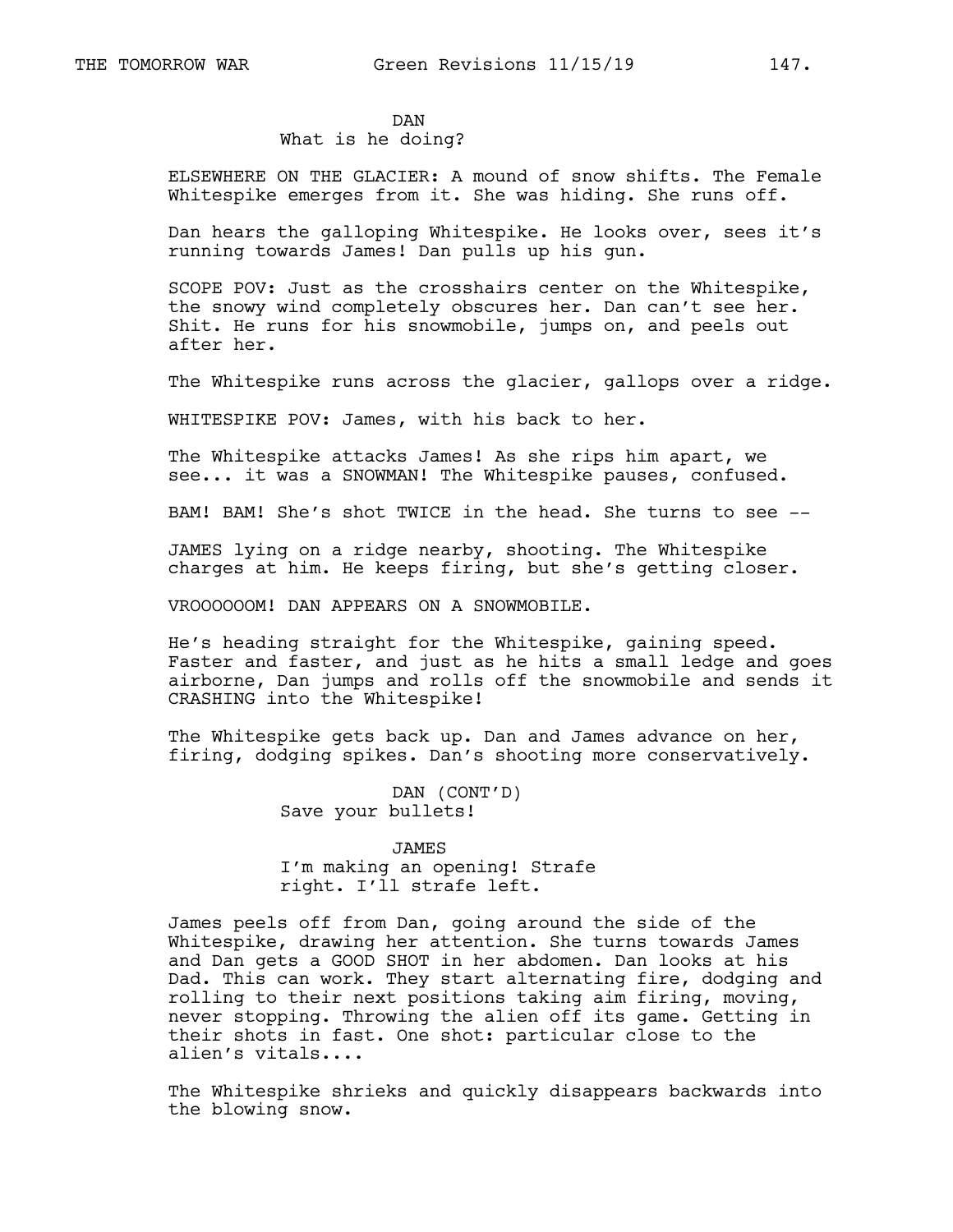Dan and James train their guns on where they last saw her. These men are hunters. They know: She's still around. They go back-to-back as they move along hunting her as she hunts them. They lost her.

Behind them, the Whitespike JUMPS OUT OF THE SNOW.

The Whitespike swings at Dan. He blocks with the machine gun. The gun is ripped in half. Quickly Dan switches to the pistol until he runs out of ammo. The Whitespike wraps its tentacle around Dan's leg and throws him back. James gets a few shots in on the Whitespike. The Whitespike uppercuts James sending him flying back.

The Whitespike shoots spikes. PFT! PFT! One hits Dan in the THIGH. He falls back. The Whitespike picks Dan up in the air. Dan takes the spike out of his THIGH and sticks it in the Whitespike's mouth, the spike comes out through the Whitespike's left orbital, destroying its left eye.

James comes running in with the pick axe and JAMS it into the Whitespike's right eye, blinding it completely.

Dan uses his feet to push off the Whitespike, falling backwards and separating them. Blinded, the Whitespike flails wildly moving toward Dan. James runs in. The Whitespike is about to lunge at Dan when James stabs her tail with his pick.

> JAMES (CONT'D) You've got her right where you want her. Do it!

Dan pulls out THE TOXIN. But the Whitespike grazes him and the Toxin goes flying. The toxin lands on the ground. Dan tries to grab it but the Whitespike is moving around it, threatening to crush the toxin. A near miss, then Dan rolls and grabs it. He stabs it into the Whitespike's arm.

Then-- CRACK! She CLOCKS him, sending him barreling backwards.

The Whitespike watches the toxin SIZZLE and BUBBLE down her arm. She start grasping at her throat, her head, her face. She's dying in a glorious hideous fashion. But then: She finds the spike in her mouth. Grips it. And with a gutwrenching scream pulls the spike out through her head and out of her mouth. Then, she opens her jaw wide and BITES OFF HER OWN ARM BEFORE THE POISON CAN SPREAD ANY FURTHER. Her dead arm falls to the ground - still bubbling...

Dan and James are besides themselves. Out of breath. Out of ammo. Out of toxin. Out of time.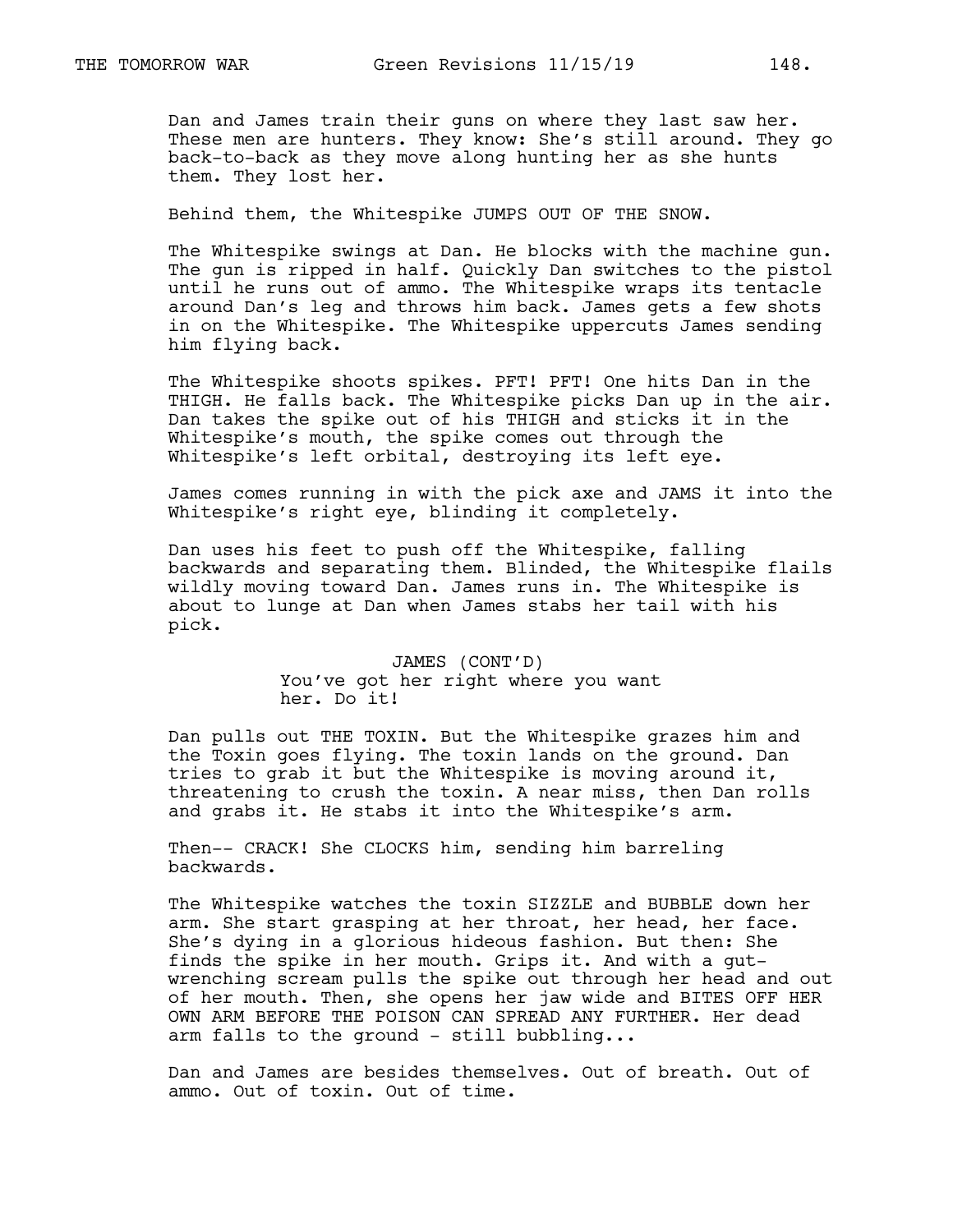DAN (deadpan) Well. Shit.

The Whitespike hears Dan. She moves through the snow on four legs, mouth open, teeth dripping. She's heading right at him.

Dan backs up. Suddenly he realizes he's on the edge of the cliff. Shit, he's got nowhere to go. Every move he makes attracts her to him. He tries to remain still. But she keeps coming. We see the CLAW NECKLACE coming out of his shirt.

James, several feet away, sees Dan on the edge of the cliff. The Whitespike feet away. He's got to do something.

> JAMES (loud enough for Dan to hear and attract the alien) Dan. I never got to meet your kid.

The Whitespike CLOCKS the sound and turns to James. He takes out a knife and cuts his own hand. Holds it up. The alien sniffs. The blood. It draws her to him and away from Dan.

> JAMES (CONT'D) But if she's anything like you said she is, well...

James moves closer and closer towards THE CLIFF.

JAMES (CONT'D) ...I'm sure she takes after you.

Dan sees that James is about to sacrifice himself. Dan struggles to get to his feet.

> DAN Dad, no!

James looks at Dan.

JAMES Tell Muri something for me.

His face changes. The anger fades -- it's just remorse.

JAMES (CONT'D) Her dad deserves a second chance too.

James stands at the edge of the cliff. He looks towards the Whitespike, running towards him. Ready for it to take him over the edge.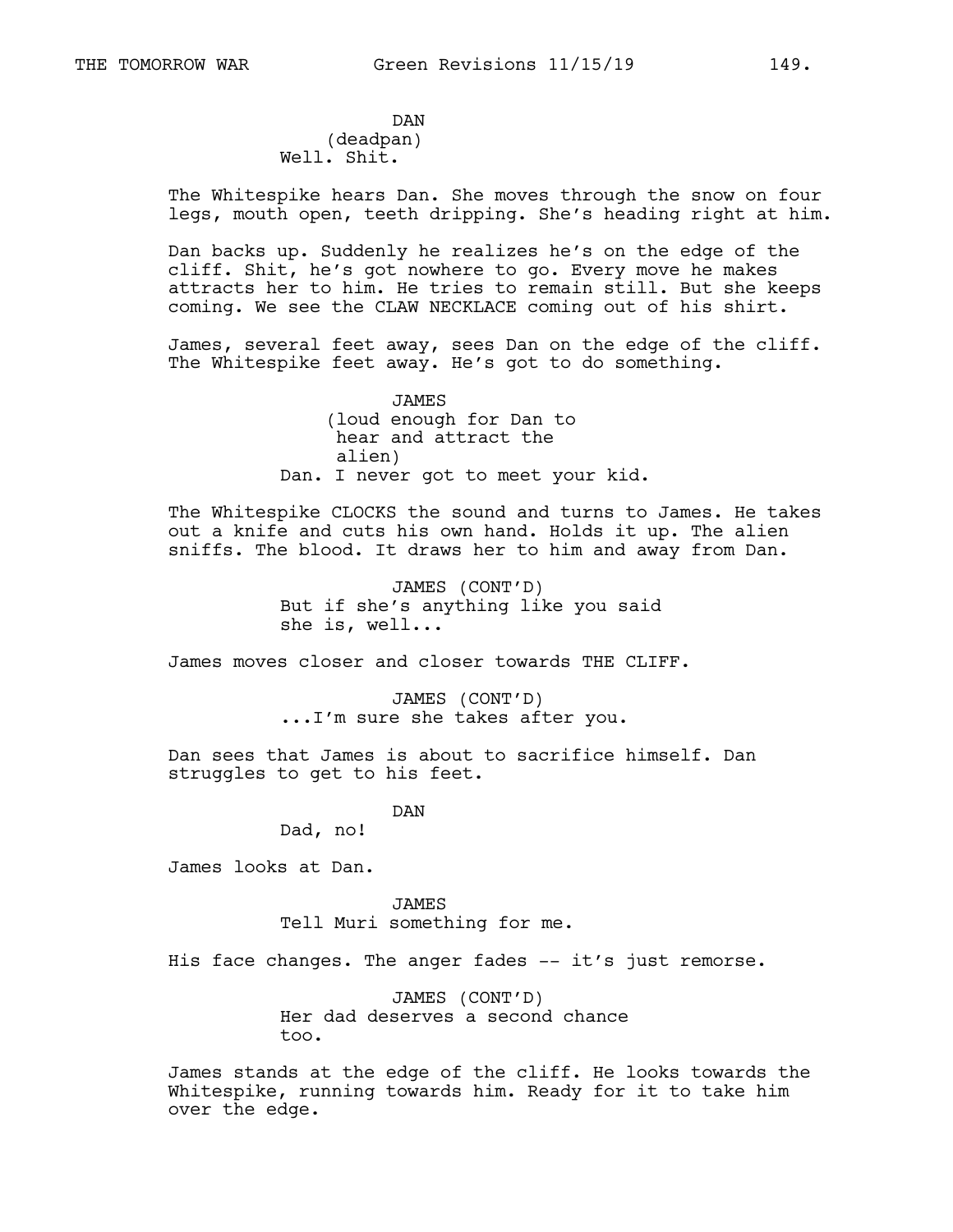# JAMES (CONT'D) I'm sorry. For everything.

## DAN DAD, NO!!!!!!

Dan, holding THE CLAW, runs up from behind the Whitespike and jumps on its back! He jams the claw into its cervical vertebrae at the top of its neck/base of its skull. The Whitespike STOPS, SHRIEKS IN PAIN. Dan flies off.

The Whitespike clumsily stumbles forward, losing control of its movements. Dan, using the claw, in rapid strikes like a master samurai cuts its throat, its belly all the way down its body.

DAN (CONT'D)

Die.

She looks at him, wheezing, barely alive. It roars one last roar... And Dan kicks it off the cliff.

She falls, in pieces, to her death. IT'S OVER.

Dan collapses in the snow, exhausted. James sits next to him, also exhausted.

> JAMES Did you tell it to die?

> > DAN

Yeah.

## JAMES

It worked.

They are in too much pain to laugh or do anything but lie buried in the snow, exhausted.

> JAMES (CONT'D) Why didn't you tell it sooner?

WE PULL WAY BACK. See a limping Charlie moving to join them.

DAN So you said you were sorry about "everything."

JAMES

Yeah.

DAN Would you care to elaborate? // Can you name some specifics?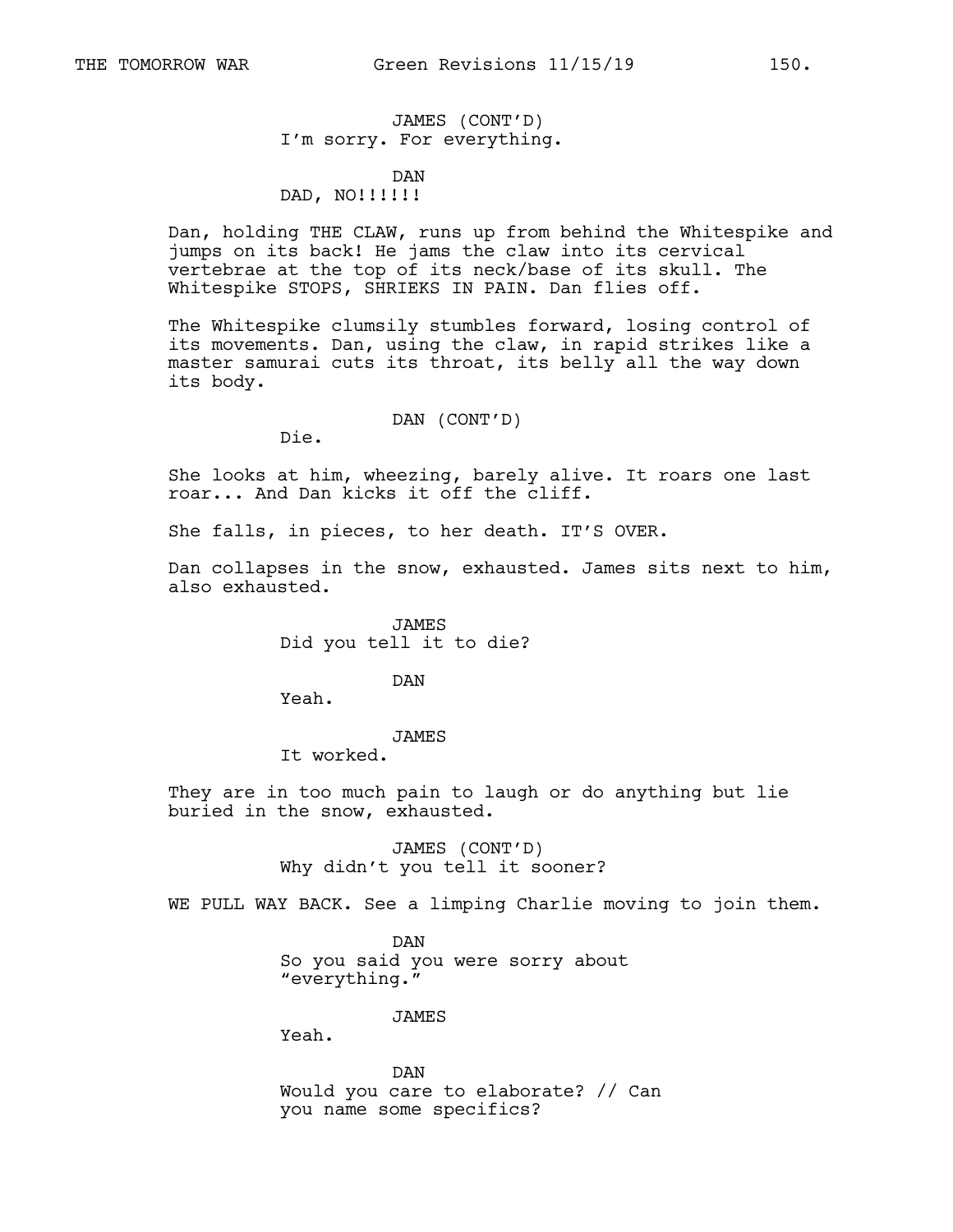JAMES Did I say that? I must have snow madness.

160-161 OMITTED INCORPORATED IN SC. 159 160-161

161a OMITTED INCORPORATED IN SC. 159 161a

### 162 **INT. THE FORESTER HOUSE - LIVING ROOM - DAY** 162

TV NEWS on. Young Muri sits at the table, worried, blue.

REPORTER (ON TV) A large underground explosion rocked a glacier in a remote Russian territory yesterday --

Emmy watches in horror.

YOUNG MURI That's where daddy went, isn't it?

Emmy doesn't know what to say. Young Muri looks so scared. Then...

Scraaaaaaape. They both hear it. Plastic on concrete. That freaking garbage can --

# 163 **EXT. THE FORESTER HOUSE - DRIVEWAY - DAY** 163

A battered Dan bump-drags his trash can up the driveway, parka open, unlaced boots flopping. Chin up, smile on.

Young Muri barrels down the drive, leaps into her father's arms. Emmy follows her. Emmy wants to know one hard thing--

> EMMY Did you do it? Did you find them?

For a moment, he doesn't say anything, eyes full of emotion. Finally, he nods.

Emmy's eyes fill with tears, so relieved.

EMMY (CONT'D) We're going to be okay?

DAN

Yeah.